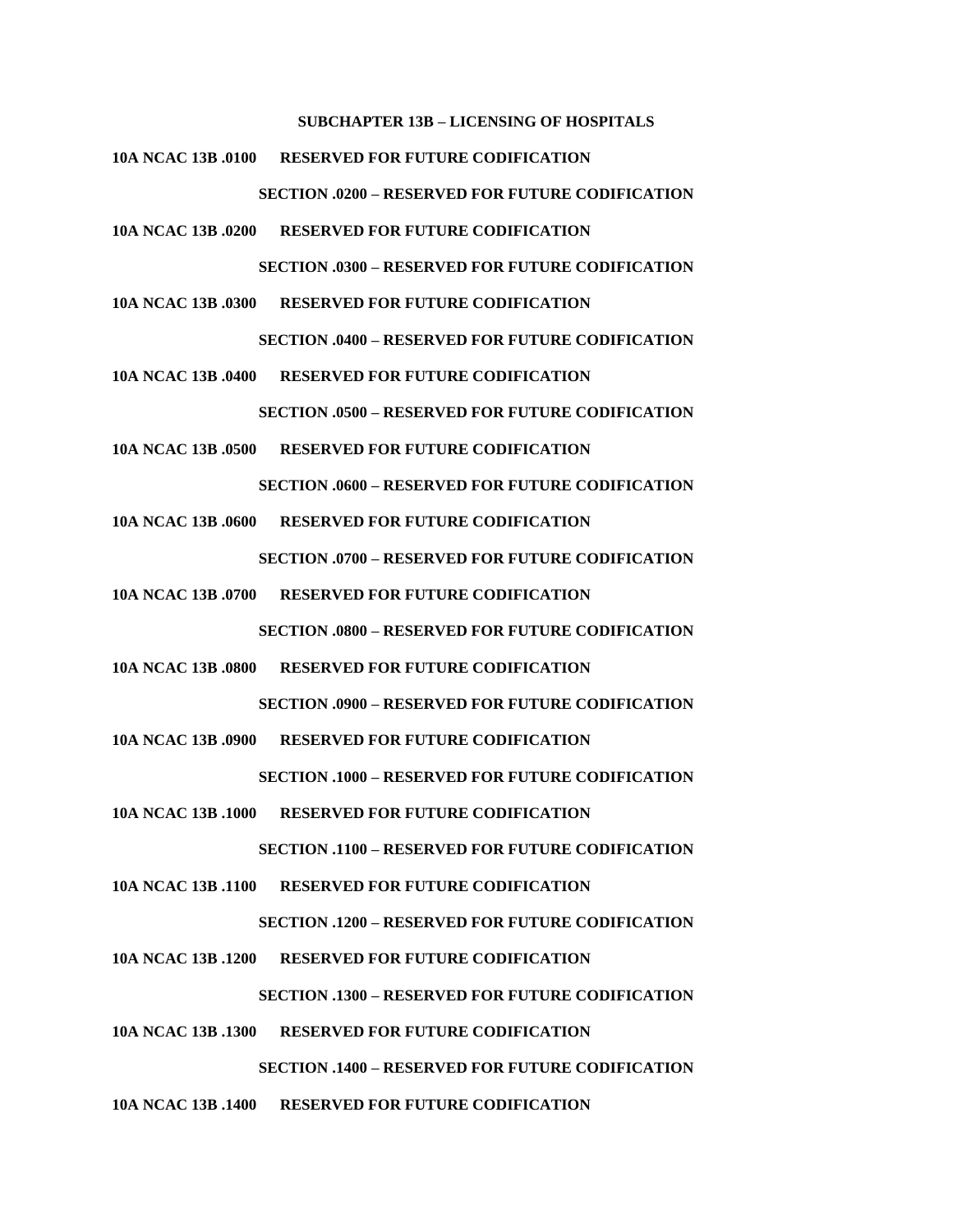### **SECTION .1500 – RESERVED FOR FUTURE CODIFICATION**

## **10A NCAC 13B .1500 RESERVED FOR FUTURE CODIFICATION**

## **SECTION .1600 – RESERVED FOR FUTURE CODIFICATION**

## **10A NCAC 13B .1600 RESERVED FOR FUTURE CODIFICATION**

### **SECTION .1700 – RESERVED FOR FUTURE CODIFICATION**

### **10A NCAC 13B .1700 RESERVED FOR FUTURE CODIFICATION**

### **SECTION .1800 – RESERVED FOR FUTURE CODIFICATION**

### **10A NCAC 13B .1800 RESERVED FOR FUTURE CODIFICATION**

# **SECTION .1900 - SUPPLEMENTAL RULES FOR THE LICENSURE OF THE SKILLED: INTERMEDIATE: ADULT CARE HOME BEDS IN A HOSPITAL**

### **10A NCAC 13B .1901 SUPPLEMENTAL RULES**

When a hospital offers nursing facility or adult care home long-term care services, the services shall be included under one hospital license as provided in Rule .0201(c). The general requirements included in this Subchapter shall apply when applicable but in addition the nursing facility care and adult care home care unit must meet the supplemental requirements of this Section.

*History Note: Authority G.S. 131E-79; 42 U.S.C. 1396 r (a); Eff. February 1, 1986; Temporary Amendment Eff. October 1, 1990 For a Period of 142 Days to Expire on February 28, 1991; Amended Eff. March 1, 1991; Pursuant to G.S. 150B-21.3A, rule is necessary without substantive public interest Eff. July 22, 2017.*

### **10A NCAC 13B .1902 DEFINITIONS**

The following definitions shall apply throughout this Section, unless text otherwise indicates to the contrary:

- (1) "Accident" means something occurring by chance or without intention that has caused physical or mental harm to a patient, resident, or employee.
- (2) "Administer" means as defined in G.S. 90-87.
- (3) "Administrator" means the person who has authority for and is responsible to the governing board for the overall operation of a facility.
- (4) "Brain injury long-term care" is defined as an interdisciplinary, intensive maintenance program for patients who have incurred brain damage caused by external physical trauma and who have completed a primary course of rehabilitative treatment and have reached a point of no gain or progress for more than three consecutive months. Services are provided through a medically supervised interdisciplinary process and are directed toward maintaining the individual at the optimal level of physical, cognitive, and behavioral functioning.
- (5) "Combination Facility" means any hospital with nursing home beds that is licensed to provide more than one level of care such as a combination of intermediate care and skilled nursing care and adult care home care.
- (6) "Department" means the North Carolina Department of Health and Human Services.
- (7) "Director of Nursing" means the nurse who has authority and responsibility for all nursing services and nursing care.
- (8) "Dispense" means as defined in G.S. 90-87.
- (9) "Drug" means as defined in G.S. 90-87.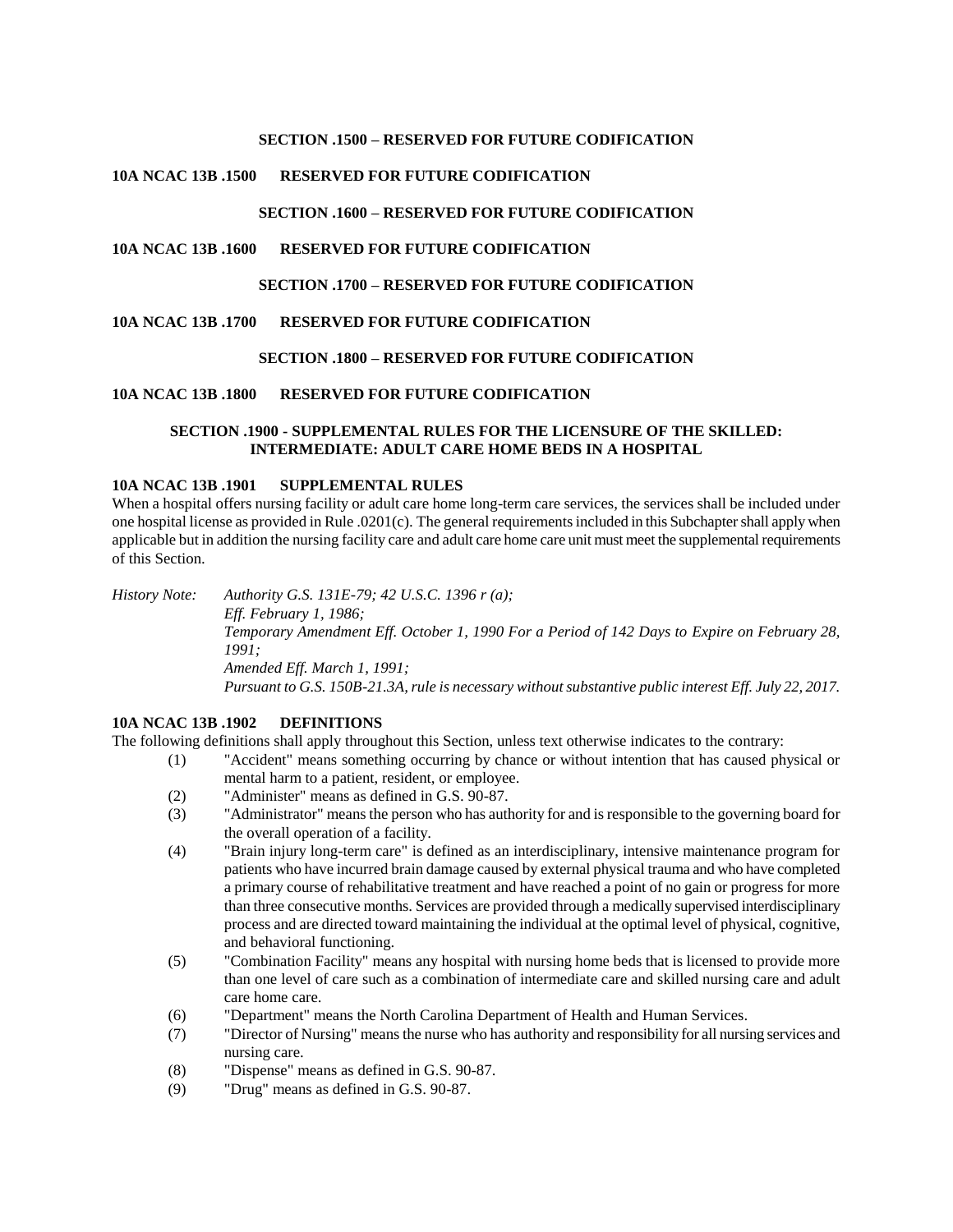- (10) "Duly Licensed" means holding a current and valid license as required under the General Statues of North Carolina.
- (11) "Incident" means an intentional or unintentional action, occurrence or happening that is likely to cause or lead to physical or mental harm to a patient, resident, or employee.
- (12) "Licensed Practical Nurse" means as defined in G.S. 90-171.30 or G.S. 90-171.32.
- (13) "Medication" means "drug" as defined in Item (9) of this Rule.
- (14) "Nurse Aide" means any individual providing nursing or nursing-related services to patients in a facility, and is not a licensed health professional, a qualified dietitian or someone who volunteers to provide such services without pay, and who is listed in a Nurse Aide Registry pursuant to G.S. 131E-255.
- (15) "Nurse Aide Trainee" means an individual who has not completed an approved nurse aide training course by the Department in accordance with 10A NCAC 13O .0301, herein incorporated by reference including subsequent amendments and editions, and competency evaluation and is demonstrating knowledge, while performing tasks that they have been found proficient in by an instructor. These tasks shall be performed under the supervision of a registered nurse. The term does not apply to volunteers.
- (16) "Nursing Facility" means that portion of a nursing home certified under Title XIX of the Social Security Act (Medicaid) as in compliance with federal program standards for nursing facilities. It is often used synonymous with the term "nursing home," the usual prerequisite level for state licensure for nursing facility (NF) certification and Medicare skilled nursing facility (SNF) certification.
- (17) "Nurse in Charge" means the nurse to whom duties for a specified number of patients and staff for a specified period of time have been delegated, such as for Unit A on the 7-3 or 3-11 shift.
- (18) "On Duty" means personnel who are awake, dressed, and responsive to patient needs and present in the facility performing assigned duties.
- (19) "Patient" means any person admitted for care to a skilled nursing or intermediate care facility.
- (20) "Physician" means as defined in G.S. 90-9.1 or G.S. 90-9.2.
- (21) "Qualified Dietitian" means as defined in 42 CFR  $483.60(a)(1)$ , herein incorporated by reference including subsequent amendments and editions. Electronic copies of 42 CFR 483.60 can be obtained free of charge at https://www.ecfr.gov/cgi-bin/textidx?SID=1260800a39929487f0ca55b0ab5e710b&mc=true&tpl=/ecfrbrowse/Title42/42cfrv5\_02.tpl#0
- (22) "Registered Nurse" means as defined in G.S. 90, Article 9A.
- (23) "Resident" means as defined in G.S.131D-2.1.
- (24) "Supervisor-in-Charge" means a duly licensed nurse to whom supervisory duties have been delegated by the Director of Nursing.
- (25) "Ventilator dependence" means physiological dependency by a patient on the use of a ventilator for more than eight hours a day.

*History Note: Authority G.S. 131E-79; Eff. February 1, 1986; Amended Eff. March 1, 1990; Temporary Amendment Eff. October 1, 1990 For a Period of 142 Days to Expire on February 28, 1991; Amended Eff. February 1, 1993; December 1, 1991; March 1, 1991; Readopted Eff. April 1, 2020.*

### **10A NCAC 13B .1903 INSPECTIONS**

.

(a) Any hospital with beds licensed by the Department under Section .1900 of these Rules may be inspected by one or more authorized representatives of the Department at any time. Generally, inspections will be conducted between the hours of 8:00 a.m. and 6:00 p.m., Monday through Friday. However, complaint investigations shall be conducted at the most appropriate time for investigating allegations of the complaint.

(b) At the time of inspection, any authorized representative of the Department shall make his presence known to the administrator or other person in charge who shall cooperate with such representative and facilitate the inspection.

*History Note: Authority G.S. 131E-79; 42 U.S.C. 1396 r (a);*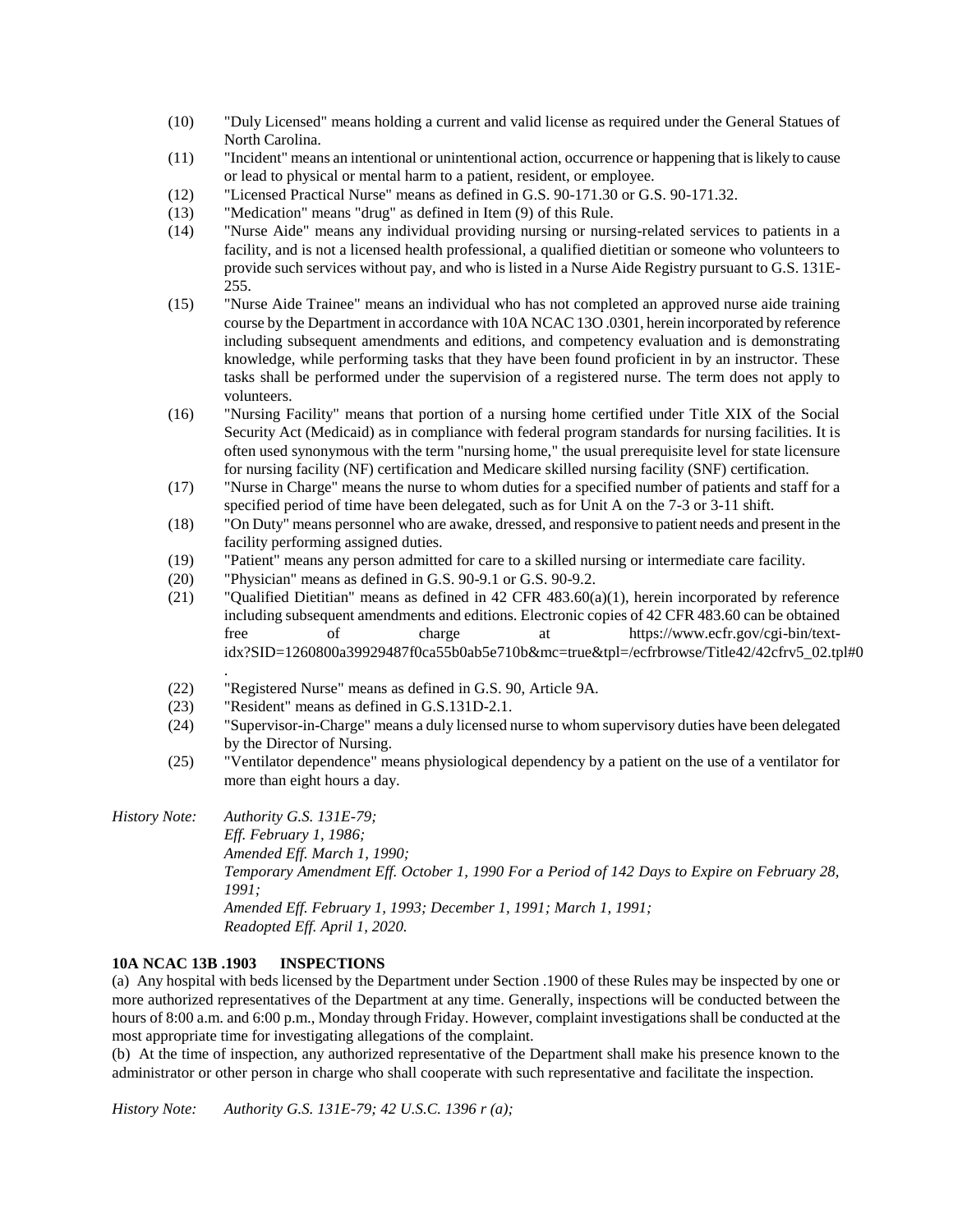*Eff. February 1, 1986; Amended Eff. March 1, 1990; Temporary Amendment Eff. October 1, 1990 For a Period of 142 Days to Expire on February 28, 1991; Amended Eff. March 1, 1991; Pursuant to G.S. 150B-21.3A, rule is necessary without substantive public interest Eff. July 22, 2017.*

### **10A NCAC 13B .1904 PROCEDURE FOR APPEAL**

A hospital with nursing facility or adult care home beds may appeal any decision of the Department to deny, revoke or alter a license by making such an appeal in accordance with G.S. Chapter 150B.

*History Note: Authority G.S. 131E-79; 42 U.S.C. 1396 r (a); Eff. February 1, 1986; Amended Eff. March 1, 1990; Temporary Amendment Eff. October 1, 1990 For a Period of 142 Days to Expire on February 28, 1991; Amended Eff. March 1, 1991; Pursuant to G.S. 150B-21.3A, rule is necessary without substantive public interest Eff. July 22, 2017.*

### **10A NCAC 13B .1905 ADMISSIONS**

(a) No patient shall be admitted except under the orders of a duly licensed physician.

(b) The facility shall acquire prior to or at the time of admission orders from the attending physician for the immediate care of the patient or resident.

(c) Within 48 hours of admission, the facility shall acquire medical information which shall include current medical findings, diagnosis, rehabilitation potential, a summary of the hospital stay if the patient is being transferred from a hospital, and orders for the ongoing care of the patient.

(d) If a patient is admitted from somewhere other than a hospital, a physical examination shall be performed either within 5 days prior to admission or within 48 hours following admission.

(e) Hospitals offering nursing facility or domiciliary home care as a new service must prepare a plan of admission which, at a minimum, assures availability of staff time and plans for individual patient assessments, initiation of health care or nursing care plans, and implementation of physician and nursing treatment plans. This plan must be available for inspection during the initial licensure survey prior to issuance of a license.

(f) Only persons who are 18 years of age or older shall be admitted to adult care home beds in a facility.

*History Note: Authority G.S. 131E-79; 42 U.S.C. 1396 r (a);*

*Eff. February 1, 1986;*

*Amended Eff. March 1, 1990; Temporary Amendment Eff. October 1, 1990 For a Period of 142 Days to Expire on February 28, 1991;*

*Amended Eff. March 1, 1991; Pursuant to G.S. 150B-21.3A, rule is necessary without substantive public interest Eff. July 22, 2017.*

# **10A NCAC 13B .1906 POLICIES AND PROCEDURES**

The governing board shall assure written policies and procedures which are available to and implemented by staff. These policies and procedures shall cover at least the following areas:

- (1) admissions;
- (2) dietary;
- (3) discharges with physician orders and patients or residents leaving against physician advice;
- (4) gratuities and solicitation which at a minimum shall provide that no owner, operator, agent or employee of a facility nor any member of his family shall accept a gratuity directly or indirectly from an patient or resident in the facility or solicit for any type of contribution;
- (5) housekeeping;
- (6) infection control which must include, but shall not be limited to, requirements for sterile, aseptic and isolation techniques; and communicable disease screening including, at a minimum, annual tuberculosis screening for all staff and inpatients of the facility;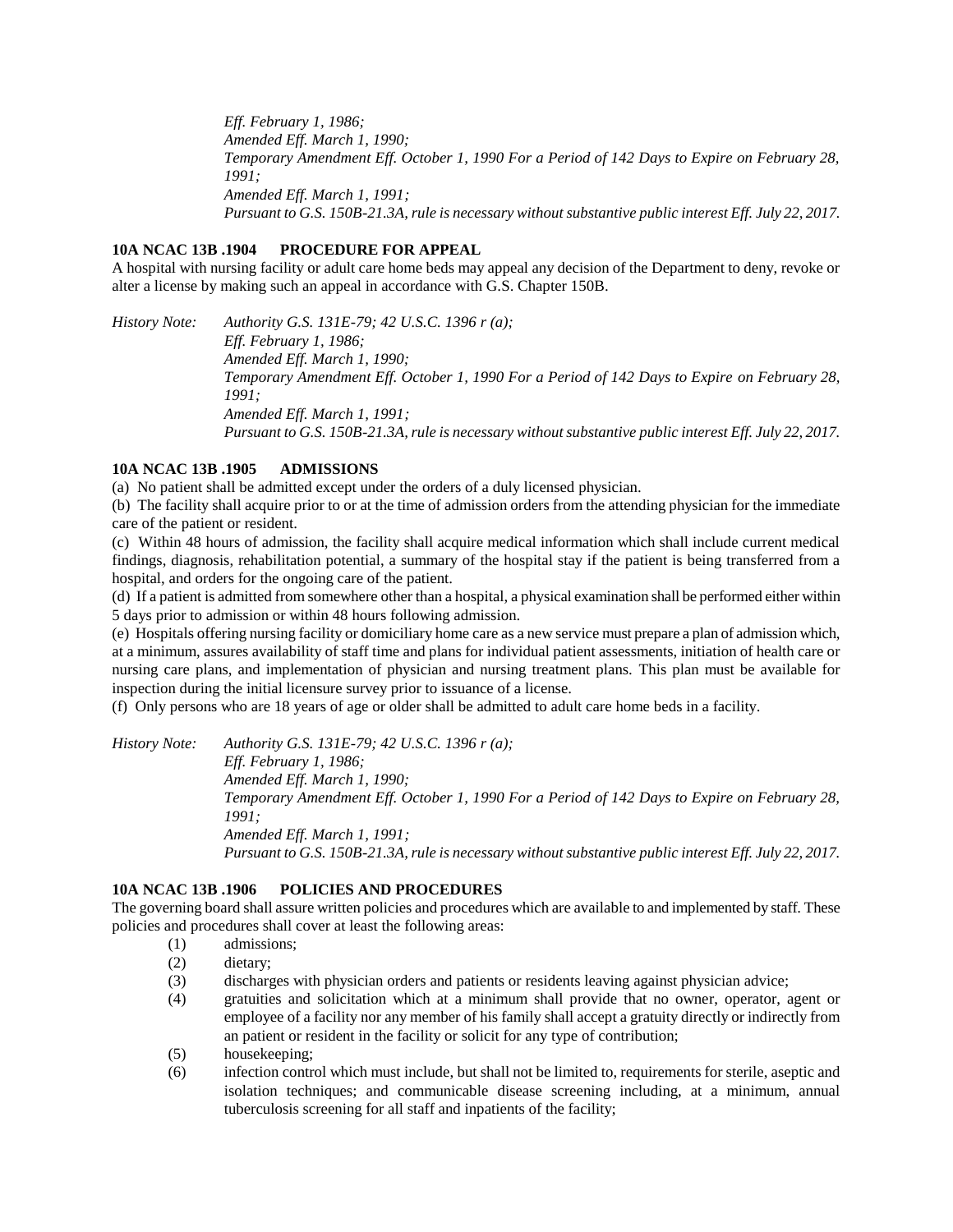- (7) maintenance of patient medical or health care records including charging or record keeping;
- (8) orientation of all facility personnel;
- (9) patient or resident care plans, treatment and other health care or nursing care, including but not limited to all policies and procedures required by rules contained in this Subchapter;
- (10) patients' or residents' rights;
- (11) physical evaluation for residents and patients at least annually;
- (12) physician services and utilization of the individual's private physician;
- (13) procurement of supplies and equipment to meet individual patient care needs;
- (14) protection of patients from abuse and neglect;
- (15) range of services provided;
- (16) recording and reporting to the department of accidents or incidents occurring to patients in any part of the facility and maintenance of such reports or records;
- (17) rehabilitation services;
- (18) release of medical record information;
- (19) screening and reporting communicable disease to the local health department; and
- (20) transfers.

# *History Note: Authority G.S. 131E-79; Eff. February 1, 1986; Amended Eff. March 1, 1990; Pursuant to G.S. 150B-21.3A, rule is necessary without substantive public interest Eff. July 22, 2017.*

# **10A NCAC 13B .1907 GENERAL**

The governing board shall assure that policies and procedures are available and implemented for assessing each patient's or resident's health care needs and planning for meeting identified health care needs. There shall be a system for evaluating the effectiveness of the assessment, planning and implementation (delivery of care processes) for each patient or resident.

*History Note: Authority G.S. 131E-79; Eff. February 1, 1986; Pursuant to G.S. 150B-21.3A, rule is necessary without substantive public interest Eff. July 22, 2017.*

# **10A NCAC 13B .1908 FREQUENCY: METHOD AND CONTENT OF ASSESSMENT: PLANNING**

Each patient's and resident's condition must be assessed on a regular, periodic basis, at least quarterly, with appropriate notation and updating of the health care plan. Health care planning for each patient and resident shall be an on-going process and must include, but shall not be limited to, the following:

- (1) data which is systematically and continuously collected about his or her health status; the data shall be recorded so as to be accessible and communicated to all staff involved in the patient's or resident's care;
- (2) current problems or needs identified and prioritized from a completed assessment relevant to the patient's or resident's response to aging, illness and general health status; and
- (3) a current plan of care developed in conjunction with the patient or resident or legal guardian that includes measurable time related goals and approaches, or measures to be employed by various disciplines in order to achieve the identified goals.

## *History Note: Authority G.S. 131E-79; Eff. February 1, 1986; Amended Eff. March 1, 1990; Pursuant to G.S. 150B-21.3A, rule is necessary without substantive public interest Eff. July 22, 2017.*

# **10A NCAC 13B .1909 IMPLEMENTATION OF HEALTH PLAN**

All parts of the plan of care shall be assigned to specific disciplines or staff as indicated in the plan of care to assure that health care and rehabilitative services are performed daily and documented for those patients and residents who require such services.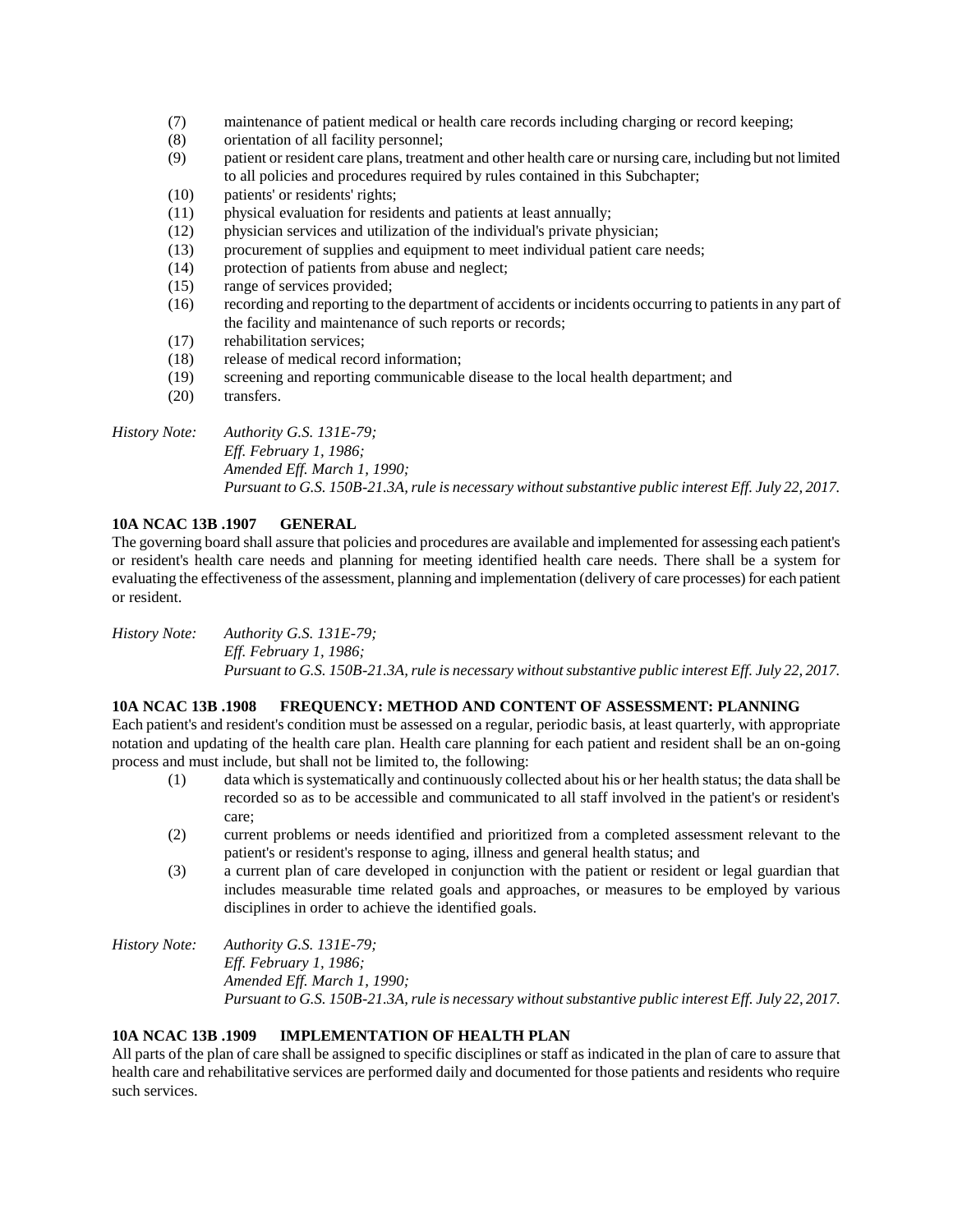*History Note: Authority G.S. 131E-79; Eff. February 1, 1986; Pursuant to G.S. 150B-21.3A, rule is necessary without substantive public interest Eff. July 22, 2017.*

## **10A NCAC 13B .1910 NURSING/HEALTH CARE ADMINISTRATION AND SUPERVISION**

(a) A licensed facility shall have a director of nursing service who shall be responsible for the overall organization and management of all nursing services and shall be currently licensed to practice as a registered nurse by the North Carolina Board of Nursing in accordance with G.S. 90, Article 9A.

(b) The Director of Nursing shall not serve as administrator or assistant administrator.

(c) A licensed facility with nursing facilities shall provide a full-time director of nursing on duty at least eight hours per day, five days a week. A registered nurse shall relieve the Director of Nursing (be in charge of nursing) during the Director's absence.

(d) A licensed facility shall employ and assign registered nurses, licensed practical nurses, nurse aides and nurse aide trainees for duties in accordance with G.S. 90, Article 9A.

(e) The Director of Nursing shall cause the following to be accomplished:

- (1) establishment and implementation of nursing policies and procedures which shall include, but shall not be limited to the following:
	- (A) assessment of and planning for patients' nursing care or health care needs, and implementation of nursing or health care plans;
	- (B) daily charting of any unusual occurrences or acute episodes related to patient care, and progress notes written monthly reporting each patient's performance in accordance with identified goals and objectives and each patient's progress toward rehabilitative nursing goals;
	- (C) assurance of the delivery of nursing services in accordance with physicians' orders, nursing care plans and the facility's policies and procedures;
	- (D) notification of emergency physicians or on-call physicians;
	- (E) infection control to prevent cross-infection among patients and staff;
	- (F) reporting of deaths;
	- (G) emergency reporting of fire, patient and staff accidents or incidents, or other emergency situations;
	- (H) use of protective devices or restraints to assure that each patient or resident is restrained in accordance with physician orders and the facility's policies, and that the restrained patient or resident is appropriately evaluated and released at a minimum of every two hours;
	- (I) special skin care and decubiti care;
	- (J) bowel and bladder training;
	- (K) maintenance of proper body alignment and restorative nursing care;
	- (L) supervision of and assisting patients with feeding;
	- (M) intake and output observation and reporting for those patients whose condition warrants monitoring of their fluid balance. This will include those patients on intravenous fluids or tube feedings, and patients with kidney failure and temperatures elevated to 102 degrees Fahrenheit or above;
	- (N) catheter care; and
	- (O) procedures used in caring for patients in the facility;
	- (2) development of written job descriptions for nursing personnel;
	- (3) periodic assessment of the nursing department with identification of personnel requirements as they relate to patient care needs and reporting same to the administrator;
	- (4) a planned orientation and continuing inservice education program for nursing employees and documentation of staff attendance and subject matter covered during inservice education programs;
	- (5) provision of appropriate reference materials for the nursing department, which includes a Physician's Desk Reference or comparable drug reference, policy and procedure manual, and medical dictionary for each nursing station; and
	- (6) establishment of operational procedures to assure that appropriate supplies and equipment are available to nursing staff as determined by individual patient care needs.

*History Note: Authority G.S. 131E-79; 42 U.S.C. 1396 r (a);*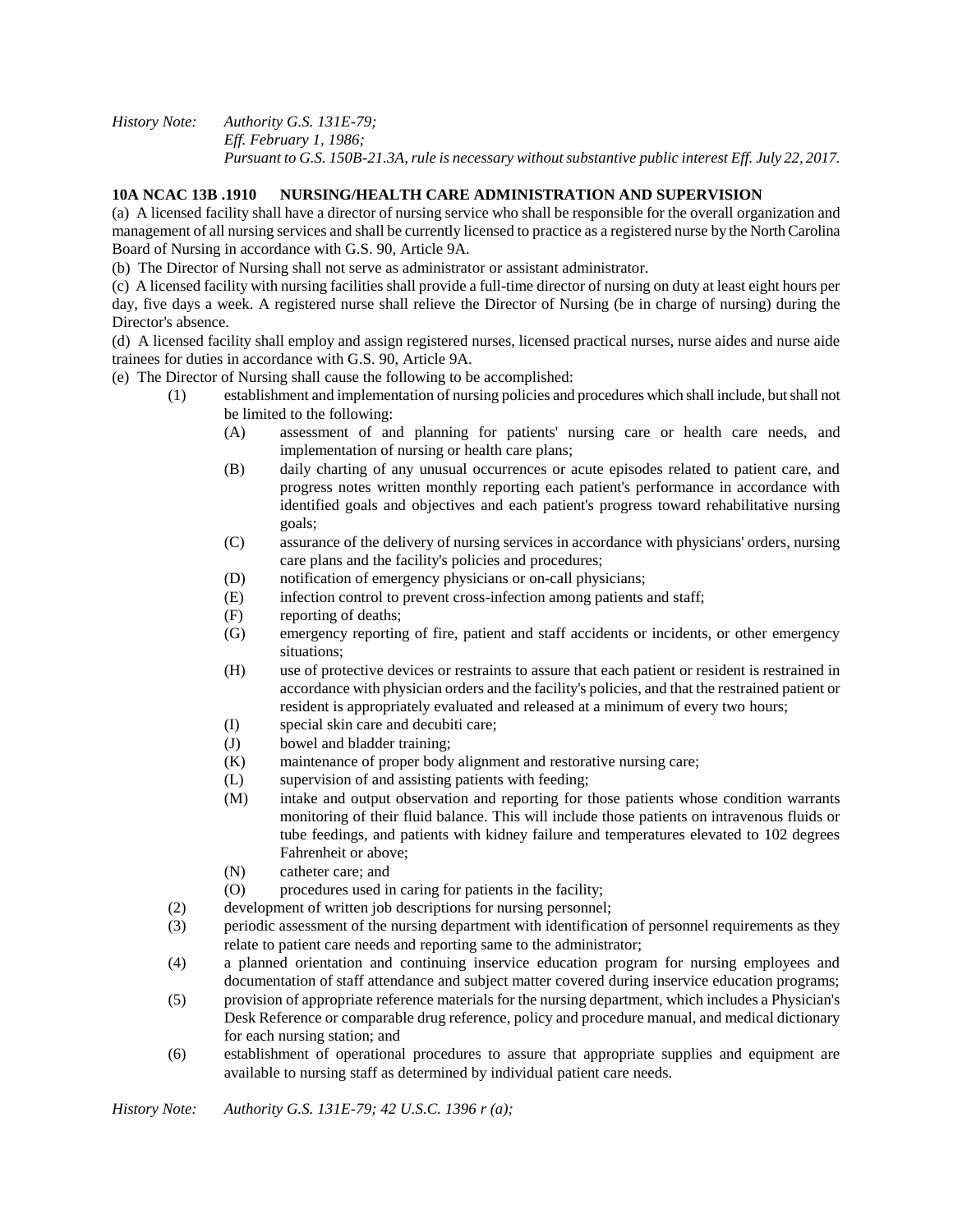*Eff. February 1, 1986; Amended Eff. March 1, 1990; Temporary Amendment Eff. October 1, 1990 For a Period of 142 Days to Expire on February 28, 1991; Amended Eff. March 1, 1991; Pursuant to G.S. 150B-21.3A, rule is necessary without substantive public interest Eff. July 22, 2017.*

## **10A NCAC 13B .1911 VACANT DIRECTOR OF NURSING POSITION**

(a) The administrator shall notify the Department within 72 hours when the director of nursing position becomes vacant and shall provide the name and license number of the individual who is acting director or the replacement for the director of nursing.

(b) A facility shall not operate without either a director of nursing or acting director or nursing.

(c) The administrator shall employ a director of nursing within 30 days after a position becomes vacant. A vacancy which exceeds 30 days shall be reviewed by the Department for action relative to licensure status of the facility.

*History Note: Authority G.S. 131E-79; Eff. February 1, 1986; Amended Eff. March 1, 1990; Pursuant to G.S. 150B-21.3A, rule is necessary without substantive public interest Eff. July 22, 2017.*

### **10A NCAC 13B .1912 NURSE STAFFING REQUIREMENTS**

(a) A licensed facility shall provide licensed nursing personnel sufficient to accomplish the following:

- (1) patient needs assessment,
- (2) patient care planning, and
- (3) supervisory functions in accordance with the level of patient or resident care advertised or offered by the facility.

The facility also shall provide other nursing personnel sufficient to assure that at least activities of daily living, personal grooming, restorative nursing actions and other health care needs as identified in each patient's or resident's plan of care are met.

(b) A licensed multi-storied facility (one having more than one story) shall provide at least one person on duty on each patient care floor at all times.

(c) Daily direct patient care nursing staff, licensed and unlicensed, shall equal or exceed 2.1 nursing hours per patient. (This is sometimes referred to as nursing hours per patient day or NHPPD or NH/PD.)

- (1) Inclusive in these figures is the requirement that at least one licensed nurse is on duty for direct patient care at all time; and
- (2) Nursing care shall include the services of a registered nurse for at least eight consecutive hours a day, seven days a week. This coverage can be spread over more than one shift if such a need exists. The Director of Nursing may be counted as meeting the requirements for both the Director of Nursing and patient and resident care staffing for facilities of a total census of 60 beds or less.

(d) Nursing support personnel including ward clerks, secretaries, nurse educators and persons in primarily administrative management positions and not actively involved in direct patient care shall not be counted toward compliance with minimum daily requirements for direct care staffing.

(e) All exceptions to meeting minimum staffing requirements shall be reported to the Department at the end of each month. Staffing waivers granted by the federal government for Medicare and Medicaid certified beds shall be accepted for licensure purposes.

(f) The ratio of male to female nurse aides will be determined by the needs of the patients, particularly the numbers of male patients requiring assistance with personal care.

*History Note: Authority G.S. 131E-79; 42 U.S.C. 1396 r (b)(4)(C); Eff. February 1, 1986; Amended Eff. March 1, 1990; Temporary Amendment Eff. October 1, 1990 For a Period of 142 Days to Expire on February 28, 1991; Amended Eff. March 1, 1991; Pursuant to G.S. 150B-21.3A, rule is necessary without substantive public interest Eff. July 22, 2017.*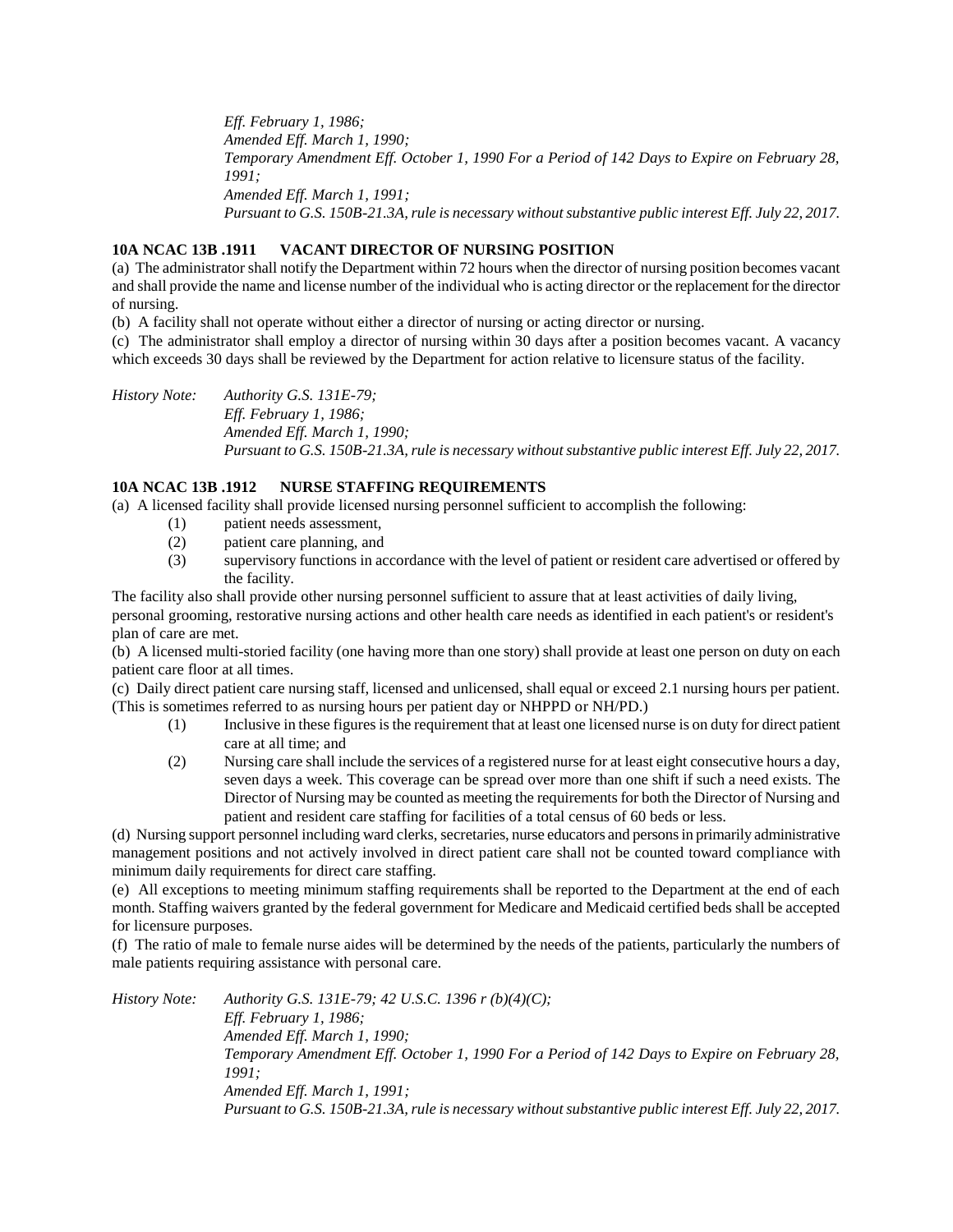## **10A NCAC 13B .1913 RESERVED FOR FUTURE CODIFICATION**

### **10A NCAC 13B .1914 RESERVED FOR FUTURE CODIFICATION**

### **10A NCAC 13B .1915 ADULT CARE HOME PERSONNEL REQUIREMENTS**

(a) The administrator shall designate a person to be in charge of the adult care home residents at all times. The nurse in charge of nursing services may also serve as supervisor-in-charge of the adult care home beds.

(b) If adult care home beds are located in a separate building or a separate level of the same building, there shall be a person on duty in the adult care home areas at all times.

(c) A licensed facility shall provide staff to assure that activities of daily living, personal grooming, and assistance with eating are provided to each resident. Medication administration as indicated by each resident's condition or physician's orders shall be carried out as identified in each resident's plan of care.

(d) Adult care home facilities licensed as a part of a combination facility shall comply with the staffing requirements in 10A NCAC 13F .0605 herein incorporated by reference including subsequent amendments and editions.

*History Note: Authority G.S. 131E-79; 42 U.S.C. 1396 r (a); Eff. February 1, 1986; Temporary Amendment Eff. October 1, 1990 For a Period of 142 Days to Expire on February 28, 1991; Amended Eff. March 1, 1991; Readopted Eff. April 1, 2020.*

### **10A NCAC 13B .1916 REHABILITATIVE NURSING AND DECUBITUS CARE**

Each patient or resident shall be given care to prevent contractures, deformities, and decubiti, including but not limited to:

- (1) changing positions of bedfast and chairfast patients or residents every two hours and administering simple preventive care. Documentation of such care and outcome must be included in routine summaries or progress notes;
- (2) maintaining proper alignment and joint movement to prevent contractures and deformities, which must be documented in routine summaries or progress notes;
- (3) implementing an individualized bowel and bladder training program except for patients or residents whose records are documented that such training is not effective. A monthly summary for patients and quarterly summaries for domiciliary residents shall be written relative to each patient's or resident's performance in the bowel and bladder training program; and
- (4) such other services as necessary to meet the needs of the patient.

*History Note: Authority G.S. 131E-79; 42 U.S.C. 1396 r (a); Eff. February 1, 1986; Amended Eff. March 1, 1990; Temporary Amendment Eff. October 1, 1990 For a Period of 142 Days to Expire on February 28, 1991; Amended Eff. March 1, 1991; Pursuant to G.S. 150B-21.3A, rule is necessary without substantive public interest Eff. July 22, 2017.*

### **10A NCAC 13B .1917 MEDICATION ADMINISTRATION**

(a) A licensed facility shall have policies and procedures governing the administration of medications which shall be enforced and implemented by administration and staff. Policies and procedures shall include, but shall not be limited to:

- (1) automatic stop orders for treatment and drugs;
- (2) accountability of controlled substances as defined by the North Carolina Controlled Substances Act, G.S. 90, Article 5;
- (3) dispensing and administering behavior modifying drugs, such as hypnotics, sedatives, tranquilizers, antidepressants and other psychotherapeutic agents; insulin; intravenous fluids and medications; cardiovascular regulating drugs; and antibiotics.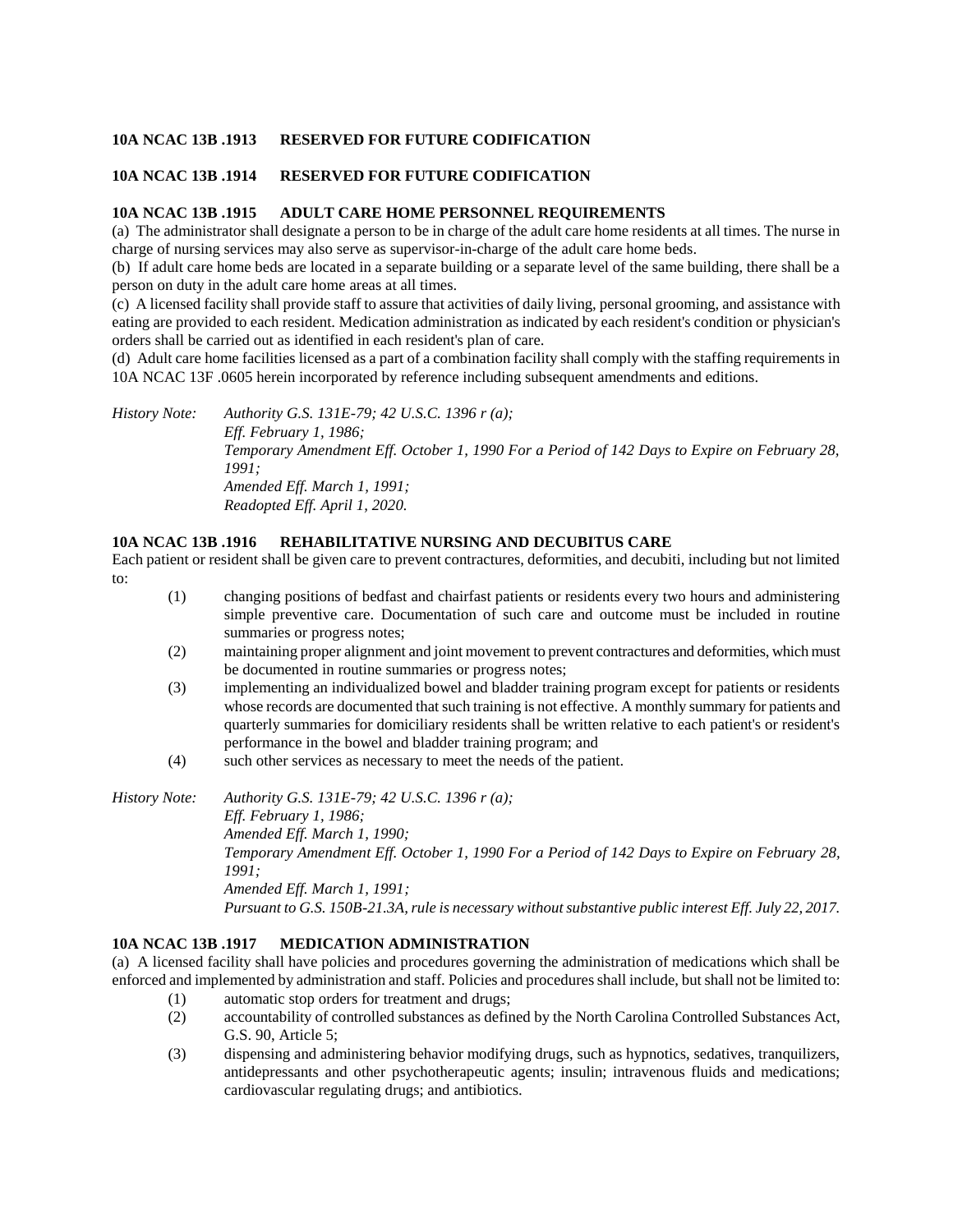(b) All medications or drugs and treatments shall be administered and discontinued in accordance with signed physician's orders which are recorded in the patient's or resident's medical record.

- (1) Only physicians, registered nurses, licensed practical nurses or physician assistants, if in accordance with the assistant's approved practice, shall administer medications.
- (2) To ensure accountability, any medication shall be administered by the same licensed personnel who prepared the dose for administration. This Rule does not apply to the dispensing of medications from a pharmacy utilizing a unit of use drug delivery system.
- (3) Medications shall be administered within a half hour prior to or half hour after the prescribed time for administration unless precluded by emergency situations.
- (4) The person administering medications shall identify each patient or resident in accordance with the facility's policies and procedures prior to administering any medication.
- (5) Medication administered to a patient or resident shall be recorded in the patient's or resident's medication administration record immediately after administration in accordance with the facility's policies and procedures.
- (6) Omission of medication and the reason for the omission shall be indicated in the patient's or resident's medical record.
- (7) The person administering medications which are ordered to be given as needed (PRN) shall justify the need for the same in the patient's or resident's medical record.
- (8) Medication administration records shall provide identification of the drug and strength of drug, quantity of drug administered, name of administering employee, title of employee and time of administration.

(c) Self-administration of medications shall be permitted only if prescribed by a physician and directions are printed on the container.

(d) The administration of one patient's or resident's medications to another patient or resident is prohibited except in the case of an emergency. In the event of such an emergency, steps shall be taken to assure that the borrowed medications shall be replaced promptly and so documented.

(e) Verbal orders shall be countersigned by a physician within five days of issuance.

*History Note: Authority G.S. 131E-79; Eff. February 1, 1986; Amended Eff. December 1, 1991; March 1, 1990; Pursuant to G.S. 150B-21.3A, rule is necessary without substantive public interest Eff. July 22, 2017.*

# **10A NCAC 13B .1918 TRAINING**

(a) A licensed facility shall provide patient or resident care employees a planned orientation and continuing education program emphasizing patient or resident assessment and planning, activities of daily living, personal grooming, rehabilitative nursing or restorative care, other patient or resident care policies and procedures, patients' rights, and staff performance expectations. Attendance and subject matter covered shall be documented for each session, retained in accordance with policy established by the facility, and available for licensure inspections.

(b) The administrator shall assure that employees are oriented within the first week of employment to the facility's philosophy and goals.

(c) Employees shall have specific on-the-job training as necessary to perform their individual job assignment.

(d) A nurse aide trainee may be employed to perform the duties of a nurse aide for a period of time not to exceed four months. During this period of time the nurse aide trainee shall be permitted to perform only those tasks that competence has been demonstrated and documented on the record. Nurse aide I shall meet the training and competency evaluation standards in 10A NCAC 13O .0301, incorporated herein by reference including subsequent amendments and editions. A record of nurse aide qualifications shall be maintained for each nurse aide used by a facility and shall be retained in the general personnel files of the facility in accordance with policy established by the facility.

(e) The initial orientation to the facility shall be exclusive of the Nurse Aide I training program. Competency evaluation shall be conducted in each of the following areas:

- (1) Observation and documentation,
- (2) Basic nursing skills,
- (3) Personal care skills,
- (4) Mental health and social service needs,
- (5) Basic restorative services, and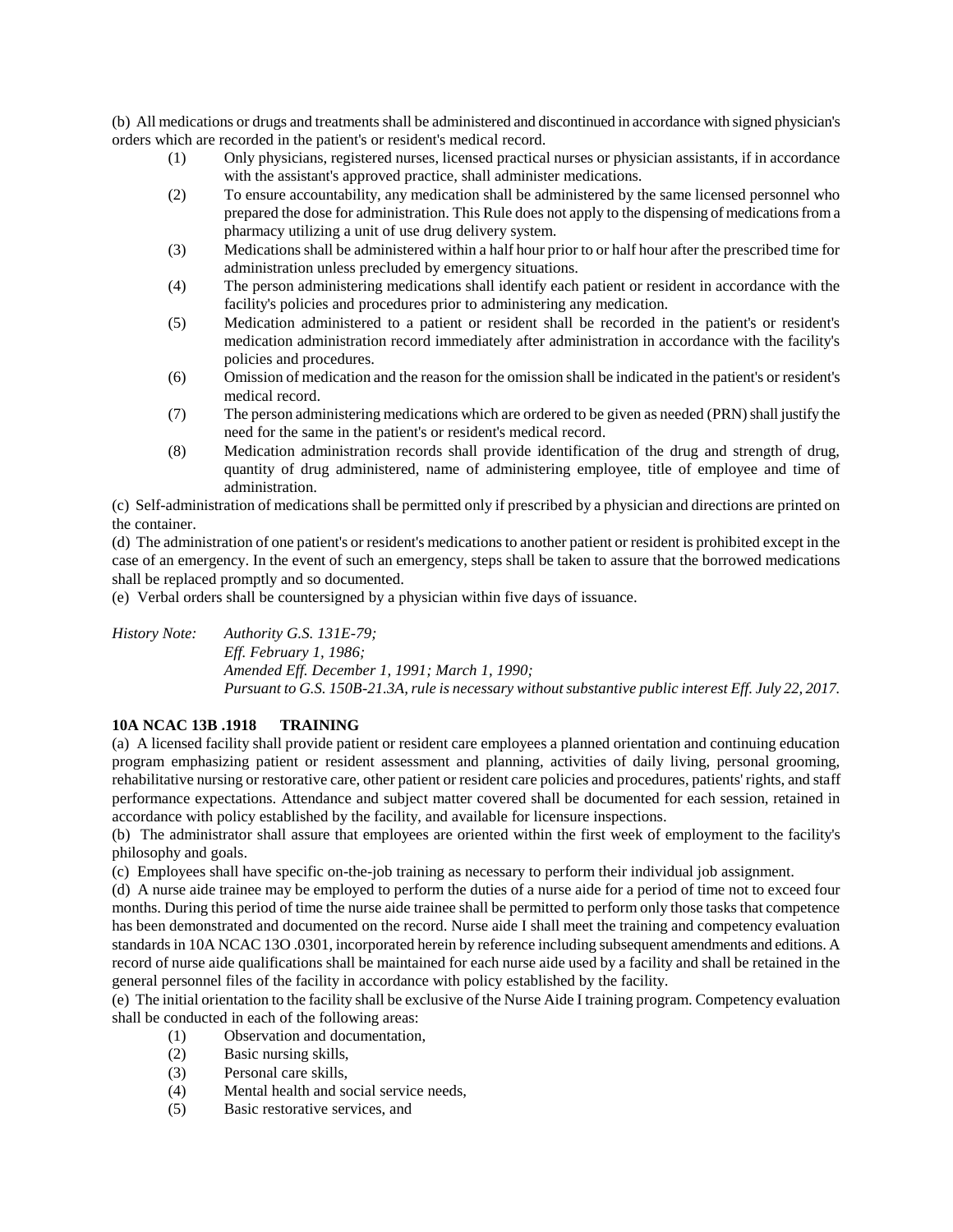(6) Residents' Rights.

*History Note: Authority G.S. 131E-79; 42 U.S.C. 1396 r (b)(5); Eff. February 1, 1986; Temporary Rule Eff. October 1, 1990 For a Period of 142 Days to Expire on February 28, 1991; Amended Eff. March 1, 1991; March 1, 1990; Readopted Eff. April 1, 2020.*

# **10A NCAC 13B .1919 DENTAL CARE**

(a) A dental examination shall be performed at the time of admission with the following information being placed in the patient's or resident's medical or health care record:

- (1) type of diet which the patient or resident can best manage (such as normal, soft or pureed);
- (2) the presence of infection of gums, teeth, or jaws;
- (3) brief descriptions of any removable dental appliances and a statement of their condition; and
- (4) indications for dental treatment at the time of admission.

(b) Names of dentists who have agreed to render emergency dental care shall be maintained at each nursing station and at the supervisor's station in a adult care home.

(c) Staff of the facility shall ensure that:

- (1) necessary daily dental care is provided;
- (2) each patient or resident possesses appropriate toothbrushes and is encouraged and, when necessary, assisted in their use; and
- (3) each patient or resident having a removable denture is furnished a receptacle in which to immerse the denture in water overnight.

# *History Note: Authority G.S. 131E-79;*

*Eff. February 1, 1986; Amended Eff. March 1, 1990; Pursuant to G.S. 150B-21.3A, rule is necessary without substantive public interest Eff. July 22, 2017.*

# **10A NCAC 13B .1920 AVAILABILITY OF PHARMACEUTICAL SERVICES**

(a) A licensed facility shall provide pharmaceutical services under the supervision of a pharmacist currently licensed to practice pharmacy in North Carolina.

(b) A facility shall be responsible for obtaining drugs, therapeutic nutrients and related products prescribed or ordered by a physician for patients or residents in the facility.

(c) Services shall include documented on-site pharmaceutical reviews accomplished at least every 31 calendar days for all patients and residents.

*History Note: Authority G.S. 131E-79; Eff. February 1, 1986; Pursuant to G.S. 150B-21.3A, rule is necessary without substantive public interest Eff. July 22, 2017.*

# **10A NCAC 13B .1921 DINING FACILITIES**

Patients, including wheelchair patients, shall be encouraged to eat at the tables in the dining area and shall be assisted when necessary by non-dietary staff. An overbed table shall be provided for patients who eat in bed. A sturdy tray stand shall be provided for those patients who eat out of bed but are unable to go to the dining area. An overbed table which can be lowered to chair height may substitute for the tray stand.

*History Note: Authority G.S. 131E-79; Eff. February 1, 1986; Pursuant to G.S. 150B-21.3A, rule is necessary without substantive public interest Eff. July 22, 2017.*

# **10A NCAC 13B .1922 ACTIVITIES AND RECREATION**

(a) The administrator shall designate an activities and recreation director to be in charge of activities and recreation for all patients and residents. The activities and recreation director shall have training and experience in directing recreational and group activities. The designated activities and recreation director shall be under the supervision of the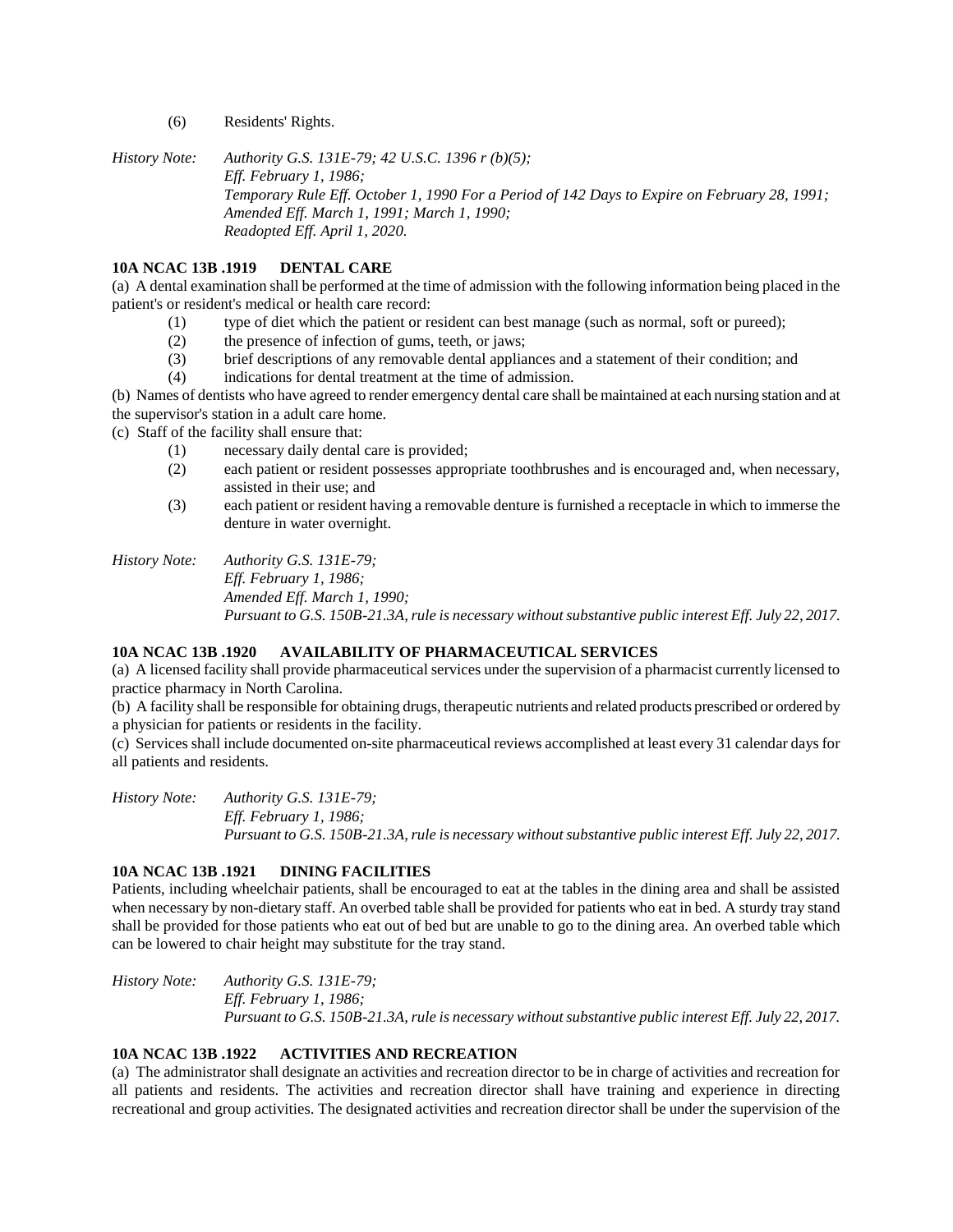administrator and shall be qualified to meet the needs of the patients and residents. A qualified individual shall be anyone eligible for a N.C. license as an occupational therapist or assistant therapist under G.S. 90-270; anyone eligible for N.C. certification as a recreation therapist or assistant therapist under G.S. 90C-9; anyone with a baccalaureate degree and one year experience; anyone who has completed an approved 36-hour or longer course in activities program management; or anyone not otherwise qualified but receiving at least four hours consultation per month from one who is qualified.

(b) The facility shall maintain and make available a listing of local resources for activities and recreation to be utilized in meeting the needs and interests of all patients and residents.

(c) Restoration to self care and resumption of normal activity shall be one of the main goals of the recreation or activity program. The scope of the activity program shall include:

- (1) social activities involving individual and group participation which are designed to promote group relationships;
- (2) recreational activities, both indoor and outdoor;
- (3) opportunity to participate in activities outside the facility;
- (4) religious programs, including the right of each patient and resident to attend the church or religious program of his choice;
- (5) creative and expressive activities;
- (6) educational activities; and
- (7) exercise.

(d) The facility shall have written policies and procedures which are available and implemented by staff that:

- (1) attempt to prevent the further mental or physical deterioration for those patients or residents who cannot realistically resume normal activities;
- (2) assure opportunities for patient involvement, both individual and group, in both planning and implementing the activity program;
- (3) provide patients or residents the opportunity for choice among a variety of activities; and
- (4) encourage participation by each patient or resident in social and recreational activities according to individual need and abilities and desires unless the patient's or resident's record contains documentation that he is unable to participate.

(e) Each patient's or resident's activity plan shall be a part of his overall plan of care and shall contain documentation of periodic assessments of the individual's activity needs and interests. A record of activities and individuals participating shall be maintained in the facility.

(f) A licensed facility shall display a monthly activities calendar which includes variety to appeal to different interest groups in the nursing care and adult care home services.

(g) A licensed facility shall provide:

- (1) Space for recreational and diversional activities. In hospitals offering new nursing home services, space shall be provided separately from the main living and dining areas; however, these areas may also be used for social activities.
- (2) Designated indoor and outdoor activity areas for independent and group needs of patients and residents, and which are:
	- (A) accessible to wheelchair and ambulatory patients; and
	- (B) of sufficient size to accommodate necessary equipment and permit unobstructed movement of wheelchair and ambulatory patients or personnel responsible for instruction and supervision.
- (3) Adequate space to store equipment and supplies without blocking exists or otherwise threatening the health and safety of patients and residents.

(h) There shall be equipment and supplies sufficient to carry out planned programs for both individual and group activities.

*History Note: Authority G.S. 131E-79; 42 U.S.C. 1396 r (a); Eff. February 1, 1986; Amended Eff. March 1, 1990; Temporary Amendment Eff. October 1, 1990 For a Period of 142 Days to Expire on February 1, 1991; Amended Eff. March 1, 1991; Pursuant to G.S. 150B-21.3A, rule is necessary without substantive public interest Eff. July 22, 2017.*

**10A NCAC 13B .1923 SOCIAL SERVICES**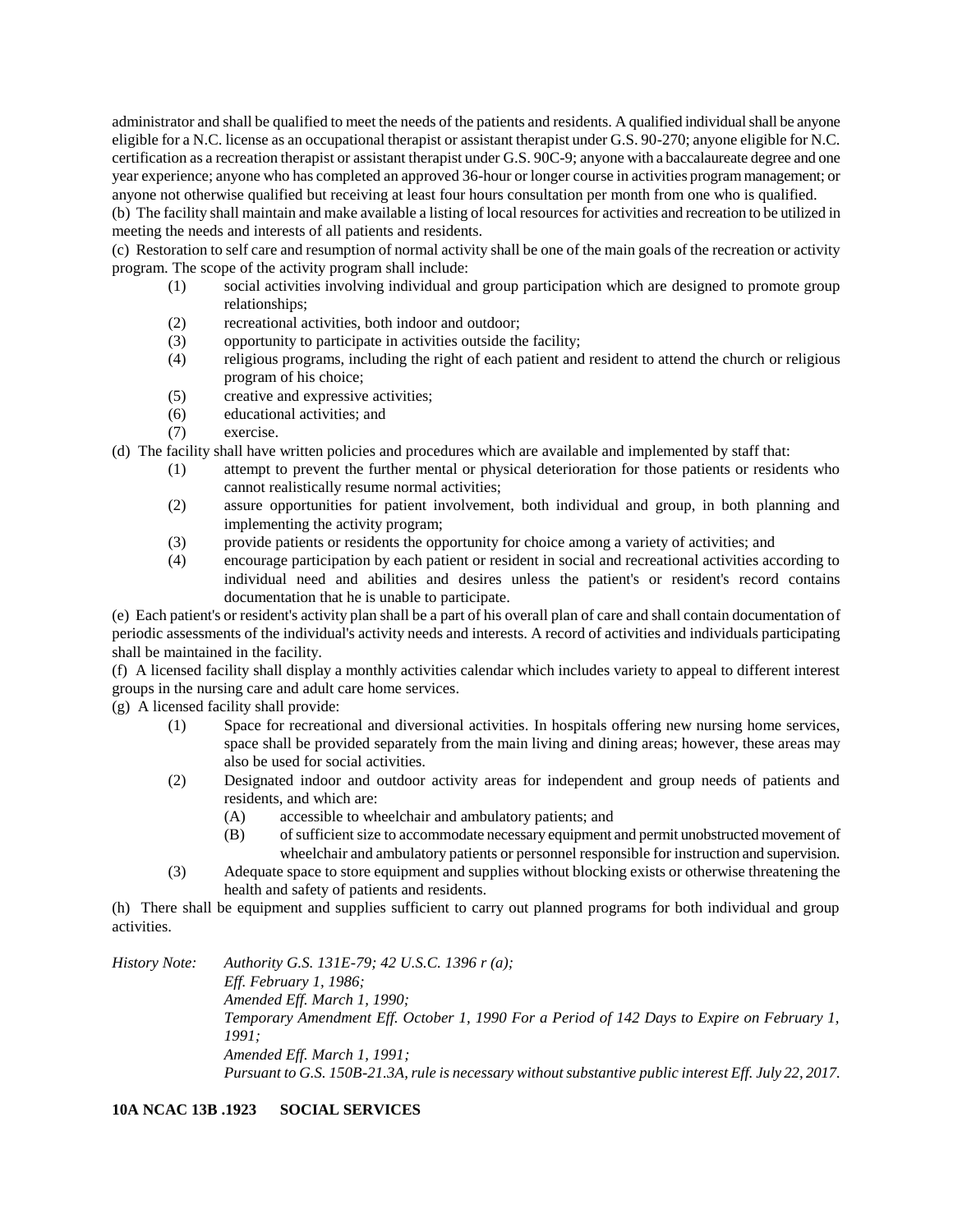(a) The administrator shall designate an employee to be responsible for the provision of social services. This person shall be known as the social services director. Subsequent to the effective date of the rules contained in this Subchapter any newly designated person must be a graduate of a four year college or university with one year's experience in the health care or long-term care field or have an equivalent combination of education and experience. An equivalent combination of education and experience means the number of years of education leading to a baccalaureate or associate degree plus the number of years of long-term nursing facility experience equal to five years; or eligible for certification as a social worker pursuant to G.S. 90B-7. The social services director shall have authority to carry out provisions contained in Rule .1923(b) of this Section.

(b) Each patient's or resident's plan of care shall contain a written plan for meeting his individual social needs and involving his active participation, the plan shall provide for:

- (1) needed assistance in meeting the patient's or resident's physical, social and emotional needs through consultation with the patient or resident or his legal guardian, and relative, physician or others;
- (2) assisting the patient or resident in adjusting to his environment, for referral to other supporting resources, for protective services, for financial services and for assistance at the time of discharge or transfer into a new environment;
- (3) the utilization of caseworkers employed by the county department of social services in the case of recipients of public assistance and for the utilization of appropriate persons with experience and training in the general area of social work in the case of those not on public assistance.
- (c) Discharge planning shall be in keeping with each patient's and resident's discharge needs. These are as follows:
	- (1) The administrator shall assure that a medical order for discharge including any special instructions for meeting rehabilitation potential is obtained from all patients or residents except when a patient or resident leaves against a physician's order or advice; and
	- (2) The social services director shall coordinate discharge instructions and assure that patients and residents and their families are instructed in accordance with discharge orders.
- *History Note: Authority G.S. 131E-79; Eff. February 1, 1986; Amended Eff. March 1, 1990; Pursuant to G.S. 150B-21.3A, rule is necessary without substantive public interest Eff. July 22, 2017.*

# **10A NCAC 13B .1924 RESTRAINTS**

(a) Patients and residents shall be restrained only by physician orders.

(b) The nurse in charge shall be responsible for making the decision relative to necessity for, type and duration of restraint in emergency situations requiring restraints while contacting the physician. The nurse also shall be responsible for documenting same in the patient's or resident's record.

(c) The type of restraint used and the time of application and removal shall be recorded by a licensed nurse in the patient's or resident's record.

*History Note: Authority G.S. 131E-79; Eff. February 1, 1986; Pursuant to G.S. 150B-21.3A, rule is necessary without substantive public interest Eff. July 22, 2017.*

# **10A NCAC 13B .1925 REQUIRED SPACES**

(a) A combination or nursing facility shall meet the following requirements for bedrooms, dining, recreation, and common use areas:

- (1) single bedrooms shall be provided with not less than 100 square feet of floor area;
- (2) bedrooms with more than one bed shall be provided with not less than 80 square feet of floor area per bed;
- (3) dining, recreation, and common use areas shall:
	- (A) total not less than 25 square feet of floor area per bed for skilled nursing and intermediate care beds;
	- (B) total not less than 30 square feet of floor area per bed for adult care home beds; and
	- (C) be contiguous to patient and resident bedrooms.

(b) Floor space for the following rooms, areas, and furniture shall not be included in the floor areas required by Paragraph (a) of this Rule: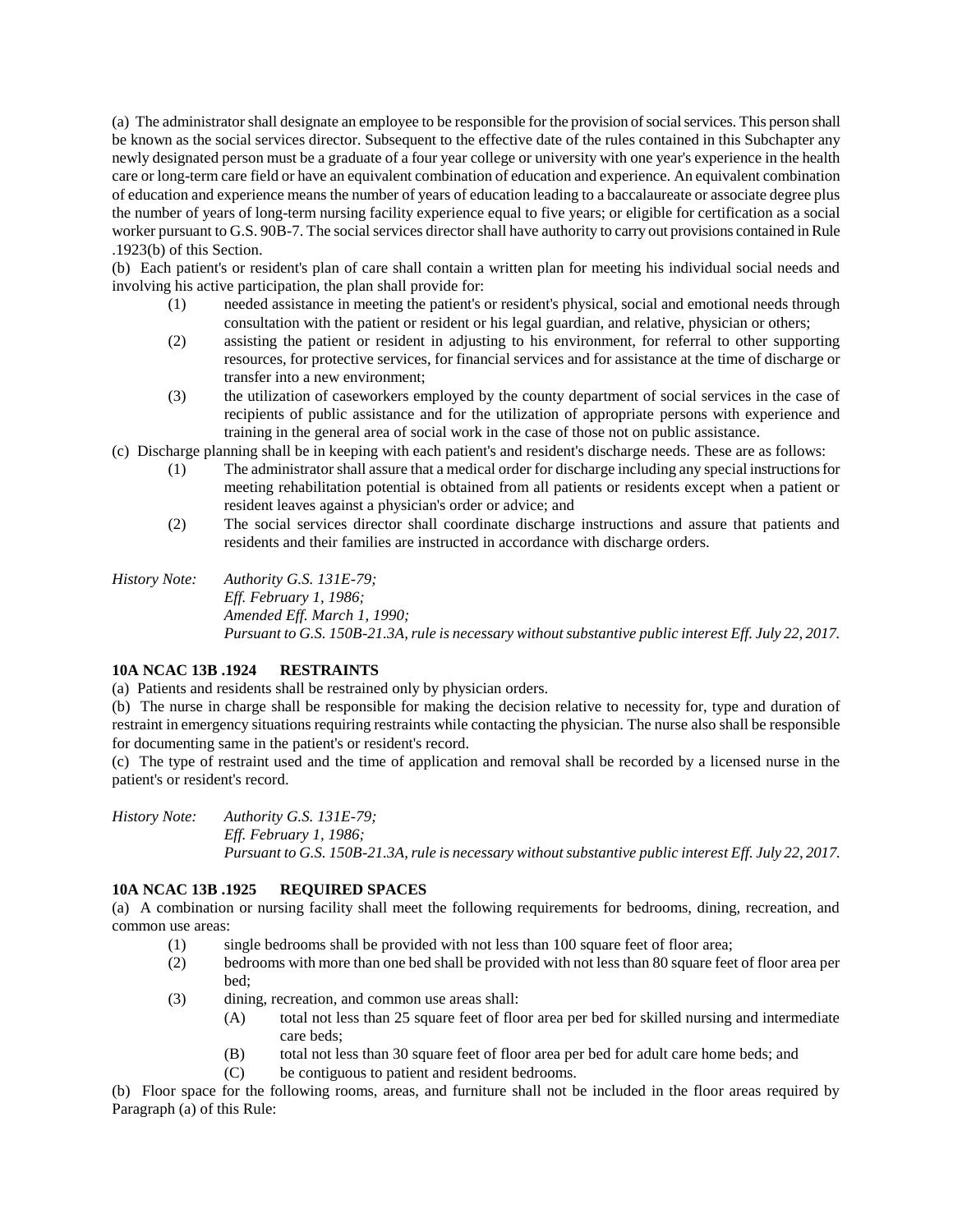- (1) toilet rooms;
- (2) vestibules;
- (3) bath areas;
- (4) closets;
- (5) lockers;
- (6) built-in furniture;
- (7) movable wardrobes;
- (6) corridors; and
- (7) areas for physical and occupational therapy.

*History Note: Authority G.S. 131E-79; Eff. February 1, 1986; Readopted Eff. April 1, 2020.*

# **10A NCAC 13B .1926 NURSING HOME PATIENT OR RESIDENT RIGHTS**

(a) Written policies and procedures shall be developed and enforced to implement requirements in G.S. 131E-115 et seq. (Nursing Home Patients' Bill of Rights) concerning the rights of patients and residents. The administrator shall make these policies and procedures known to the staff, patients and residents, and families of patients and residents and shall ensure their availability to the public by placing them in a conspicuous place.

(b) Any violation of patient rights contained in G.S. 131E-117 shall be determined by representatives of the Department by investigation or survey.

(c) If a licensed facility is found to be in violation of any of the rights contained in G.S. 131E-117, the Department shall impose penalties for each violation as provided by G.S. 131E-129.

(d) When the Department has been notified that corrective action has been taken for each violation, verification of same shall be made by a representative of the Department.

(e) The Department shall calculate a total of all fines levied against a facility based on the number of violations and the number of days and patients or residents involved in each violation.

(f) The Department shall mail a statement to the facility showing a total fine for each violation and a total of fines due to be paid for all violations. The facility shall pay the penalty within 60 days unless a hearing is requested under G.S. Chapter 150B.

(g) When it is found that a violation of G.S. 131E-117 has occurred but corrective action was taken prior to the date of discovery, fines shall be calculated and assessed in accordance with (e) and (f) of this Rule.

(h) In matters of patient abuse, neglect or misappropriation the definitions shall have the meanings defined for abuse, neglect and exploitation respectively as contained in the North Carolina PROTECTION OF THE ABUSED, NEGLECTED OR EXPLOITED DISABLED ADULT ACT, G.S. 108A-99 et seq.

*History Note: Authority G.S. 131E-79; 42 U.S.C. 1396 r (e)(2)(B); Eff. February 1, 1986; Amended Eff. March 1, 1990; Temporary Amendment Eff. October 1, 1990 For a Period of 142 Days to Expire on February 28, 1991; Amended Eff. March 1, 1991; Pursuant to G.S. 150B-21.3A, rule is necessary without substantive public interest Eff. July 22, 2017.*

# **10A NCAC 13B .1927 BRAIN INJURY LONG-TERM CARE PHYSICIAN SERVICES**

(a) For nursing facility patients located in designated brain injury long-term care units, there shall be an attending physician who is responsible for the patient's specialized care program. The intensity of the program requires that there shall be direct patient contact by a physician at least once per week and more often as the patient's condition warrants. Each patient's interdisciplinary, long-term care program shall be developed and implemented under the supervision of a physiatrist (a physician trained in Physical Medicine and Rehabilitation) or a physician of equivalent training and experience.

(b) If a physiatrist or physician of equivalent training or experience, is not available on a weekly basis to the facility, the facility shall provide for weekly medical management of the patient, by another physician. In addition, oversight for the patient's interdisciplinary, long-term care program shall be provided by a qualified consultant physician who visits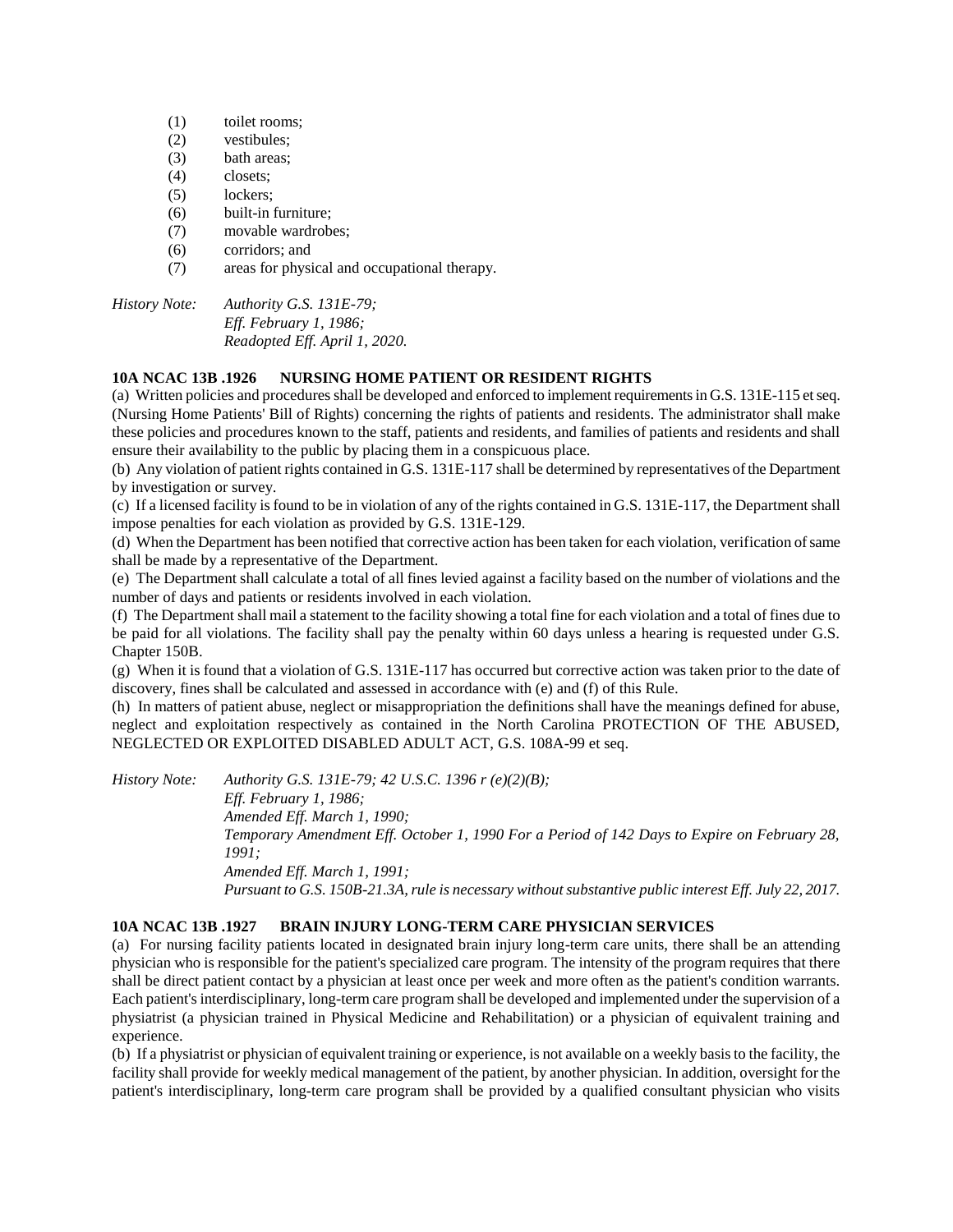patients monthly, makes recommendations for and approves the interdisciplinary care plan, and provides consultation as requested to the physician who is managing the patient on a weekly basis.

(c) The attending physician shall actively participate in individual case conferences or care planning sessions and shall review and sign discharge summaries and records within 15 days of patient discharge. When patients are to be discharged to either another health care facility or a residential setting the attending physician shall assure that the patient has been provided with a discharge plan which incorporates optimum utilization of community resources and post discharge continuity of care and services.

*History Note: Authority G.S. 131E-79; Eff. December 1, 1991; Amended Eff. February 1, 1993; Pursuant to G.S. 150B-21.3A, rule is necessary without substantive public interest Eff. July 22, 2017.*

### **10A NCAC 13B .1928 BRAIN INJURY LONG-TERM CARE PROGRAM REQUIREMENTS**

*History Note: Authority G.S. 131E-79; Eff. December 1, 1991; Amended Eff. February 1, 1993; Expired Eff. August 1, 2017 pursuant to G.S. 150B-21.3A.*

# **10A NCAC 13B .1929 SPECIAL NURSING REQUIREMENTS FOR BRAIN INJURY LONG-TERM CARE**

Direct care nursing personnel staffing ratio (NH/PD) established in Rule .1912 of this Section shall not be applied to nursing services for patients who require brain injury long-term care, due to their more intensive maintenance and nursing needs. The minimum direct care nursing staff shall be 5.5 hrs. per patient day allocated on a per shift basis as the facility chooses to appropriately meet the patient's needs. It is also required that regardless of how low the patient census the direct care nursing staff shall not fall below a registered nurse and a nurse aide I at any time during a 24-hour period.

*History Note: Authority G.S. 131E-79; Eff. December 1, 1991; Amended Eff. February 1, 1993; Pursuant to G.S. 150B-21.3A, rule is necessary without substantive public interest Eff. July 22, 2017.*

# **10A NCAC 13B .1930 VENTILATOR DEPENDENCE**

The general requirements in this Subchapter shall apply when applicable. In addition, facilities having patients requiring the use of ventilators for more than eight hours a day must meet the following requirements:

- (1) Respiratory therapy shall be provided and supervised by a respiratory therapist currently registered by the National Board for Respiratory Care. The respiratory therapist shall:
	- (a) make, as a minimum, weekly on-site assessments of each patient receiving ventilator support with corresponding progress notes;
	- (b) be on-call 24 hours daily; and
	- (c) assist the pulmonologist and nursing staff in establishing ventilator policies and procedures, including emergency policies and procedures.
- (2) Direct nursing care staffing shall be in accordance with Rule .1912 of this Section.
- *History Note: Authority G.S. 131E-79; Eff. December 1, 1991; Pursuant to G.S. 150B-21.3A, rule is necessary without substantive public interest Eff. July 22, 2017.*

# **10A NCAC 13B .1931 PHYSICIAN SERVICES FOR VENTILATOR DEPENDENT PATIENTS**

Hospitals with nursing facility beds with ventilator dependent care patients shall contract with a physician who is licensed to practice in North Carolina with Board Certification and who has specialized training in pulmonary medicine. This physician shall be responsible for respiratory services and shall:

(1) establish, with the respiratory therapist and nursing staff, appropriate ventilator policies and procedures, including emergency procedures;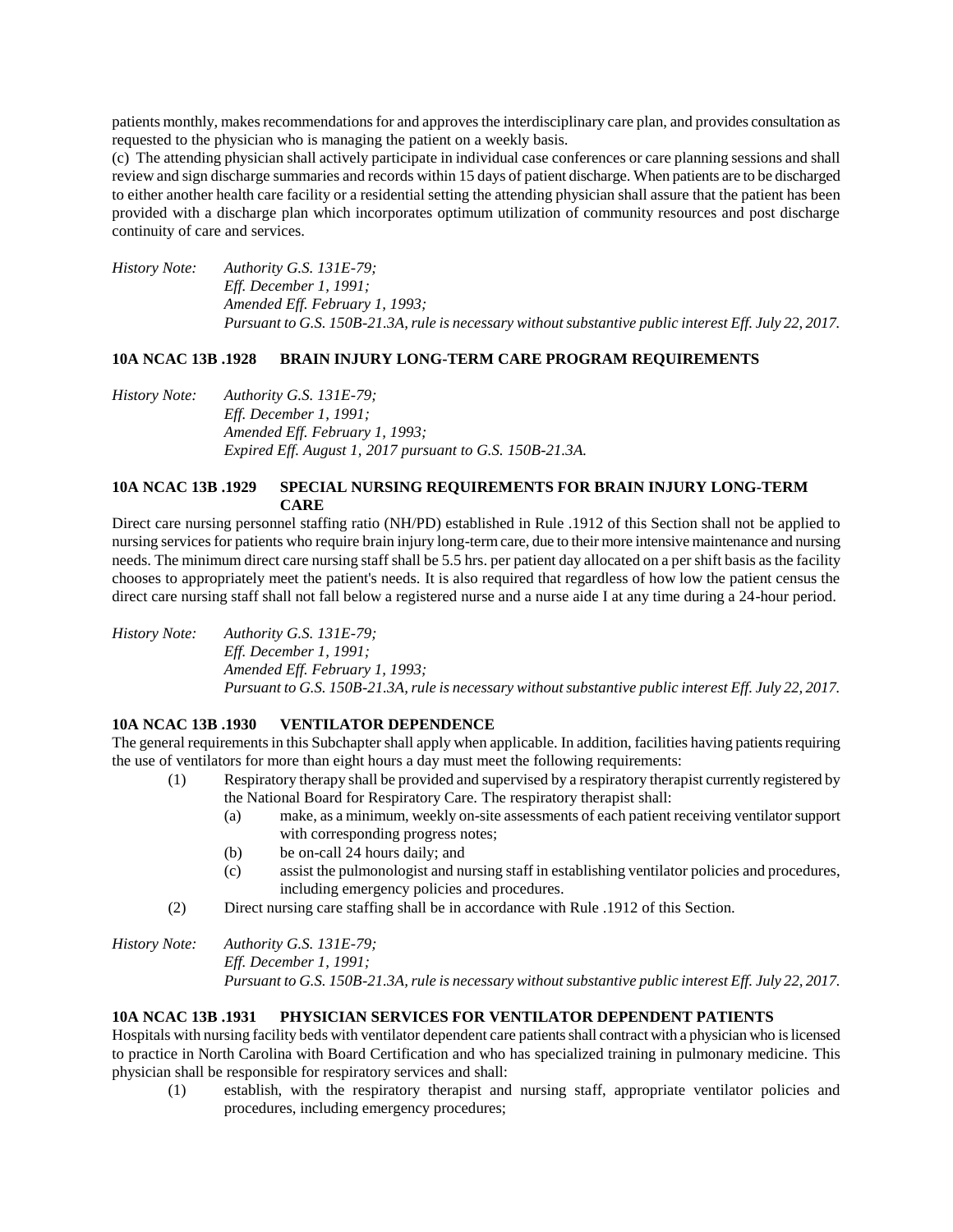- (2) assess each ventilator patient's status at least monthly with corresponding progress notes;
- (3) be available on an emergency basis; and
- (4) participate in individual patient case planning.

*History Note: Authority G.S. 131E-79; Eff. December 1, 1991; Pursuant to G.S. 150B-21.3A, rule is necessary without substantive public interest Eff. July 22, 2017.*

# **10A NCAC 13B .1932 EMERGENCY ELECTRICAL SERVICE**

(a) A minimum of one dedicated emergency branch circuit per bed is required for ventilator dependent patients in addition to the normal system receptacle at each bed location required by the National Electrical Code. This emergency circuit shall be provided with a minimum of two duplex receptacles identified for emergency use. Additional emergency branch circuits/receptacles shall be provided where the electrical life support needs of the patient exceed the minimum requirements stated in this Paragraph. Each emergency circuit serving ventilator dependent patients shall be fed from the automatically transferred critical branch of the essential electrical system. This Paragraph shall apply to both new and existing facilities.

(b) Heating equipment provided for ventilator dependent patient bedrooms shall be connected to the critical branch of the essential electrical system and arranged for delayed automatic or manual connection to the emergency power source if the heating equipment depends upon electricity for proper operation. This Paragraph shall apply to both new and existing facilities.

(c) Task lighting connected to the automatically transferred critical branch of the essential electrical system shall be provided for each ventilator dependent patient bedroom. This Paragraph shall apply to both new and existing facilities.

*History Note: Authority G.S. 131E-79; Eff. December 1, 1991; Pursuant to G.S. 150B-21.3A, rule is necessary without substantive public interest Eff. July 22, 2017.*

### **SECTION .2000 – SPECIALIZED REHABILITATIVE AND HABILITATIVE SERVICES**

| 10A NCAC 13B .2001 | ADMISSIONS TO THE HIV DESIGNATED UNIT                         |
|--------------------|---------------------------------------------------------------|
| 10A NCAC 13B .2002 | DISCHARGE OF PATIENTS FROM THE HIV DESIGNATED UNIT            |
| 10A NCAC 13B .2003 | <b>HIV DESIGNATED UNIT POLICIES AND PROCEDURES</b>            |
| 10A NCAC 13B .2004 | PHYSICIAN SERVICES IN A HIV DESIGNATED UNIT                   |
| 10A NCAC 13B .2005 | <b>SPECIAL NURSING REQUIREMENTS FOR A HIV DESIGNATED UNIT</b> |
| 10A NCAC 13B .2006 | SPECIALIZED STAFF EDUCATION FOR THE HIV DESIGNATED UNIT       |
| 10A NCAC 13B .2007 | USE OF INVESTIGATIONAL DRUGS ON THE HIV DESIGNATED UNIT       |
| 10A NCAC 13B .2008 | SOCIAL WORK SERVICES IN A HIV DESIGNATED UNIT                 |

### *History Note: Authority G.S. 131E-79; Eff. February 1, 1993; Expired Eff. August 1, 2017 pursuant to G.S. 150B-21.3A.*

- **10A NCAC 13B .2009 RESERVED FOR FUTURE CODIFICATION**
- **10A NCAC 13B .2010 RESERVED FOR FUTURE CODIFICATION**
- **10A NCAC 13B .2011 RESERVED FOR FUTURE CODIFICATION**
- **10A NCAC 13B .2012 RESERVED FOR FUTURE CODIFICATION**
- **10A NCAC 13B .2013 RESERVED FOR FUTURE CODIFICATION**
- **10A NCAC 13B .2014 RESERVED FOR FUTURE CODIFICATION**
- **10A NCAC 13B .2015 RESERVED FOR FUTURE CODIFICATION**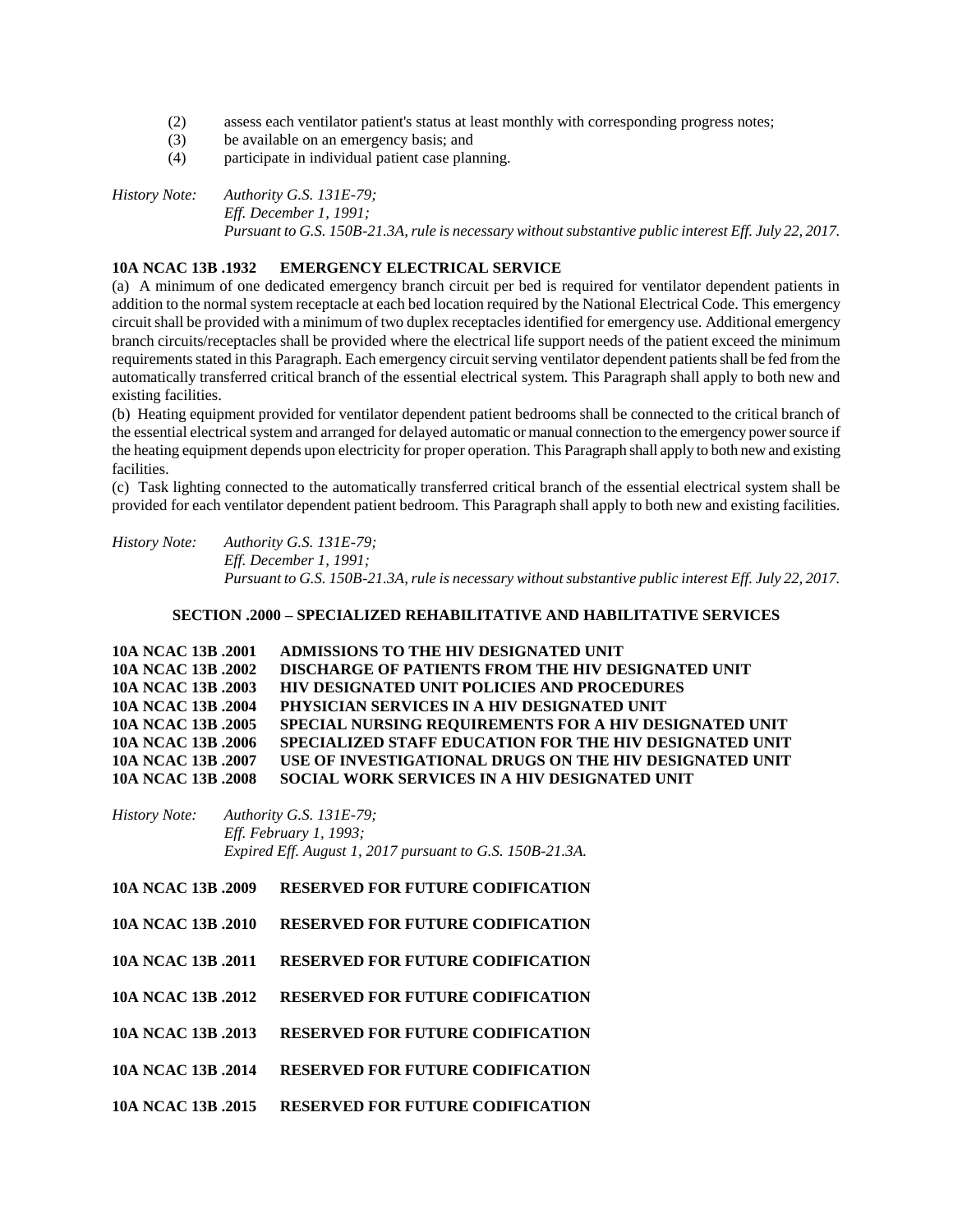## **10A NCAC 13B .2016 RESERVED FOR FUTURE CODIFICATION**

### **10A NCAC 13B .2017 RESERVED FOR FUTURE CODIFICATION**

### **10A NCAC 13B .2018 RESERVED FOR FUTURE CODIFICATION**

### **10A NCAC 13B .2019 RESERVED FOR FUTURE CODIFICATION**

#### **10A NCAC 13B .2020 DEFINITIONS**

The following definitions shall apply to inpatient rehabilitation facilities or units only:

- (1) "Case management" means the coordination of services, for a given patient, between disciplines so that the patient may reach optimal rehabilitation through the judicious use of resources.
	- (2) "Comprehensive, inpatient rehabilitation program" means a program for the treatment of persons with functional limitations or chronic disabling conditions who have the potential to achieve a significant improvement in activities of daily living. A comprehensive, rehabilitation program utilizes a coordinated and integrated, interdisciplinary approach, directed by a physician, to assess patient needs and to provide treatment and evaluation of physical, psycho-social and cognitive deficits.
	- (3) "Inpatient rehabilitation facility or unit" means a free-standing facility or a unit (unit pertains to contiguous dedicated beds and spaces) within an existing licensed health service facility approved in accordance with G.S. 131E, Article 9 to establish inpatient, rehabilitation beds and to provide a comprehensive, inpatient rehabilitation program.
	- (4) "Medical consultations" means consultations which the rehabilitation physician or the attending physician determine are necessary to meet the acute medical needs of the patient and do not include routine medical needs.
	- (5) "Occupational therapist" means any individual licensed in the State of North Carolina as an occupational therapist in accordance with the provisions of G.S. 90, Article 18D.
	- (6) "Occupational therapist assistant" means any individual licensed in the State of North Carolina as an occupational therapist assistant in accordance with the provisions of G.S. 90, Article 18D.
	- (7) "Psychologist" means a person licensed as a practicing psychologist in accordance with G.S. 90, Article 18A.
	- (8) "Physiatrist" means a licensed physician who has completed a physical medicine and rehabilitation residency training program approved by the Accreditation Council of Graduate Medical Education or the American Osteopathic Association.
	- (9) "Physical therapist" means any person licensed in the State of North Carolina as a physical therapist in accordance with the provisions of G.S. 90, Article 18B.
	- (10) "Physical therapist assistant" means any person duly licensed in the State of North Carolina as a physical therapist assistant in accordance with the provisions of G.S. 90-270.24, Article 18B.
	- (11) "Recreational therapist" means a person certified by the State of North Carolina Therapeutic Recreational Certification Board.
	- (12) "Rehabilitation nurse" means a registered nurse licensed in North Carolina, with training, either academic or on-the-job, in physical rehabilitation nursing and at least one year experience in physical rehabilitation nursing.
	- (13) "Rehabilitation aide" means an unlicensed assistant who works under the supervision of a registered nurse, licensed physical therapist or occupational therapist in accordance with the appropriate occupational licensure laws governing his or her supervisor and consistent with staffing requirements as set forth in Rule .2027 of this Section. The rehabilitation aide shall be listed on the North Carolina Nurse Aide Registry and have received additional staff training as listed in Rule .2028 of this Section.
	- (14) "Rehabilitation physician" means a physiatrist or a physician who is qualified, based on education, training and experience regardless of specialty, of providing medical care to rehabilitation patients.
	- (15) "Social worker" means a person certified by the North Carolina Social Work Certification and Licensure Board in accordance with G.S. 90B-3.
	- (16) "Speech and language pathologist" means any person licensed in the State of North Carolina as a speech and language pathologist in accordance with the provisions of G.S. 90, Article 22.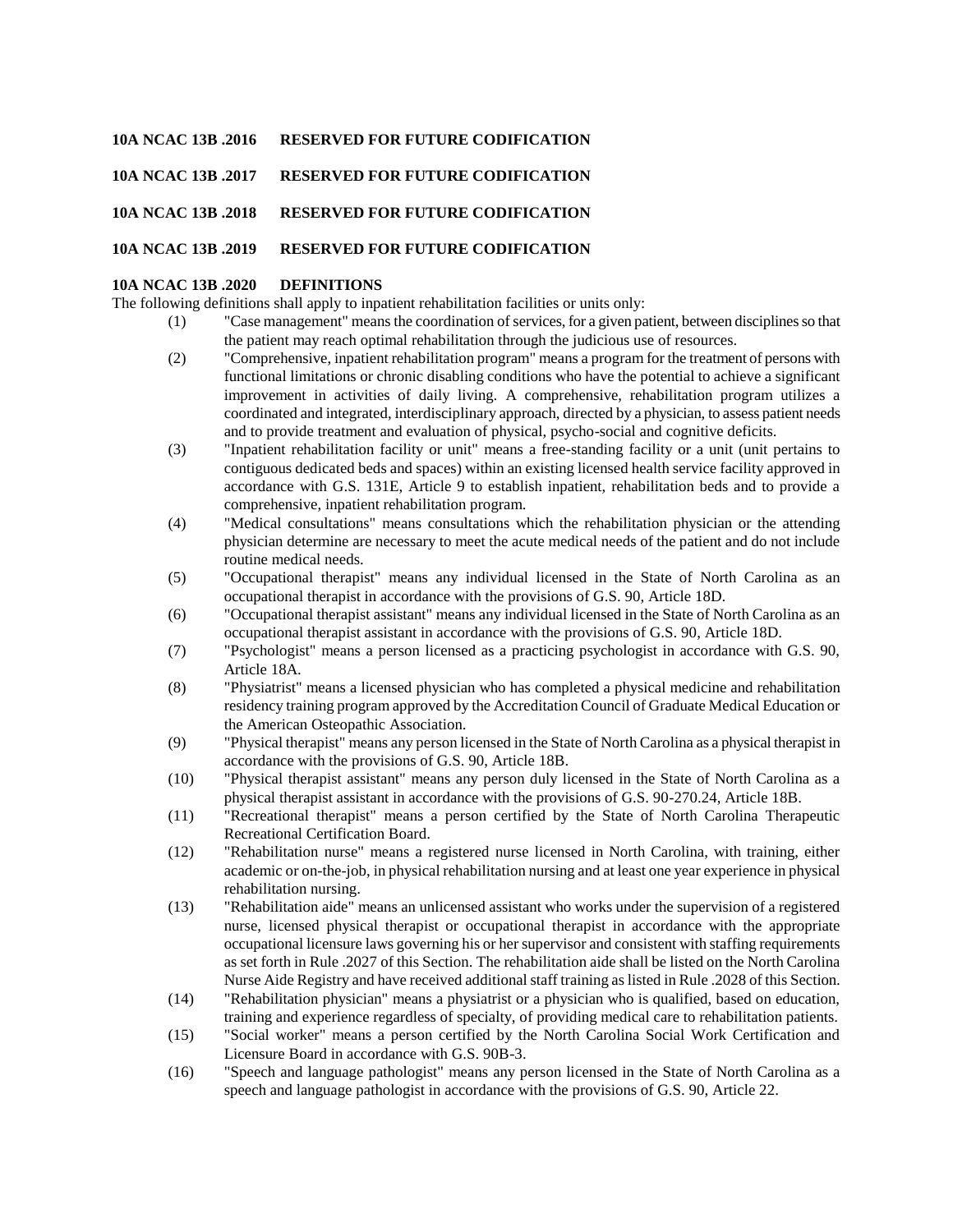*History Note: Authority G.S. 131E-79; 143B-165; Eff. May 1, 1993; Pursuant to G.S. 150B-21.3A, rule is necessary without substantive public interest Eff. July 22, 2017.*

| 10A NCAC 13B .2021 | PHYSICIAN REQS FOR INPATIENT REHABILITATION FACILITIES OR<br><b>UNITS</b>            |
|--------------------|--------------------------------------------------------------------------------------|
| 10A NCAC 13B .2022 | ADMISSION CRITERIA FOR INPATIENT REHABILITATION FACILITIES<br><b>OR UNITS</b>        |
| 10A NCAC 13B .2023 | <b>COMPREHENSIVE INPATIENT REHABILITATION EVALUATION</b>                             |
| 10A NCAC 13B .2024 | <b>COMPREHENSIVE INPATIENT REHABILITATION INTERDISCIPLINARY</b><br><b>TREAT/PLAN</b> |
| 10A NCAC 13B .2025 | <b>DISCHARGE CRITERIA FOR INPATIENT REHABILITATION FACILITIES</b><br><b>OR UNITS</b> |
| 10A NCAC 13B .2026 | <b>COMPREHENSIVE REHABILITATION PERSONNEL ADMINISTRATION</b>                         |
| 10A NCAC 13B .2027 | <b>COMPREHENSIVE INPATIENT REHABILITATION PROGRAM STAFFING</b><br><b>REOS</b>        |
| 10A NCAC 13B .2028 | STAFF TRAINING FOR INPATIENT REHABILITATION FACILITIES OR<br><b>UNIT</b>             |
| 10A NCAC 13B .2029 | EQUIPMENT REQS/COMPREHENSIVE INPATIENT REHABILITATION<br><b>PROGRAMS</b>             |
| 10A NCAC 13B .2030 | PHYSICAL FACILITY REOS/INPATIENT REHABILITATION FACILITIES OR<br><b>UNITS</b>        |
| 10A NCAC 13B .2031 | ADDITIONAL REQUIREMENTS FOR TRAUMATIC BRAIN INJURY<br><b>PATIENTS</b>                |
| 10A NCAC 13B .2032 | <b>ADDITIONAL REQUIREMENTS FOR SPINAL CORD INJURY PATIENTS</b>                       |
|                    |                                                                                      |

*History Note: Authority G.S. 131E-79; 143B-165; Eff. May 1, 1993; Amended Eff. December 1, 1993; Expired Eff. August 1, 2017 pursuant to G.S. 150B-21.3A.*

## **10A NCAC 13B .2033 DEEMED STATUS FOR INPATIENT REHABILITATION FACILITIES OR UNITS**

(a) If an inpatient rehabilitation facility or unit with a comprehensive inpatient rehabilitation program is surveyed and accredited by the Joint Commission for the Accreditation of Health Care Organizations (JCAHO) or the Commission on Accreditation of Rehabilitation Facilities (CARF) and has been approved by the Department in accordance with Article 9 Chapter 131E of the North Carolina General Statutes, the Department deems the facility to be in compliance with Rules .2020 through .2030 and .2033 of this Section.

(b) Deemed status shall be provided only if the inpatient rehabilitation facility or unit provides copies of survey reports to the Division. The JCAHO report shall show that the facility or unit was surveyed for rehabilitation services. The CARF report shall show that the facility or unit was surveyed for comprehensive rehabilitation services. The facility or unit shall sign an agreement (Memorandum of Understanding) specifying these terms.

(c) The inpatient rehabilitation facility or unit shall be subject to inspections or complaint investigations by representatives of the Department at any time. If the facility or unit is found not to be in compliance with the rules listed in Paragraph (a) of this Rule, the facility shall submit a plan of correction and be subject to a follow-up visit to assure compliance.

(d) If the inpatient rehabilitation facility or unit loses or does not renew its accreditation, the facility or unit shall notify the Division in writing within 30 days.

*History Note: Authority G.S. 131E-79; Eff. May 1, 1993; Pursuant to G.S. 150B-21.3A, rule is necessary without substantive public interest Eff. July 22, 2017.*

# **SECTION .2100 – TRANSPARENCY IN HEALTH CARE COSTS**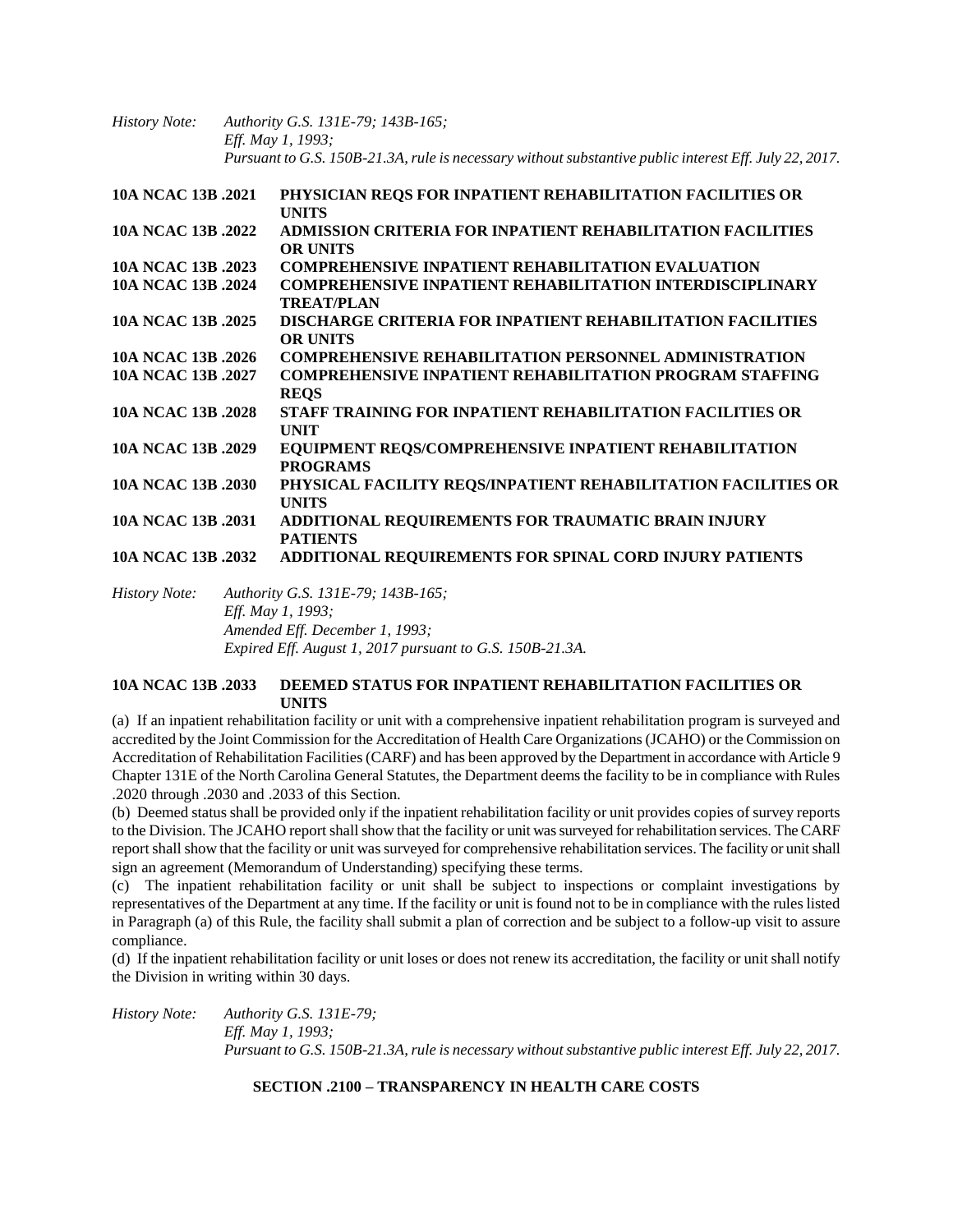## **10A NCAC 13B .2101 DEFINITIONS**

In addition to the terms defined in G.S. 131E-214.13, the following terms shall apply throughout this Section, unless text indicates to the contrary:

- (1) "Current Procedural Terminology (CPT)" means a medical code set developed by the American Medical Association.
- (2) "Diagnostic related group (DRG)" means a system to classify hospital cases assigned by a grouper program based on ICD (International Classification of Diseases) diagnoses, procedures, patient's age, sex, discharge status, and the presence of complications or co-morbidities.
- (3) "Department" means the North Carolina Department of Health and Human Services.
- (4) "Financial assistance" means a policy, including charity care, describing how the organization will provide assistance at its hospital(s) and any other facilities. Financial assistance includes free or discounted health services provided to persons who meet the organization's criteria for financial assistance and are unable to pay for all or a portion of the services. Financial assistance does not include:
	- (a) bad debt;
	- (b) uncollectable charges that the organization recorded as revenue but wrote off due to a patient's failure to pay;
	- (c) the cost of providing such care to the patients in Sub-Item (4)(b) of this Rule; or
	- (d) the difference between the cost of care provided under Medicare or other government programs, and the revenue derived therefrom.
- (5) "Healthcare Common Procedure Coding System (HCPCS)" means a three-tiered medical code set consisting of Level I, II and III services and contains the CPT code set in Level I.

*History Note: Authority G.S. 131E-214.13; Temporary Adoption Eff. December 31, 2014; Eff. September 30, 2015.*

# **10A NCAC 13B .2102 REPORTING REQUIREMENTS**

(a) The Department shall establish the lists of the statewide 100 most frequently reported DRGs, 20 most common outpatient imaging procedures, and 20 most common outpatient surgical procedures performed in the hospital setting to be used for reporting the data required in Paragraphs (c) through (e) of this Rule. The lists shall be determined annually based upon data provided by the certified statewide data processor. The Department shall make the lists available on its website. The methodology to be used by the certified statewide data processor for determining the lists shall be based on the data collected from all licensed facilities in the State in accordance with G.S. 131E-214.2 as follows:

- (1) the 100 most frequently reported DRGs shall be based upon all hospital's discharge data that has been assigned a DRG based on the Centers for Medicare & Medicaid Services grouper for each patient record, then selecting the top 100 to be provided to the Department;
- (2) the 20 most common imaging procedures shall be based upon all outpatient data for both hospitals and ambulatory surgical facilities and represent all occurrences of the diagnostic radiology imaging codes section of the CPT codes, then selecting the top 20 to be provided to the Department; and
- (3) the 20 most common outpatient surgical procedures shall be based upon the primary procedure code from the ambulatory surgical facilities and represent all occurrences of the surgical codes section of the CPT codes, then selecting the top 20 to be provided to the Department.

(b) Information required or reported in Paragraphs (a), (c), (d), and (i) of this Rule shall be posted on the Department's website at: http://www.ncdhhs.gov/dhsr/ahc and may be accessed at no cost.

(c) In accordance with G.S. 131E-214.13, all licensed hospitals shall report the data required in Paragraph (e) of this Rule related to the statewide 100 most frequently reported DRGs to the certified statewide data processor in a format provided by the certified statewide processor. Commencing with the reporting period ending September 30, 2015, an annual data report shall be submitted that includes all sites operated by the licensed hospital. Each annual report shall be submitted by the due date of January 1.

(d) In accordance with G.S. 131E-214.13, all licensed hospitals shall report the data required in Paragraph (e) of this Rule related to the statewide 20 most common outpatient imaging procedures and the statewide 20 most common outpatient surgical procedures to the certified statewide data processor in a format provided by the certified statewide processor. This report shall include the related primary CPT and HCPCS codes. Commencing with the reporting period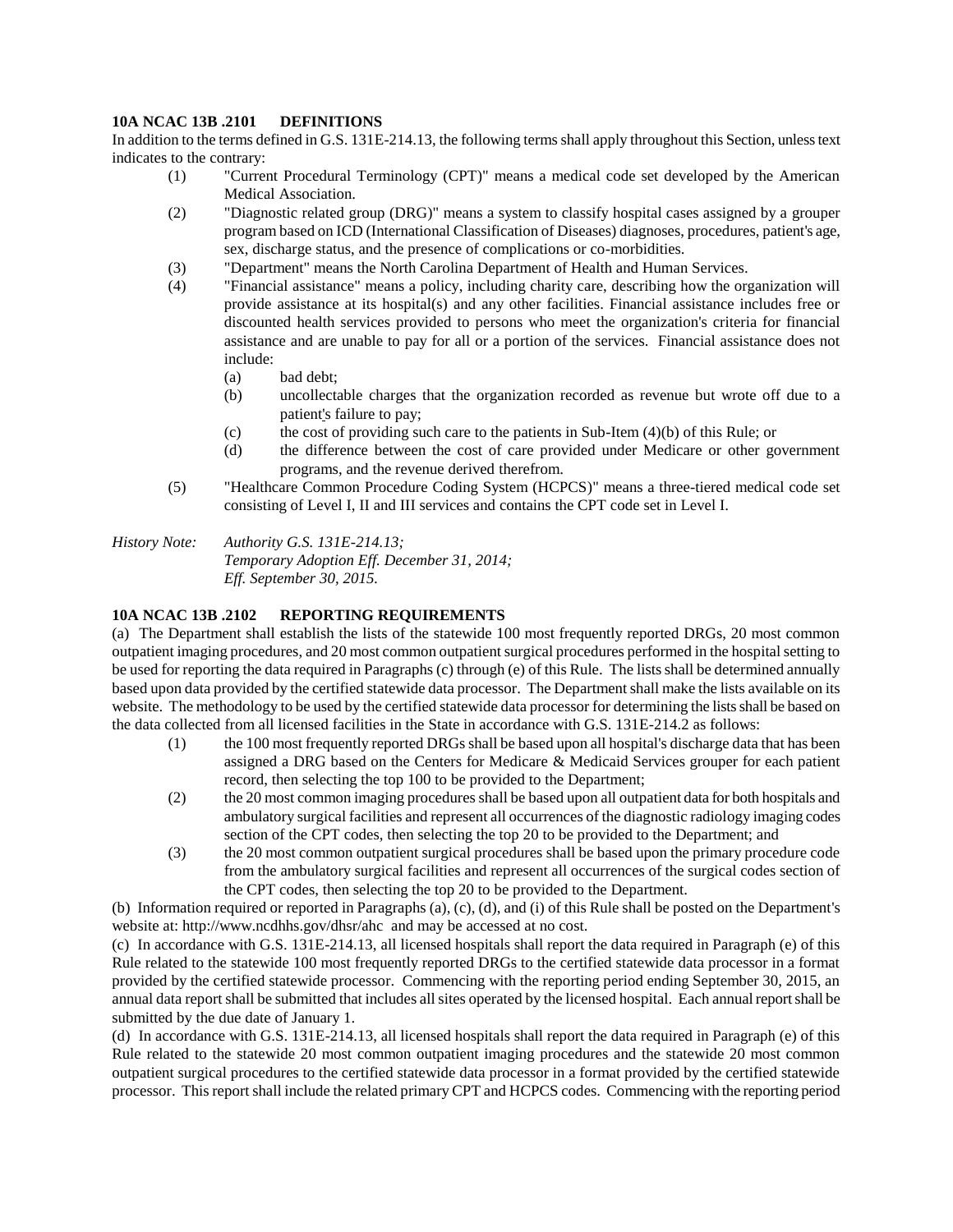ending September 30, 2015, an annual data report shall be submitted that includes all sites operated by the licensed hospital. Each annual report shall be submitted by January 1.

(e) The reports as described in Paragraphs (c) and (d) of this Rule shall be specific to each reporting hospital and shall include:

- (1) the average gross charge for each DRG, CPT code, or procedure without a public or private third party payer source;
- (2) the average negotiated settlement on the amount that will be charged for each DRG, CPT code, or procedure as required for patients defined in Subparagraph (e)(1) of this Rule. The average negotiated settlement shall be calculated using the average amount charged all patients eligible for the hospital's financial assistance policy, including self-pay patients;
- (3) the amount of Medicaid reimbursement for each DRG, CPT code, or procedure, including all supplemental payments to and from the hospital;
- (4) the amount of Medicare reimbursement for each DRG, CPT code, or procedure; and
- (5) on behalf of patients who are covered by a Department of Insurance licensed third-party and teachers and State employees, the lowest, average, and highest amount of payments made for each DRG, CPT code, or procedure by each of the hospital's top five largest health insurers.
	- (A) each hospital shall determine its five largest health insurers based on the dollar volume of payments received from those insurers;
	- (B) the lowest amount of payment shall be reported as the lowest payment from each of the five insurers on the DRG, CPT code, or procedure;
	- (C) the average amount of payment shall be reported as the arithmetic average of each of the five health insurers payment amounts;
	- (D) the highest amount of payment shall be reported as the highest payment from each of the five insurers on the DRG, CPT code, or procedure; and
	- (E) the identity of the top five largest health insurers shall be redacted prior to submission.

(f) The data reported, as defined in Paragraphs (c) through (e) of this Rule, shall reflect the payments received from patients and health insurers for all closed accounts. For the purpose of this Rule, "closed accounts" are patient accounts with a zero balance at the end of the data reporting period.

(g) A minimum of three data elements shall be required for reporting under Paragraphs (c) and (d) of this Rule.

(h) The information submitted in the report shall be in compliance with the federal Health Insurance Portability and Accountability Act of 1996, 45 CFR Part 164.

(i) The Department shall provide the location of each licensed hospital and all specific hospital data reported pursuant to this Rule on its website. Hospitals shall be grouped by category on the website. On each quarterly report, hospitals shall determine one category that most accurately describes the type of facility. The categories are:

- (1) "Academic Medical Center Teaching Hospital," means a hospital as defined in Policy AC-3 of the N.C. State Medical Facilities Plan. The N.C. State Medical Facilities Plan may be accessed at: http://www.ncdhhs.gov/dhsr/ncsmfp at no cost.
- (2) "Teaching Hospital," means a hospital that provides medical training to individuals, provided that such educational programs are accredited by the Accreditation Council for Graduated Medical Education to receive graduate medical education funds from the Centers for Medicare & Medicaid Services.
- (3) "Community Hospital," means a general acute hospital that provides diagnostic and medical treatment, either surgical or nonsurgical, to inpatients with a variety of medical conditions, and that may provide outpatient services, anatomical pathology services, diagnostic imaging services, clinical laboratory services, operating room services, and pharmacy services, that is not defined by the categories listed in this Subparagraph and Subparagraphs  $(i)(1)$ ,  $(2)$ , or  $(5)$  of this Rule.
- (4) "Critical Access Hospital," means a hospital defined in the Centers for Medicare & Medicaid Services' State Operations Manual, Chapter 2 – The Certification Process, 2254D – Requirements for Critical Access Hospitals (Rev. 1, 05-21-04), including all subsequent updates and revisions. The manual may be accessed at the website: http://www.cms.gov/Regulations-and-Guidance/Guidance/Manuals/downloads/som107ap\_a\_hospitals.pdf at no cost.
- (5) "Mental Health Hospital," means a hospital providing psychiatric services pursuant to G.S. 131E-176(21).

#### *History Note: Authority G.S. 131E-214.4; 131E-214.13; Temporary Adoption Eff. December 31, 2014;*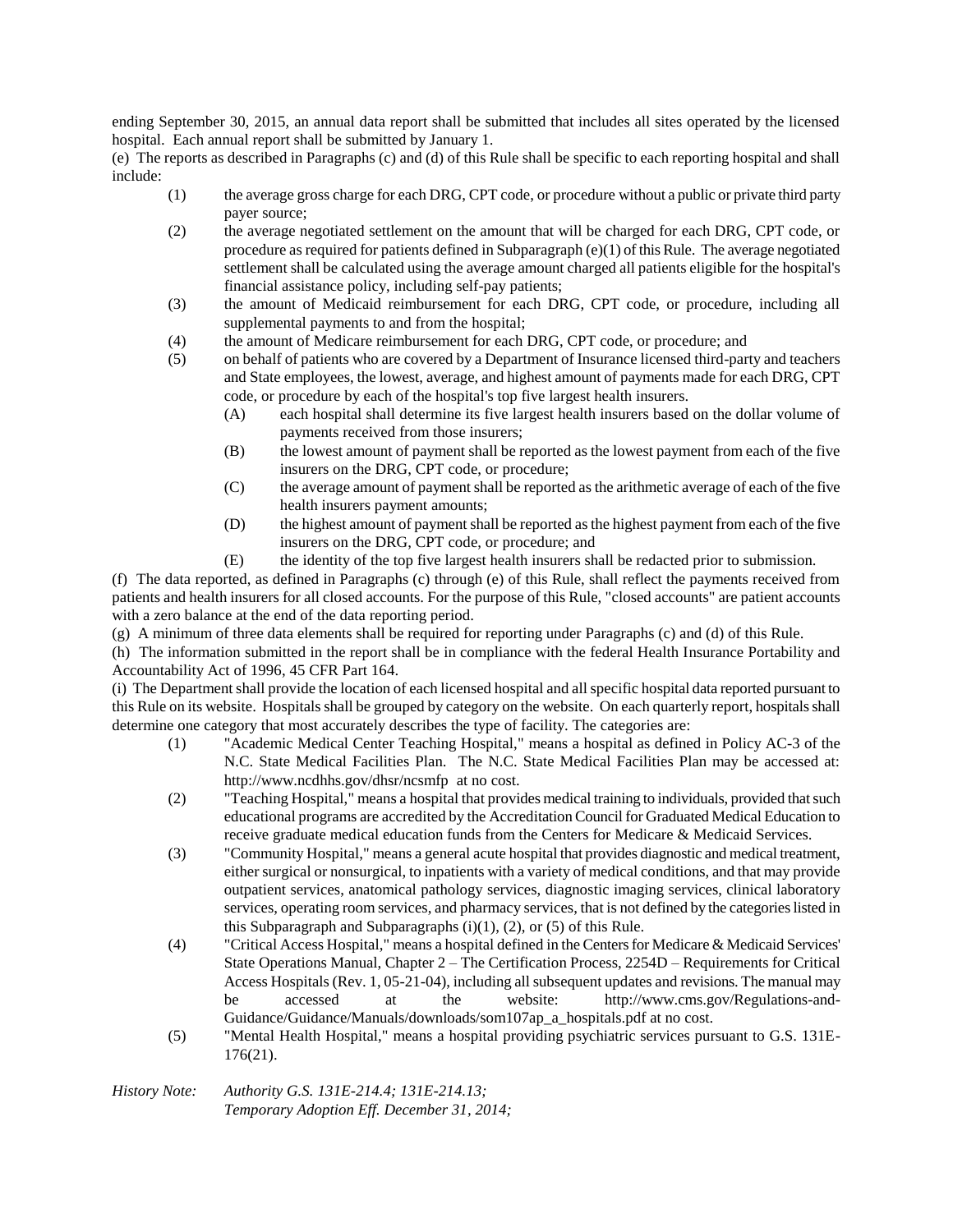*Eff. September 30, 2015; Temporary Amendment Eff. March 31, 2016; Amended Eff. January 31, 2017.*

### **SECTION .2200 - RESERVED FOR FUTURE CODIFICATION**

## **10A NCAC 13B .2200 RESERVED FOR FUTURE CODIFICATION**

**SECTION .2300 - RESERVED FOR FUTURE CODIFICATION**

**10A NCAC 13B .2300 RESERVED FOR FUTURE CODIFICATION**

# **SECTION .2400 - RESERVED FOR FUTURE CODIFICATION**

**10A NCAC 13B .2400 RESERVED FOR FUTURE CODIFICATION**

# **SECTION .2500 - RESERVED FOR FUTURE CODIFICATION**

**10A NCAC 13B .2500 RESERVED FOR FUTURE CODIFICATION**

# **SECTION .2600 - RESERVED FOR FUTURE CODIFICATION**

**10A NCAC 13B .2600 RESERVED FOR FUTURE CODIFICATION**

# **SECTION .2700 - RESERVED FOR FUTURE CODIFICATION**

**10A NCAC 13B .2700 RESERVED FOR FUTURE CODIFICATION**

# **SECTION .2800 - RESERVED FOR FUTURE CODIFICATION**

**10A NCAC 13B .2800 RESERVED FOR FUTURE CODIFICATION**

# **SECTION .2900 - RESERVED FOR FUTURE CODIFICATION**

# **10A NCAC 13B .2900 RESERVED FOR FUTURE CODIFICATION**

# **SECTION .3000 - GENERAL INFORMATION**

# **10A NCAC 13B .3001 DEFINITIONS**

Notwithstanding Section .1900 of this Subchapter, the following definitions shall apply throughout this Subchapter unless the context indicates to the contrary:

- (1) "Appropriate" means suitable or fitting, or conforming to standards of care as established by professional organizations, including Association of Professionals in Infection Control and Epidemiology (APIC), American Medical Association (AMA) and American Nurses Association (ANA).
- (2) "Authority having jurisdiction" means the Division of Health Service Regulation.
- (3) "Certified Dietary Manager" or "CDM" means an individual who is certified by the Certifying Board of the Dietary Managers and meets the standards and qualification as referenced in the "Dietary Manager Training Program Requirements." These standards include any subsequent amendments and editions of the referenced manual. Copies of the "Dietary Manager Training Program Requirements" may be obtained free of charge at https://www.cbdmonline.org/.
- (4) "Competence" means the state or quality of being able to perform specific functions well; skill; and ability.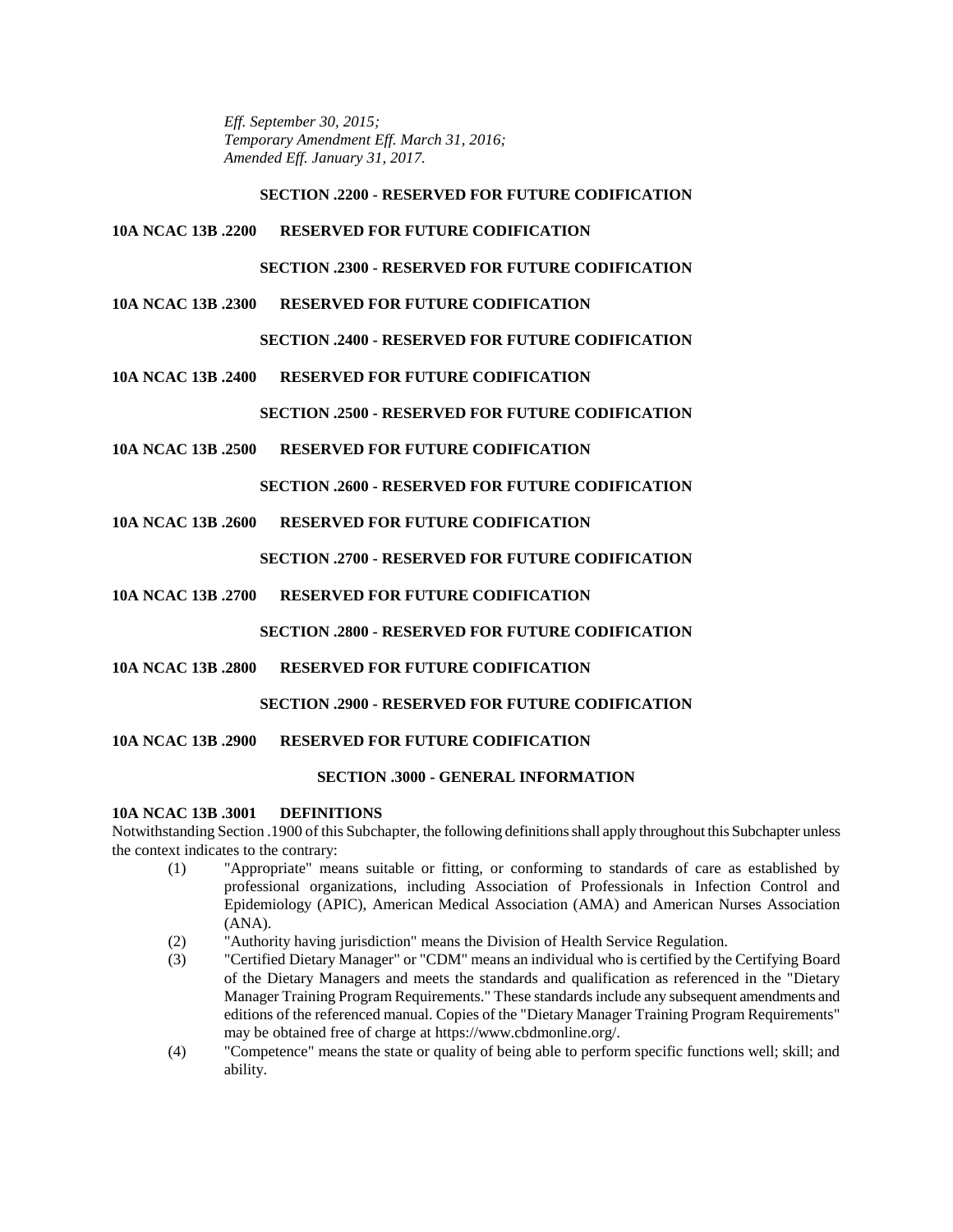- (5) "Construction documents" means final building plans and specifications for the construction of a facility that a governing body submits to the Construction Section for approval as specified in Rule .3102 of this Subchapter.
- (6) "Construction Section" means the Construction Section of the Division of Health Service Regulation.
- (7) "Continuous" means ongoing or uninterrupted, 24 hours per day.
- (8) "CRNA" means a Certified Registered Nurse Anesthetist who meets the criteria set forth in G.S. 90- 171.21(d)(4).
- (9) "Credentialed" means that the individual having a given title or position has been credited with the right to exercise official responsibilities to provide specific patient care and treatment services, within defined limits, based upon the individual's license, education, training, experience, competence, and judgment.
- (10) "Department" means the Department of Health and Human Services.
- (11) "Dietetics" means as defined in G.S. 90-352.
- (12) "Dietitian" means a person who meets the criteria set forth in G.S. 90, Article 25.
- (13) "Direct Supervision" means the state of being under the control of a supervisor, manager, or other person of authority.
- (14) "Division" means the Division of Health Service Regulation.
- (15) "Facility" means a hospital as defined in G.S. 131E-76.
- (16) "Full-time equivalent" means a unit of measure of employee work time that is equal to the number of hours that one full-time employee would work during one calendar year if the employee worked eight hours a day, five days a week, and 52 weeks a year; i.e. 2,080 hours per year.
- (17) "Governing body" means the authority as defined in G.S. 131E-76.
- (18) "Imaging" means a reproduction or representation of a body or body part for diagnostic purposes by radiologic intervention that may include conventional fluoroscopic exam, magnetic resonance, nuclear or radio-isotope scan.
- (19) "Invasive procedure" means a procedure involving puncture or incision of the skin, insertion of an instrument or foreign material into the body (excluding venipuncture and intravenous therapy).
- (20) "License" means formal permission to provide services as granted by the State.
- (21) "Medical staff" means the formal organization that is comprised of individuals who have sought and obtained clinical privileges in a facility. As defined by the facility's medical staff bylaws, rules and regulations, those members of the medical staff who regularly and routinely admit patients to a facility constitute the active medical staff.
- (22) "Mission statement" means a written statement of the philosophy and beliefs of the organization or hospital as approved by the governing body.
- (23) "Neonate" means the newborn from birth to one month.
- (24) "Nurse executive" means a registered nurse who is the director of nursing services or a representative of decentralized nursing management staff.
- (25) "Nurse midwife" means a person who meets the criteria as set forth in G.S. 90-171.21(d)(4).
- (26) "Nursing facility" means as defined in G.S. 131E-116(2).
- (27) "Nursing staff" means the registered nurses, licensed practical nurses, nurse aides, and others under nurse supervision, who provide patient care. The term also includes clerical personnel who work in clinical areas under nurse supervision.
- (28) "Nutrition and Dietetic Technician Registered" means as defined by the Academy of Nutrition and Dietetics. A copy of the requirements can be obtained at https://www.eatrightpro.org/about-us/what-isan-rdn-and-dtr/what-is-a-nutrition-and-dietetics-technician-registered at no cost.
- (29) "Nutrition therapy" ranges from intervention and counseling on diet modification to administration of specialized nutrition therapies as determined necessary to manage a condition or treat illness or injury. Specialized nutrition therapies include supplementation with medical foods, enteral and parenteral nutrition. Nutrition therapy integrates information from the nutrition assessment with information on food and other sources of nutrients and meal preparation consistent with cultural background and socioeconomic status.
- (30) "Observation bed" means a bed used for no more than 24-hours, to evaluate and determine the condition and disposition of a patient and is not considered a part of the hospital's licensed bed capacity.
- (31) "Patient" means any person receiving diagnostic or medical services at a hospital.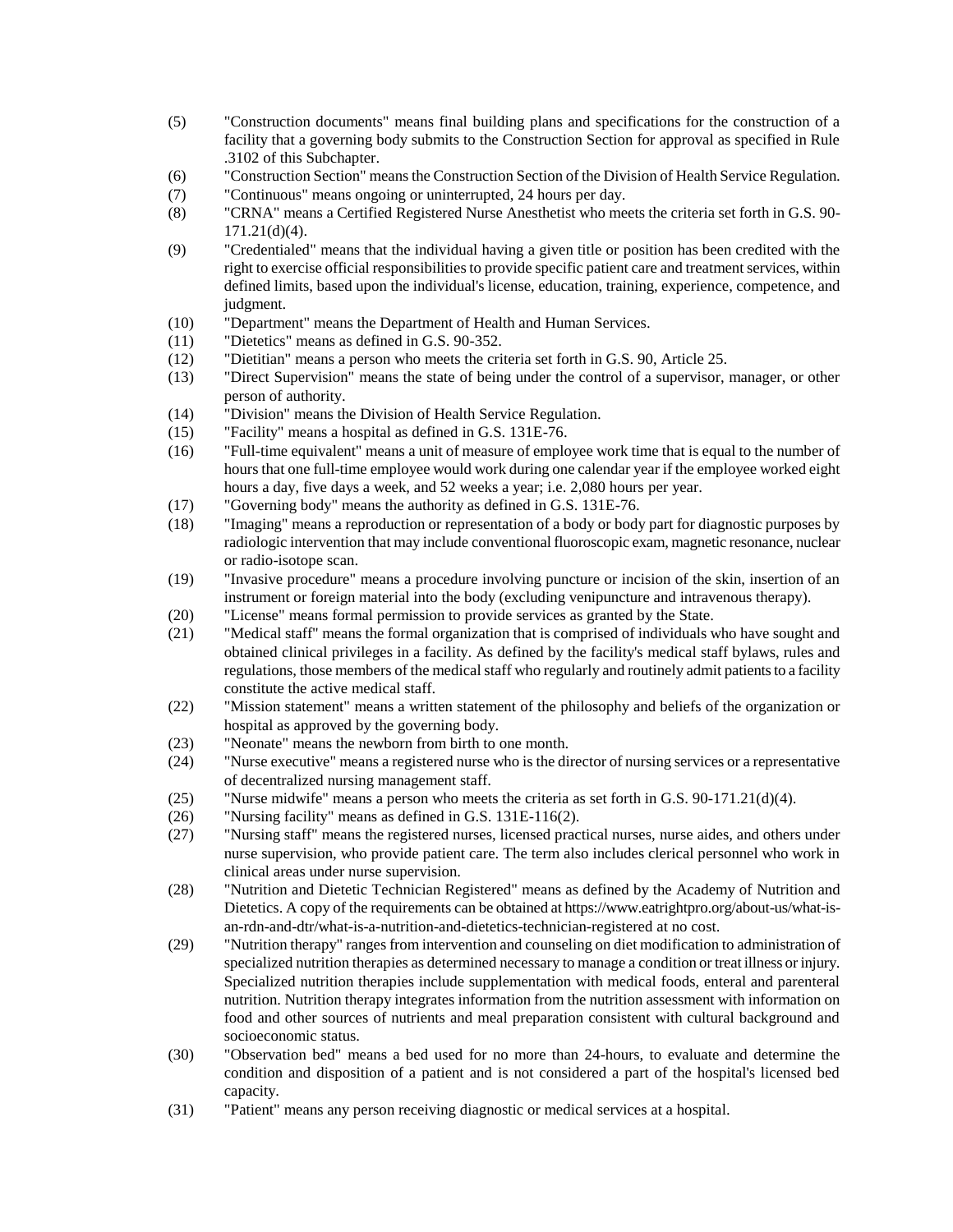- (32) "Pharmacist" means as defined in G.S. 90-85.3.
- (33) "Physical Rehabilitation Services" means any combination of physical therapy, occupational therapy, speech therapy, or vocational rehabilitation.
- (34) "Physician" means a person who meets the criteria set forth in G.S.90-9.1 or G.S. 90-9.2.
- (35) "Provisional license" means a hospital license recognizing less than full compliance with the licensure rules.
- (36) "Qualified" means having complied with the specific conditions for employment or the performance of a function.
- (37) "Reference" means to use in consultation to obtain information.
- (38) "Special Care Unit" means a unit or area of a hospital that includes a critical care unit, an intermediate care unit, or a pediatric care unit.
- (39) "Unit" means a designated area of the hospital for the delivery of patient care services.

*History Note: Authority G.S. 131E-79; RRC Objection due to lack of Statutory Authority Eff. July 13, 1995; Eff. January 1, 1996; Readopted Eff. April 1, 2020.*

### **SECTION .3100 - PROCEDURE**

## **10A NCAC 13B .3101 GENERAL REQUIREMENTS**

(a) An application for licensure shall be submitted to the Division prior to a license being issued or patients admitted. (b) An existing facility shall not sell, lease, or subdivide a portion of its bed capacity without the approval of the Division.

- (c) Application forms may be obtained by contacting the Division.
- (d) The Division shall be notified in writing 30 days prior to the occurrence of any of the following:
	- (1) addition or deletion of a licensable service;
	- (2) increase or decrease in bed capacity;
	- (3) change of chief executive officer;
	- (4) change of mailing address;
	- (5) ownership change; or
	- (6) name change.
- (e) Each application shall contain the following information:
	- (1) legal identity of applicant;
	- (2) name or names used to present the hospital or services to the public;
	- (3) name of the chief executive officer;
	- (4) ownership disclosure;
	- (5) bed complement;
	- (6) bed utilization data;
	- (7) accreditation data;
	- (8) physical plant inspection data; and
	- (9) service data.
- (f) A license shall include only facilities or premises within a single county.

*History Note: Authority G.S. 131E-79; Eff. January 1, 1996; Amended Eff. April 1, 2003; Readopted Eff. April 1, 2020.*

### **10A NCAC 13B .3102 PLAN APPROVAL**

(a) For the purposes of this Rule, the Guidelines for the Design and Construction of Hospitals and Outpatient Facilities that is incorporated by reference in Rule .6105 of this Subchapter shall be referred to as the "FGI Guidelines."

(b) The definitions as set forth in Rule .6003 of this Subchapter shall apply to this Rule.

(c) The facility design and construction shall be in accordance with this Rule and the standards set forth in Sections .6000 through .6200 of this Subchapter.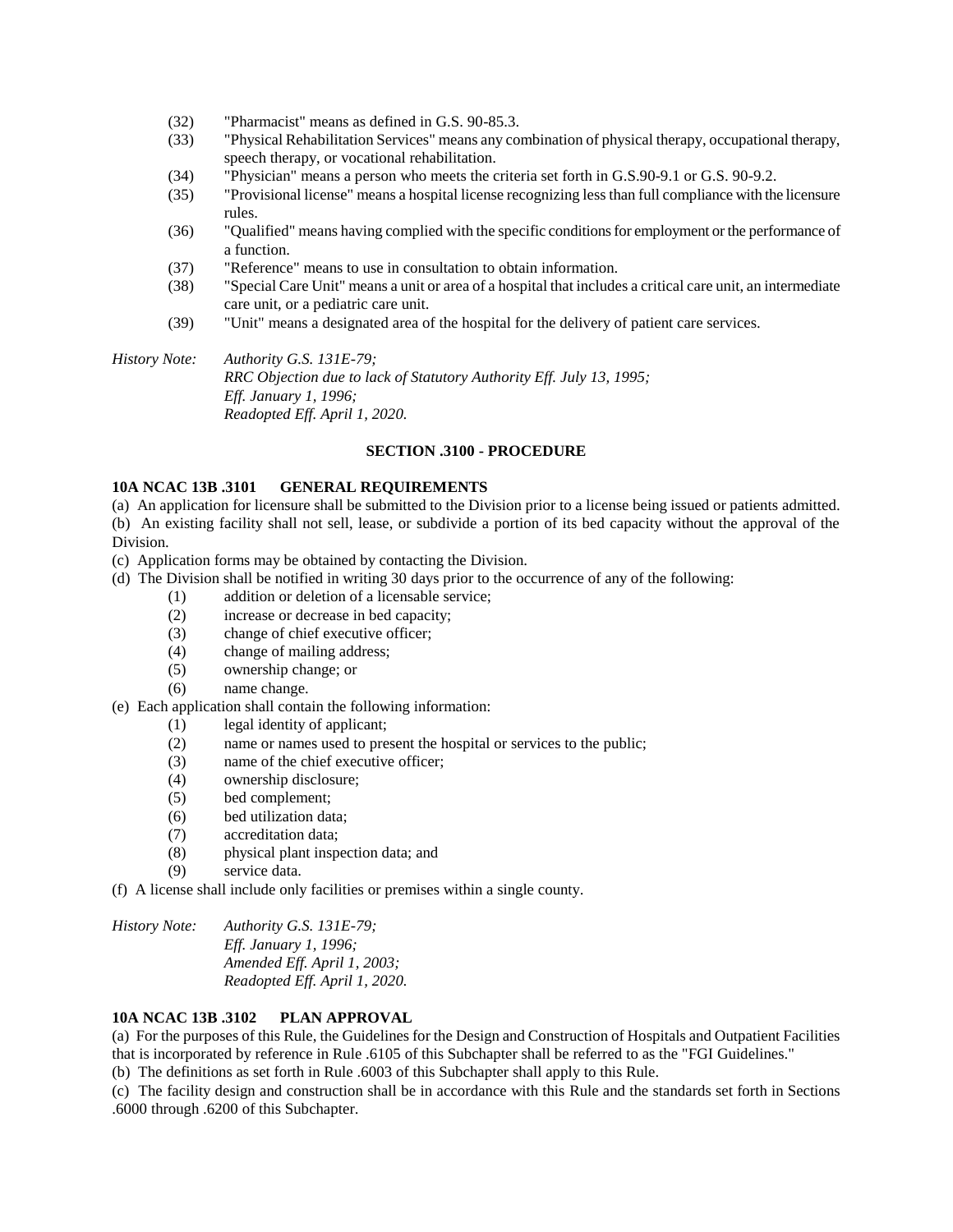(d) The site where the facility is located shall:

- (1) be approved by the Construction Section prior to the construction of a new facility or the construction of an addition to an existing facility;
- (2) be free from noise from railroads, freight yards, main traffic arteries, and schools and children's playgrounds; and
- (3) not be exposed to smoke, odors, or dust from industrial plants.

(e) Prior to the construction of a new facility or the construction of an addition or alteration to an existing facility, the governing body shall submit paper copies of the following to the Construction Section for review and approval:

- (1) one set of schematic design drawings;
- (2) one set of design development drawings; and
- (3) one set of construction documents and specifications.

(f) If the North Carolina State Building Code Administrative Code and Policies requires the North Carolina Department of Insurance to review and approve the construction documents and specifications, the governing body shall submit a copy of the construction documents and specifications to the North Carolina Department of Insurance.

(g) The governing body shall submit a functional program that complies with Section 1.2-2 Functional Program of the FGI Guidelines with each submittal cited in Paragraph (e) of this Rule.

(h) The governing body shall:

- (1) prepare any component of the safety risk assessment required by Section 1.2-3 Safety Risk Assessment of the FGI Guidelines; and
- (2) submit any component of the safety risk assessment prepared to the Construction Section with each submittal cited in Paragraph (e) of this Rule.

(i) In order to maintain compliance with the standards established in this Rule and Sections .6000 through .6200 of this Subchapter, the governing body shall obtain written approval from the Construction Section for any changes made during the construction of the facility in the same manner as set forth in Paragraph (e) of this Rule.

(j) Two weeks prior to the anticipated construction completion date, the governing body shall notify the Construction Section of the anticipated construction completion date in writing either by U.S. Mail at the Division of Health Service Regulation, Construction Section, 2705 Mail Service Center, Raleigh, NC, 27699-2705 or by e-mail at DHSR.Construction.Admin@dhhs.nc.gov.

(k) Construction documents and building construction, including the operation of all building systems, shall be approved in writing by the Construction Section prior to licensure or patient occupancy.

(l) When the Construction Section approves the construction documents and specifications, they shall provide the governing body with an approval letter. The Construction Section's approval of the construction documents and specifications shall expire 12 months after the issuance of the approval letter, unless the governing body has obtained a building permit for construction. If the Construction Section's approval has expired, the governing body may obtain a renewed approval of the construction documents and specifications from the Construction Section as follows:

- (1) If the standards established in this Rule and Sections .6000 through .6200 of this Subchapter have not changed, the governing body shall request a renewed approval of the construction documents and specifications from the Construction Section.
- (2) If the standards established in this Rule and Sections .6000 through .6200 of this Subchapter have changed, the governing body shall:
	- (A) submit revised construction documents and specifications meeting the current standards established in this Rule and Sections .6000 through .6200 of this Subchapter to the Construction Section; and
	- (B) obtain written approval of the revised construction documents and specifications from the Construction Section.

(m) Bassinets in a Neonatal Level I nursery as specified in Rule .6228 of this Subchapter shall not be included in a facility's bed capacity; however, no more bassinets shall be placed in service than the number allowed by the requirements set forth in Rule .6228 of this Subchapter. Beds in Neonatal Level II, III, and IV nurseries as specified in Rule .6228 of this Subchapter shall be included in a facility's bed capacity.

*History Note: Authority G.S. 131E-77; 131E-79; Eff. January 1, 1996; Temporary Amendment Eff. March 15, 2002; Amended Eff. April 1, 2003; Readopted Eff. April 1, 2019.*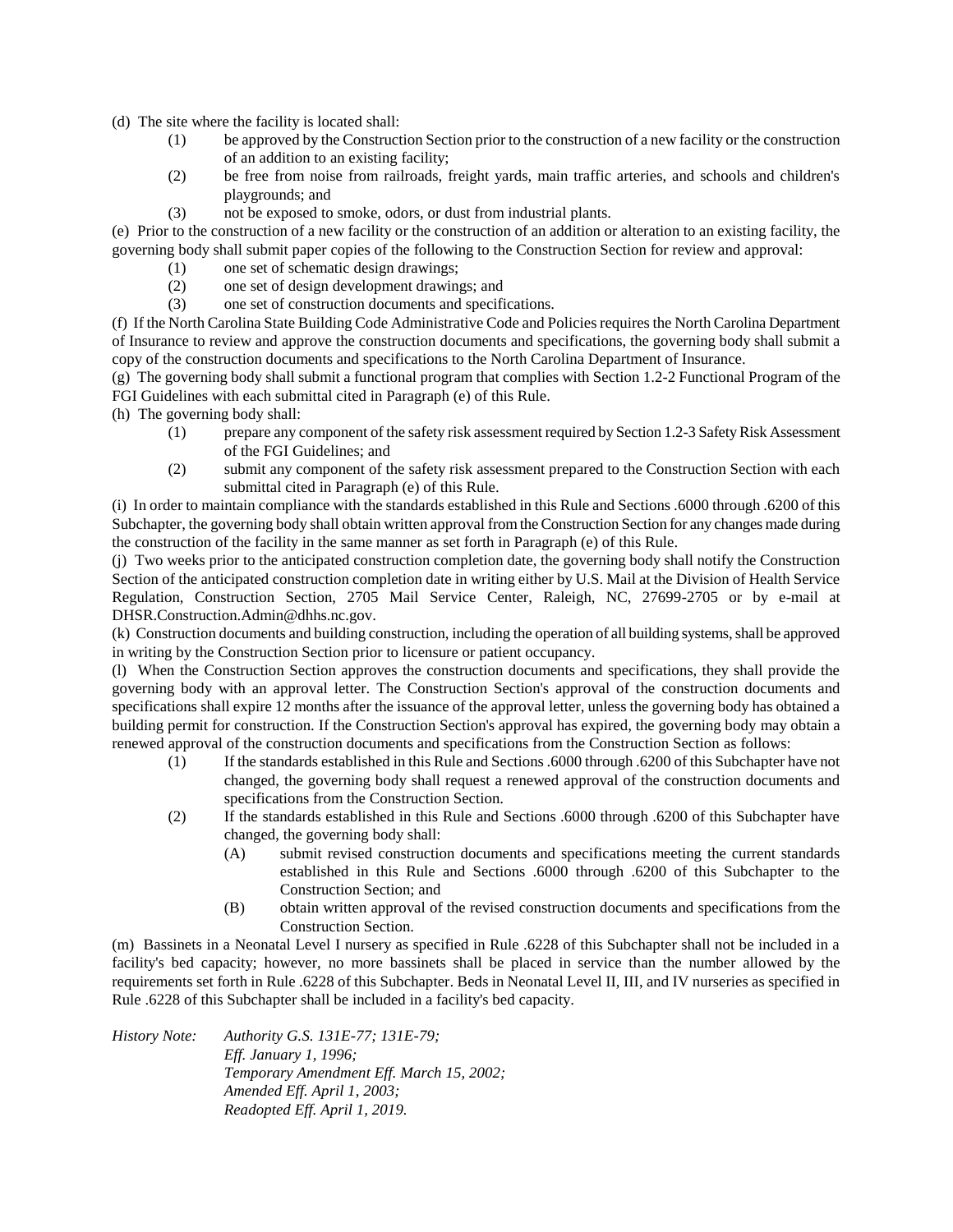## **10A NCAC 13B .3103 CLASSIFICATION OF MEDICAL FACILITIES**

(a) For purpose of this Subchapter the classification of "hospital" shall be restricted to facilities that provide as their functions diagnostic services and medical and nursing care in the treatment of acute stages of illness. On the basis of specialized facilities and services available, the Division shall license each such hospital according to the following medical types:

- (1) general acute care hospital;
- (2) rehabilitation hospital;
- (3) critical access hospital; or
- (4) long term acute care hospital which is a hospital which has been classified and certified as a long term care hospital pursuant to 42 CFR Part 412.

(b) All other inpatient medical facilities accepting patients requiring skilled nursing services but which are not operated as a part of any hospital within the above meaning shall be considered to be operating as a nursing home and, therefore, are not subject to licensure pursuant to this Subchapter.

*History Note: Authority G.S. 131E-79; Eff. January 1, 1996; Amended Eff. June 1, 2005; Pursuant to G.S. 150B-21.3A, rule is necessary without substantive public interest Eff. July 22, 2017.*

# **10A NCAC 13B .3104 LENGTH OF LICENSE**

Licenses shall remain in effect until one of the following occurs:

(1) Division imposes an administrative sanction which specifies license expiration;

- (2) change of ownership;
- (3) closure;
- (4) change of site;
- (5) failure to comply with Rule .3105 of this Section.

*History Note: Authority G.S. 131E-79; Eff. January 1, 1996; Pursuant to G.S. 150B-21.3A, rule is necessary without substantive public interest Eff. July 22, 2017.*

### **10A NCAC 13B .3105 STATISTICAL INFORMATION**

Utilization data shall be submitted annually upon request by the Division. Forms for collection of this data will be forward to each facility by the Division.

*History Note: Authority G.S. 131E-79; Eff. January 1, 1996; Pursuant to G.S. 150B-21.3A, rule is necessary without substantive public interest Eff. July 22, 2017.*

### **10A NCAC 13B .3106 LICENSURE SURVEYS**

(a) Prior to the initial issuance of a license to operate a facility, the Division shall conduct a survey to determine compliance with rules promulgated pursuant to G.S. 131E-79.

(b) The Division may conduct an investigation of a complaint in any facility.

(c) Facilities that are accredited through an accrediting body approved pursuant to section 1865(a) of the Social Security Act shall not be subject to routine inspections.

(d) The Division shall survey non-accredited facilities at least once every three years.

*History Note: Authority G.S. 131E-79; 131E-80; Eff. January 1, 1996; Amended Eff. October 1, 2010; Pursuant to G.S. 150B-21.3A, rule is necessary without substantive public interest Eff. July 22, 2017.*

# **10A NCAC 13B .3107 DENIAL, AMENDMENT OR REVOCATION OF LICENSE**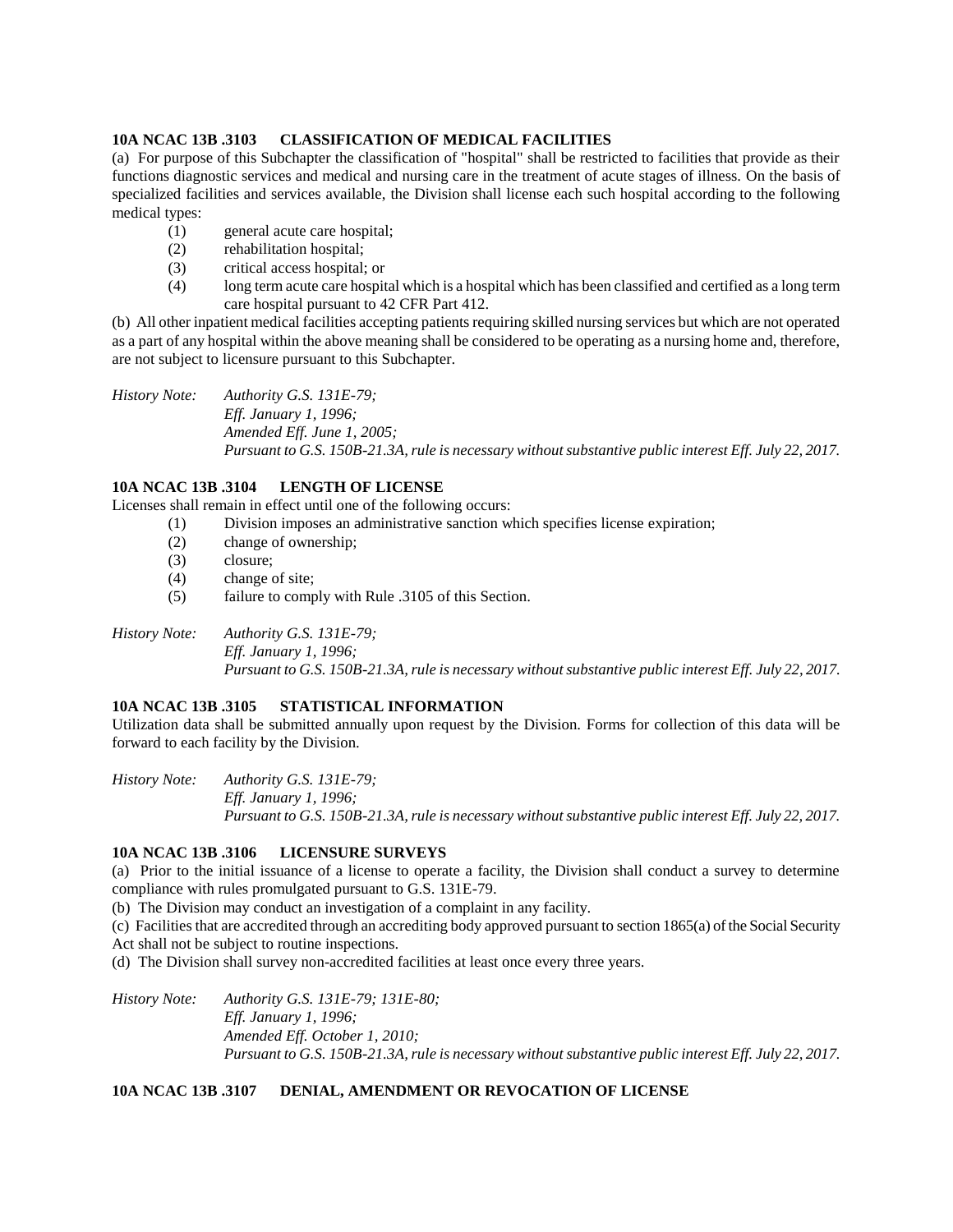(a) The Department may deny any licensure application upon becoming aware that the applicant is not in compliance with any applicable provision of the Certificate of Need law located in G.S. 131E, Article 9 and the rules adopted under that law.

(b) The Department may amend a license by reducing it from a full license to a provisional license whenever the Department finds that:

- (1) the licensee has failed to comply with the provisions of G.S. 131E, Article 5 and the rules promulgated under that article;
- (2) there is a probability that the licensee can remedy the licensure deficiencies within a length of time not to exceed the expiration date on the license; and
- (3) there is a probability that the licensee will be able thereafter to remain in compliance with the hospital licensure rules for the foreseeable future.

(c) The Department shall also amend a license to provisional status by specifically prohibiting a licensee from providing certain services, for which it has been found to be out of compliance with G.S. 131E, Articles 5 or 9. In all cases the Department shall give the licensee written notice of the amendment of the license. This notice shall be given by registered or certified mail or by personal service and shall set forth:

- (1) the length of the provisional license;
- (2) the factual allegations;
- (3) the statutes and rules alleged to be violated; and
- (4) notice of the facility's right to a contested case hearing on the amendment of the license.

(d) The provisional license shall be effective immediately upon its receipt by the licensee and shall be posted in a prominent location, accessible to public view, within the licensed premises in lieu of the full license. The provisional license shall remain in effect until:

- (1) the Department restores the licensee to full licensure status;
- (2) the Department revokes the licensee's license; or
- (3) the end of the licensee's licensure period. If a licensee has a provisional license at the time that the licensee submits a renewal application, the license, if renewed, shall also be a provisional license unless the Department determines that the licensee can be returned to full licensure status. A decision to issue a provisional license is stayed during the pendency of an administrative appeal and the licensee may continue to display its full license during the appeal.
- (e) The Department shall revoke a license whenever:
	- (1) The Department finds that:
		- (A) the licensee has failed to comply with the provisions of G.S. 131E, Article 5 and the rules promulgated under that article; and
		- (B) it is not probable that the licensee can remedy the licensure deficiencies within a length of time acceptable to the Department; or
	- (2) The Department finds that:
		- (A) The licensee has failed to comply with the provisions of G.S. 131E, Article 5; and
		- (B) although the licensee may be able to remedy the deficiencies within a reasonable time, it is not probable that the licensee will be able to remain in compliance with hospital licensure rules for the foreseeable future; or
	- (3) The Department finds that the licensee has failed to comply with any of the provisions of G.S. 131E, Article 5 and the rules promulgated thereunder that endangers the health, safety or welfare of the patients in the facility.

The issuance of a provisional license is not a procedural prerequisite to the revocation of a license pursuant to Subparagraphs (e) $(1)$ ,  $(2)$  or  $(3)$  of this Rule.

*History Note: Authority G.S. 131E-79; Eff. January 1, 1996; Pursuant to G.S. 150B-21.3A, rule is necessary without substantive public interest Eff. July 22, 2017.*

# **10A NCAC 13B .3108 SUSPENSION OF ADMISSIONS**

(a) The Department may amend a license, pursuant to G.S. 131E-78, by suspending the admission of any new patients to any facility when the conditions in the facility are detrimental to the health or safety of the patients in the facility. (b) The Department shall notify the facility by registered or certified mail or by personal service of the decision to suspend admissions. Such notice will include: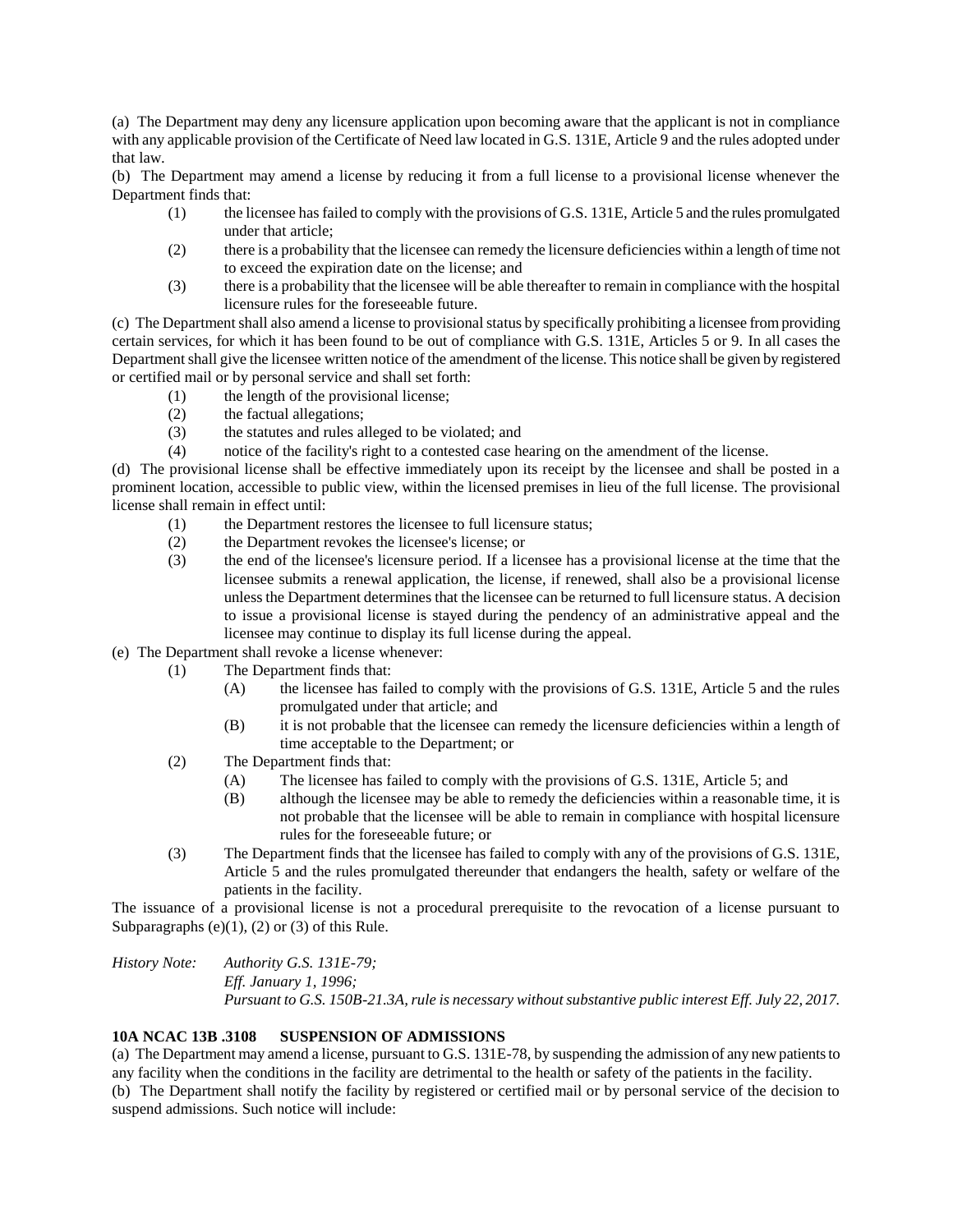- (1) the period of the suspension;
- (2) factual allegations;
- (3) citation of statutes and rules alleged to be violated; and
- (4) notice of the facility's right to a contested case hearing.

(c) The suspension shall be effective when the notice is served or on the date specified in the notice of suspension, whichever is later. The suspension shall remain effective for the period specified in the notice or until the facility demonstrates to the Department that conditions are no longer detrimental to the health and safety of the patient. (d) The facility shall not admit new patients during the effective period of the suspension.

*History Note: Authority G.S. 131E-79; Eff. January 1, 1996; Pursuant to G.S. 150B-21.3A, rule is necessary without substantive public interest Eff. July 22, 2017.*

# **10A NCAC 13B .3109 PROCEDURE FOR APPEAL**

A facility may appeal any decision of the Department to deny, revoke or amend a license or any decision to suspend admissions by making such an appeal in accordance with G.S. 150B.

*History Note: Authority G.S. 131E-78; 131E-79; Eff. January 1, 1996; Pursuant to G.S. 150B-21.3A, rule is necessary without substantive public interest Eff. July 22, 2017.*

# **10A NCAC 13B .3110 ITEMIZED CHARGES**

(a) The facility shall provide an itemized list of charges to discharged patients or the facility shall include on patients' bills that are not itemized, notification of the right to request an itemized bill within three years of receipt of the nonitemized bill or so long as the hospital, a collections agency, or other assignee asserts the patient has an obligation to pay the bill.

(b) If requested, the facility shall provide an itemized list of charges to the patient or the patient's representative. This list shall detail in language comprehensible to an ordinary layperson the specific nature of the charges or expenses incurred by the patient.

(c) The itemized listing shall include each specific chargeable item or service in the following service areas:

- (1) room rate;
- (2) laboratory;
- (3) radiology and nuclear medicine;
- (4) surgery;
- (5) anesthesiology;
- (6) pharmacy;
- (7) emergency services;
- (8) outpatient services;
- (9) specialized care;
- (10) extended care;
- (11) prosthetic and orthopedic appliances; and
- (12) professional services provided by the facility.

*History Note: Authority G.S. 131E-79; 131E-91;*

*Eff. January 1, 1996; Temporary Amendment Eff. May 1, 2014; Amended Eff. November 1, 2014; Readopted Eff. April 1, 2020.*

# **10A NCAC 13B .3111 TEMPORARY CHANGE IN BED CAPACITY**

(a) A hospital may temporarily increase its bed capacity by up to 10 percent over its licensed bed capacity, as determined by the administrator, by utilizing observational beds for inpatients for a period of no more than 60 consecutive days following approval by the Division of Health Service Regulation.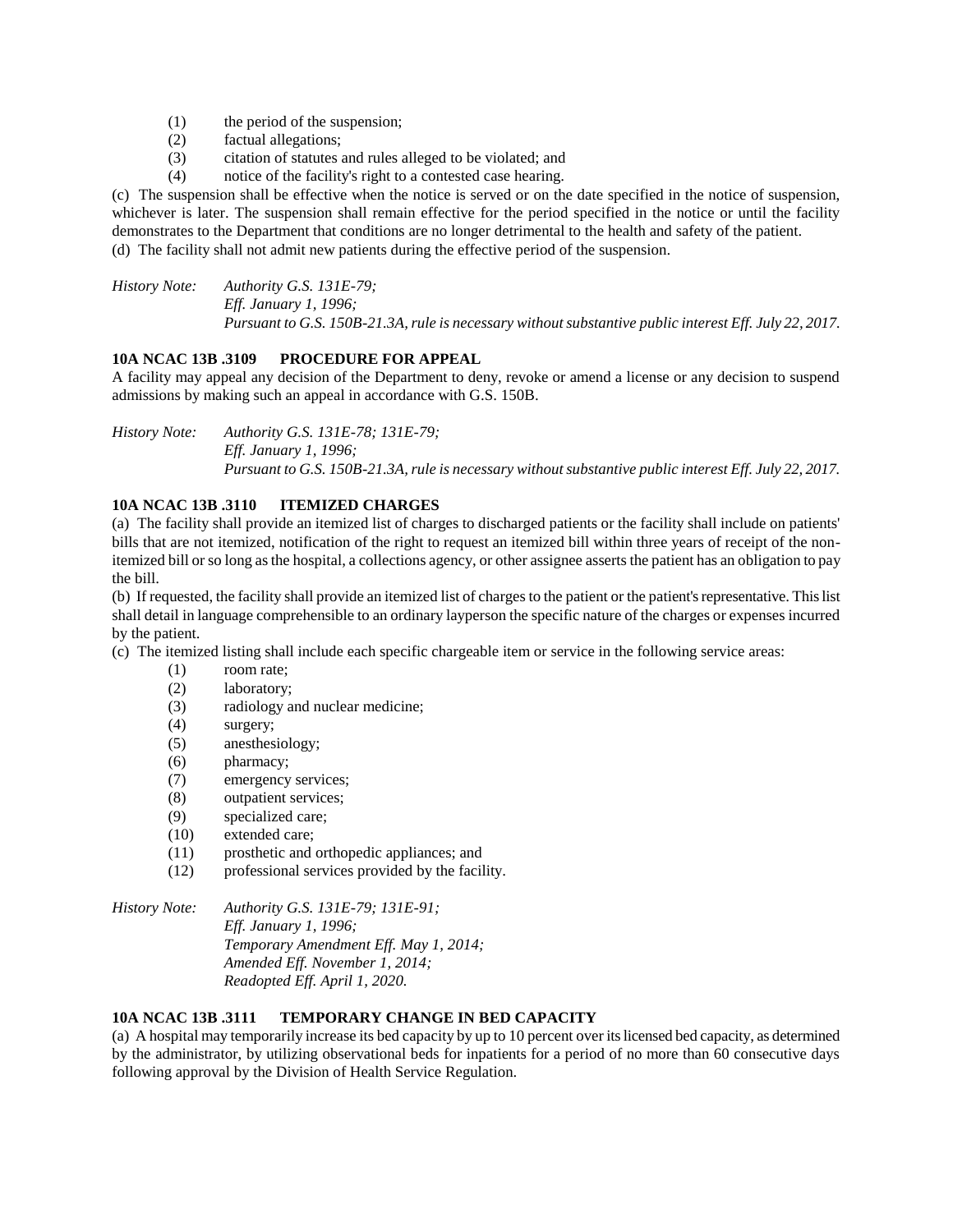(b) To qualify for a temporary change in licensed capacity, the hospital census shall be at least 90 percent of its licensed bed capacity, excluding beds that are under renovation or construction, and the hospital must demonstrate conditions requiring the temporary increase that may include but are not limited to the following:

- (1) natural disaster;
- (2) catastrophic event; or
- (3) disease epidemic.
- (c) The Division may approve a temporary increase in licensed beds only if:
	- (1) It is determined that the request has met the requirements of Paragraphs (a) and (b) of this Rule; and
	- (2) The hospital administrator certifies that the physical facilities to be used are adequate to safeguard the health and safety of patients. However this approval shall be revoked if the Division determines, as a result of a physical site visit, that these safeguards are not adequate to safeguard the health and safety of patients.

*History Note: Authority G.S. 131E-79; Eff. April 1, 2003; Pursuant to G.S. 150B-21.3A, rule is necessary without substantive public interest Eff. July 22, 2017.*

### **SECTION .3200 - GENERAL HOSPITAL REQUIREMENTS**

### **10A NCAC 13B .3201 HOSPITAL REQUIREMENTS**

A facility shall have all of the following:

- (1) an organized governing body;
- (2) a chief executive officer;
- (3) an organized medical staff;
- (4) an organized nursing staff;
- (5) continuous medical services;
- (6) continuous nursing services;
- (7) permanent on-site facilities for the care of patients 24 hours a day;
- (8) a hospital-wide infection control program;
- (9) minimum on-site clinical provisions as follows:
	- (a) appropriately equipped inpatient care areas;
	- (b) nursing care units;
	- (c) diagnostic and treatment areas to include on-site laboratory and imaging facilities with the capacity to provide immediate response to patient emergencies;
	- (d) pharmaceutical services in compliance with the Pharmacy Laws of North Carolina;
	- (e) facilities to assure the sterilization of equipment and supplies;
	- (f) medical records services;
	- (g) provision for social work services;
	- (h) current reference sources to meet staff needs; and
	- (i) nutrition services.
- (10) minimum supportive capabilities or facilities as follows:
	- (a) nutrition and dietetic services;
	- (b) scheduled general and preventive maintenance services for building, services and biomedical equipment;
	- (c) capability for obtaining police and fire protection, emergency transportation, groundskeeping, and snow removal;
	- (d) personnel recruitment, training and continuing education;
	- (e) business management capability;
	- (f) short and long-range planning capability;
	- (g) financial plan to provide continuity of operation under both normal and emergency conditions;
	- (h) provision for patient, employee, and visitor safety; and
	- (i) policies for preventive and corrective maintenance including procedures to be followed in the event of a breakdown of essential equipment.
- (11) facilities must comply with construction rules in Sections .6000 .6200 of this Subchapter.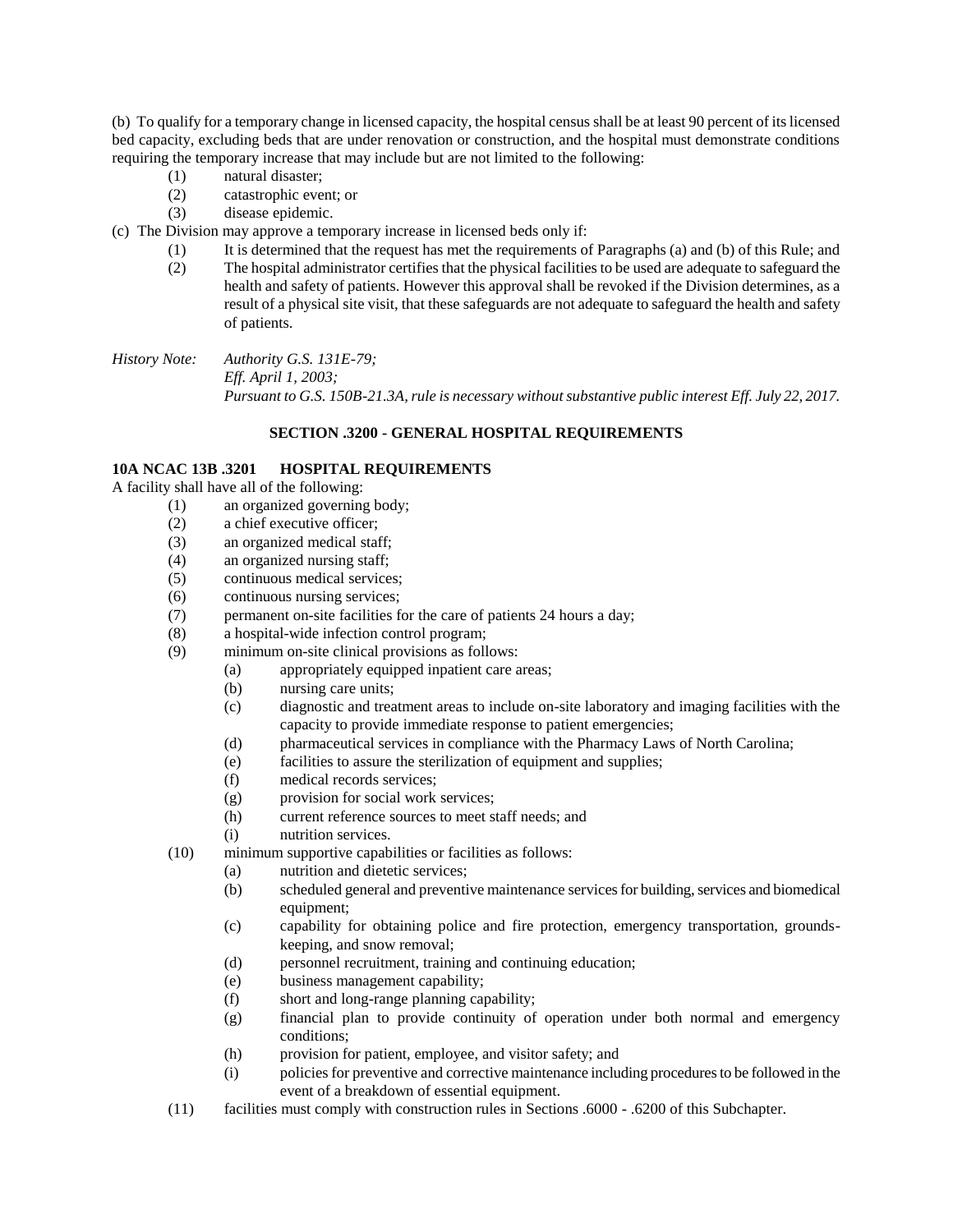- (12) a risk management program as follows:
	- (a) a specific staff member shall be assigned responsibility for development and administration of the program;
	- (b) a written policy statement evidencing a current commitment to the risk management program together with written procedures, policies and educational programs applicable to a risk management program which are reviewed at least every three years and updated as necessary;
	- (c) established lines of communication between the risk management program and other functions relating to quality of patient care, safety, and professional staff performance; and
	- (d) a written report of the activities of the risk management program shall be annually submitted to the governing body.
- (13) a quality assessment and improvement program which provides:
	- (a) continuous assessment and evaluation of patient care and related services in all services and departments;
	- (b) a designated individual to coordinate the quality assessment and improvement program who will assist in the establishment of quality assessment and improvement plans and reporting methods for each service and department;
	- (c) a committee made up of representatives of the medical and nursing staff, administration, and other services or departments as defined by the hospital to coordinate the program, meet at least quarterly and maintain minutes of the meetings and committee activities; and
	- (d) for each service and department as defined by the hospital to be involved in the continuous assessment, monitoring and evaluation of patient care and related services.

*History Note: Authority G.S. 131E-75; 131E-79; Eff. January 1, 1996; Pursuant to G.S. 150B-21.3A, rule is necessary without substantive public interest Eff. July 22, 2017.*

# **10A NCAC 13B .3202 ADMISSION AND DISCHARGE**

(a) The facility shall provide written admission and discharge, and referral policies.

(b) There shall be on the premises at all times an employee authorized to receive patients and to make arrangements for their disposition.

(c) A patient shall be admitted only under the care of a member of the medical staff meeting the provisions of Section .3700 of this Subchapter.

(d) The facility shall take appropriate precautions to protect the safety and legal rights of patients and employees.

(e) The facility shall maintain a complete and permanent record of all outpatients and inpatients including the date and time of admission and discharge. Effort shall be made to verify the full and true name, address, date of birth, nearest of kin, provisional diagnosis, condition on admission and discharge, referring physicians, attending physician or service. (f) Facility staff shall provide at the time of admission an identification bracelet, band, or other suitable device for

positive identification of each patient.

(g) No mentally competent adult shall be detained by the facility against his will, except as authorized by law.

*History Note: Authority G.S. 131E-75; 131E-79; Eff. January 1, 1996; Pursuant to G.S. 150B-21.3A, rule is necessary without substantive public interest Eff. July 22, 2017.*

# **10A NCAC 13B .3203 DISCHARGE PLANNING**

(a) Discharge planning shall be an integral part of in-patient hospitalization.

(b) The facility shall have written policies and procedures governing discharge planning. These shall include but need not be limited to the following:

- (1) appropriate screening to determine the need for discharge planning;
- (2) methods to facilitate the provision of follow-up care;
- (3) information to be given to the patient or his family or other persons involved in caring for the patient on matters such as the patient's condition; his health care needs; the amount of activity he should engage in; any necessary medical regimens including drugs, nutrition therapy, appointments or other forms of therapy; sources of additional help from other agencies; and procedures to follow in case of complications; and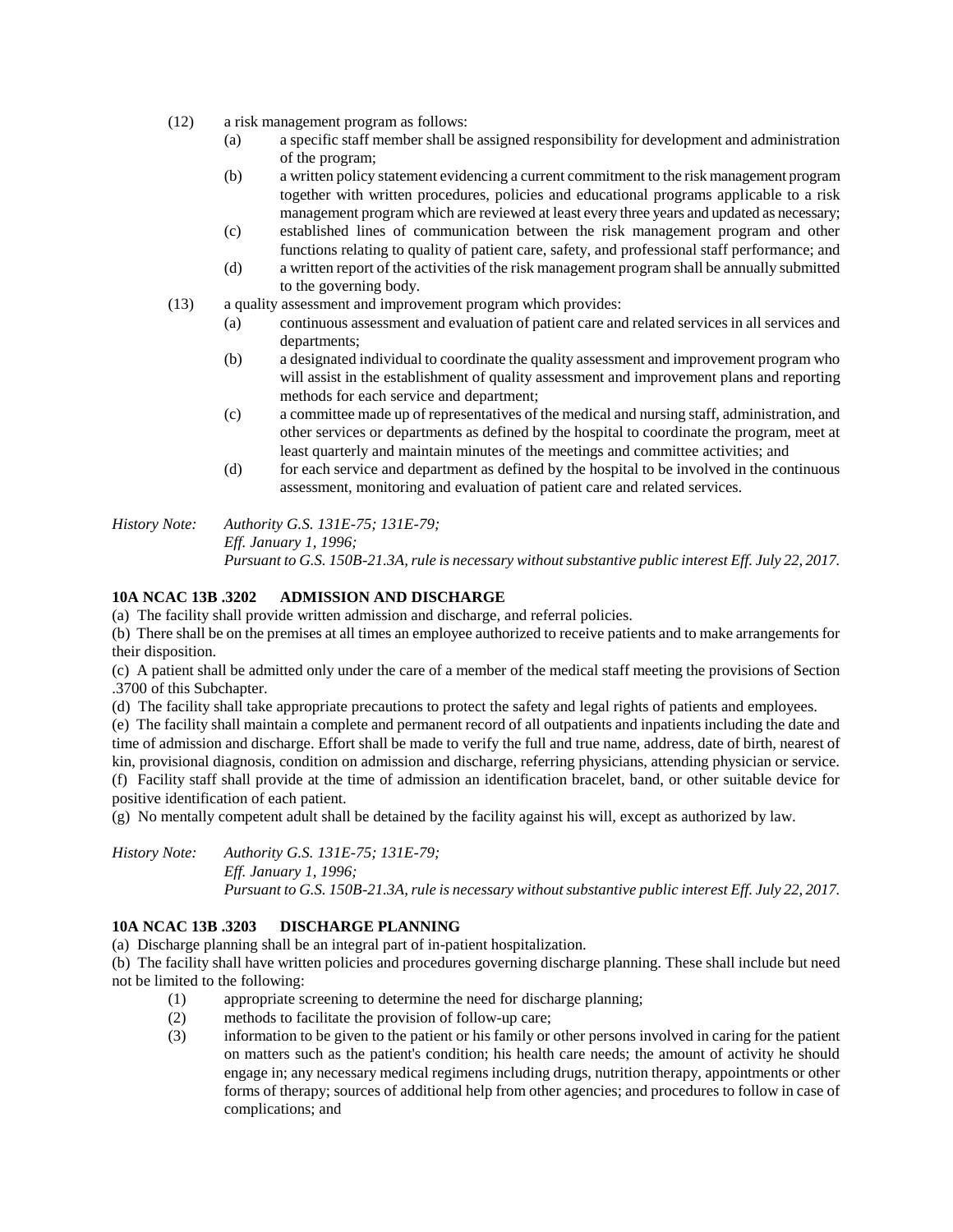(4) procedures for assisting the patient and his family in gaining information regarding financial assistance in paying bills incurred as a result of the hospitalization, including how to receive assistance from the various federal and State government programs.

*History Note: Authority G.S. 131E-79; Eff. January 1, 1996; Pursuant to G.S. 150B-21.3A, rule is necessary without substantive public interest Eff. July 22, 2017.*

# **10A NCAC 13B .3204 TRANSFER AGREEMENT**

(a) Any facility that does not provide hospital based nursing facility service shall maintain written agreements with institutions offering this kind of care. Such agreements shall provide for the transfer and admission of patients who no longer require the services of the hospital but do require nursing facility services.

(b) A patient shall not be transferred to another medical care facility unless prior arrangements for admission have been made. Clinical records to provide continuity of care shall accompany the patient.

*History Note: Authority G.S. 131E-79; Eff. January 1, 1996; Readopted Eff. April 1, 2020.*

### **10A NCAC 13B .3205 DISCHARGE OF MINOR OR INCOMPETENT**

Individuals who cannot legally consent to his or her own care shall be discharged to the custody of parents, legal guardian, person standing in loco parentis, or patient representative pursuant to 42 CFR 483.12(a)(1) herein incorporated by reference with subsequent amendments and editions, unless otherwise directed by the parent or guardian, or court of competent jurisdiction. This regulation may be accessed at https://www.cms.gov/Medicare/Provider-Enrollment-and-Certification/CertificationandComplianc/Hospitals at no cost. If the parent or guardian directs that discharge be made otherwise, he or she shall so state in writing, and the statement shall become a part of the permanent medical record of the patient.

*History Note: Authority G.S. 131E-79; Eff. January 1, 1996; Readopted Eff. April 1, 2020.*

# **SECTION .3300 - PATIENT'S BILL OF RIGHTS**

### **10A NCAC 13B .3301 PRINCIPLE**

It is the purpose of these requirements to promote the interests and well-being of the patients in facilities subject to this Subchapter even in those instances where the interests of the patients may be in opposition to the interests of the facility. The facility has the right to expect the patient to fulfill patient responsibilities as may be stated in the facilities' policies affecting patient care and conduct.

*History Note: Authority G.S. 131E-79; Eff. January 1, 1996; Pursuant to G.S. 150B-21.3A, rule is necessary without substantive public interest Eff. July 22, 2017.*

### **10A NCAC 13B .3302 MINIMUM PROVISIONS OF PATIENT'S BILL OF RIGHTS**

This Rule does not apply to patients in licensed nursing facility beds since these individuals are granted rights pursuant to G.S. 131E-117. A patient in a hospital facility subject to this Rule has the following rights pursuant to 42 CFR 482.13, which is hereby incorporated by reference including subsequent amendments and editions. This regulation can be accessed at the https://www.ecfr.gov/cgi-bin/text-

idx?SID=e867c7c6cbfeb689406afea7d88e8a80&mc=true&node=pt42.5.482&rgn=div5#se42.5.482\_113 at no cost:

- (1) A patient has the right to respect, dignity, and comfort.
- (2) A patient has the right, upon request, to be given the name of his or her attending physician, the names of all other physicians participating in his or her care, and the names and functions of other health care persons having contact with the patient.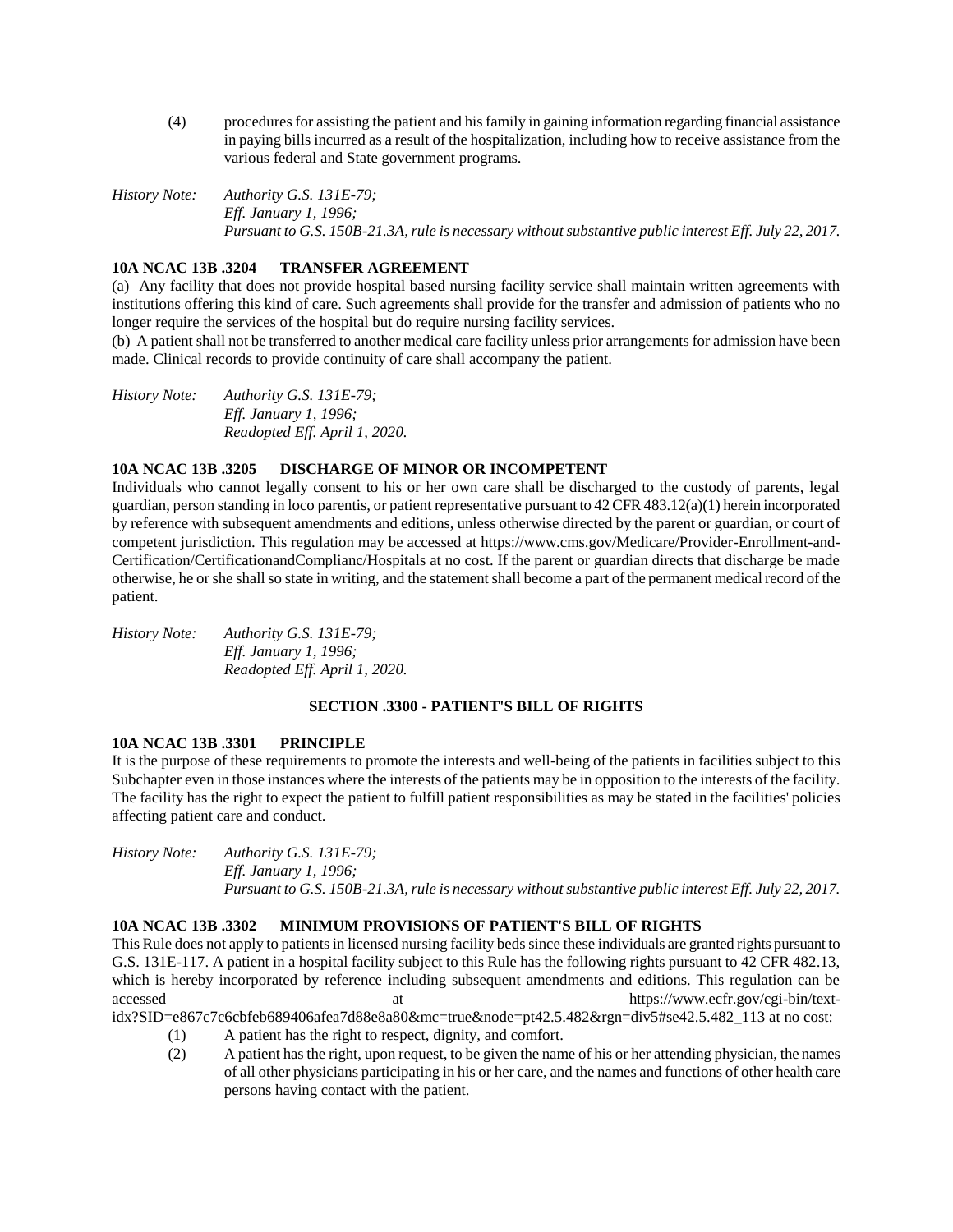- (3) A patient has the right to privacy concerning his or her own medical care program. Case discussion, consultation, examination, and treatment are considered confidential and shall be conducted privately pursuant to  $42$  CFR  $482.13(c)(1)$ :
- (4) A patient has the right to know what facility rules and regulations apply to his or her conduct as a patient.
- (5) A patient has the right to expect emergency procedures to be implemented without delay.
- (6) A patient has the right to quality care and professional standards that are maintained and reviewed.
- (7) A patient has the right to information in laymen's terms, concerning his or her diagnosis, treatment and prognosis, including information about alternative treatments and possible complications. When it is not possible or medically advisable to give such information to the patient, the information shall be given on his or her behalf to the patient's designee.
- (8) Except for emergencies, a physician must obtain informed consent prior to the start of any procedure or treatment.
- (9) A patient has the right to be advised when a physician is considering the patient as a part of a medical care research program or donor program. Informed consent shall be obtained prior to participation in such a program. The patient or legally responsible party may refuse to continue in any program that he or she has previously given informed consent. An Institutional Review Board (IRB) may waive or alter the informed consent requirement if it reviews and approves a research study in accordance with federal regulations for the protection of human research subjects including U.S. Department of Health and Human Services (HHS) regulations under 45 CFR Part 46 and U.S. Food and Drug Administration (FDA) regulations under 21 CFR Parts 50 and 56. 45 CFR Part 46 and 21 CFR Parts 50 and 56 are incorporated by reference, including subsequent amendments and editions. These regulations may be accessed at https://www.hhs.gov/ohrp/regulations-and-policy/regulations/common-rule/index.html at no cost. For any research study proposed for conduct under an FDA "Exception from Informed Consent Requirements for Emergency Research" or an HHS "Emergency Research Consent Waiver" that waives informed consent but community consultation and public disclosure about the research are required, any facility proposing to be engaged in the research study shall also verify that the proposed research study has been registered with the North Carolina Medical Care Commission. When the IRB has authorized the start of the community consultation process required for emergency research, but before the beginning of that process, notice of the proposed research study shall be provided to the North Carolina Medical Care Commission. The notice shall include:
	- (a) the title of the research study;
	- (b) a description of the research study, including a description of the population to be enrolled;
	- (c) a description of the planned community consultation process, including proposed meeting dates and times;
	- (d) instructions for opting out of the research study; and
	- (e) contact information including mailing address and phone number for the IRB and the principal investigator.

The Medical Care Commission may publish all or part of the above information in the North Carolina Register, in accordance with 26 NCAC 02C .0307, and may require the institution proposing to conduct the research study to attend a public meeting convened by a Medical Care Commission member in the community where the proposed research study is to take place to present and discuss the study or the community consultation process proposed.

- (10) A patient has the right to refuse any drugs, treatment or procedure offered by the facility, and a physician shall inform the patient of his or her right to refuse any drugs, treatment or procedures and of the medical consequences of the patient's refusal of any drugs, treatment or procedure.
- (11) A patient has the right to assistance in obtaining consultation with another physician at the patient's request and expense.
- (12) A patient has the right to medical and nursing services without discrimination based upon race, color, religion, sex, sexual orientation, gender identity, national origin or source of payment.
- (13) A patient who does not speak English shall have access to an interpreter.
- (14) A patient or his or her designee has the right to have all records pertaining to his or her medical care treated as confidential except as otherwise provided by law or third party contractual arrangements. A patient's access to medical records may be restricted by the patient's attending physician. If the physician restricts the patient's access to information in the patient's medical record, the physician shall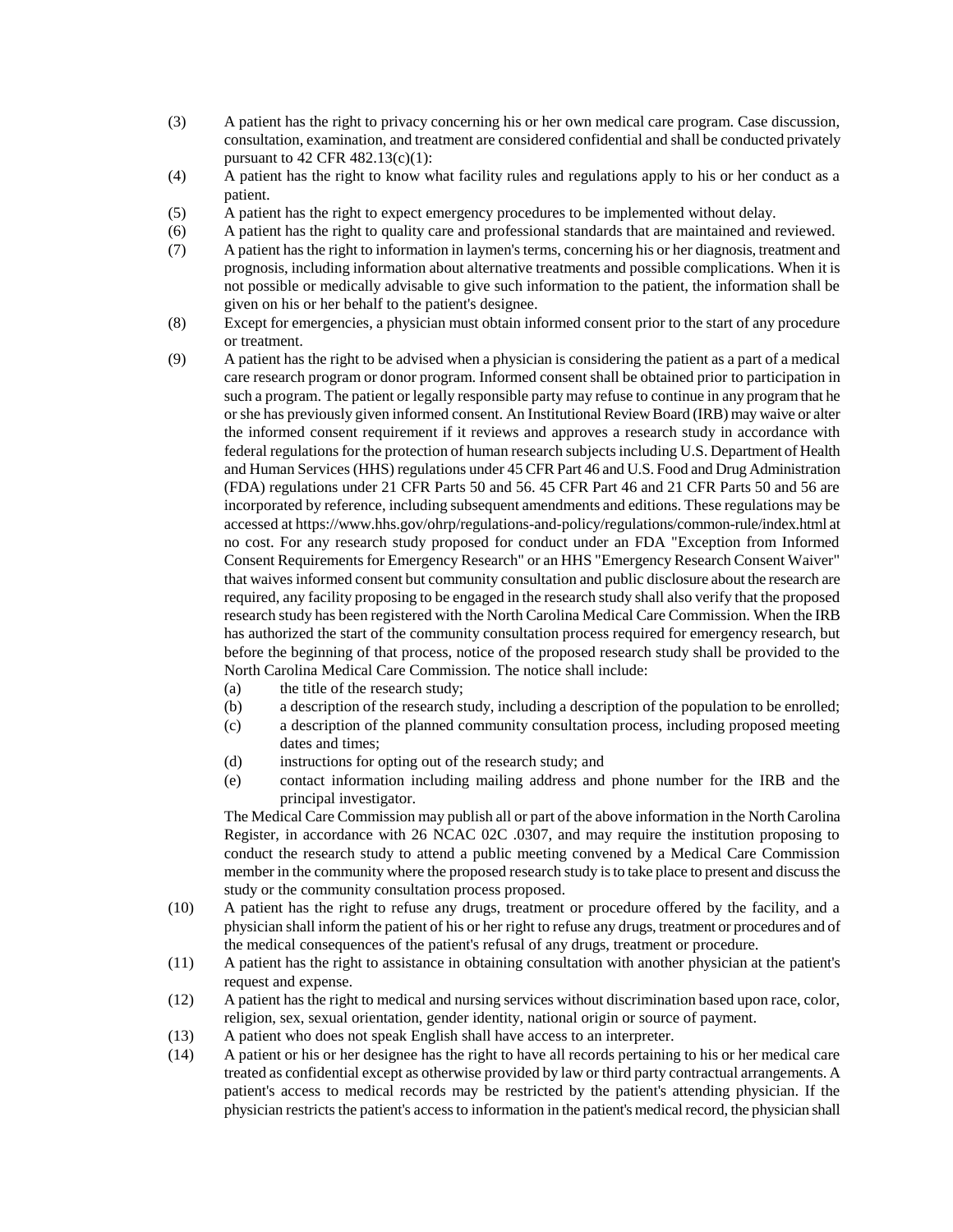record the reasons on the patient's medical record. Access shall be restricted only for medical reason. A patient's designee shall have access to the information in the patient's medical records even if the attending physician restricts the patient's access to those records.

- (15) A patient has the right not to be awakened by hospital staff unless it is medically necessary.
- (16) The patient has the right to be free from duplication of medical and nursing procedures as determined by the attending physician.
- (17) The patient has the right to medical and nursing treatment that avoids unnecessary physical and mental discomfort.
- (18) When medically permissible, a patient may be transferred to another facility only after he or his next of kin or other legally responsible representative has received complete information and an explanation concerning the needs for and alternatives to such a transfer. The facility that the patient is to be transferred must first have accepted the patient for transfer.
- (19) The patient has the right to examine and receive a detailed explanation of his bill.
- (20) The patient has a right to information and counseling on the availability of known financial resources for his health care.
- (21) A patient has the right to be informed upon discharge of his or her continuing health care requirements following discharge and the means for meeting them.
- (22) A patient shall not be denied the right of access to an individual or agency who is authorized to act on his or her behalf to assert or protect the rights set out in this Section.
- (23) A patient has the right to be informed of his rights at the earliest possible time in the course of his or her hospitalization.
- (24) A patient has the right to designate visitors who shall receive the same visitation privileges as the patient's immediate family members, regardless of whether the visitors are legally related to the patient.

*History Note: Authority G.S. 131E-75; 131E-79; 143B-165; RRC Objection due to ambiguity Eff. July 13, 1995; Eff. January 1, 1996; Temporary Amendment Eff. April 1, 2005; Amended Eff. January 1, 2011; May 1, 2008; November 1, 2005; Readopted Eff. April 1, 2020.*

# **10A NCAC 13B .3303 PROCEDURE**

(a) The facility shall develop and implement procedures to inform patients of his or her rights. Copies of the facilities' Patient's Bill of Rights shall be made available through one of the following ways:

- (1) locations posted in a public place in the facility in addition to copies available upon request; or
	- (2) provided a copy to each patient or responsible party upon admission or as soon after admission as is feasible.

(b) The address and telephone number of the Acute and Home Care Licensure and Certification Section in the Department responsible for the enforcement of the provisions of this Rule shall be posted.

(c) The facility shall adopt procedures to ensure a comprehensive investigation of violations of patients' rights and to ensure their enforcement pursuant to 42 CFR 483.12(a)(2) herein incorporated by reference including subsequent amendments and editions. This regulation may be accessed at https://www.cms.gov/Medicare/Provider-Enrollment-and-Certification/CertificationandComplianc/Hospitals at no cost. These procedures shall ensure that:

- (1) a system is established to identify formal written complaints;
- (2) written complaints are recorded and investigated;
- (3) investigation and resolution of complaints shall be conducted; and
- (4) disciplinary and education procedures shall be developed for members of the hospital and medical staff who are noncompliant with facility policies.

(d) The Division shall investigate or refer to other State agencies all complaints within the jurisdiction of the rules in this Subchapter.

*History Note: Authority G.S. 131E-79; Eff. January 1, 1996; Readopted Eff. April 1, 2020.*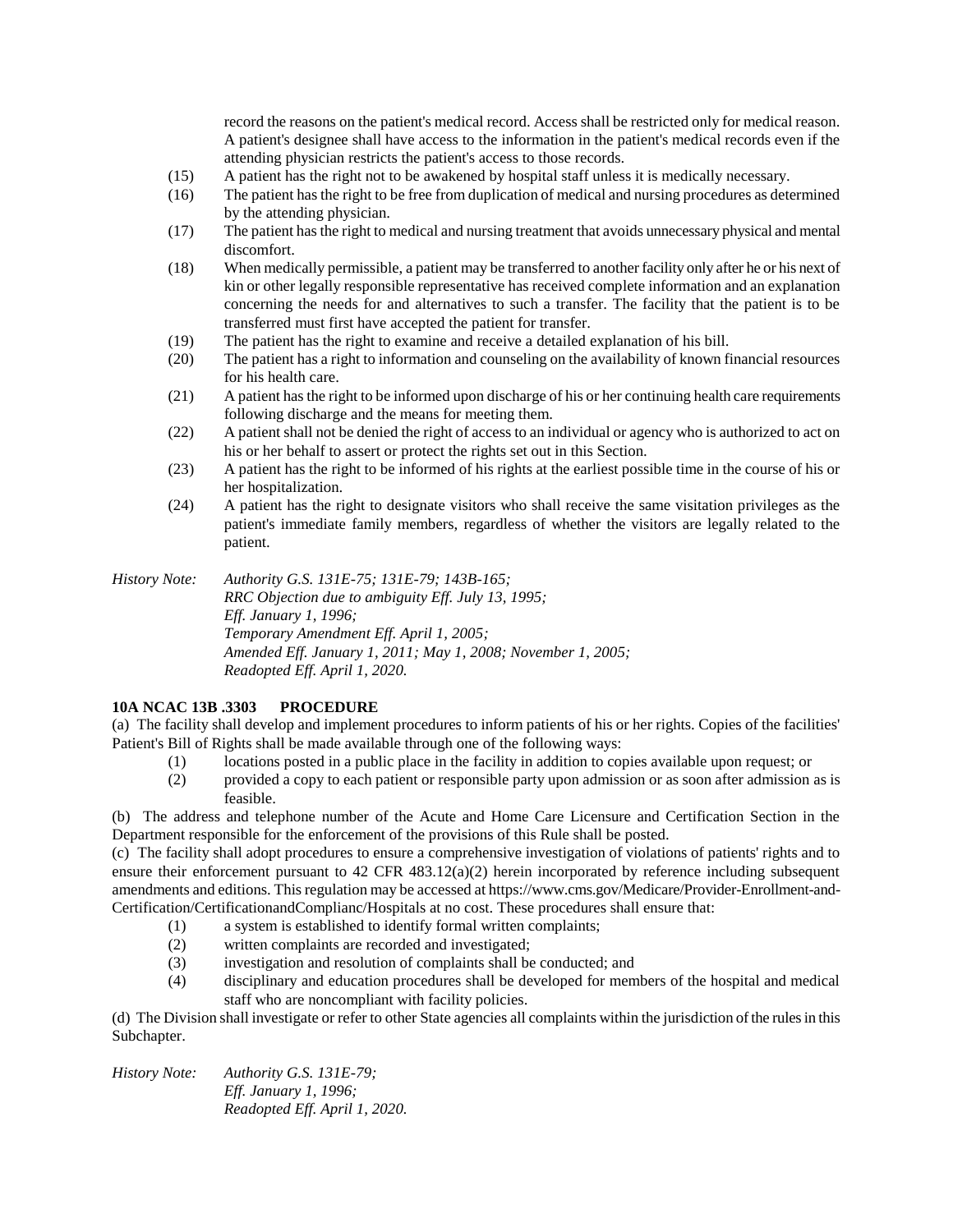# **SECTION .3400 - SUPPLEMENTAL RULES FOR THE LICENSURE OF CRITICAL ACCESS HOSPITALS**

### **10A NCAC 13B .3401 SUPPLEMENTAL RULES**

The rules of this Section pertain only to designated Critical Access Hospitals in accordance with 42 CFR 485 Subpart F. The general requirements of this Subchapter shall apply to such facilities except where they are specifically waived or modified by the rules of this Section.

*History Note: Authority G.S. 131E-79; Eff. January 1, 1996; Amended Eff. November 1, 2004; Pursuant to G.S. 150B-21.3A, rule is necessary without substantive public interest Eff. July 22, 2017.*

### **10A NCAC 13B .3402 DEFINITIONS**

The following definitions shall apply throughout this Section, unless context otherwise clearly indicates to the contrary:

- (1) "Available" means provided directly by the facility or by written agreement with a qualified provider of the service within one hour driving time.
- (2) "Critical Access Hospital" means a facility designated by the North Carolina Office of Rural Health in accordance with 42 CFR 485 Subpart F.
- *History Note: Authority G.S. 131E-79; Eff. January 1, 1996; Amended Eff. November 1, 2004; Pursuant to G.S. 150B-21.3A, rule is necessary without substantive public interest Eff. July 22, 2017; Amended Eff. October 1, 2019.*

# **10A NCAC 13B .3403 LICENSURE APPLICATION 10A NCAC 13B .3404 FEDERALLY CERTIFIED PRIMARY CARE HOSPITAL**

*History Note: Authority G.S. 131E-79; Eff. January 1, 1996; Repealed Eff. November 1, 2004.*

### **10A NCAC 13B .3405 DESIGNATED CRITICAL ACCESS HOSPITALS**

The requirements of 10A NCAC 13B shall apply to Critical Access Hospitals with the following modifications:

- (1) Autopsy facilities required in Rule .4907 of this Subchapter are not required provided that the facility has in effect a written agreement with another facility meeting Rule .4907 of this Subchapter for providing autopsy services.
- (2) Radiological services required in Section .4800 and Rule .6210 of this Subchapter are not required provided that the facility has a written agreement with another licensed facility meeting the requirements of Section .4800 and Rule .6210 of this Subchapter which makes radiological service available.
- (3) Emergency services required in Rules .4102-.4110 of this Subchapter are not required. Emergency response capability set forth in Rule .4101 of this Subchapter shall be provided. Medical staff shall require that facility personnel are capable of initiating life-saving measures at a first-aid level of response for any patient or person in need of such services. This shall include:
	- (a) Establishing protocols or agreements with any facility providing emergency services;
	- (b) Initiating basic cardio-pulmonary resuscitation according to the American Red Cross or American Heart Association standards;
	- (c) Availability of intravenous fluids and supplies required to establish intravenous access; and
	- (d) Availability of first-line emergency drugs as specified by the medical staff.
- (4) Anesthesia services required in Section .4600 of this Subchapter are not required in hospitals not offering outpatient surgery services.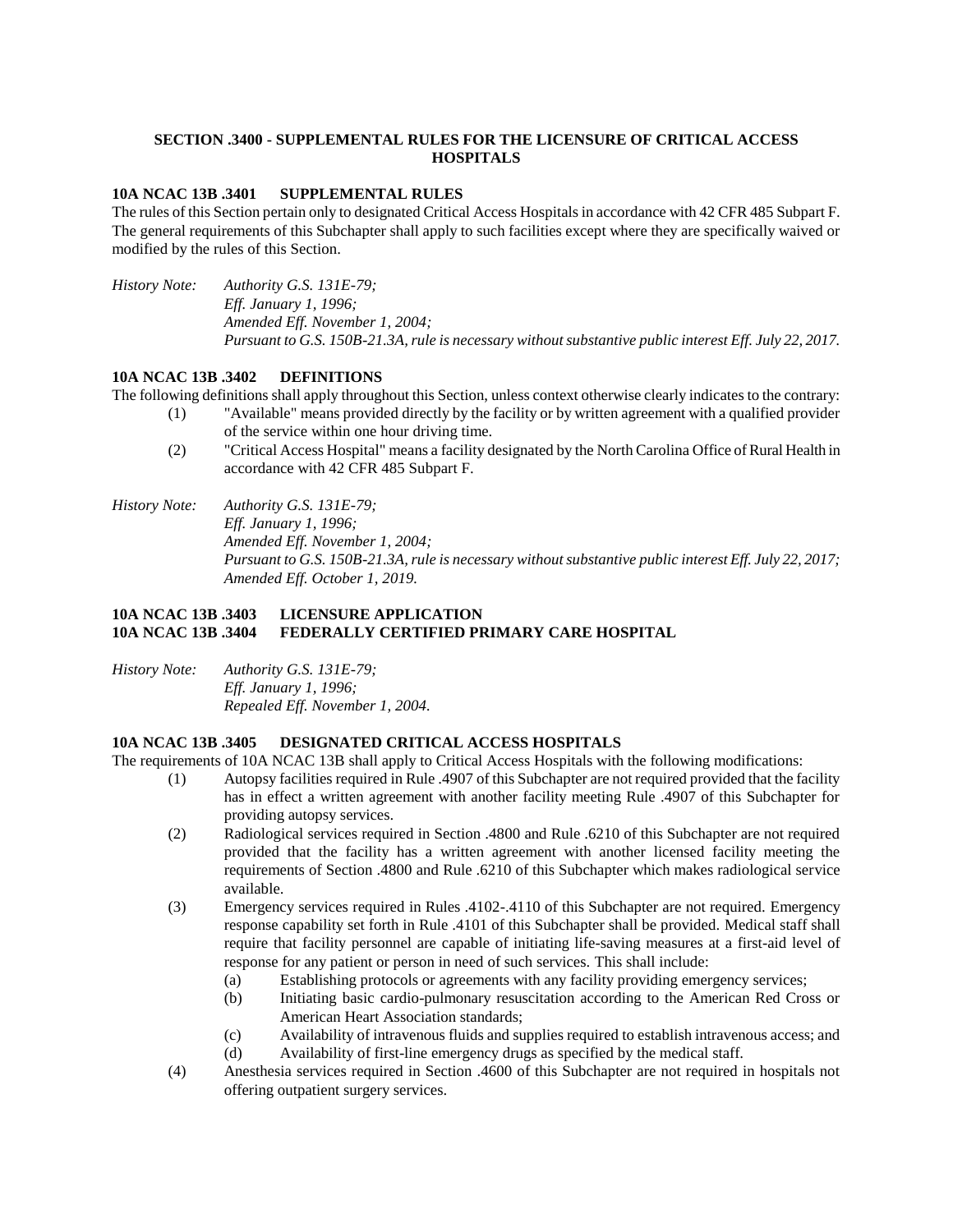- (5) Food services required in Section .4700 of this Subchapter shall be provided for inpatients directly or made available through contractual arrangements.
- (6) "Observation bed" as defined in Rule .3001(32) of this Subchapter does not apply. For purposes of this Section, "Observation bed" means a bed used for no more than 48-hours, to evaluate and determine the condition and disposition of a patient and is not considered a part of the hospital's licensed bed capacity.

*History Note: Authority G.S. 131E-79; Eff. January 1, 1996; Amended Eff. November 1, 2004; Pursuant to G.S. 150B-21.3A, rule is necessary without substantive public interest Eff. July 22, 2017.*

# **SECTION .3500 - GOVERNANCE AND MANAGEMENT**

## **10A NCAC 13B .3501 GOVERNING BODY**

(a) The governing body, owner, or the person or persons designated by the owner as the governing body shall be responsible for ensuring that the objectives specified in the facility's governing documents, such as the charter or resolution, are attained.

(b) The governing body shall be the final authority for decisions for which the facility administration, the medical staff, and the facility personnel are directly or indirectly responsible within the facility.

(c) A local advisory board shall be established to provide non-binding advice to the governing body regarding the health, safety, and welfare of the community, if the facility is owned by an organization or persons outside of North Carolina. A local advisory board shall include members from the county where the facility is located.

*History Note: Authority G.S. 131E-75; 131E-79; Eff. January 1, 1996; Pursuant to G.S. 150B-21.3A, rule is necessary without substantive public interest Eff. July 22, 2017; Amended Eff. July 1, 2020.*

### **10A NCAC 13B .3502 REQUIRED FACILITY BYLAWS, POLICIES, RULES, AND REGULATIONS**

(a) The governing body shall adopt written bylaws, policies, rules, and regulations in accordance with all requirements contained in this Subchapter and in accordance with the community responsibility of the facility. The written bylaws, policies, rules, and regulations shall:

- (1) state the objectives;
- (2) describe the powers and duties of the governing body officers and committees and the responsibilities of the chief executive officer;
- (3) state the qualifications for governing body membership, the procedures for selecting members, and the terms of service for members, officers and committee chairmen;
- (4) describe the authority delegated to the chief executive officer and to the medical staff. No assignment, referral, or delegation of authority by the governing body shall relieve the governing body of its responsibility for the conduct of the facility. The governing body shall retain the right to rescind any such delegation;
- (5) require governing body approval of the bylaws of any auxiliary organizations established by the facility;
- (6) require the governing body to review and approve the bylaws of the medical staff;
- (7) establish procedures for processing and evaluating the applications for medical staff membership and for the granting of clinical privileges;
- (8) establish a procedure for implementing, disseminating, and enforcing a Patient's Bill of Rights as set forth in Rule .3302 of this Subchapter and in compliance with G.S. 131E-117; and
- (9) require the governing body to institute procedures to provide for:
	- (A) orientation of newly elected governing body members to board functions and procedures;
	- (B) the development of procedures for periodic reexamination of the relationship of the governing body to the total facility community; and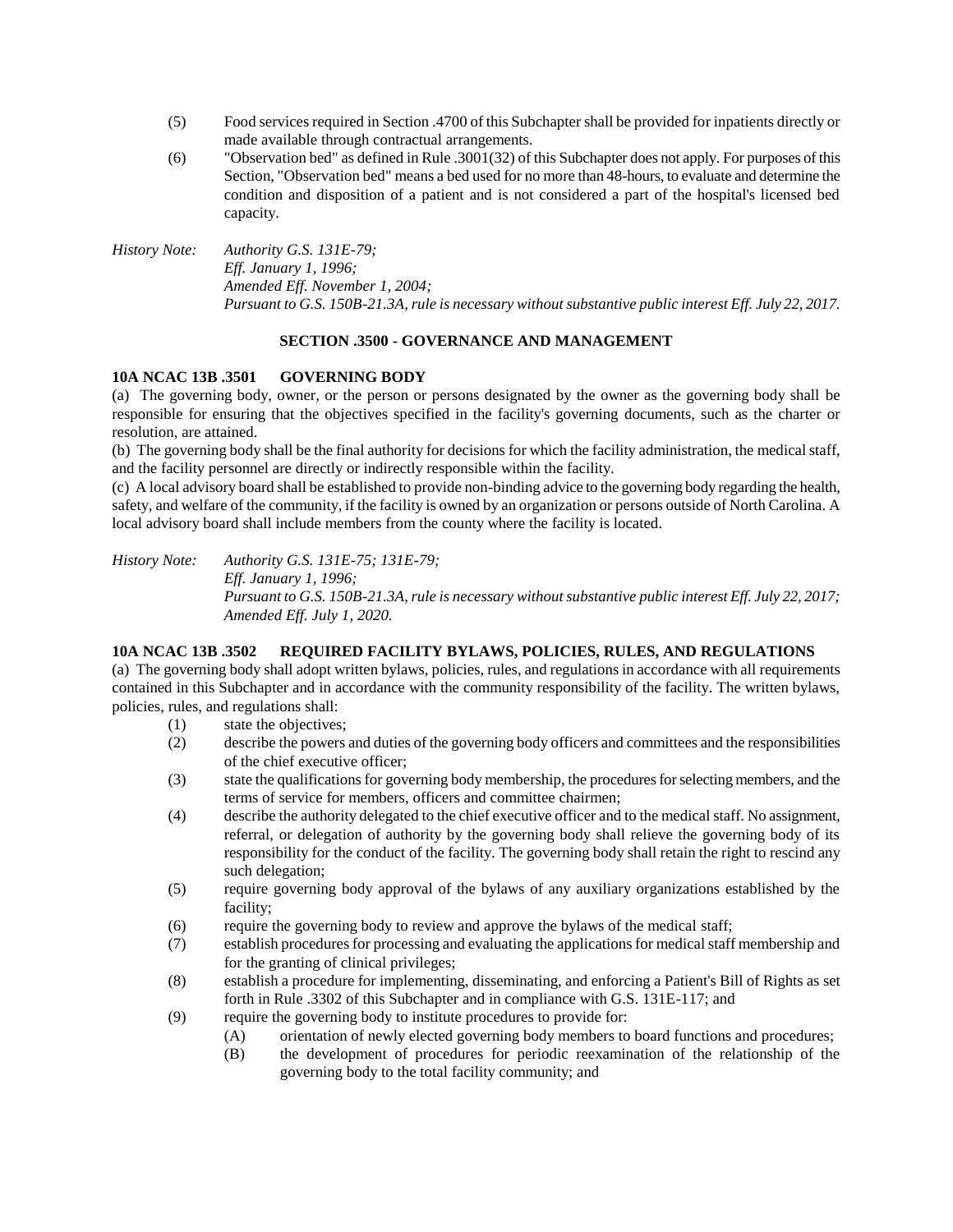(C) the recording of minutes of all governing body and executive committee meetings and the dissemination of those minutes, or summaries thereof, after the governing body and executive committee meetings to all members of the governing body.

(b) The governing body shall provide written policies and procedures to assure billing and collection practices in accordance with G.S. 131E-91. These policies and procedures shall include:

- (1) a financial assistance policy as defined in G.S. 131E-214.14(b)(3);
- (2) how a patient may obtain an estimate of the charges for the statewide 100 most frequently reported Diagnostic Related Groups (DRGs), where applicable, 20 most common outpatient imaging procedures, and 20 most common outpatient surgical procedures. The policy shall require that the information be provided to the patient in writing, either electronically or by mail, within three business days;
- (3) how a patient or patient's representative may dispute a bill;
- (4) issuance of a refund within 45 days of the patient receiving notice of the overpayment when a patient has overpaid the amount due to the facility;
- (5) providing written notification to the patient or patient's representative at least 30 days prior to submitting a delinquent bill to a collections agency;
- (6) providing the patient or patient's representative with the facility's charity care and financial assistance policies, if the facility is required to file a Schedule H, federal form 990;
- (7) the requirement that a collections agency, entity, or other assignee obtain written consent from the facility prior to initiating litigation against the patient or patient's representative;
- (8) a policy for handling debts arising from the provision of care by the facility involving the doctrine of necessaries, in accordance with G.S. 131E-91(d)(5); and
- (9) a policy for handling debts arising from the provision of care by the facility to a minor, in accordance with G.S. 131E-91(d)(6).

(c) The governing body shall ensure that the bylaws, rules, and regulations of the medical staff and the bylaws, rules, policies, and regulations of the facility shall not be in conflict.

(d) The written policies, rules, and regulations shall be reviewed every three years, revised as necessary, and dated to indicate when last reviewed or revised.

(e) To qualify for licensure or license renewal, each facility must provide to the Division, upon application, an attestation statement in a form provided by the Division verifying compliance with the requirements of this Rule.

(f) On an annual basis, on the license renewal application provided by the Division, the facility shall provide to the Division the direct website address to the facility's financial assistance policy. This Paragraph applies only to facilities required to file a Schedule H, federal form 990.

*History Note: Authority G.S. 131E-79; 131E-91; 131E-214.8; 131E-214.13(f); 131E-214.14; Eff. January 1, 1996; Temporary Amendment Eff. May 1, 2014; Amended Eff. November 1, 2014; Readopted Eff. July 1, 2020.*

### **10A NCAC 13B .3503 FUNCTIONS**

(a) The governing body shall:

- (1) provide management, physical resources, and personnel determined by the governing body to be required to meet the needs of patients for treatment as authorized by the facility's license;
- (2) require facility administration to establish a quality control mechanism that includes a risk management component and an infection control program;
- (3) formulate short-range and long-range plans as defined in the facility bylaws, policies, rules, and regulations;
- (4) conform to all applicable State and federal laws, rules, and regulations, and applicable local ordinances;
- (5) provide for the control and use of the physical and financial resources of the facility;
- (6) review the annual audit, budget, and periodic reports of the financial operations of the facility;
- (7) consider the recommendation of the medical staff in granting and defining the scope of clinical privileges to individuals in accordance with medical staff bylaws requirements for making such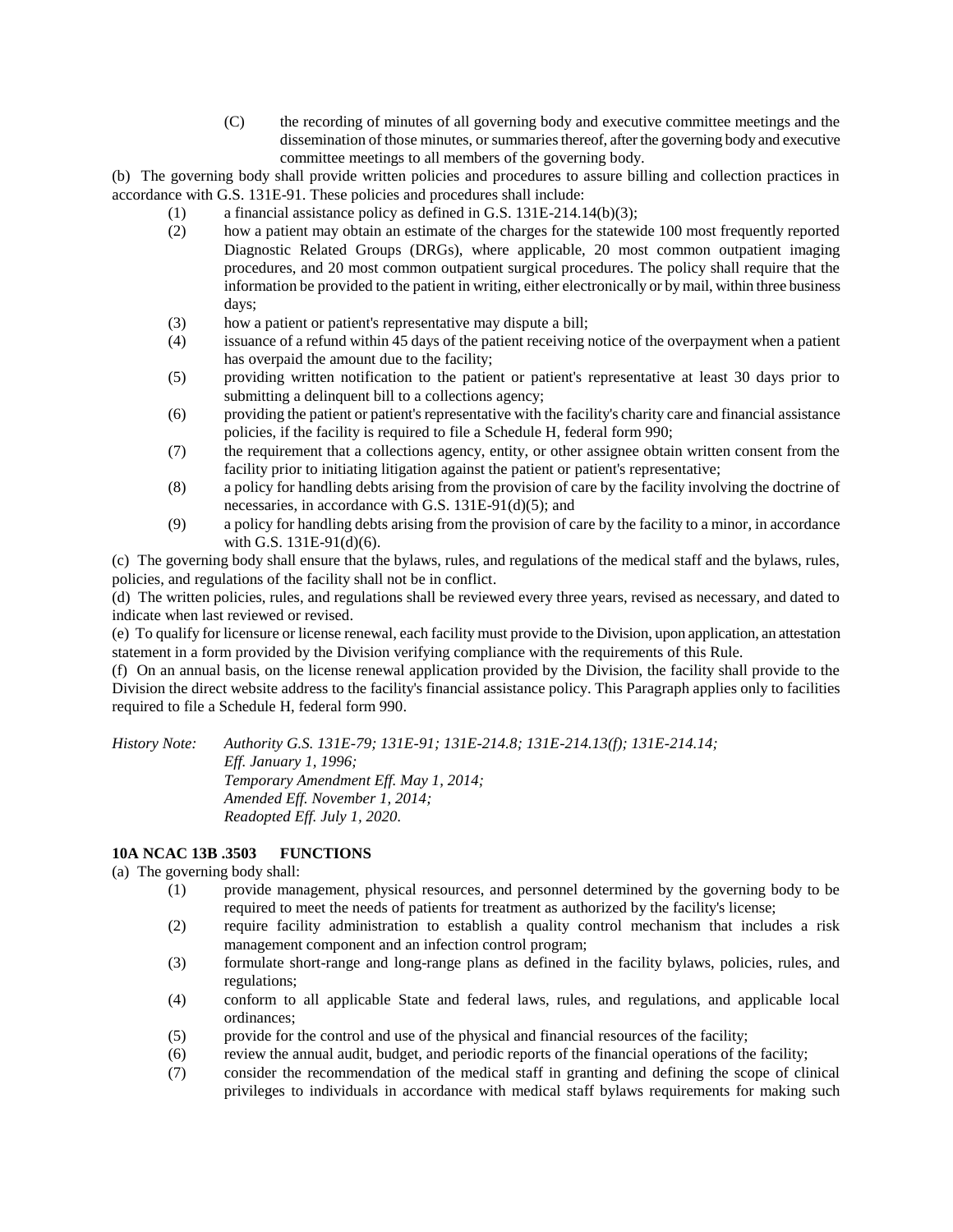recommendations and the facility bylaws established by the governing body for the review and final determination of such recommendations;

- (8) require that applicants be informed of the disposition of their application for medical staff membership or clinical privileges in accordance with the facility bylaws established by the governing body, after an application has been submitted;
- (9) review and approve the medical staff bylaws, rules, and regulations;
- (10) delegate to the medical staff the authority to:
	- (A) evaluate the professional competence of medical staff members and applicants for medical staff membership and clinical privileges; and
	- (B) recommend to the governing body initial medical staff appointments, reappointments, and assignments or curtailments of privileges;
- (11) require that resources be made available to address the emotional and spiritual needs of patients either directly or through referral or arrangement with community agencies;
- (12) maintain communication with the medical staff which may be established through:
	- (A) meetings with the executive committee of the medical staff;
	- (B) service by the president of the medical staff as a member of the governing body with or without a vote;
	- (C) appointment of individual medical staff members to the medical review committee; or
	- (D) a joint conference committee that will be a committee of the governing body and the medical staff composed of equal representatives of each of the governing body, the chairman of the board or designee, the medical staff, and the chief of the medical staff or designee, respectively;
- (13) require the medical staff to establish controls that are designed to provide that standards of ethical professional practices are met;
- (14) provide administrative staff support to facilitate utilization review and infection control within the facility, to support quality control and any other medical staff functions required by this Subchapter or by the facility bylaws;
- (15) meet the following disclosure requirements:
	- (A) provide data required by the Division;
	- (B) disclose the facility's average daily inpatient charge upon request of the Division; and
	- (C) disclose the identity of persons owning five percent or more of the facility as well as the facility's officers and members of the governing body upon request;
- (16) establish a procedure for reporting the occurrence and disposition of allegations of abuse or neglect of patients and incidents involving quality of care or physical environment at the facility. These procedures shall require that:
	- (A) incident reports are analyzed and summarized by a designated party; and
	- (B) corrective action is taken based upon the analysis of incident reports;
- (17) in a facility with one or more units, or portions of units, however described, utilized for psychiatric or substance abuse treatment, adopt policies implementing the provisions of G.S. 122C, Article 3, and Article 5, Parts, 2, 3, 4, 5, 7, and 8;
- (18) develop arrangements for the provision of extended care and other long-term healthcare services. Such services shall be provided in the facility or by outside resources through a transfer agreement or referrals;
- (19) provide and implement a written plan for the care or for the referral, or both, of patients who require mental health or substance abuse services while in the facility;
- (20) develop a conflict of interest policy which shall apply to all governing body members and facility administration. All governing body members shall execute a conflict of interest statement; and
- (21) conduct direct consultations with the medical staff at least twice during the year.

(b) For the purposes of this Rule, "direct consultations" means the governing body, or a subcommittee of the governing body, meets with the leader(s) of the medical staff(s), or his or her designee(s) either face-to-face or via a telecommunications system permitting immediate, synchronous communication.

(c) The direct consultations shall consist of discussions of matters related to the quality of medical care provided to the hospital's patients, including quality matters arising out of the following:

- (1) the scope and complexity of services offered by the facility;
- (2) specific clinical populations served by the facility;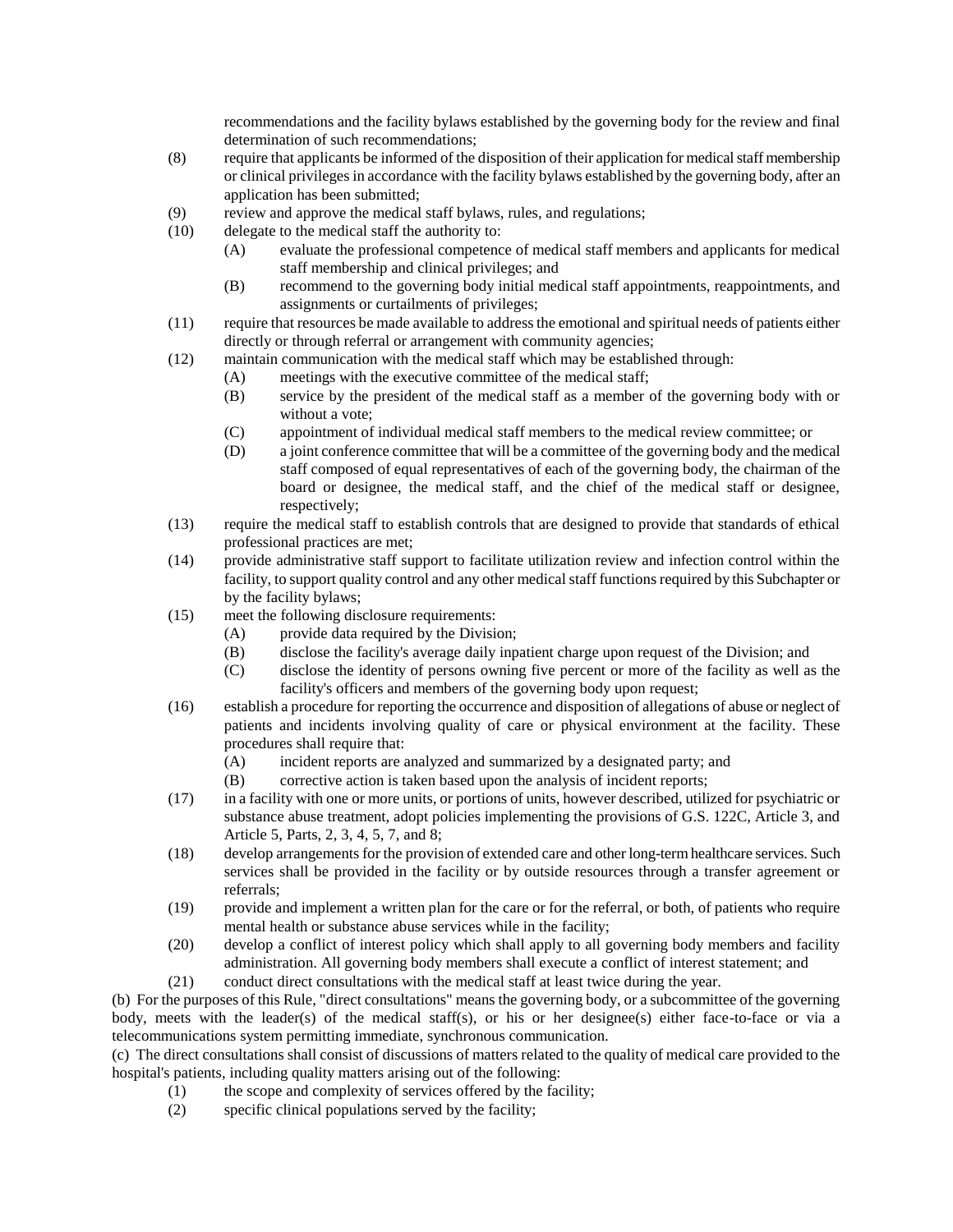- (3) limitations on medical staff membership other than peer review or corrective action in individual cases;
- (4) circumstances relating to medical staff access to a facility resource; or
- (5) any issues of patient safety and quality of care that a hospital's quality assessment and performance improvement program might identify as needing the attention of the governing body in consultation with the medical staff.

(d) For the purposes of this Rule, "specific clinical populations" includes those individuals who may be treated at the facility by the medical staff in place at the time of the consultation.

*History Note: Authority G.S. 131E-14.2; 131E-79; 42 CFR 482.12; 42 CFR 482.22; Eff. January 1, 1996; Readopted Eff. July 1, 2020.*

## **SECTION .3600 - MANAGEMENT AND ADMINISTRATION OF OPERATIONS**

## **10A NCAC 13B .3601 CHIEF EXECUTIVE OFFICER**

(a) The governing body shall designate a chief executive officer whose qualifications, authority, responsibilities and duties shall be defined in a written statement adopted by the governing body.

(b) The chief executive officer shall be the designated representative of the governing body and may be given any one or more or all of the responsibilities set out in Rule .3602 of this Section.

*History Note: Authority G.S. 131E-79; Eff. January 1, 1996; Pursuant to G.S. 150B-21.3A, rule is necessary without substantive public interest Eff. July 22, 2017.*

### **10A NCAC 13B .3602 RESPONSIBILITIES**

The governing body shall adopt written policies, rules, and regulations that specify the officer or officers that shall:

- (1) act for the chief executive officer in his absence;
- (2) manage the facility consonant with its expressed aims and policies;
- (3) attend meetings of the governing body and appropriate meetings of the medical staff;
- (4) implement policies adopted by the governing body for the operation of the facility;
- (5) organize the administrative functions of the facility, delegate duties and establish formal means of accountability on the part of subordinates;
- (6) establish such facility departments as are indicated, provide for departmental and interdepartmental meetings and attend or be represented at such meetings, and appoint hospital departmental representatives to medical staff committees where appropriate or when requested to do so by the medical staff;
- (7) appoint the heads of administrative departments;
- (8) report to the governing body and to the medical staff on the overall activities of the facility as well as on appropriate federal, State and local developments that affect health care in the facility;
- (9) review the annual audit of the financial operations of the facility and acting upon recommendations therein;
- (10) provide fiscal planning and financial management of the facility including the provision of annual budgets and periodic financial status reports to the governing board;
- (11) develop in cooperation with the departmental heads and other appropriate staff, an overall organizational plan for the facility which will coordinate the functions, services and departments of the facility, when possible; and
- (12) require that the agreements with service providers, such as laundry, laboratory and imaging, specifically indicate that compliance will be maintained with applicable State rules as would apply to the same services if provided directly by the facility.

*History Note: Authority G.S. 131E-79; Eff. January 1, 1996; Pursuant to G.S. 150B-21.3A, rule is necessary without substantive public interest Eff. July 22, 2017.*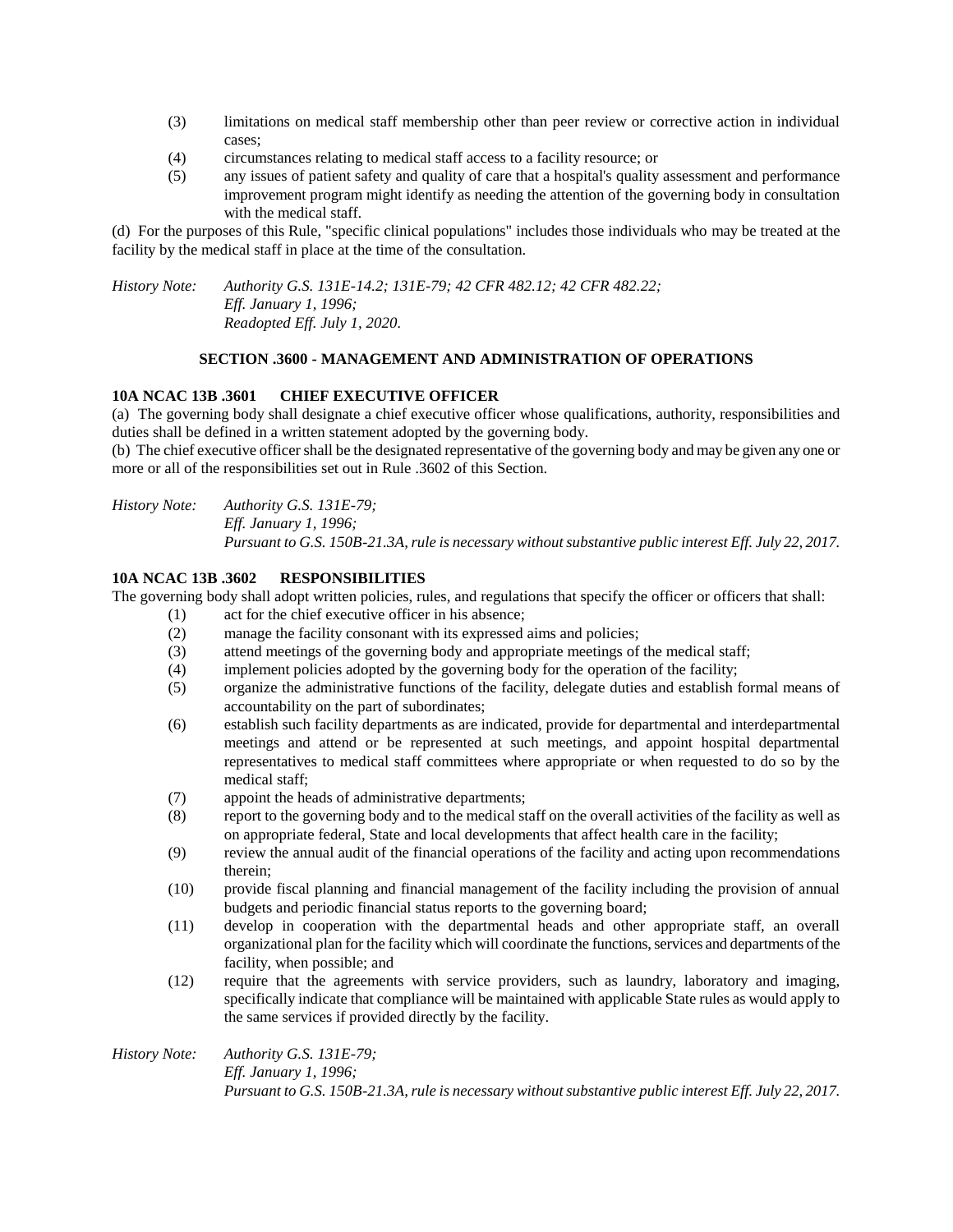#### **10A NCAC 13B .3603 PERSONNEL POLICIES AND PRACTICES**

The facility shall develop, establish and maintain personnel policies and practices which support sound patient care. The policies shall be in writing and made available to all employees, and they shall be reviewed periodically but no less often than once every three years. The date of the most recent review shall be indicated on the written policies. A procedure shall be established for notifying employees of changes in the established personnel policies.

*History Note: Authority G.S. 131E-79; Eff. January 1, 1996; Pursuant to G.S. 150B-21.3A, rule is necessary without substantive public interest Eff. July 22, 2017.*

#### **10A NCAC 13B .3604 JOB DESCRIPTIONS**

The facility shall develop and make available to the employee a written job description for each type of job in the facility, including the chief executive officer and heads of departments. Each job description shall include a written description of the education, experience, license, certification, or other qualifications required for the position.

*History Note: Authority G.S. 131E-79; Eff. January 1, 1996; Pursuant to G.S. 150B-21.3A, rule is necessary without substantive public interest Eff. July 22, 2017.*

#### **10A NCAC 13B .3605 PERSONNEL RECORDS**

(a) The facility shall maintain accurate and complete personnel records for each facility employee during the term of employment and for two years thereafter. The chief executive officer may designate an individual to carry out this assignment.

(b) Personnel records shall be maintained under such conditions as may be required by state or federal law and shall contain at least the following:

- (1) information regarding the employee's education, training and experience and clinical competence, including, if applicable, professional licensure status and license number, sufficient to verify the employee's qualifications for the job for which he is employed. Such information shall be kept current. Applicants for positions requiring a licensed person shall be hired only after obtaining verification of their licenses from the appropriate board;
- (2) current information relative to periodic work performance evaluations;
- (3) records of such pre-employment health examinations and of subsequent health services rendered to the employees as are necessary to determine that all facility employees are physically able to perform the essential duties of their positions.

*History Note: Authority G.S. 131E-79; Eff. January 1, 1996; Pursuant to G.S. 150B-21.3A, rule is necessary without substantive public interest Eff. July 22, 2017.*

## **10A NCAC 13B .3606 EDUCATION PROGRAMS**

The facility shall provide new employee orientation and continuing education programs for all employees to maintain the skills necessary for the performance of their duties and learn new developments in health care. Records shall be maintained of all orientation and educational programs, and of the participants.

*History Note: Authority G.S. 131E-79; Eff. January 1, 1996; Pursuant to G.S. 150B-21.3A, rule is necessary without substantive public interest Eff. July 22, 2017.*

#### **10A NCAC 13B .3607 PERSONNEL HEALTH REQUIREMENTS**

Employees shall have pre-employment medical examinations and interim examinations in accordance with medical criteria established by the facility.

*History Note: Authority G.S. 131E-79; Eff. January 1, 1996; Pursuant to G.S. 150B-21.3A, rule is necessary without substantive public interest Eff. July 22, 2017.*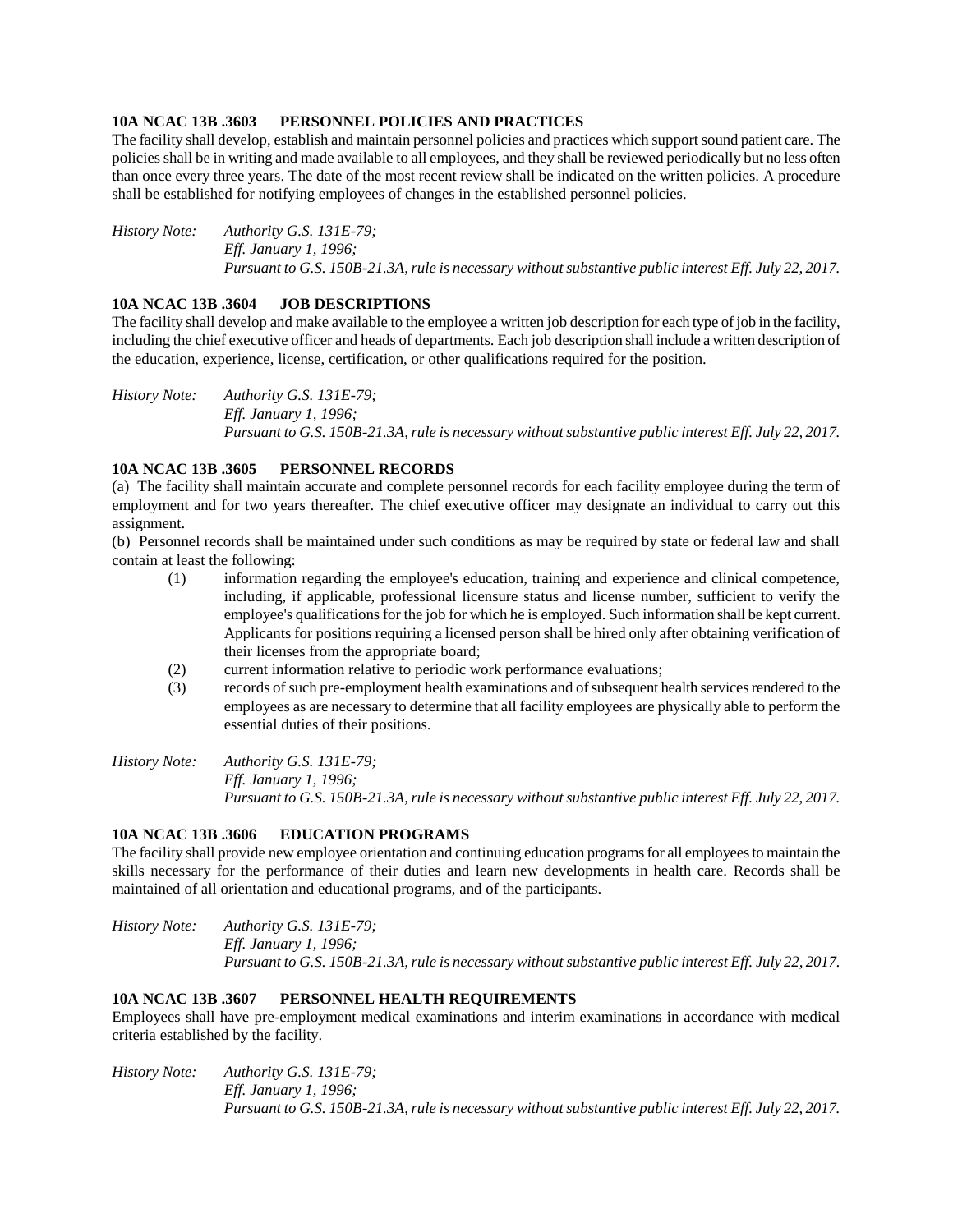#### **10A NCAC 13B .3608 INSURANCE**

The governing board shall have in place an insurance program which provides for the protection of the physical and financial resources of the facility.

*History Note: Authority G.S. 131E-79; Eff. January 1, 1996; Pursuant to G.S. 150B-21.3A, rule is necessary without substantive public interest Eff. July 22, 2017.*

#### **10A NCAC 13B .3609 AUDIT OF FINANCIAL OPERATIONS**

An audit of the financial operations of the facility shall be performed by a public accountant at least once a year.

*History Note: Authority G.S. 131E-79; Eff. January 1, 1996; Pursuant to G.S. 150B-21.3A, rule is necessary without substantive public interest Eff. July 22, 2017.*

#### **SECTION .3700 - MEDICAL STAFF**

#### **10A NCAC 13B .3701 GENERAL PROVISIONS**

(a) The facility shall have a self-governed medical staff thatshall be accountable to the governing body for the quality of care provided by individuals with medical staff membership and clinical privileges to provide medical services in the facility. Facility policy shall provide that individuals with clinical privileges shall perform only services within the scope of individual privileges granted.

(b) Minutes required by the rules of this Section shall reflect all transactions, conclusions, and recommendations of meetings. Minutes shall be prepared and retained in accordance with a policy established by the facility and medical staff, and available for inspection by members of the medical staff and governing body, respectively, unless such minutes include confidential peer review information that is not accessible to others in accordance with any law protecting the confidentiality.

*History Note: Authority G.S. 131E-79; Eff. January 1, 1996; Readopted Eff. July 1, 2020.*

## **10A NCAC 13B .3702 ESTABLISHMENT**

*Eff. January 1, 1996; Repealed Eff. July 1, 2020.*

*History Note: Authority G.S. 131E-79;*

#### **10A NCAC 13B .3703 APPOINTMENT**

(a) The governing body may grant, deny, renew, modify, suspend, or terminate medical staff membership and clinical privileges after consideration of the recommendation made by the medical staff in accordance with the bylaws established by the medical staff and approved by the governing body for making such recommendations, and the facility bylaws established by the governing body for review and final determination of such recommendations.

(b) Review of an applicant for medical staff membership and the granting of clinical privileges shall follow procedures set forth in the bylaws, rules, and regulations of the medical staff. These procedures shall require the following:

- (1) a signed application for medical staff membership, specifying date of birth, year and school of graduation, date of licensure, statement of postgraduate or special training and experience, and a statement of the scope of the clinical privileges sought by the applicant;
- (2) verification by the facility of the applicant's qualifications as stated in the application, including any required continuing education; and
- (3) written notice to the applicant from the governing body regarding appointment or reappointment, which specifies the approval or denial of clinical privileges and the scope of the privileges if granted.

(c) Members of the medical staff and others granted clinical privileges in the facility shall hold current licenses to practice in North Carolina.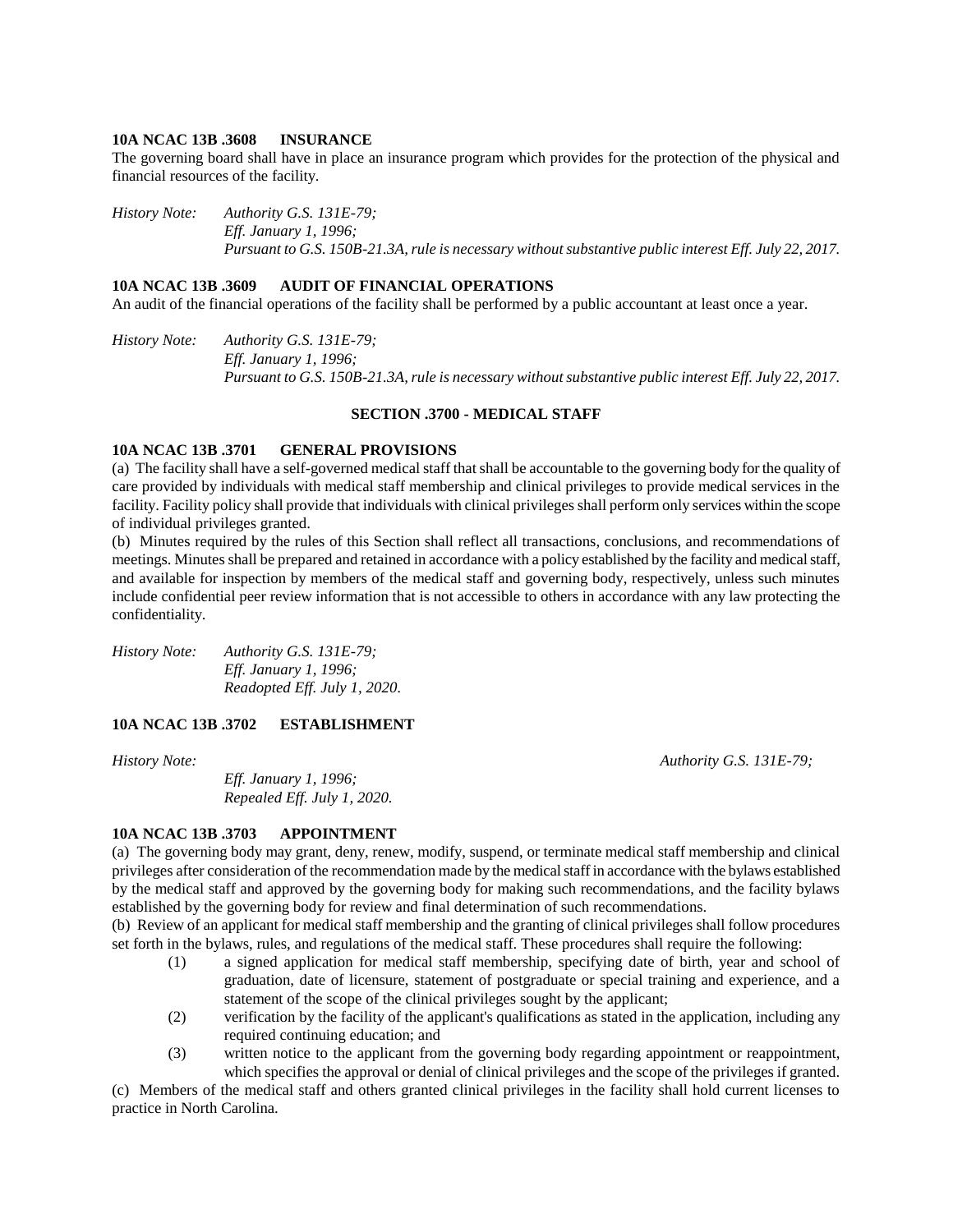(d) Medical staff appointments shall be reviewed at least once every two years by the medical staff in accordance with the bylaws established by the medical staff and approved by the governing body, and shall be followed with recommendations made to the governing body for review and a final determination.

(e) The facility shall maintain a file containing performance information for each medical staff member. Representatives of the Division shall have access to these files in accordance with, and subject to the limitations and restrictions set forth in, G.S. 131E-80; however, to the extent that the same includes confidential medical review information, such information shall be reviewable and confidential in accordance with G.S. 131E-80(d) and other applicable law.

(f) Minutes shall be taken and maintained of all meetings of the medical staff and governing body that concern the granting, denying, renewing, modifying, suspending or terminating of clinical privileges.

*History Note: Authority G.S. 131E-79; 42 CFR 482.12(a)(10); 42 CFR 482.22(a)(1); Eff. January 1, 1996; Pursuant to G.S. 150B-21.3A, rule is necessary without substantive public interest Eff. July 22, 2017; Amended Eff. July 1, 2020.*

#### **10A NCAC 13B .3704 ESTABLISHMENT AND CATEGORIES OF MEDICAL STAFF MEMBERSHIP**

(a) The medical staff shall be established in accordance with the bylaws of the facility and organized in accordance with the bylaws, rules, and regulations of the medical staff. After considering the recommendations of the medical staff, the governing body of the facility may, in accordance with G.S. 131E-85, grant medical staff membership and clinical privileges to qualified, licensed practitioners in accordance with their training, experience, and demonstrated competence and judgment in accordance with the medical staff bylaws, rules, and regulations.

(b) Every facility shall have an active medical staff, as defined by the medical staff bylaws, rules, and regulations, to deliver medical services within the facility and to administer medical staff functions. The members of the active medical staff shall be eligible to vote at medical staff meetings and to hold medical staff office positions as determined by the medical staff bylaws, rules, and regulations and shall be responsible for recommendations made to the governing body regarding the organization and administration of the medical staff. Medical staff office positions shall be determined in the medical staff bylaws, rules, and regulations.

(c) The active medical staff may establish other categories for membership in the medical staff. These categories for membership shall be identified and defined in the medical staff bylaws. Examples of membership categories include:

- (1) active medical staff;
- (2) associate medical staff;
- (3) courtesy medical staff;
- (4) temporary medical staff;
- (5) consulting medical staff;
- (6) honorary medical staff; or<br>
(7) other staff classifications.
- other staff classifications.

The medical staff bylaws shall describe the authority, duties, privileges, and voting rights for each membership category consistent with applicable law, rules, and regulations and requirements of facility accrediting bodies.

*History Note: Authority G.S. 131E-79; Eff. January 1, 1996; Readopted Eff. July 1, 2020.*

## **10A NCAC 13B .3705 MEDICAL STAFF BYLAWS, RULES, AND REGULATIONS**

(a) The active medical staff shall develop and adopt, subject to the approval of the governing body, a set of bylaws, rules, and regulations to establish a framework for self-governance of medical staff activities and accountability to the governing body.

(b) The medical staff bylaws, rules, and regulations shall provide for the following:

- (1) organizational structure;
- (2) qualifications for medical staff membership;
- (3) procedures for granting or renewing, denying, modifying, suspending, and revoking clinical privileges;
- (4) procedures for disciplinary or corrective actions;
- (5) procedures for fair hearing and appellate review mechanisms for denying, modifying, suspending, and revoking clinical privileges;
- (6) composition, functions and attendance of standing committees;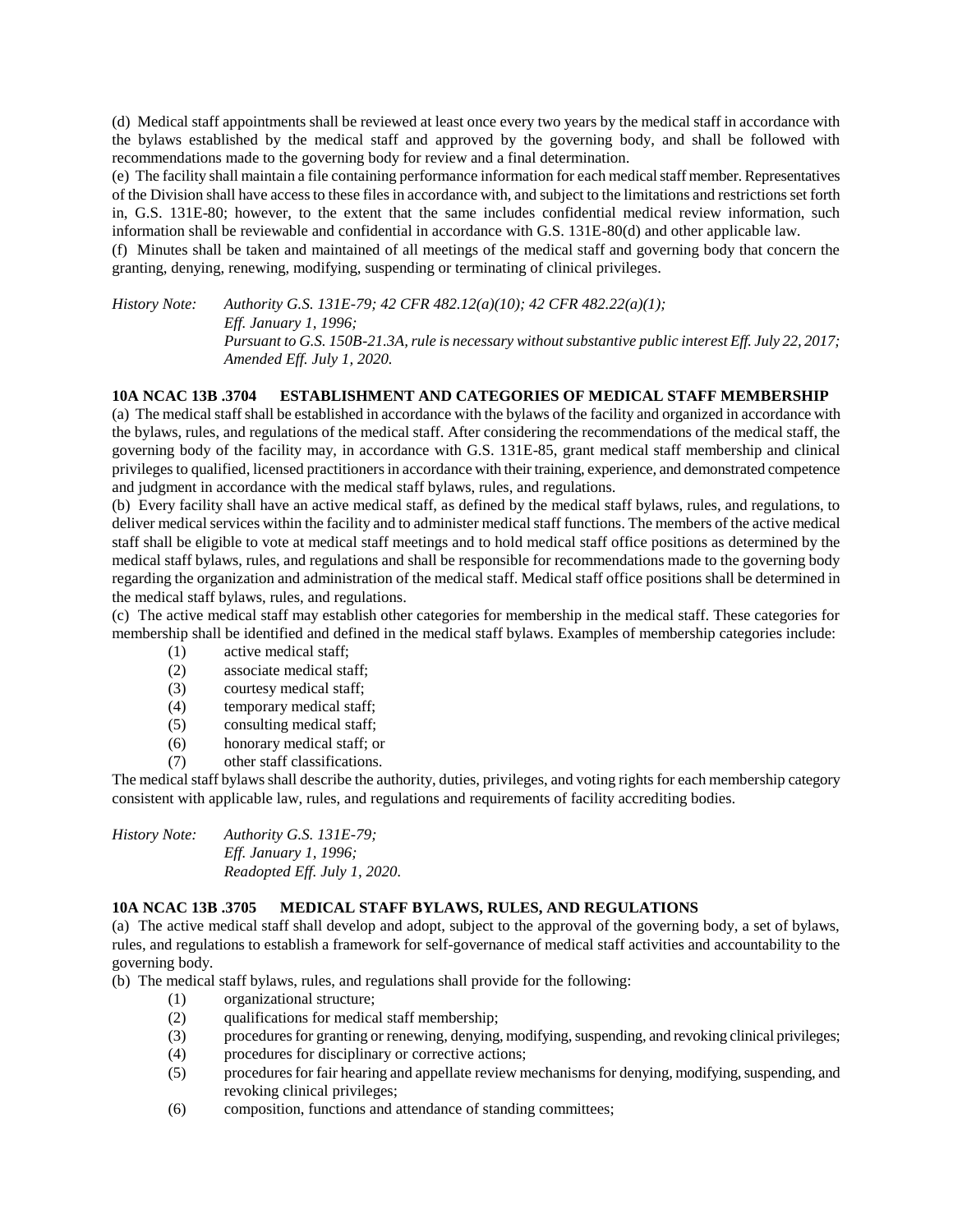- (7) policies for completion of medical records;
- (8) formal liaison between the medical staff and the governing body;
- (9) methods developed to formally verify that each medical staff member on appointment or reappointment agrees to abide by current medical staff bylaws, rules, and regulations, and the facility bylaws, rules, policies, and regulations;
- (10) procedures for participation in quality assurance functions by medical staff members;
- (11) the process for the selection and election and removal of medical staff officers; and
- (12) procedures for the proposal, adoption, and amendment, and approval of medical staff bylaws, rules, and regulations.

(c) Neither the medical staff, the governing body, nor the facility administration may unilaterally amend the medical staff bylaws, rules, and regulations.

(d) Neither the medical staff, the governing body, nor the facility administration may waive any provision of the medical staff bylaws, rules, and regulations, except in an emergency circumstance. For purposes of this Rule, an "emergency circumstance" means a situation of urgency that justifies immediate action and when there is not sufficient time to follow the applicable provisions and procedures of the medical staff bylaws. Examples of an emergency circumstance include an immediate threat to the life or health of an individual or the public, a natural disaster, or a judicial or regulatory order. The duration of a waiver permitted by this Rule will be only so long as the emergency circumstance exists.

*History Note: Authority G.S. 131E-79; Eff. January 1, 1996; Readopted Eff. July 1, 2020.*

#### **10A NCAC 13B .3706 ORGANIZATION AND RESPONSIBILITIES OF THE MEDICAL STAFF**

(a) The medical staff shall be organized to accomplish its required functions as established by the governing body and medical staff bylaws, rules, and regulations and provide for the election or appointment of its own officers. (b) There shall be an executive committee, or its equivalent, which represents the medical staff, that has responsibility for the effectiveness of all medical activities of the staff, and that acts for the medical staff.

(c) The following functions shall be performed by the medical staff:

- (1) credentialing review;
- (2) medical records review;
- (3) drug utilization review;
- (4) radiation safety review;
- (5) blood usage review;
- (6) bylaws review;
- (7) medical review;
- (8) peer review; and
- (9) recommendations for discipline or corrective action of medical staff members.

(d) The medical staff shall ensure that minutes are prepared for each medicalstaff, departmental, and committee meeting.

*History Note: Authority G.S. 131E-79; Eff. January 1, 1996; Readopted Eff. July 1, 2020.*

## **10A NCAC 13B .3707 MEDICAL ORDERS**

(a) No medication or treatment shall be administered or discontinued except in response to the order of a member of the medical staff in accordance with policies, rules, and regulations established by the facility and medical staff and as provided in Paragraph (f) of this Rule.

(b) Such orders shall be dated and recorded directly in the patient medical record. A method shall be established to safeguard against fraudulent recordings.

(c) All orders for medication or treatment shall be authenticated according to medical staff and facility policies, rules, or regulations. The order shall be taken by personnel qualified by medical staff bylaws, rules, and regulations, and shall include the date, time, and name of persons who gave the order, and the full signature of the person taking the order.

(d) The names of drugs shall be recorded in full and not abbreviated except where approved by the active medical staff.

(e) The active medical staff shall establish a written policy in conjunction with the pharmacy committee or its equivalent for all medications not specifically prescribed as to time or number of doses to be automatically stopped after a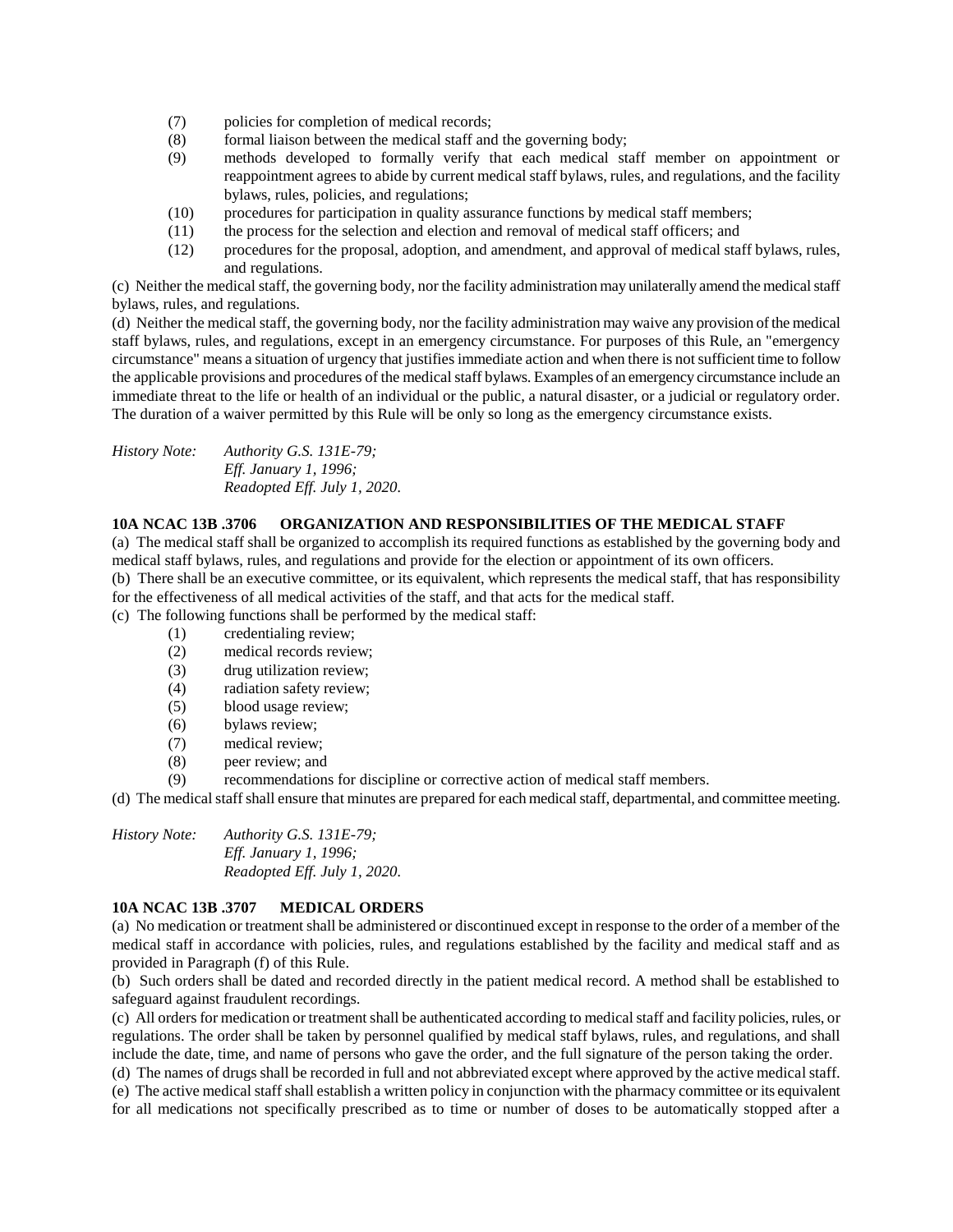reasonable time limit, but no more than 14 days. The prescriber shall be notified according to established policies and procedures at least 24 hours before an order is automatically stopped.

(f) For patients who are under the continuing care of an out-of-state physician but are temporarily located in North Carolina, a facility may process the out-of-state physician's prescriptions or orders for diagnostic or therapeutic studies which maintain and support the patient's continued program of care, where the authenticity and currency of the prescriptions or orders can be verified by the physician who prescribed or ordered the treatment requested by the patient, and where the facility verifies that the out-of-state physician is licensed to prescribe or order the treatment.

*History Note: Authority G.S. 131E-75; 131E-79; Eff. January 1, 1996; Amended Eff. April 1, 2005; August 1, 1998; Readopted Eff. July 1, 2020.*

#### **10A NCAC 13B .3708 MEDICAL STAFF RESPONSIBILITIES FOR QUALITY IMPROVEMENT REVIEW**

(a) The medical staff shall have in effect a system to review care provided at the facility by members of the medical staff, to assess quality, to provide a process for quality improvement, and to monitor the outcome of quality improvement activities.

(b) The medical staff shall establish criteria for the evaluation of the quality of care.

(c) The facility shall have a written plan that generates reports to permit identification of patient care problems and that establishes a system to use this data to document and identify interventions. The plan shall be approved by the medical staff, facility administration, and the governing body.

(d) The medical staff shall establish a policy to maintain a review process of the care provided by members of the medical staff to all patients in every medical department of the facility. The medical staff shall have a policy to schedule meetings to examine the review process and results. The review process shall include both practitioners and allied health professionals from the medical staff.

(e) Minutes shall be prepared for all meetings reviewing quality improvement and shall reflect all of the transactions, conclusions, and recommendations of the meeting.

*History Note: Authority G.S. 131E-79; Eff. January 1, 1996; Pursuant to G.S. 150B-21.3A, rule is necessary without substantive public interest Eff. July 22, 2017; Amended Eff. July 1, 2020.*

## **SECTION .3800 - NURSING SERVICES**

#### **10A NCAC 13B .3801 NURSE EXECUTIVE**

(a) Whether the facility utilizes a centralized or decentralized organizational structure, a nurse executive shall be responsible for the coordination of nursing organizational functions.

(b) A nurse executive shall develop facility wide patient care programs, policies and procedures that describe how the nursing care needs of patients are assessed, met and evaluated.

(c) The nurse executive shall develop and adopt, subject to the approval of the facility, a set of administrative policies and procedures to establish a framework to accomplish required functions.

(d) There shall be scheduled meetings, at least every 60 days, of the members of the nursing staff to evaluate the quality and efficiency of nursing services. Minutes of these meetings shall be maintained.

- (e) The nurse executive shall be responsible for:
	- (1) the development of a written organizational plan which describes the levels of accountability and responsibility within the nursing organization;
	- (2) identification of standards and policies and procedures related to the delivery of nursing care;
	- (3) planning for and the evaluation of the delivery of nursing care delivery system;
	- (4) establishment of a mechanism to validate qualifications, knowledge, and skills of nursing personnel;
	- (5) provision of orientation and educational opportunities related to expected nursing performance, and maintenance of records pertaining thereto;
	- (6) implementation of a system for performance evaluation;
	- (7) provision of nursing care services in conformance with the North Carolina Nursing Practice Act;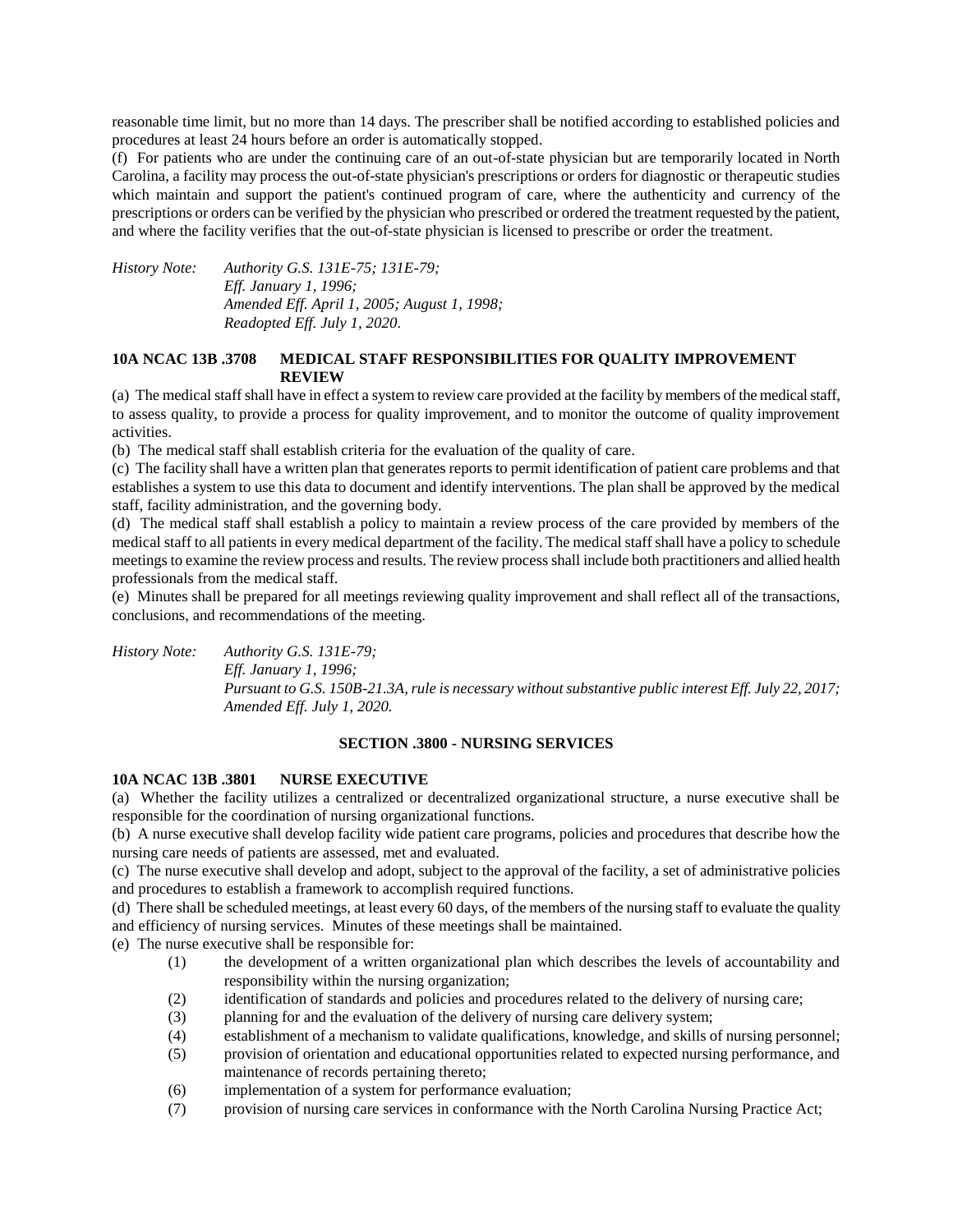- (8) assignment of nursing staff to clinical or managerial responsibilities based upon educational preparation, in conformance with licensing laws and an assessment of current competence; and
- (9) staffing nursing units with sufficient personnel in accordance with a written plan.

*History Note: Authority G.S. 131E-79; Eff. January 1, 1996.*

# **10A NCAC 13B .3802 NURSING STAFF**

(a) Licensed nurses and other nursing personnel shall be qualified by training, education, experience and demonstrated abilities to provide nursing care within their scope of practice.

(b) Staffing schedules which reflect personnel assignment by date and service unit shall be kept on file for at least three years by hospital management.

(c) The facility shall establish policies for the provision of services for all contractual agreement personnel that include at a minimum the following:

- (1) verification of licensure or certification by the appropriate occupational board;
- (2) delivery and documentation of care;
- (3) participation on interdisciplinary care planning activities; and
- (4) supervision of contractual agreement personnel.

*History Note: Authority G.S. 131E-79; Eff. January 1, 1996;*

*Pursuant to G.S. 150B-21.3A, rule is necessary without substantive public interest Eff. July 22, 2017.*

## **10A NCAC 13B .3803 NURSING POLICIES AND PROCEDURES**

(a) Nursing policies and procedures shall be available to the nursing staff in each nursing care unit and service area and shall include the following:

- (1) method of noting diagnostic and therapeutic orders;
- (2) method of assigning nursing care of patients;
- (3) infection control measures;
- (4) patient safety measurers; and
- (5) method of implementing orders for medication or treatment.
- (b) Each unit shall have relevant clinical reference materials available. The following shall be provided to each unit:
	- (1) a facility formulary or comparable drug reference;
		- (2) a policy and procedure manual; and
		- (3) a medical dictionary.

(c) The facility shall provide a program of inservice education which shall be maintained and documented for all nursing staff personnel. Annual inservices shall include infection control measures, cardiopulmonary resuscitation and fire and safety.

(d) Nursing care policies and procedures shall be reviewed at least every three years by the nursing staff and facility management and revised as necessary. They shall include the date to indicate the time of the most recent review or revision.

*History Note: Authority G.S. 131E-79; Eff. January 1, 1996; Pursuant to G.S. 150B-21.3A, rule is necessary without substantive public interest Eff. July 22, 2017.*

## **10A NCAC 13B .3804 PATIENT CARE**

(a) Each patient's need for nursing care related to his or her admission shall be determined by a registered nurse. Patient needs shall be reassessed when warranted by the patient's condition.

(b) Each patient's nursing care shall be based upon assessed needs and shall be coordinated with the therapies of other disciplines.

- (c) The patient's medical record shall include documentation of:
	- (1) the initial assessment and reassessments of patient clinical status;
	- (2) patient care needs;
	- (3) interventions performed to meet the patient's nursing care needs;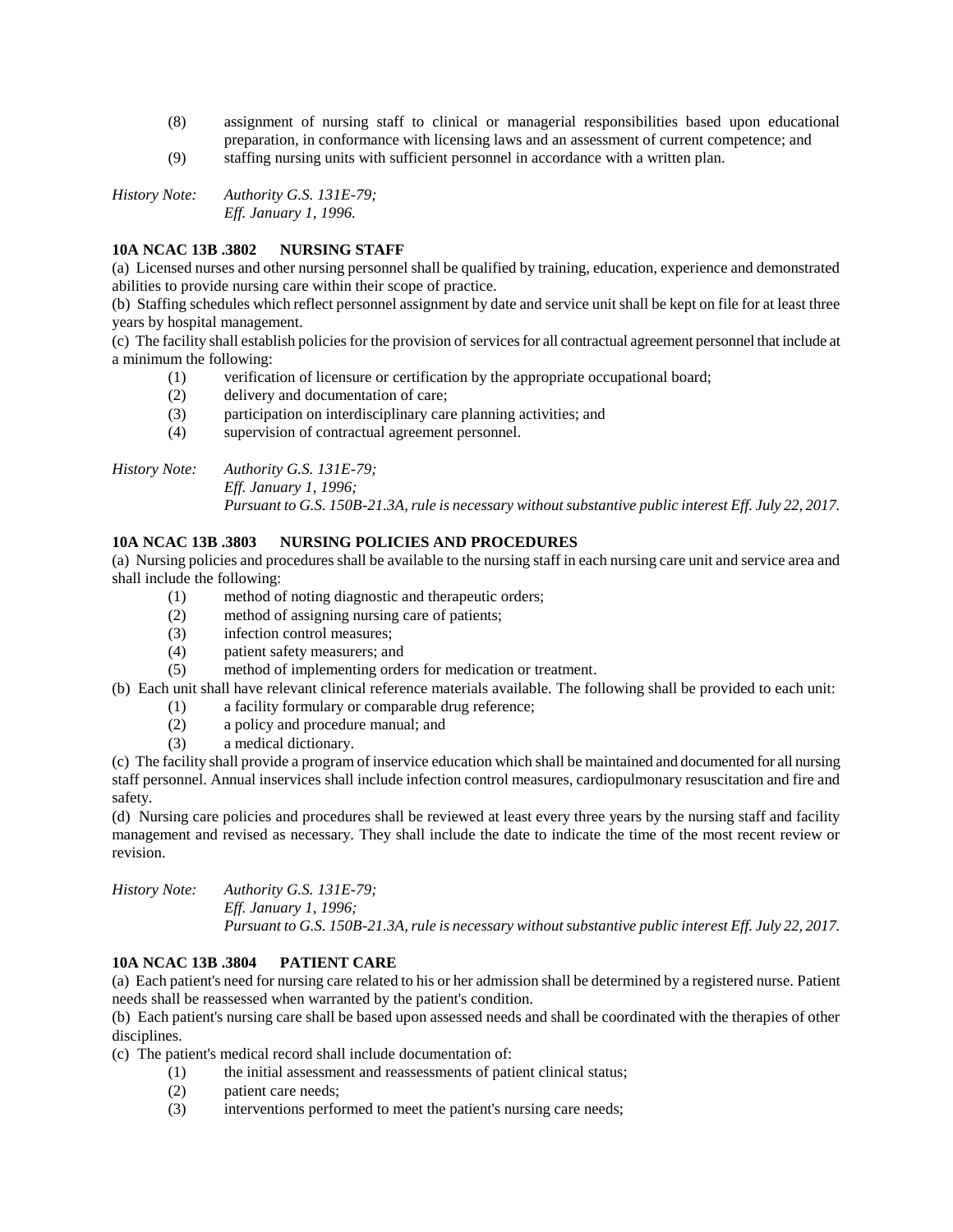- (4) implementation of physician's orders;
- (5) the nursing care provided; and
- (6) the patient's response to, and the outcomes of, the care provided.

(d) Each plan of care shall be initiated within 24 hours of admission. The plan of care shall become a part of the clinical record.

(e) The nursing care plan shall be readily available to all physicians and facility personnel involved with the care of the patient.

*History Note: Authority G.S. 131E-79; Eff. January 1, 1996; Pursuant to G.S. 150B-21.3A, rule is necessary without substantive public interest Eff. July 22, 2017.*

## **SECTION .3900 - MEDICAL RECORD SERVICES**

#### **10A NCAC 13B .3901 ORGANIZATION**

(a) The facility shall establish a medical record service. It shall be directed, staffed and equipped to accurately process, index, and file all medical records. Orientation, on-the-job training and inservice programs for medical records personnel shall be provided.

(b) The medical record service shall be equipped to enable its personnel to maintain medical records so that they are readily accessible and secure from unauthorized use.

*History Note: Authority G.S. 131E-79; Eff. January 1, 1996; Pursuant to G.S. 150B-21.3A, rule is necessary without substantive public interest Eff. July 22, 2017.*

## **10A NCAC 13B .3902 MANAGER**

(a) The medical records service shall be directed and supervised by a qualified medical records manager. If the manager is not a registered record administrator or an accredited records technician, the facility shall retain a person with those qualifications on a part-time or consulting basis.

(b) The manager of the medical record service shall advise, administer, supervise and perform work involved in the development, analysis, maintenance and use of medical records and reports.

(c) Where the manager is employed on a part-time or consulting basis, he or she shall organize the department, train the regular personnel and make periodic visits to the facility. The manager shall evaluate the records and the operation of the service and document the visits by written reports. A written contract specifying his or her duties and responsibilities shall be kept on file and made available for inspection by the Division's surveyor.

(d) The manager of the medical record service shall maintain a system of identification and filing to facilitate the prompt location of medical record of any patient.

(e) The manager of the medical records service shall store medical records in such a manner as to provide protection from loss, damage, and unauthorized access.

*History Note: Authority G.S. 131E-79; RRC Objection due to lack of Statutory Authority Eff. July 13, 1995; Eff. January 1, 1996; Pursuant to G.S. 150B-21.3A, rule is necessary without substantive public interest Eff. July 22, 2017.*

## **10A NCAC 13B .3903 PRESERVATION OF MEDICAL RECORDS**

(a) The manager of medical records service shall maintain medical records, whether original, computer media, or microfilm, for a minimum of 11 years following the discharge of an adult patient.

(b) The manager of medical records shall maintain medical records of a patient who is a minor until the patient's 30th birthday.

(c) If a hospital discontinues operation, its management shall make known to the Division where its records are stored. Records shall be stored in a business offering retrieval services for at least 11 years after the closure date.

(d) The hospital shall give public notice prior to destruction of its records, to permit former patients or representatives of former patients to claim the record of the former patient. Public notice shall be in at least two forms: written notice to the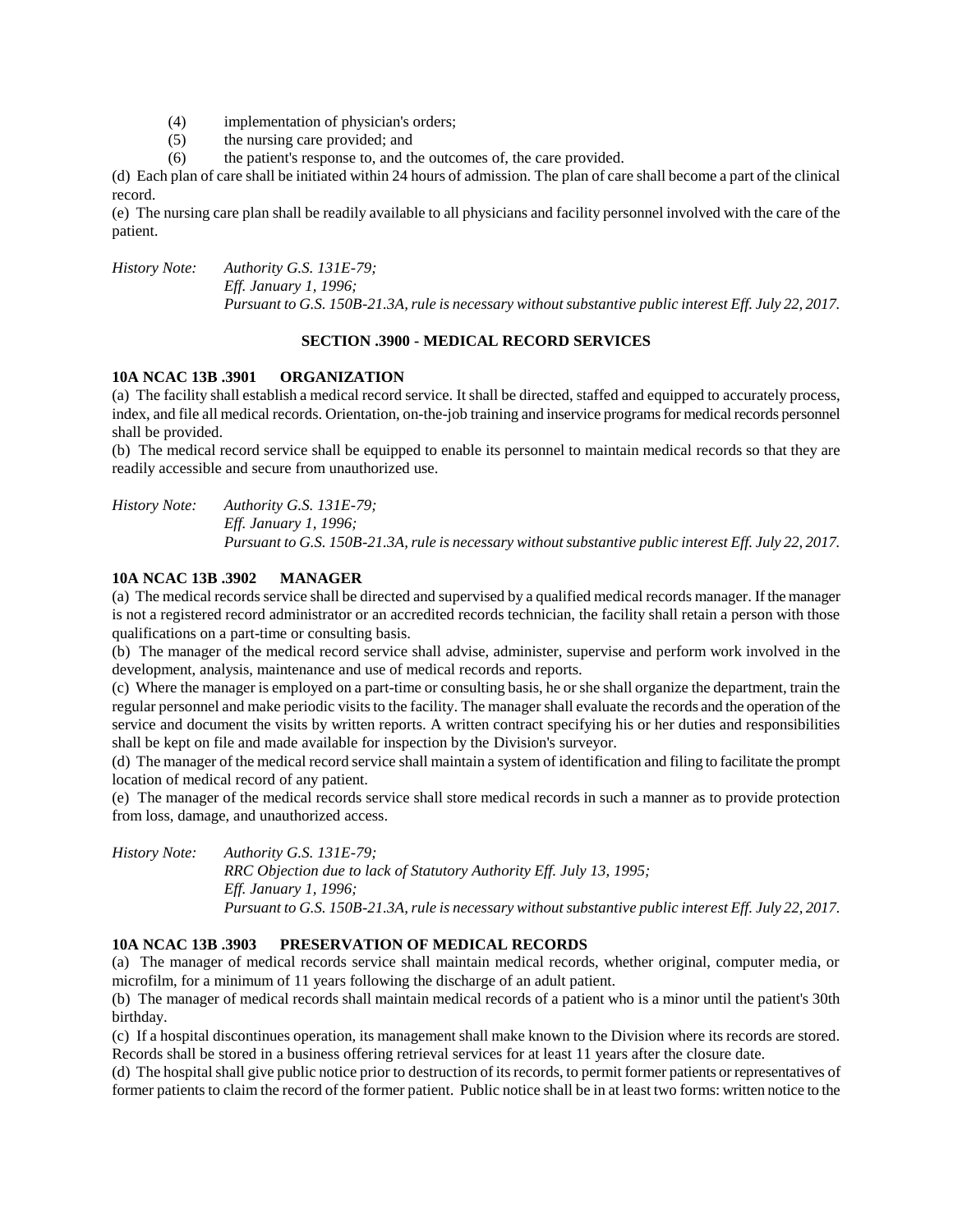former patient or their representative and display of an advertisement in a newspaper of general circulation in the area of the facility.

(e) The manager of medical records may authorize the microfilming of medical records. Microfilming may be done on or off the premises. If done off the premises, the facility shall provide for the confidentiality and safekeeping of the records. The original of microfilmed medical records shall not be destroyed until the medical records department has had an opportunity to review the processed film for content.

(f) Nothing in this Section shall be construed to prohibit the use of automation in the medical records service, provided that all of the provisions in this Rule are met and the information is readily available for use in patient care.

(g) Only personnel authorized by state laws and Health Insurance Portability and Accountability Act regulations shall have access to medical records. Where the written authorization of a patient is required for the release or disclosure of health information, the written authorization of the patient or authorized representative shall be maintained in the original record as authority for the release or disclosure.

(h) Medical records are the property of the hospital, and they shall not be removed from the facility jurisdiction except through a court order. Copies shall be made available for authorized purposes such as insurance claims and physician review.

*History Note: Authority G.S. 90-21.20B; 131E-79; 131E-97; Eff. January 1, 1996; Amended Eff. July 1, 2009.*

# **10A NCAC 13B .3904 PATIENT ACCESS**

The manager of medical records shall provide patients or patient designees, when requested, access to or a copy of their medical records, or both. Upon the death of a patient, the executor of the decedent's estate, or in the absence of an executor, the next of kin responsible for the disposition of the remains, shall have access to all medical records of the deceased patient. The patient or the patient's next of kin may be charged for the cost of reproducing copies.

*History Note: Authority G.S. 131E-79; Eff. January 1, 1996; Pursuant to G.S. 150B-21.3A, rule is necessary without substantive public interest Eff. July 22, 2017.*

## **10A NCAC 13B .3905 PATIENT MEDICAL RECORDS**

(a) Hospital management shall maintain medical records for each patient treated or examined in the facility.

(b) The medical record or medical record system shall provide data for each episode of care and treatment rendered by the facility.

(c) Where the medical record does not combine all episodes of inpatient, outpatient and emergency care, the medical records system shall:

- (1) assemble, upon request of the physician, any or all divergently located components of the medical record when a patient is admitted to the facility or appears for outpatient or clinic services; or
- (2) require placing copies of pertinent portions of each inpatient's medical record, such as the discharge resume, the operative note and the pathology report, in the outpatient or combined outpatient emergency unit record file as directed by the medical staff.
- (d) The manager of medical records shall ensure that:
	- (1) each patient's medical record is complete, readily accessible and available to the professional staff concerned with the care and treatment of the patient;
	- (2) all clinical information pertaining to a patient is incorporated in his medical record;
	- (3) all entries in the record are dated and authenticated by the person making the entry;
	- (4) symbols and abbreviations are used only when they have been approved by the medical staff and when there exists a legend to explain them;
	- (5) verbal orders include the date and signature of the person recording them. They shall be given and authenticated in accordance with the provisions of Rule .3707(c) of this Subchapter; and
	- (6) records of patients discharged are completed within 30 days following discharge or disciplinary action is initiated as defined in the medical staff bylaws.

*History Note: Authority G.S. 131E-75; 131E-79; 143B-165; Eff. January 1, 1996;*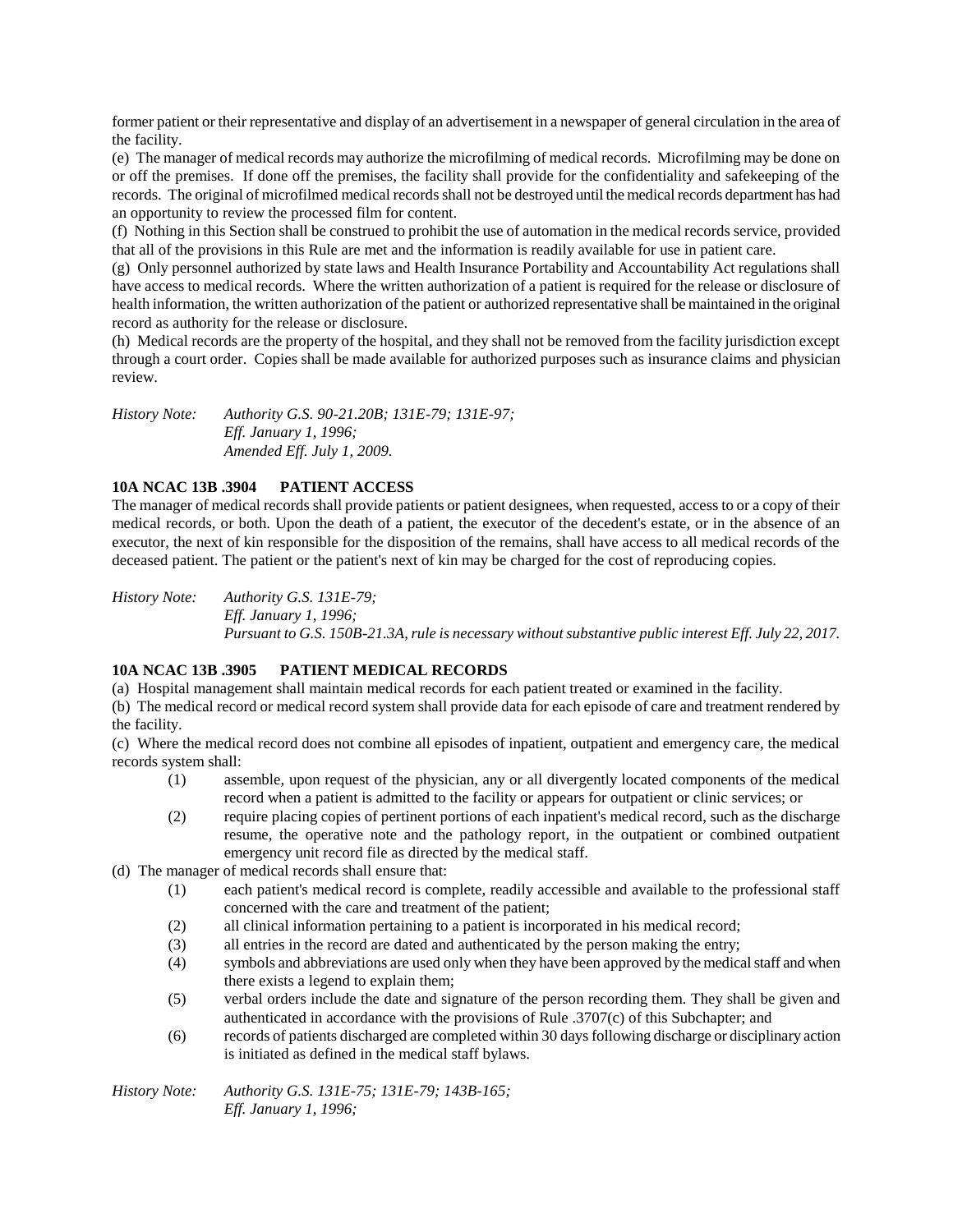*Amended Eff, April 1, 2005;*

*Pursuant to G.S. 150B-21.3A, rule is necessary without substantive public interest Eff. July 22, 2017.*

#### **10A NCAC 13B .3906 CONTENTS**

(a) The medical record shall contain sufficient information to justify the diagnosis, verify the treatment and document the course of treatment and results accurately.

(b) All in-patient records shall include the following information:

- (1) identification data (name, address, age, sex) and, when the identification data is not obtainable, the reason for such;
- (2) date and time of admission and discharge;
- (3) medical history:
	- (A) chief complaint;
	- (B) details of the present illness;
	- (C) relevant past, social, and family histories; and
	- (D) reports of relevant physical examinations;
- (4) diagnostic and therapeutic orders;
- (5) reports of procedures, tests and their results;
- (6) provisional or admitting diagnosis;
- (7) evidence of appropriate informed consent or a written statement explaining why consent was not obtained;
- (8) clinical observations, including results of therapy;
- (9) record of medication and treatment administration;
- (10) progress notes of all disciplines;
- (11) conclusions at termination of hospitalization or evaluation and treatment;
- (12) all relevant diagnosis established by the time of discharge;
- (13) consultation reports;
- (14) surgical record, including anesthesia record, pre-operative diagnosis, surgeon's operative report and post-operative orders and any instructions given to the patient or family; and
- (15) autopsy findings, if performed.
- *History Note: Authority G.S. 131E-79;*

*Eff. January 1, 1996;*

*Pursuant to G.S. 150B-21.3A, rule is necessary without substantive public interest Eff. July 22, 2017.*

#### **10A NCAC 13B .3907 MEDICAL RECORDS REVIEW**

The medical staff shall review medical records periodically for completeness and shall:

- (1) establish requirements regarding completion of medical records, including a system for disciplinary actions for those who do not complete records in a timely manner; and
- (2) make recommendations to the medical records department regarding clinical information sufficient for medical care evaluation.

#### *History Note: Authority G.S. 131E-79; Eff. January 1, 1996; Pursuant to G.S. 150B-21.3A, rule is necessary without substantive public interest Eff. July 22, 2017.*

#### **SECTION .4000 - OUTPATIENT SERVICES**

#### **10A NCAC 13B .4001 ORGANIZATION**

(a) The facility shall establish and maintain outpatient care services in accordance with the facility's written mission statement.

(b) The relationship of outpatient services to other divisions within the facility, including channels of responsibility and authority, shall be documented and made available for review by the facility.

(c) The facility shall vest the direction of outpatient services in one or more individuals whose qualifications, authority and duties are defined in writing.

(d) The facility shall establish and maintain procedures for the review and evaluation of outpatient services.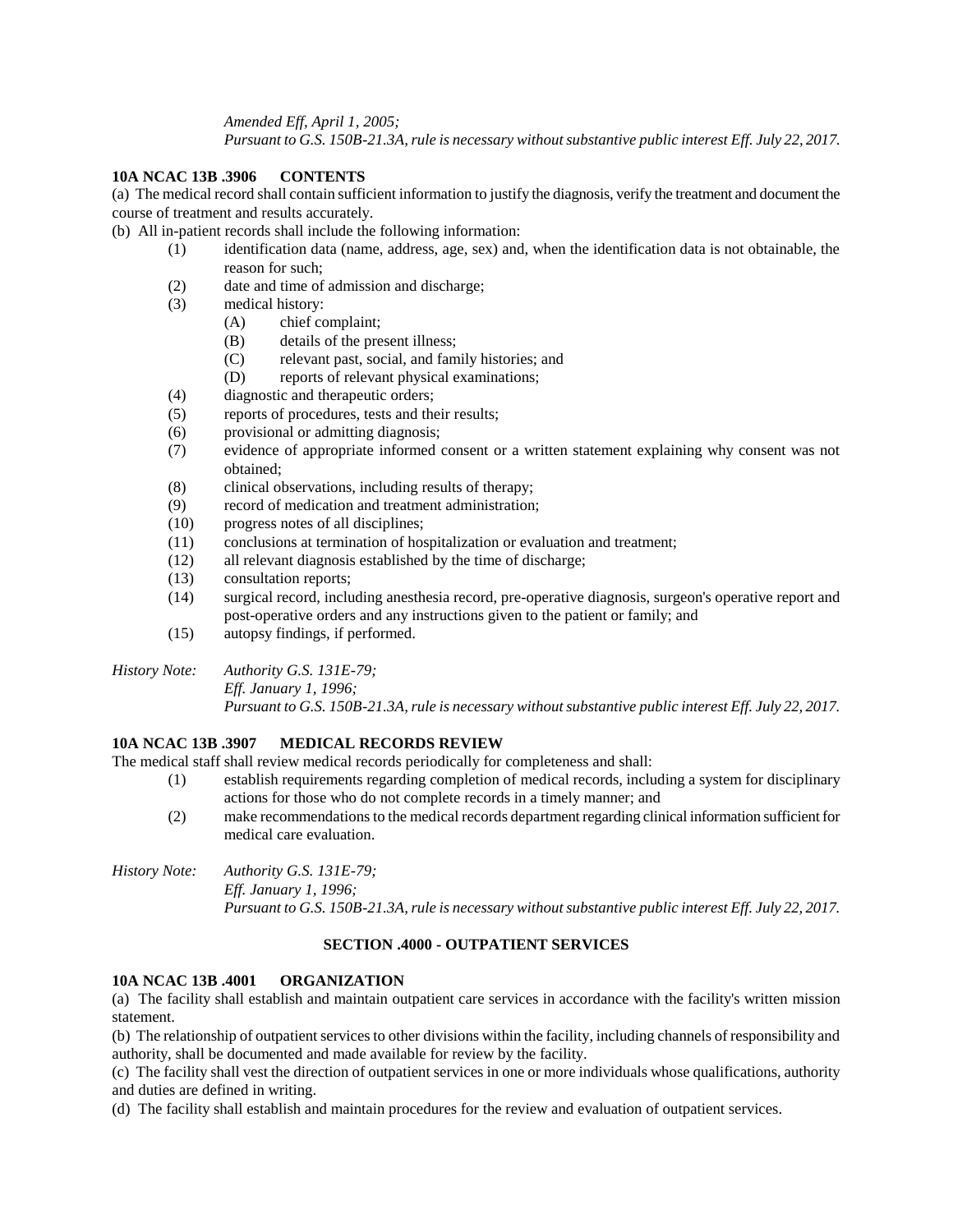(e) Each medical staff member shall have privileges delineated in accordance with criteria established by the medical staff by-laws, rules, or regulations.

*History Note: Authority G.S. 131E-79; Eff. January 1, 1996; Pursuant to G.S. 150B-21.3A, rule is necessary without substantive public interest Eff. July 22, 2017.*

#### **10A NCAC 13B .4002 STAFFING**

(a) The director of outpatient services shall require that ambulatory care services are staffed with sufficient personnel in accordance with a written plan.

(b) The responsibility for the delivery of outpatient services by the professional staff shall be defined and documented by the director of ambulatory care services.

(c) The facility shall provide education programs specifically related to outpatient care for the staff and document the extent of participation in education and training programs.

*History Note: Authority G.S. 131E-79; Eff. January 1, 1996; Pursuant to G.S. 150B-21.3A, rule is necessary without substantive public interest Eff. July 22, 2017.*

#### **10A NCAC 13B .4003 POLICIES AND PROCEDURES**

(a) The provision of outpatient services shall be guided by written policies and procedures which shall be developed by the facility and approved by the medical staff. The policies and procedures shall be reviewed by the medical staff at least every three years.

(b) The policies shall include the following:

- (1) patient access to outpatient services;
- (2) the process of obtaining informed consent;
- (3) the location, storage and procurement of medications, supplies and equipment; and
- (4) the mechanism to be used to contact patients for necessary follow-up.

*History Note: Authority G.S. 131E-79; Eff. January 1, 1996; Pursuant to G.S. 150B-21.3A, rule is necessary without substantive public interest Eff. July 22, 2017.*

#### **10A NCAC 13B .4004 OUTPATIENT SURGICAL AND ANESTHESIA SERVICES**

(a) When surgical or anesthesia services are provided in an outpatient setting, the facility shall require that the medical staff approve all types of surgical procedures to be offered. The facility shall maintain and make available a current listing of approved outpatient procedures.

(b) The facility shall define the scope of anesthesia services that may be provided, the locations where such anesthesia services may be administered and who shall provide anesthesia services.

(c) The facility shall require that standards for informed consent, history and physical examination, preoperative studies, administration of anesthesia, medical records and discharge criteria meet the same standards of care as apply for inpatient surgery unless otherwise specified by the medical staff.

(d) The facility shall provide for back-up service by other departments in the case of emergencies or complications.

*History Note: Authority G.S. 131E-79; Eff. January 1, 1996; Pursuant to G.S. 150B-21.3A, rule is necessary without substantive public interest Eff. July 22, 2017.*

# **10A NCAC 13B .4005 MEDICAL RECORDS**

(a) The manager of outpatient services shall require that a record of outpatient care and services for each patient is maintained either in the ambulatory care services or medical records department.

(b) The facility shall develop a system of identification and filing to prepare for safe storage and prompt retrieval of records upon subsequent inpatient or outpatient visits.

(c) The facility shall establish medical records procedures which include provisions for maintaining the confidentiality of patient information and for the release of information to authorized individuals.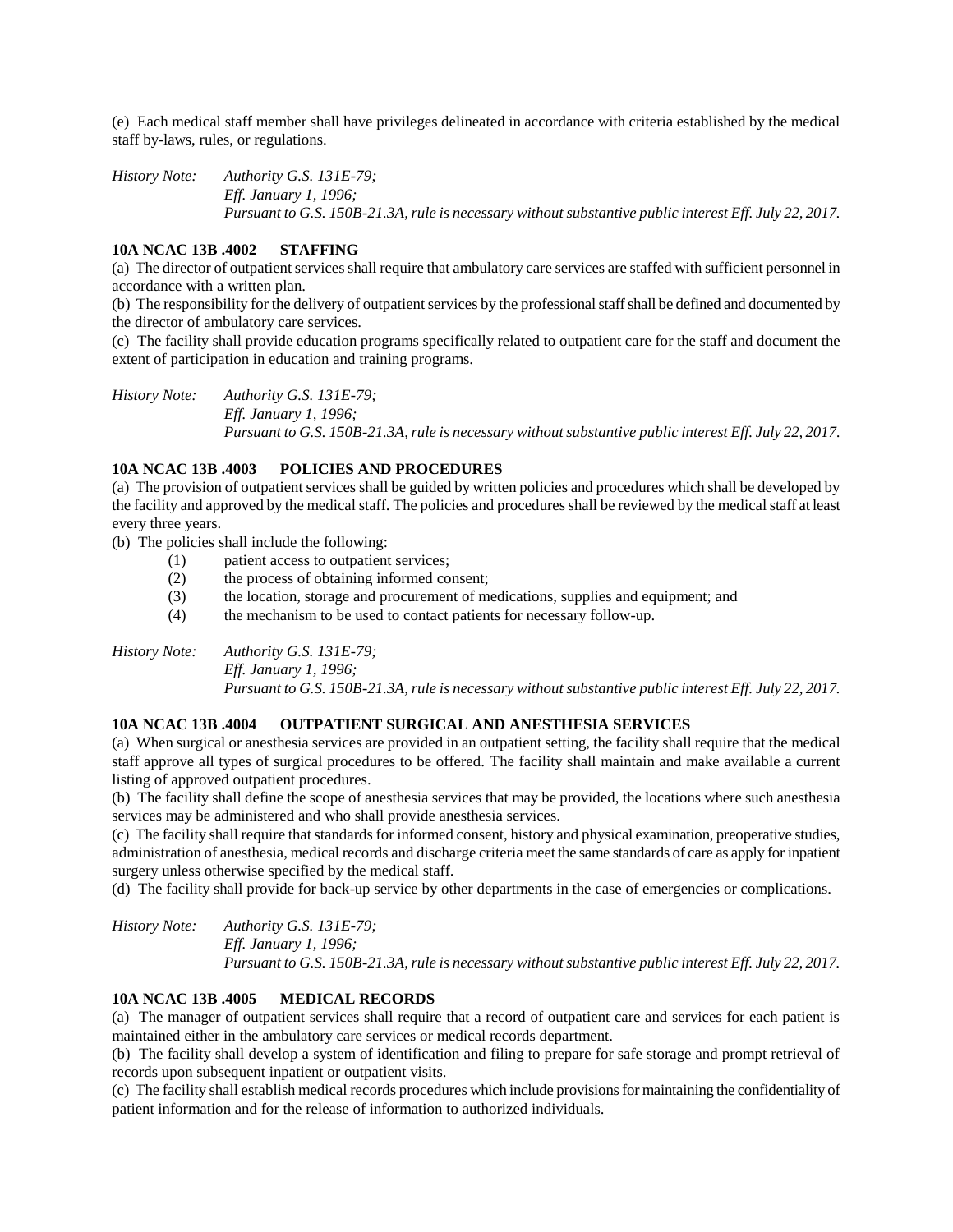#### *History Note: Authority G.S. 131E-79; Eff. January 1, 1996; Pursuant to G.S. 150B-21.3A, rule is necessary without substantive public interest Eff. July 22, 2017.*

#### **SECTION .4100 - EMERGENCY SERVICES**

## **10A NCAC 13B .4101 EMERGENCY RESPONSE CAPABILITY REQUIRED**

The medical staff of each facility shall require that facility personnel are capable of initiating life-saving measures at a first-aid level of response for any patient or person in need of such services. This shall include:

- (1) initiating basic cardio-respiratory resuscitation according to American Red Cross or American Heart Association standards;
- (2) availability of first-line emergency drugs as specified by the medical staff;
- (3) availability of IV fluids and supplies required to establish IV access; and
- (4) establishing protocols or agreements for the transfer of patients to a facility for a higher level of care when these services are not available on site.

*History Note: Authority G.S. 131E-79; Eff. January 1, 1996; Pursuant to G.S. 150B-21.3A, rule is necessary without substantive public interest Eff. July 22, 2017.*

#### **10A NCAC 13B .4102 CLASSIFICATION OF OPTIONAL EMERGENCY SERVICES**

(a) Any facility providing emergency services shall classify its capability in providing such services according to the following criteria:

- (1) Level I:
	- (A) the facility shall have a comprehensive, 24-hour-per-day emergency service with at least one physician experienced in emergency care on duty in the emergency care area;
	- (B) the facility shall have in-hospital physician coverage by members of the medical staff or by senior-level residents for at least medical, surgical, orthopedic, obstetric, gynecologic, pediatric and anesthesia services;
	- (C) services of other medical and surgical specialists shall be available; and
	- (D) the facility shall provide prompt access to labs, radiology, operating suites, critical care and obstetric units and other services as defined by the governing body.
- (2) Level II:
	- (A) the facility shall have 24-hour per day emergency service with at least one physician experienced in emergency care on duty in the emergency care area; and
	- (B) the facility shall have consultation available within 30 minutes by members of the medical staff or by senior level residents to meet the needs of the patient. Consultation by phone is acceptable.
- (3) Level III: The facility shall have emergency service available 24 hours per day with at least one physician available to the emergency care area within 30 minutes through a medical staff call roster.
- (b) Facilities seeking trauma center designation shall comply with G.S. 131E-162.
- (c) The location of the emergency access area shall be identified by clearly visible signs.

*History Note: Authority G.S. 131E-79; RRC objection due to lack of statutory authority Eff. July 13, 1995; Eff. January 1, 1996; Pursuant to G.S. 150B-21.3A, rule is necessary without substantive public interest Eff. July 22, 2017.*

# **10A NCAC 13B .4103 PROVISION OF EMERGENCY SERVICES**

(a) Any of any facility providing emergency services shall establish and maintain policies requiring appropriate medical screening, treatment and transfer services for any individual who presents to the facility emergency department and on whose behalf treatment is requested regardless of that person's ability to pay for medical services and without delay to inquire about the individual's method of payment.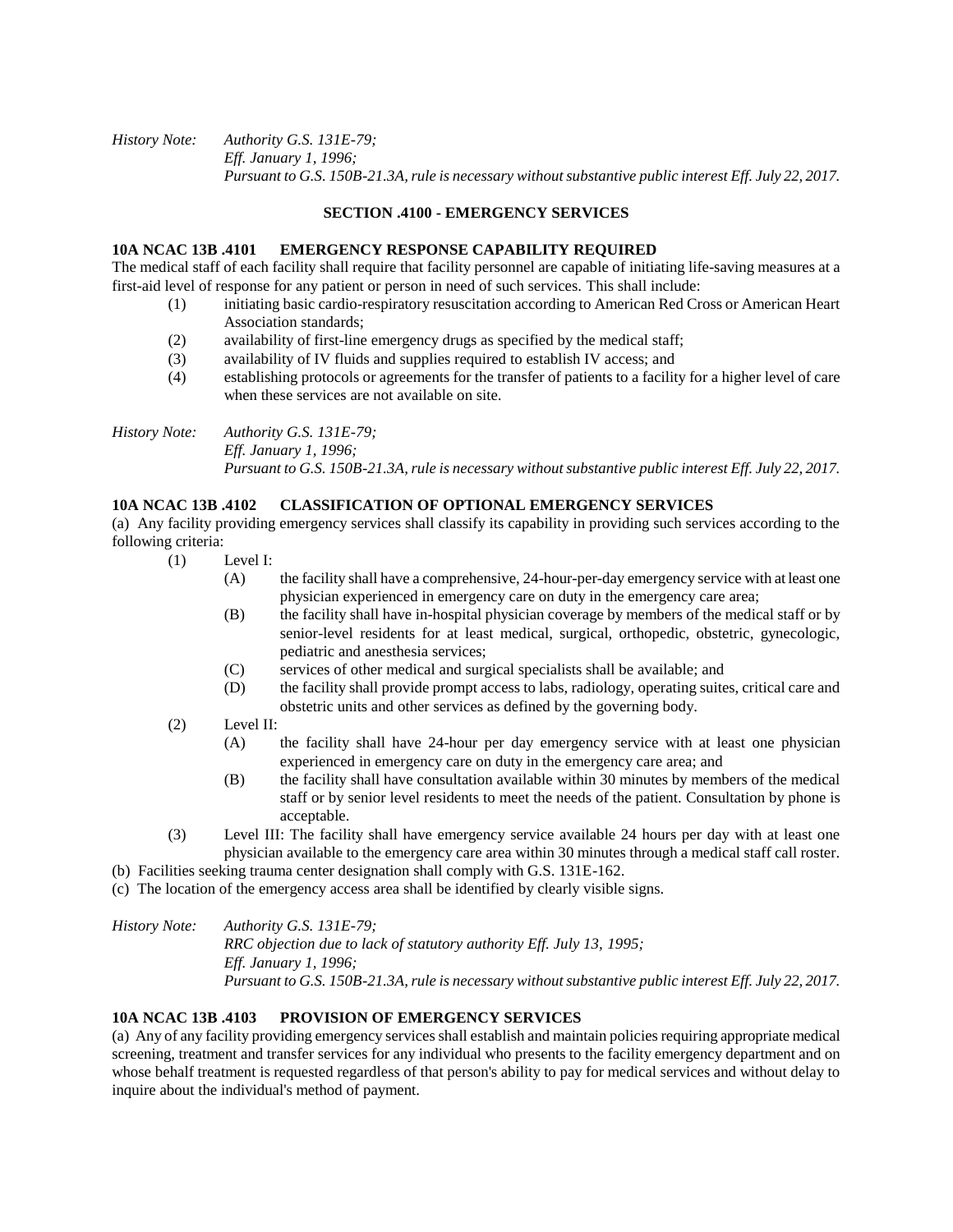(b) Any facility providing emergency services under this Section shall install, operate and maintain, on a 24-hour per day basis, an emergency two-way radio licensed by the Federal Communications Commission in the Public Safety Radio Service capable of establishing voice radio communication with ambulance units transporting patients to said facility or having any written procedure or agreement for handling emergency services with the local ambulance service, rescue squad or other trained medical personnel.

(c) All communication equipment shall be in compliance with current rules established by North Carolina Rules for Basic Life Support/Ambulance Service (10 NCAC 3D .1100) adopted by reference with all subsequent amendments. Referenced rules are available at no charge from the Office of Emergency Medical Services, 2707 Mail Service Center, Raleigh, N.C. 27699-2707.

*History Note: Authority G.S. 131E-79; Eff. January 1, 1996.*

# **10A NCAC 13B .4104 MEDICAL DIRECTOR**

(a) The governing body shall establish the qualifications, duties, and authority of the director of emergency services. Appointments shall be recommended by the medical staff and approved by the governing body.

(b) The medical staff credentials committee shall approve the mechanism for emergency privileges for physicians employed for brief periods of time such as evenings, weekends or holidays.

(c) Level I and II emergency services shall be directed and supervised by a physician with experience in emergency care. (d) Level III services shall be directed and supervised by a physician with experience in emergency care or through a multi-disciplinary medical staff committee. The chairman of this committee shall serve as director of emergency medical services.

*History Note: Authority G.S. 131E-79; RRC objection due to lack of statutory authority Eff. July 13, 1995; Eff. January 1, 1996.*

# **10A NCAC 13B .4105 NURSING**

(a) Level I and Level II emergency services shall have one or more registered nurses assigned and on duty within the emergency service area at all times.

(b) A Level III emergency service shall have a registered nurse available on at least an on-call, in-house basis at all times.

(c) The facility shall document that all emergency services nursing personnel shall have orientation, training and continuing education in the reception and care of emergency patients.

*History Note: Authority G.S. 131E-79; Eff. January 1, 1996; Pursuant to G.S. 150B-21.3A, rule is necessary without substantive public interest Eff. July 22, 2017.*

## **10A NCAC 13B .4106 POLICIES AND PROCEDURES**

Each emergency department shall establish written policies and procedures which specify the scope and conduct of patient care to be provided in the emergency areas. They shall include the following:

- (1) the location, storage, and procurement of medications, blood, supplies, equipment and the procedures to be followed in the event of equipment failure;
- (2) the initial management of patients with burns, hand injuries, head injuries, fractures, multiple injuries, poisoning, animal bites, gunshot or stab wounds and other acute problems;
- (3) the provision of care to an unemancipated minor not accompanied by a parent or guardian, or to an unaccompanied unconscious patient;
- (4) management of alleged or suspected child, elder or adult abuse;
- (5) the management of pediatric emergencies;
- (6) the initial management of patients with actual or suspected exposure to radiation;
- (7) management of alleged or suspected rape victims;
- (8) the reporting of individuals dead on arrival to the proper authorities;
- (9) the use of standing orders;
- (10) tetanus and rabies prevention or prophylaxis; and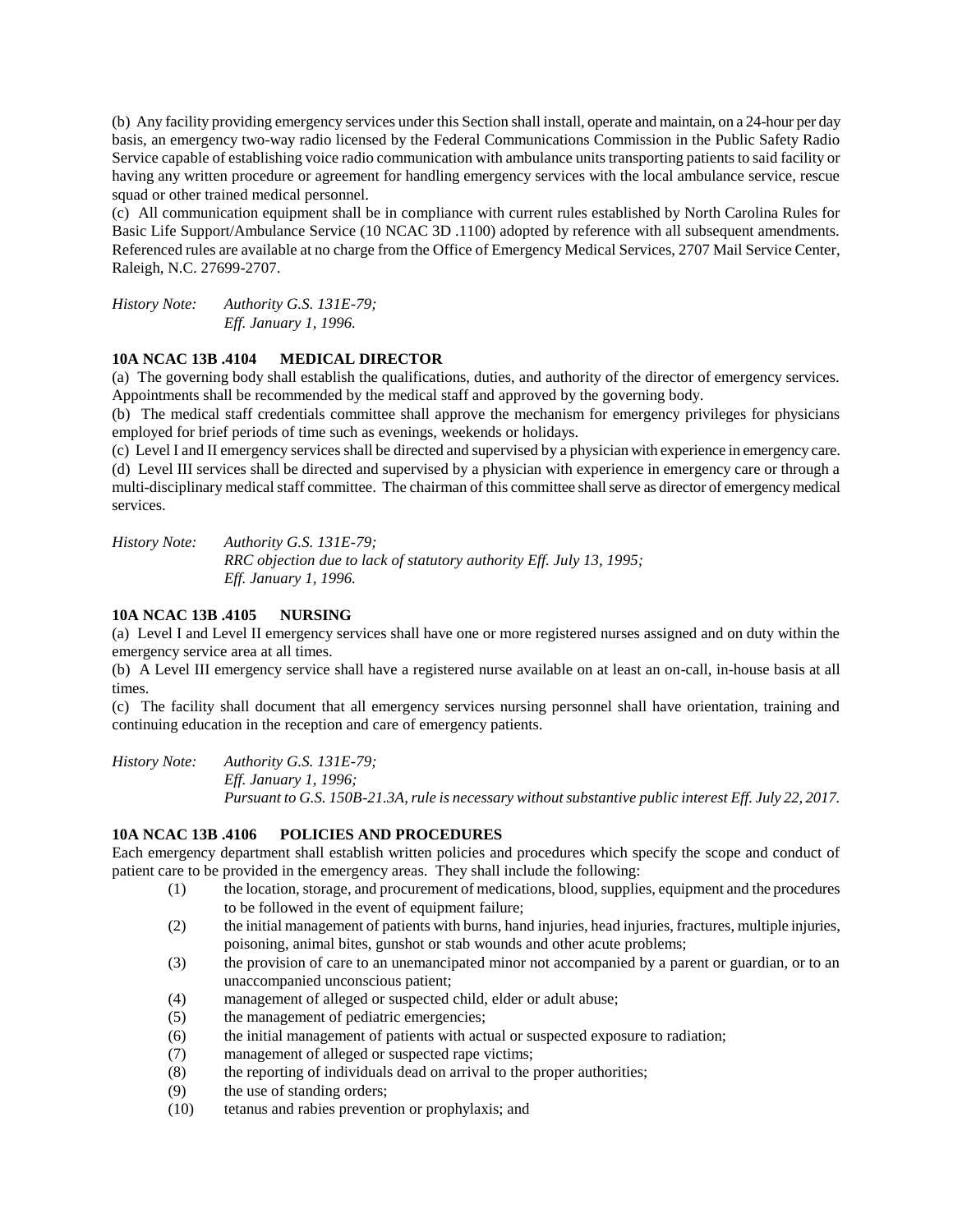(11) the dispensing of medications in accordance with state and federal laws.

*History Note: Authority G.S. 131E-79; Eff. January 1, 1996.*

## **10A NCAC 13B .4107 EMERGENCY RECORDS**

(a) The facility shall require all levels of emergency departments to maintain a continuous control register on each patient seen for services which shall include at least the name, age, sex, date, time, and means of arrival, nature of complaint, disposition, and time of discharge.

(b) The facility shall maintain a record for each patient seeking emergency care. This shall include:

- (1) patient identification, time and means of arrival;
- (2) pertinent history and physical findings and patient vital signs;
- (3) diagnostic and therapeutic orders;
- (4) clinical observations including results of treatment;
- (5) reports of procedures, tests and results;
- (6) diagnostic impression; and
- (7) discharge or transfer summary of treatment including final disposition, the patient's condition, and any instructions given to the patient and or family for follow-up care.

*History Note: Authority G.S. 131E-79; Eff. January 1, 1996; Pursuant to G.S. 150B-21.3A, rule is necessary without substantive public interest Eff. July 22, 2017.*

## **10A NCAC 13B .4108 OBSERVATION BEDS**

When observation beds are used, the facility shall implement written policies and procedures that address the type of patient use, the mechanism for providing appropriate clinical monitoring, the length of time services may be provided in this setting and documentation requirements.

*History Note: Authority G.S. 131E-79; Eff. January 1, 1996; Pursuant to G.S. 150B-21.3A, rule is necessary without substantive public interest Eff. July 22, 2017.*

## **10A NCAC 13B .4109 TRANSFER**

(a) The facility shall establish and implement protocols for stabilization and transportation of emergency patients. (b) A facility with specialized capabilities, such as burn units, shock-trauma units and neonatal intensive care units, shall not refuse to accept an appropriate transfer for those services if the hospital has the capacity to treat the individual. (c) The facility shall not transfer a patient until the receiving organization has consented to accept the patient and the patient is sufficiently stable for transport.

(d) If the patient or the person acting on the patient's behalf refuses transfer, the facility staff shall:

- (1) explain to the individual or his representative the risks and benefits of transfer; and
- (2) shall request the patient's or his representative's refusal of transfer in writing.

(e) The facility shall forward at the time of transfer a copy of all medical records related to the emergency condition for which the individual has presented.

*History Note: Authority G.S. 131E-79; Eff. January 1, 1996; Pursuant to G.S. 150B-21.3A, rule is necessary without substantive public interest Eff. July 22, 2017.*

# **10A NCAC 13B .4110 DISASTER AND MASS CASUALTY PROGRAM**

(a) The facility shall describe:

- (1) the level of emergency services available during an external disaster;
- (2) the emergency department's role in the facility's external disaster plan;
- (3) procedures to be followed in the event of an internal disaster; and
- (4) the facility's connection to other community services such as fire, police and the American Red Cross.
- (b) The medical staff and governing body shall approve the plan, review it and revise it if needed, annually.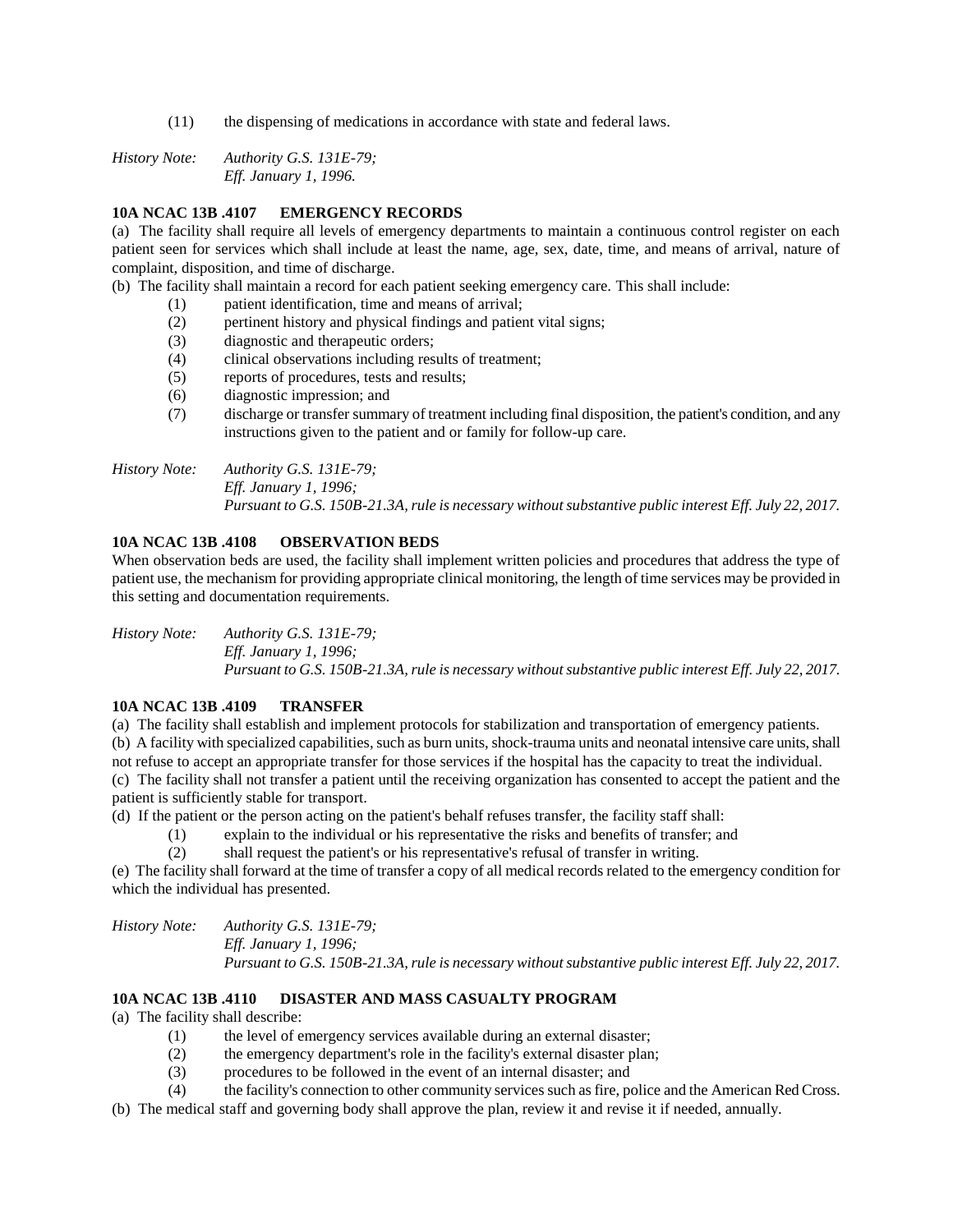(c) The plan shall:

- (1) provide for prompt medical attention for all emergency patients as their needs may dictate;
- (2) include protocols for handling non-emergency cases;
- (3) establish medical staff coverage procedures or methods;
- (4) specify drugs, solutions and equipment to be continuously available;
- (5) provide for the evacuation and transfer for all inpatients as their needs may indicate in the event of an internal disaster; and
- (6) include mutual support agreements with area providers.

(d) Schedules, names and telephone numbers of all physicians and others on emergency duty shall be maintained by the facility.

(e) Names and telephone numbers of those to be contacted in the event of an internal disaster shall be maintained by the facility.

*History Note: Authority G.S. 131E-79;*

*Eff. January 1, 1996;*

*Pursuant to G.S. 150B-21.3A, rule is necessary without substantive public interest Eff. July 22, 2017.*

# **SECTION .4200 - SPECIAL CARE UNITS**

## **10A NCAC 13B .4201 ORGANIZATION**

(a) The governing body shall approve the type and scope of special care units.

(b) The facility shall document the relationship of the special care units to the other departments within the hospital, including channels of responsibility and authority.

(c) The facility shall provide necessary equipment and supplies for delivery of nursing care specific to the unit population for each special care unit.

(d) The facility shall provide sufficient emergency drugs and equipment to meet anticipated needs as determined by the medical staff.

(e) The governing body shall delegate to the medical and nursing staff the responsibility to develop policies and procedures concerning the scope and provision of safe care in each unit.

*History Note: Authority G.S. 131E-79; Eff. January 1, 1996; Pursuant to G.S. 150B-21.3A, rule is necessary without substantive public interest Eff. July 22, 2017.*

# **10A NCAC 13B .4202 MEDICAL STAFF**

(a) The governing body shall provide that each special care unit or group of similar units be directed by qualified members of the medical staff whose clinical and administrative privileges have been approved by the governing board. (b) The governing body shall designate the director to be responsible for making decisions in consultation with the physician responsible for the patient, for the disposition of a patient when patient load exceeds optimal operation capacity.

(c) The governing body shall require that the medical staff provide medical staff coverage sufficient to meet the specific needs of the patients on a 24-hour basis.

*History Note: Authority G.S. 131E-79; Eff. January 1, 1996;*

*Pursuant to G.S. 150B-21.3A, rule is necessary without substantive public interest Eff. July 22, 2017.*

# **10A NCAC 13B .4203 NURSING STAFF**

The supervision of nursing care for each special care unit shall be provided by a qualified registered nurse and shall include the following:

- (1) unit-specific orientation and competency evaluation for each staff member;
- (2) a staffing plan based upon the needs of the patient population which is implemented to ensure a sufficient number of qualified Registered Nurses are on duty when patients are in the unit;
- (3) assessment, planning, implementation and evaluation of nursing care which is documented according to policy; and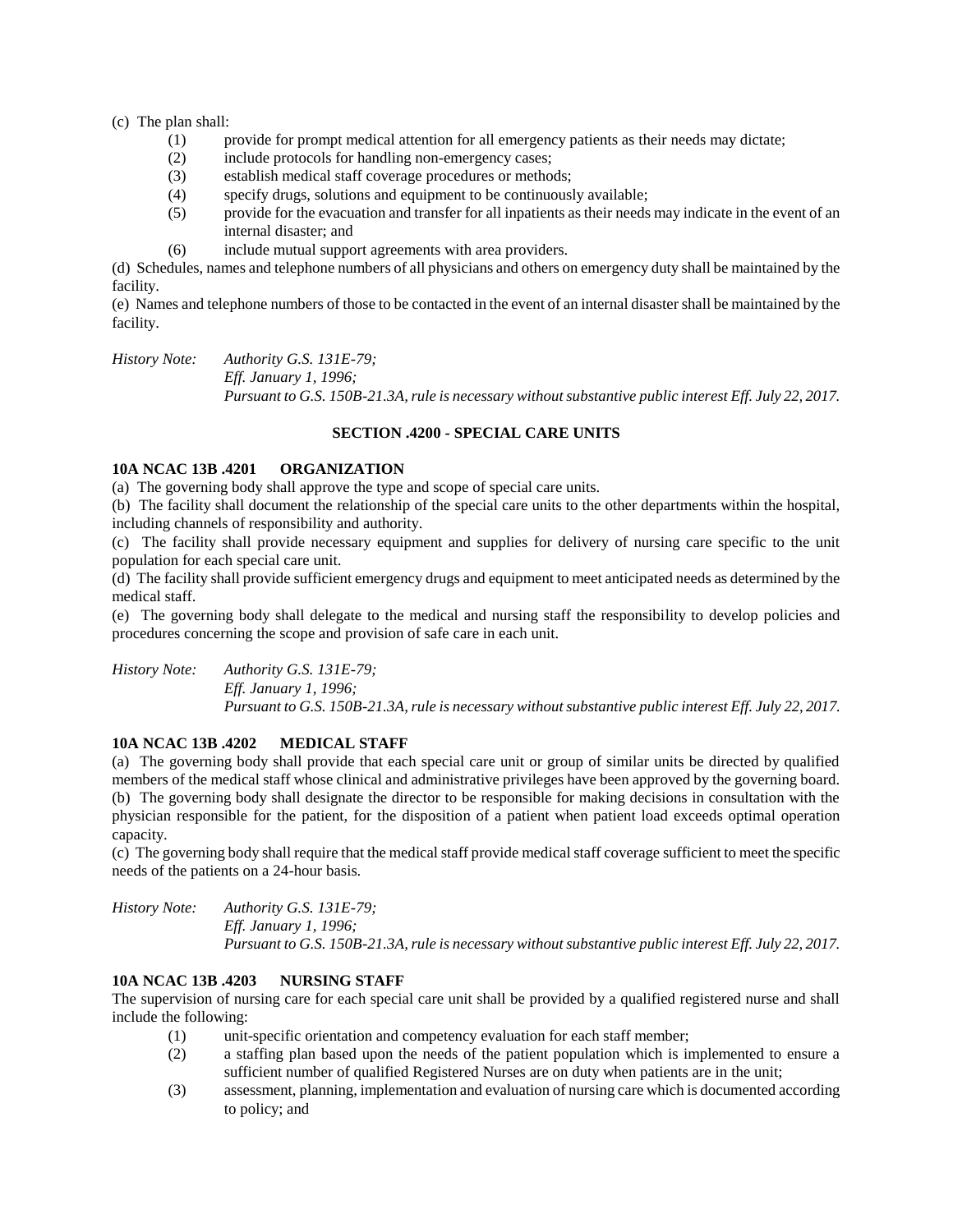(4) delivery of nursing care in accordance with the North Carolina Nurse Practice Act.

*History Note: Authority G.S. 131E-79; RRC objection due to lack of statutory authority Eff. July 13, 1995; Eff. January 1, 1996; Pursuant to G.S. 150B-21.3A, rule is necessary without substantive public interest Eff. July 22, 2017.*

# **10A NCAC 13B .4204 POLICIES AND PROCEDURES**

(a) The facility in conjunction with the medical and nursing staff shall develop written policies and procedures which guide the provision of care in a special care unit. These policies and procedures shall be approved by the medical staff and include:

- (1) patient admission and discharge criteria;
- (2) notification of appropriate medical staff for changes in the condition of the patient;
- (3) use of standing orders and emergency protocols;
- (4) designation of staff members authorized to perform special procedures and special circumstances requiring such authorization;
- (5) patient care procedures, including medication administration;
- (6) infection control;
- (7) pertinent safety practices;
- (8) use of equipment and procedures to be followed in the event of equipment failure;
- (9) regulations governing visitors and traffic control; and
- (10) role of special care unit in internal and external disaster plans.

(b) The governing body shall review, update and approve regularly, but at least every three years, its policies and procedures.

*History Note: Authority G.S. 131E-79;*

*Eff. January 1, 1996; Pursuant to G.S. 150B-21.3A, rule is necessary without substantive public interest Eff. July 22, 2017.*

## **SECTION .4300 - MATERNAL - NEONATAL SERVICES**

# **10A NCAC 13B .4301 ORGANIZATION MATERNAL SERVICES**

(a) The governing body shall approve the scope of obstetric services offered based upon the level of patient need, qualifications of the credentialed staff, and resources of the facility.

(b) The following capabilities and minimum services shall be made available when obstetric services are provided:

- (1) identification of high-risk mothers and fetuses;
- (2) continuous electronic fetal monitoring;
- (3) cesarean delivery capability within 30 minutes of decision;
- (4) blood or fresh frozen plasma for transfusion;
- (5) anesthesia on a 24-hour or on-call basis;
- (6) radiology and ultrasound examination;
- (7) stabilization of unexpectedly small or sick neonates before transfer;
- (8) neonatal resuscitation;
- (9) laboratory services on a 24-hour or on-call basis;
- (10) consultation and transfer agreements;
- (11) assessment and care for the neonates; and
- (12) nursery or other appropriate space for care of the neonates.

(c) In a facility without intensive care nursery services, the facility management shall establish and maintain a plan for the stabilization and transportation of sick newborns to a regional neonatal unit.

*History Note: Authority G.S. 131E-79; Eff. January 1, 1996; Pursuant to G.S. 150B-21.3A, rule is necessary without substantive public interest Eff. July 22, 2017.*

## **10A NCAC 13B .4302 MEDICAL STAFF MATERNAL SERVICES**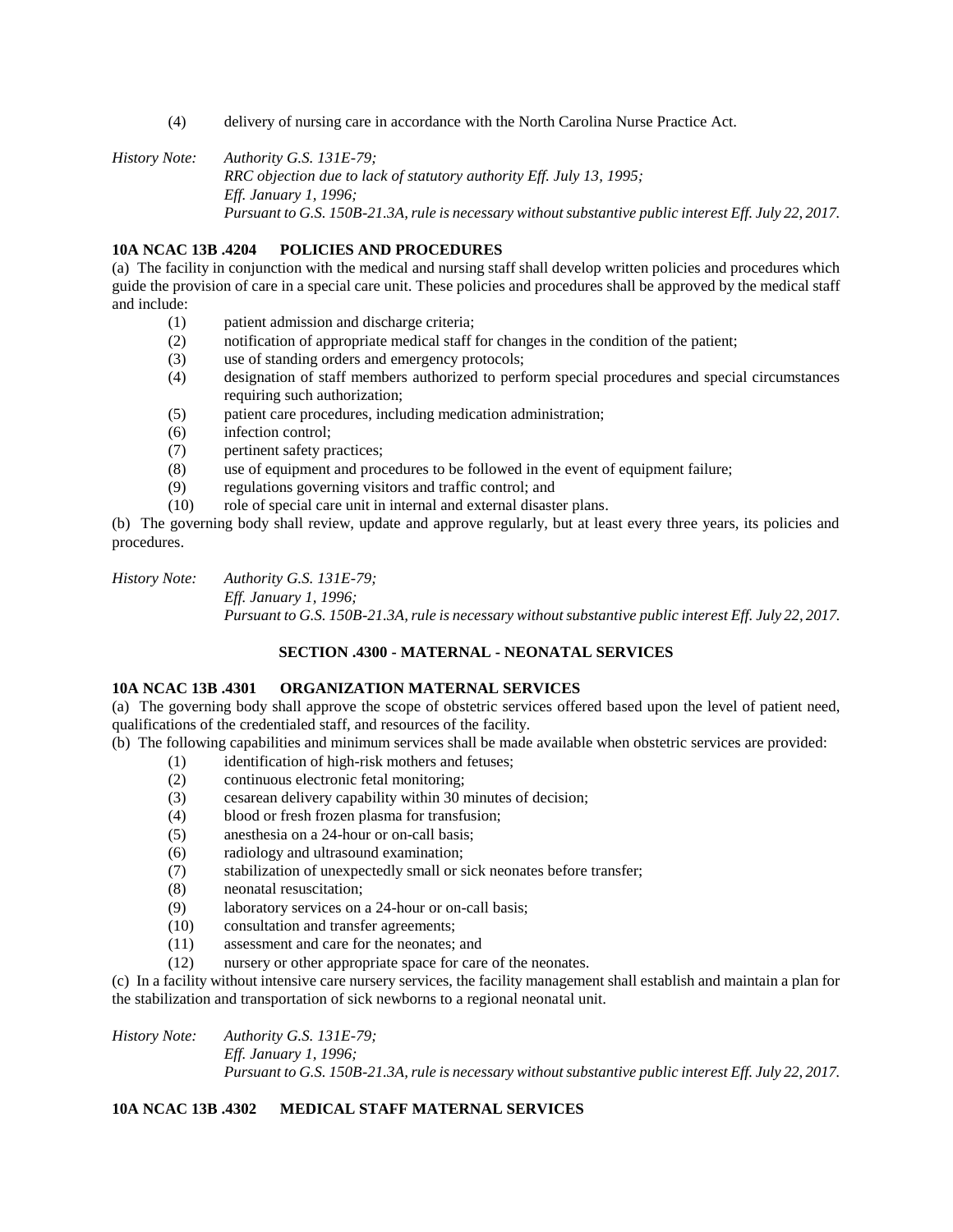(a) The medical staff shall require that each birth be attended by a physician or certified nurse midwife who has documented evidence of current competence and appropriate privileges.

(b) At all times medical staff with obstetrical privileges shall be available within 30 minutes to provide services and attend deliveries. An on-call schedule shall be available to the Division for review.

*History Note: Authority G.S. 131E-79; Eff. January 1, 1996; Pursuant to G.S. 150B-21.3A, rule is necessary without substantive public interest Eff. July 22, 2017.*

#### **10A NCAC 13B .4303 NURSING SERVICES MATERNAL SERVICES**

(a) The nurse executive or the decentralized nursing management staff shall designate a registered nurse who has education, training, and experience in obstetrical care as supervisor of obstetrical services.

(b) A registered nurse shall be responsible for providing the type and amount of nursing care needed by each patient. A staffing plan shall be available to the Division for review.

*History Note: Authority G.S. 131E-79; RRC objection due to lack of statutory authority Eff. July 13, 1995; Eff. January 1, 1996; Pursuant to G.S. 150B-21.3A, rule is necessary without substantive public interest Eff. July 22, 2017.*

#### **10A NCAC 13B .4304 POLICIES AND PROCEDURES MATERNAL SERVICES**

(a) The provision of patient care shall be guided by written policies and procedures developed by the medical and nursing staff and approved by the medical staff.

(b) Written policies shall relate to at least the following:

- (1) a system for informing the physician or certified nurse midwife responsible for a patient of the following:
	- (A) the patient's admission;
	- (B) the onset of labor; and
	- (C) pertinent information about progress of labor or changes in patient's condition.
- (2) emergency response protocols for patients who demonstrate evidence of maternal, fetal or neonatal distress;
- (3) a program to prevent isoimmunization of RH-negative mothers;
- (4) administration of oxytocic agents when used for induction or stimulation of labor;
- (5) the use and administration of analgesics and anesthetics;
- (6) administration of magnesium sulfate when and for the treatment preeclampsia;
- (7) the location and storage of medications, supplies, and special equipment;
- (8) the method of identification for the neonates;
- (9) assessment and care of the neonates;
- (10) provision of resuscitation, stabilization, and preparation for the transport of sick neonates at any hour; and
- (11) an infection control plan.
- (c) Accurate and complete medical records shall be provided for each obstetric patient.

*History Note: Authority G.S. 131E-79; Eff. January 1, 1996; Pursuant to G.S. 150B-21.3A, rule is necessary without substantive public interest Eff. July 22, 2017.*

## **10A NCAC 13B .4305 ORGANIZATION OF NEONATAL SERVICES**

(a) The governing body shall approve the scope of all neonatal services and the facility shall classify its capability in providing a range of neonatal services using the following criteria:

- (1) LEVEL I: Full-term and pre-term neonates that are stable without complications. This may include, small for gestational age or large for gestational age neonates.
- (2) LEVEL II: Neonates or infants that are stable without complications but require special care and frequent feedings; infants of any weight who no longer require Level III or LEVEL IV neonatal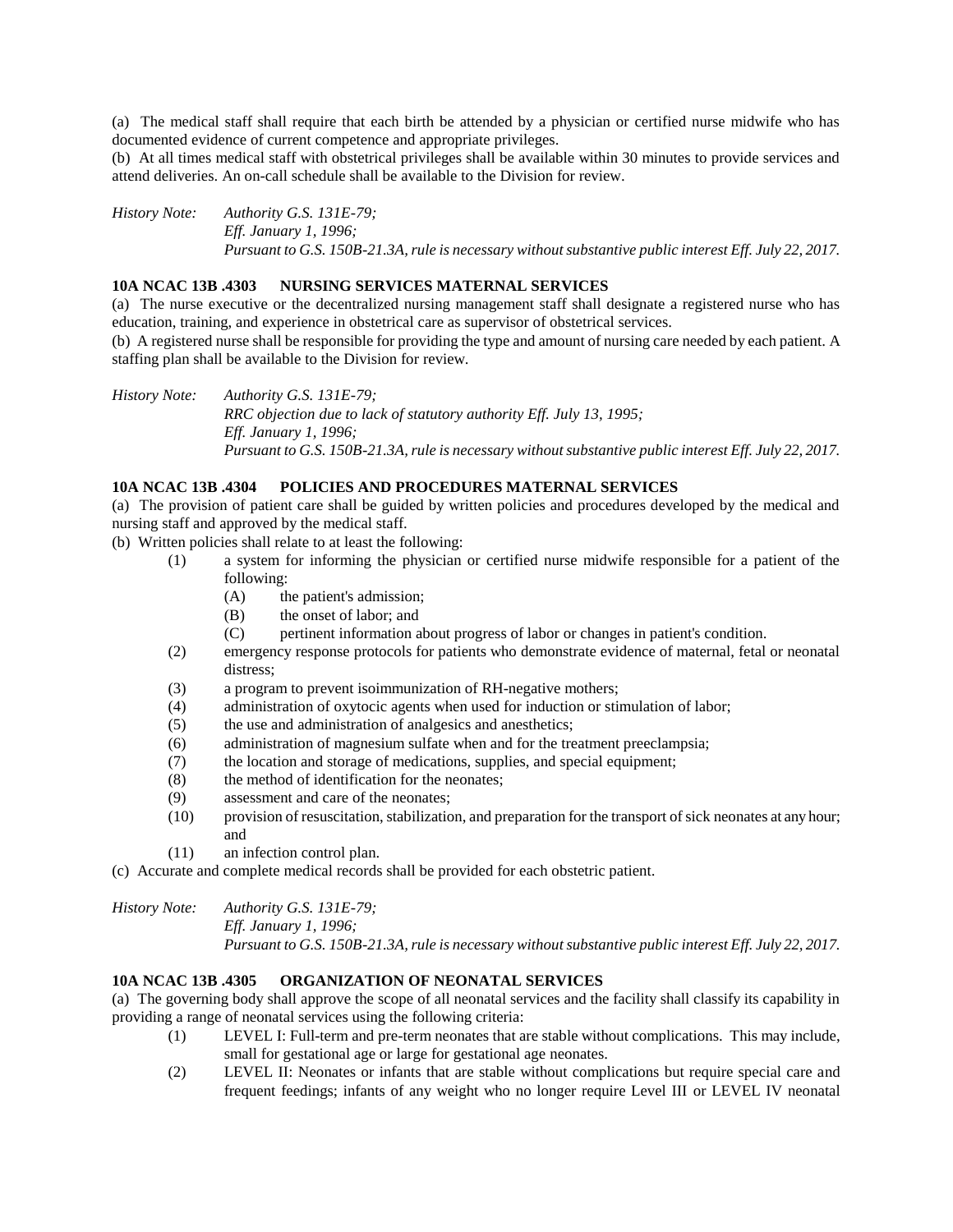services, but who still require more nursing hours than normal infant. This may include infants who require close observation in a licensed acute care bed

- (3) LEVEL III: Neonates or infants that are high-risk, small (or approximately 32 and less than 36 completed weeks of gestational age) but otherwise healthy, or sick with a moderate degree of illness that are admitted from within the hospital or transferred from another facility requiring intermediate care services for sick infants, but not requiring intensive care. The beds in this level may serve as a "step-down" unit from Level IV. Level III neonates or infants require less constant nursing care, but care does not exclude respiratory support.
- (4) LEVEL IV (Neonatal Intensive Care Services): High-risk, medically unstable or critically ill neonates approximately under 32 weeks of gestational age, or infants, requiring constant nursing care or supervision not limited to continuous cardiopulmonary or respiratory support, complicated surgical procedures, or other intensive supportive interventions.

(b) The facility shall provide for the availability of equipment, supplies, and clinical support services.

(c) The medical and nursing staff shall develop and approve policies and procedures for the provision of all neonatal services.

*History Note: Authority G.S. 131E-79; Eff. January 1, 1996; Temporary Amendment Eff. March 15, 2002; Amended Eff. April 1, 2003.*

# **10A NCAC 13B .4306 MEDICAL STAFF OF NEONATAL SERVICES**

The medical staff shall require that the director or other designated physician in charge of the neonatal special or intensive care unit has training and experience in care of the neonate.

*History Note: Authority G.S. 131E-79; Eff. January 1, 1996; Pursuant to G.S. 150B-21.3A, rule is necessary without substantive public interest Eff. July 22, 2017.*

#### **10A NCAC 13B .4307 NURSING STAFF OF NEONATAL SERVICES**

(a) The nurse executive or the decentralized nursing management staff shall designate a registered nurse who has training and experience in the care of neonates as supervisor of neonatal services.

(b) A registered nurse shall be responsible for providing the type and amount of nursing care needed by each patient. A staffing plan shall be available to the Division for review.

(c) The nursing staff shall provide educational opportunities for parents of neonates on routine care and procedures needed by the neonate.

(d) The nursing staff shall provide opportunities for parental participation in care of the neonate to facilitate bonding and family adjustment to the neonate's needs.

*History Note: Authority G.S. 131E-79;*

*RRC objection due to lack of statutory authority Eff. July 13, 1995; Eff. January 1, 1996; Pursuant to G.S. 150B-21.3A, rule is necessary without substantive public interest Eff. July 22, 2017.*

# **10A NCAC 13B .4308 POLICIES AND PROCEDURES OF NEONATAL SERVICES**

(a) The provision of neonatal care at all levels shall be guided by written policies and procedures developed and approved by the medical and nursing staffs.

(b) The policies and procedures shall include but are not limited to:

- (1) emergency resuscitation and stabilization of the neonate;
- (2) equipment for routine and emergency care of the neonate;
- (3) continuous oxygen supply and means of administration including ventilators;
- (4) administration of medications;
- (5) insertion and care of invasive lines;
- (6) prevention of infectious diseases or processes; and
- (7) family involvement in care of the neonate.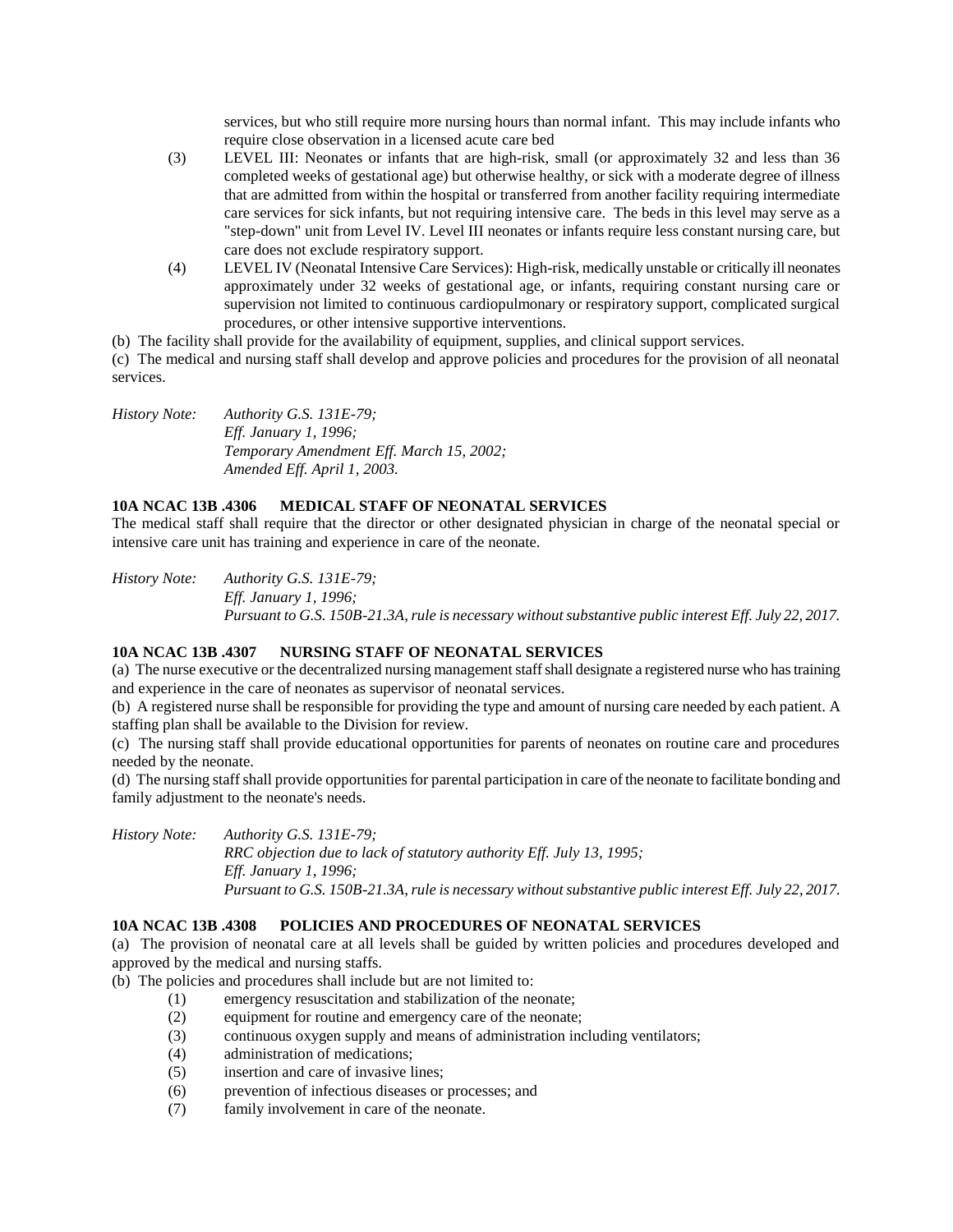(c) The medical and nursing staff shall review, update and approve its policies and procedures every three years.

*History Note: Authority G.S. 131E-79; Eff. January 1, 1996; Pursuant to G.S. 150B-21.3A, rule is necessary without substantive public interest Eff. July 22, 2017.*

# **SECTION .4400 - RESPIRATORY CARE SERVICES**

#### **10A NCAC 13B .4401 ORGANIZATION**

(a) The governing body shall appoint a medical director of the respiratory care service who is an anesthesiologist, pulmonologist or other qualified physician.

(b) The facility shall appoint a qualified individual as the director of respiratory care services.

(c) When the facility is without a distinct respiratory care service, the facility shall:

- (1) designate the department responsible for the delivery of respiratory care services;
- (2) designate a person to supervise the delivery of respiratory care services; and
- (3) establish and maintain policies and procedures for the delivery of respiratory care services offered.

*History Note: Authority G.S. 131E-79; RRC objection due to lack of statutory authority Eff. July 13, 1995; Eff. January 1, 1996; Pursuant to G.S. 150B-21.3A, rule is necessary without substantive public interest Eff. July 22, 2017.*

# **10A NCAC 13B .4402 STAFFING**

(a) Staffing numbers shall be determined by the types and complexities of the services offered.

(b) The director of the service shall provide for the availability of trained respiratory technicians, Certified Respiratory Therapy Technicians, registry eligible or Registered Respiratory Therapist needed for the scope of services offered.

*History Note: Authority G.S. 131E-79; Eff. January 1, 1996; Pursuant to G.S. 150B-21.3A, rule is necessary without substantive public interest Eff. July 22, 2017.*

## **10A NCAC 13B .4403 POLICIES AND PROCEDURES**

The facility shall establish and maintain written policies and procedures for the services offered. These shall include but are not limited to:

- (1) scope of services and treatment offered;
- (2) medication administration;
- (3) cleaning, assembly and storage of equipment;
- (4) safety;
- (5) infection control;
- (6) documentation of delivered care or treatments; and
- (7) care and supervision of all ventilated patients.

*History Note: Authority G.S. 131E-79; Eff. January 1, 1996; Pursuant to G.S. 150B-21.3A, rule is necessary without substantive public interest Eff. July 22, 2017.*

## **SECTION .4500 - PHARMACY SERVICES AND MEDICATION ADMINISTRATION**

## **10A NCAC 13B .4501 PROVISION OF SERVICE**

The facility shall provide for pharmaceutical services which are administered in accordance with the pharmacy laws of North Carolina including but not limited to G.S. 90 and G.S. 106.

*History Note: Authority G.S. 131E-79; Eff. January 1, 1996; Pursuant to G.S. 150B-21.3A, rule is necessary without substantive public interest Eff. July 22, 2017.*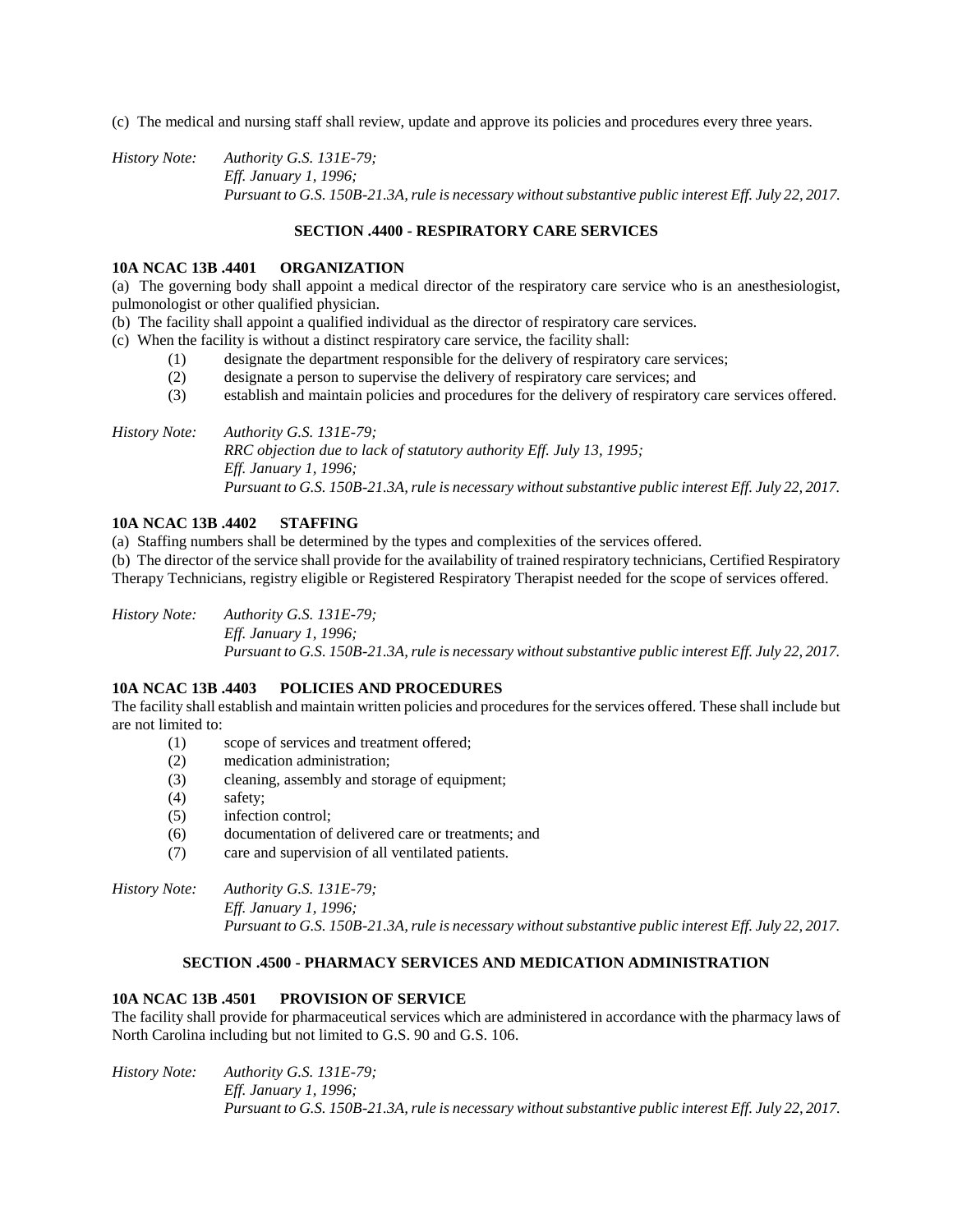#### **10A NCAC 13B .4502 PHARMACIST**

(a) The pharmacy service shall be directed by a pharmacist licensed by the State of North Carolina. If a facility has a limited service as defined by the N.C. Board of Pharmacy, a part-time director of pharmacy shall have responsibility for control and dispensing of drugs.

(b) The director of pharmacy shall be responsible to the chief executive officer or his designee for developing, supervising, and coordinating all the activities of pharmacy services throughout the facility.

(c) The director of pharmacy shall require that the pharmacists are trained in the specialized functions of facility pharmacy.

(d) The dispensing of drugs in the absence of a pharmacist shall be done by facility staff under the direct supervision of staff approved by the pharmacy committee and who are responsible for following policies established by the pharmacy committee.

*History Note: Authority G.S. 131E-79; RRC objection due to lack of statutory authority Eff. July 13, 1995; Eff. January 1, 1996; Pursuant to G.S. 150B-21.3A, rule is necessary without substantive public interest Eff. July 22, 2017.*

## **10A NCAC 13B .4503 STAFF**

The director of pharmacy shall be assisted by additional pharmacists and such other personnel as the activities of the pharmacy may require to meet the pharmaceutical needs of the patients served.

*History Note: Authority G.S. 131E-79; Eff. January 1, 1996; Pursuant to G.S. 150B-21.3A, rule is necessary without substantive public interest Eff. July 22, 2017.*

## **10A NCAC 13B .4504 PHARMACY COMMITTEE**

(a) A pharmacy committee or its equivalent, to include physicians, registered nurses, pharmacists and the administrator or designee shall be established.

(b) The committee shall meet at least quarterly, record its proceedings and report to the medical staff. It shall assist in the formulation of broad professional policies regarding the evaluation, appraisal, selection, procurement, storage, distribution, use and safety procedures, and all other matters relating to drugs in the facility. This shall include a mechanism to review and evaluate adverse drug reactions and drug usage evaluations, offering appropriate recommendations, actions, and follow-up if necessary. The committee shall:

- (1) serve as an advisory group to the medical staff and the pharmacy director on matters pertaining to drug selection;
- (2) develop an ongoing mechanism to review a formulary or drug list for use in the hospital;
- (3) recommend and develop policies regarding the use and control of investigational drugs and research in the use of U.S. Food and Drug Administration approved drugs;
- (4) evaluate clinical data concerning new drugs or preparations requested for use in the facility;
- (5) make recommendations concerning drugs to be stocked on the nursing units and by other services;
- (6) establish mechanisms which will prevent formulary duplication;
- (7) establish policies and procedures that address therapeutic drug substitution;
- (8) establish a policy describing the duration of drug therapy or number of doses for all medication orders; and
- (9) make recommendations regarding medication administration policies and procedures.

*History Note: Authority G.S. 131E-79; Eff. January 1, 1996; Pursuant to G.S. 150B-21.3A, rule is necessary without substantive public interest Eff. July 22, 2017.*

# **10A NCAC 13B .4505 PHARMACY FACILITIES**

(a) The facility shall provide sufficient space for the pharmaceutical service to carry out its professional and administrative functions.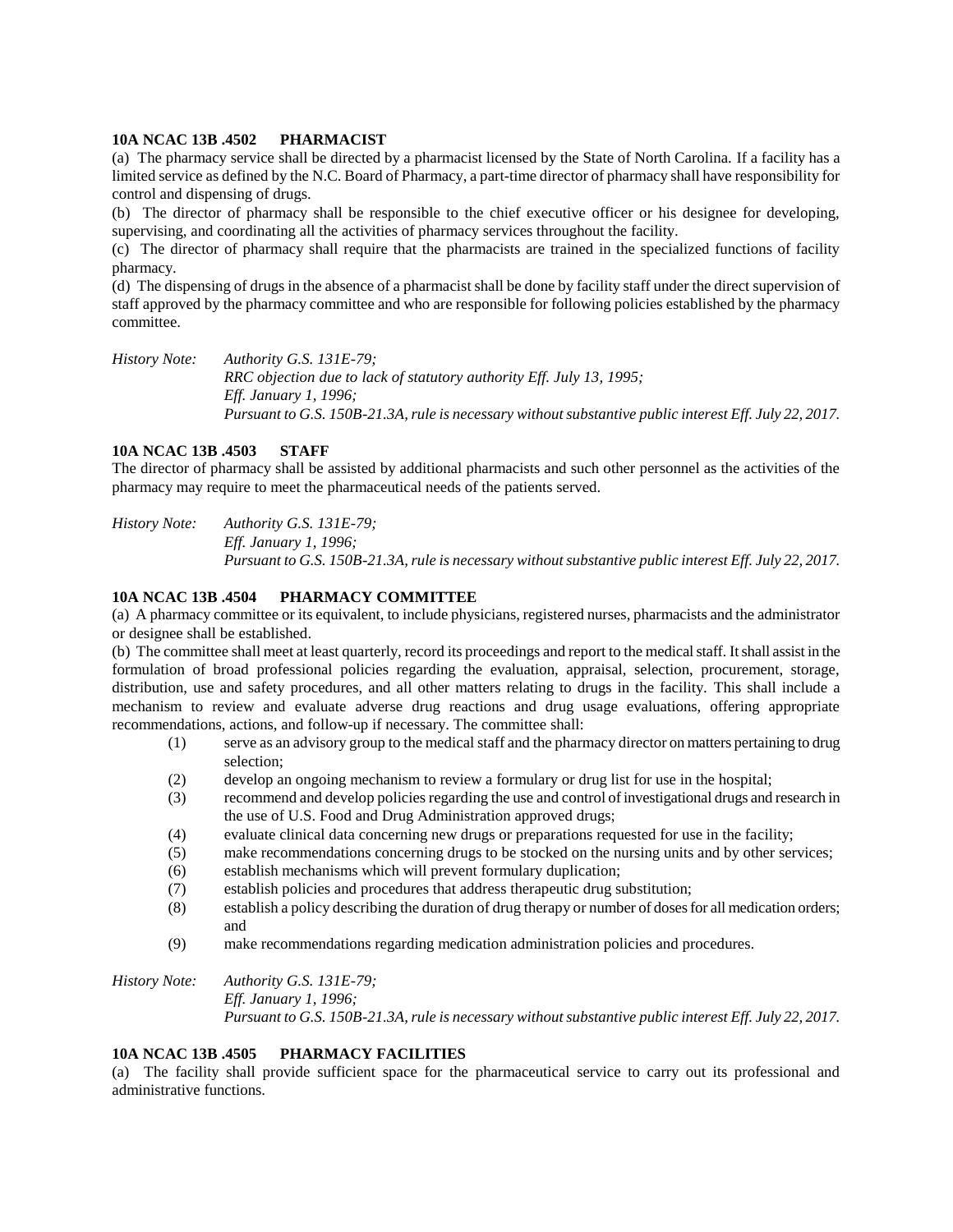(b) Equipment shall be provided for the storage, preparation, dispensing, distributing and safeguarding of drugs throughout the hospital.

*History Note: Authority G.S. 131E-79; Eff. January 1, 1996; Pursuant to G.S. 150B-21.3A, rule is necessary without substantive public interest Eff. July 22, 2017.*

#### **10A NCAC 13B .4506 SUPPLIES**

The director of pharmacy shall maintain an inventory of drugs and pharmaceutical devices to meet the needs of the patients as described in the facility's formulary.

*History Note: Authority G.S. 131E-79; Eff. January 1, 1996; Pursuant to G.S. 150B-21.3A, rule is necessary without substantive public interest Eff. July 22, 2017.*

#### **10A NCAC 13B .4507 STORAGE**

(a) All drugs and related pharmaceutical supplies located throughout the facility shall be under the control of the pharmacy service.

(b) All areas where drugs and related pharmaceutical supplies are stored shall be monitored at least monthly by the pharmacy service.

(c) The director of pharmacy shall require that corresponding records are maintained of drug inventory variances and the corrective action taken.

*History Note: Authority G.S. 131E-79; Eff. January 1, 1996; Pursuant to G.S. 150B-21.3A, rule is necessary without substantive public interest Eff. July 22, 2017.*

## **10A NCAC 13B .4508 RESERVED FOR FUTURE CODIFICATION**

#### **10A NCAC 13B .4509 SECURITY**

(a) The director of pharmacy shall require that all drugs and related pharmaceutical supplies be stored in a lockable environment except when under the direct supervision of personnel authorized by the pharmacy committee to handle drugs.

(b) Controlled substances and other drugs the facility deems subject to abuse shall be stored as outlined in the U.S. Controlled Substance Act, 21 CFR 1301.41 and the N.C. Controlled Substances Act, G.S. 90, Article 5. These rules are available from the N.C. Drug Control Unit of the N.C. Division of Mental health, Development Disabilities & Substance Abuse Services, 3008 Mail Service Center, Raleigh, NC 27699-3008 (919-733-1765) without charge to current registrants.

(c) All keys and other locking devices to the pharmacy and controlled substances throughout the facility shall be under the control of the director of pharmacy and the facility management.

*History Note: Authority G.S. 131E-79; Eff. January 1, 1996; Pursuant to G.S. 150B-21.3A, rule is necessary without substantive public interest Eff. July 22, 2017; Amended Eff. October 1, 2019.*

# **10A NCAC 13B .4510 RECORDS**

(a) The director of pharmacy shall provide that all drug transactions of the pharmacy shall be recorded as described in policies approved by the pharmacy committee.

(b) The director of pharmacy shall establish and maintain a system of records and bookkeeping in accordance with the policies of the facility in order to maintain adequate control over the requisitioning and dispensing of all drugs and pharmaceutical supplies and over patient billing for all drugs and pharmaceutical supplies.

(c) The director of pharmacy shall maintain records for all drugs purchased, ordered, dispensed, distributed, returned and disposed of in accordance with the pharmacy laws of North Carolina from the pharmacy.

(d) Verbal orders for drugs shall be subject to medical staff policies.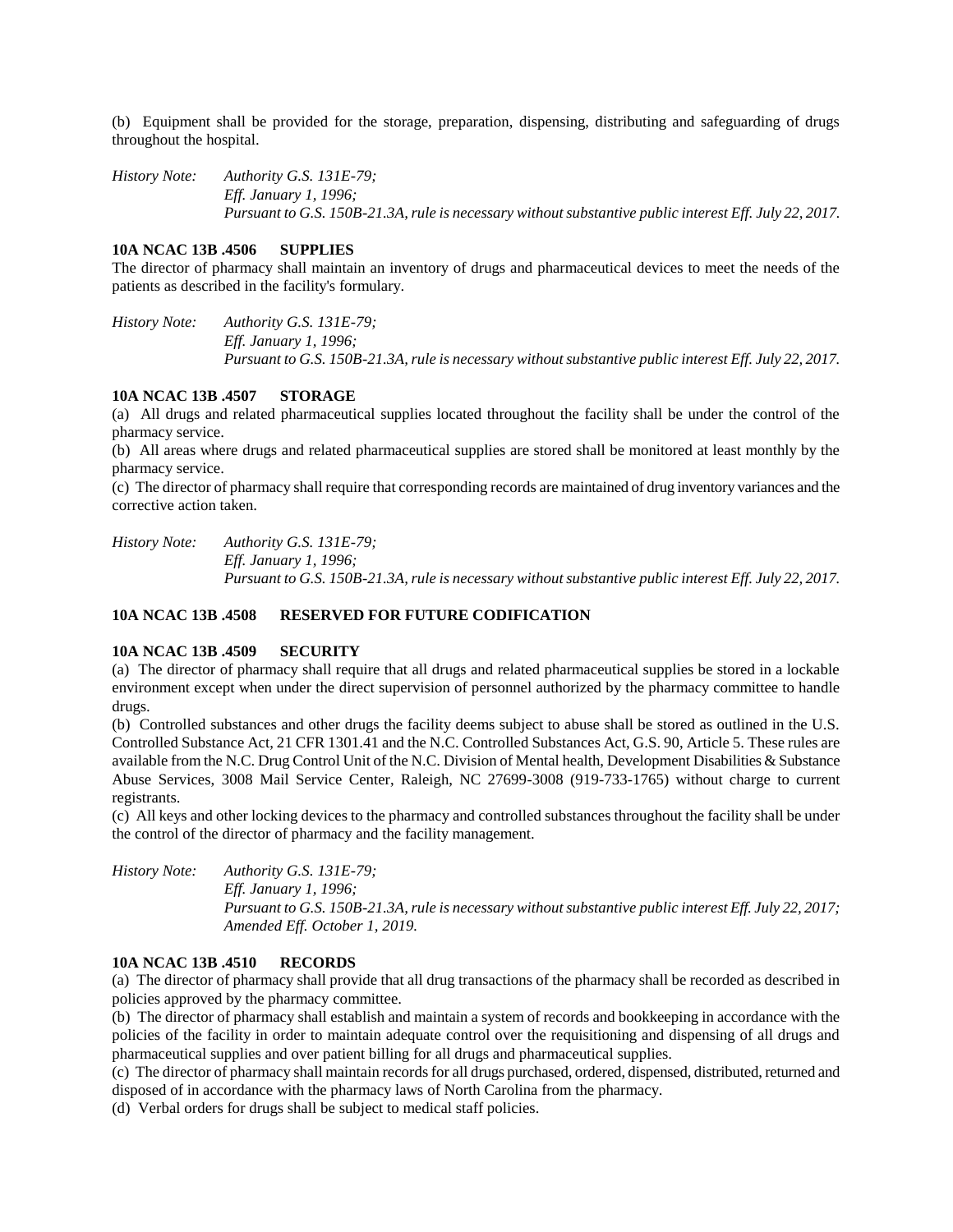*History Note: Authority G.S. 131E-79; Eff. January 1, 1996; Pursuant to G.S. 150B-21.3A, rule is necessary without substantive public interest Eff. July 22, 2017.*

# **10A NCAC 13B .4511 MEDICATION ADMINISTRATION**

(a) A facility shall establish and maintain policies and procedures governing the administration of medications which shall be enforced and implemented by administration and staff. Policies and procedures shall include:

- (1) accountability of controlled substances as defined by the G.S. 90, Article 5; and
- (2) storage, distribution, administration and monitoring the effects of medications.

(b) All medications and treatments shall be administered and discontinued in accordance with signed medical staff orders which are recorded in the patient's medical record.

(c) The categories of staff that are privileged to administer medications shall be delineated by the operational policies of the facility. These policies shall be in agreement with current rules of North Carolina Occupational Boards for each category of staff.

(d) Medications shall be scheduled and administered according to the established policies of the facility.

(e) Variances to the medication administration policy shall be reviewed and evaluated by the nurse executive or her designee.

(f) The person administering medications shall identify each patient in accordance with the facility's policies and procedures prior to administering any medication.

(g) Medication administered to a patient shall be recorded in the patient's medication administration record immediately after administration in accordance with the facility's policies and procedures.

(h) Omission of medication and the reason for the omission shall be indicated in the patient's medical record.

(i) The person administering medications which are ordered to be given as needed (PRN) shall justify the need for the same in the patient's medical record.

(j) Medication administration records shall provide identification of the drug and strength of drug, quantity of drug administered, route administered, name and title of person administering the medication, and time and date of administration.

(k) Self-administration of medications shall be permitted only if prescribed by the medical staff. Directions must be printed on the container.

(l) The administration of one patient's medications to another patient is prohibited except in the case of an emergency. In the event of such as emergency, steps shall be taken by a pharmacist to ensure that the borrowed medications shall be replaced and so documented.

(m) Verbal orders shall be signed in accordance with Rule .3707(c) of this Subchapter.

*History Note: Authority G.S. 131E-79;*

*Eff. January 1, 1996; Amended Eff. November 1, 2005; May 1, 2005; Pursuant to G.S. 150B-21.3A, rule is necessary without substantive public interest Eff. July 22, 2017.*

## **10A NCAC 13B .4512 MEDICATIONS DISPENSED**

(a) Except as provided in Paragraph (c) of this Rule, the pharmacy shall dispense only those drugs which are listed in one or more of the references listed in Paragraph (b) of this Rule. No drug which is listed in Paragraph (b) of this Rule shall be used for any purpose which is not approved by the U.S. Food and Drug Administration unless the use has been approved by the facility's pharmacy committee.

(b) References:

- (1) United States Pharmacopoeia;
- (2) National Drug Formulary;
- (3) Evaluations of Drug Interactions by the American Pharmaceutical Association;
- (4) American Hospital Formulary Service; and
- (5) Other references approved by the Pharmacy Committee.

(c) Any drug approved for use as an investigational drug or otherwise by the U.S. Food and Drug Administration but not listed in Paragraph (b) of this Rule may be used in accordance with standards established by the facility's pharmacy committee, or its equivalent and approved by the U.S. Food and Drug Administration, Dockets Management Branch, Room 1061, 5630 Fishers Lane, Rockfield, Maryland 20852, at a cost dependent on the material requested.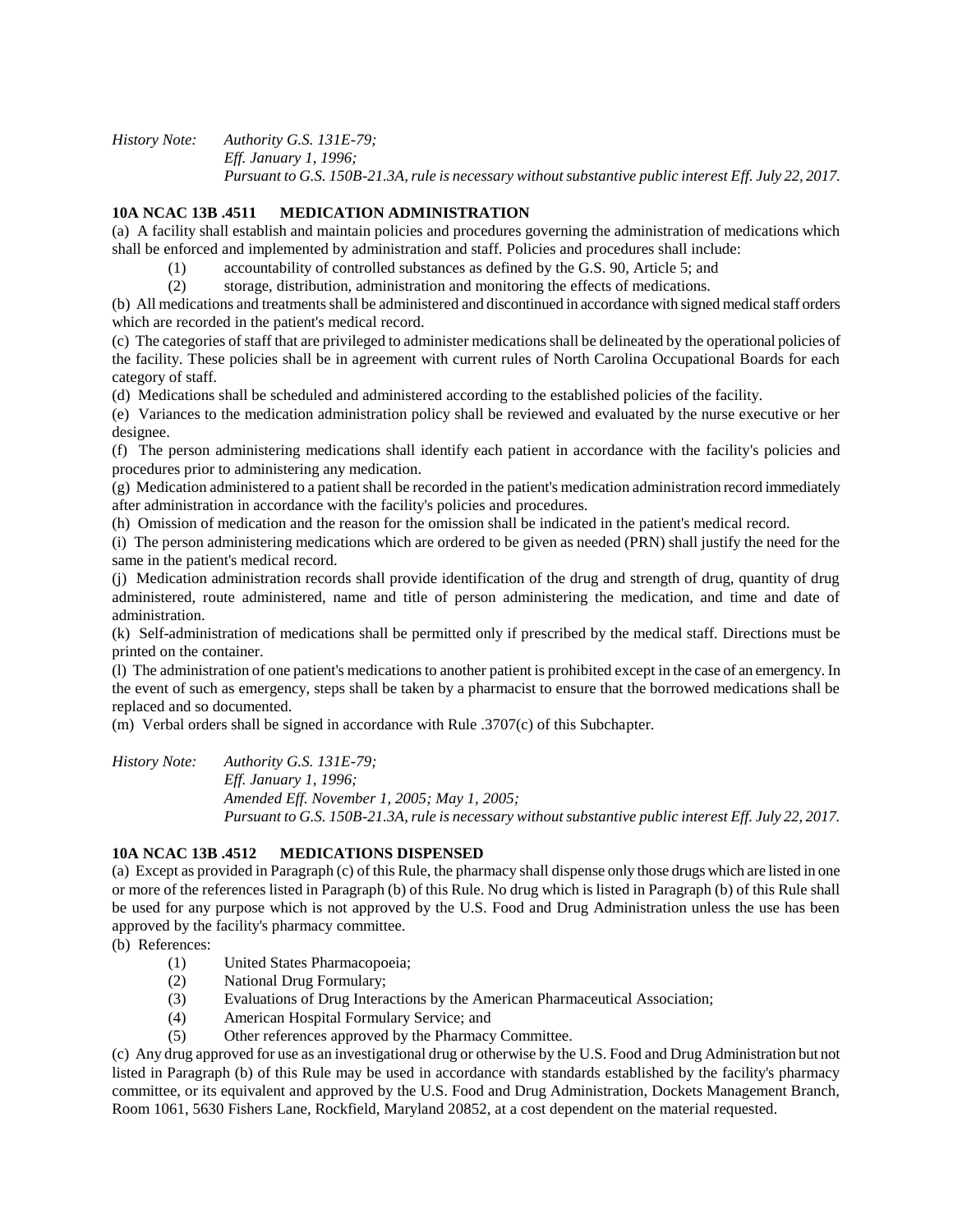*History Note: Authority G.S. 131E-79; Eff. January 1, 1996; Pursuant to G.S. 150B-21.3A, rule is necessary without substantive public interest Eff. July 22, 2017; Amended Eff. October 1, 2019.*

## **10A NCAC 13B .4513 DRUG DISTRIBUTION SYSTEMS**

(a) The pharmacy committee shall develop written policies and procedures pertaining to the intra-facility drug distribution system. In developing such policies the committee shall utilize representatives of other disciplines within the facility, including nursing services.

(b) The label of each patient's individual medication container shall bear all information required by the Pharmacy Laws of North Carolina.

(c) The pharmacist, with the advice and guidance of the pharmacy committee or its equivalent, shall be responsible for specifications as to quality, quantity and source of supplies of all drugs.

(d) There shall be a formulary or list of drugs accepted for use in the facility which shall be developed and amended as necessary by the pharmacy committee.

*History Note: Authority G.S. 131E-79; Eff. January 1, 1996; Pursuant to G.S. 150B-21.3A, rule is necessary without substantive public interest Eff. July 22, 2017.*

#### **10A NCAC 13B .4514 EMERGENCY PHARMACEUTICAL SERVICES**

The director of pharmacy shall be responsible for emergency pharmaceutical services as currently described in the Pharmacy Laws of North Carolina.

*History Note: Authority G.S. 131E-79; Eff. January 1, 1996; Pursuant to G.S. 150B-21.3A, rule is necessary without substantive public interest Eff. July 22, 2017.*

## **10A NCAC 13B .4515 DISPOSITION**

Drugs, and pharmaceutical devices which are outdated, visibly deteriorated, unlabeled, inadequately labeled, recalled, discontinued or obsolete shall be identified by a pharmacist and shall be disposed of in compliance with applicable state and federal laws and regulations.

*History Note: Authority G.S. 131E-79; Eff. January 1, 1996; Pursuant to G.S. 150B-21.3A, rule is necessary without substantive public interest Eff. July 22, 2017.* 

#### **10A NCAC 13B .4516 COMMERCIAL PHARMACEUTICAL SERVICE**

A facility using an outside pharmacist or pharmaceutical service must have a contract with that pharmacist or service. As part of the contract, the pharmacist or service shall be required to maintain at least the standards for operation of the pharmaceutical services outlined in this Subchapter.

*History Note: Authority G.S. 131E-79; Eff. January 1, 1996; Pursuant to G.S. 150B-21.3A, rule is necessary without substantive public interest Eff. July 22, 2017.*

## **SECTION .4600 - SURGICAL AND ANESTHESIA SERVICES**

#### **10A NCAC 13B .4601 ORGANIZATION**

(a) The governing body shall approve the types of surgery and types of anesthesia services to be available throughout the hospital consistent with identified needs and resources.

(b) The facility shall require that surgical or anesthesia procedures are performed only when the necessary equipment and personnel are available.

(c) A facility that provides surgical or obstetric services shall provide anesthesia services on a 24-hour basis.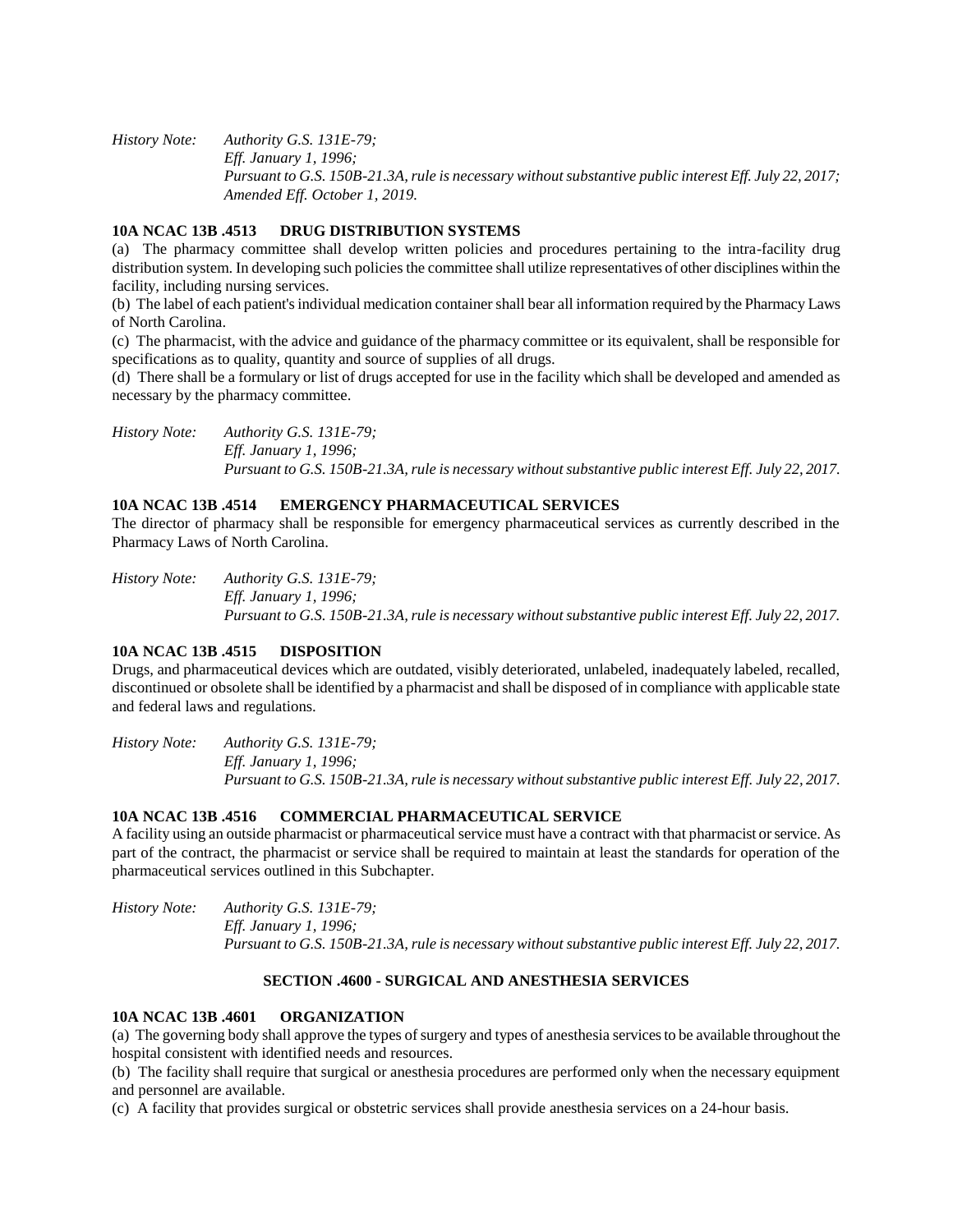(d) The requirements and standards identified in this Section apply when any patient, in any setting, receives for any purpose, by any route:

- (1) general, spinal or other major regional anesthesia; or
- (2) sedation or analgesia that may result in the loss of protective reflexes; or
- (3) surgery or other invasive procedure while receiving such anesthesia.

*History Note: Authority G.S. 131E-79; Eff. January 1, 1996; Pursuant to G.S. 150B-21.3A, rule is necessary without substantive public interest Eff. July 22, 2017.*

# **10A NCAC 13B .4602 DIRECTOR OF SURGICAL SERVICES**

(a) Each department or service providing surgical services shall be directed by members of the medical staff whose clinical and administrative privileges have been approved by the governing body.

(b) The medical staff shall establish and maintain a system for monitoring and evaluating the quality and appropriateness of the care and treatment of surgical patients, and for monitoring the clinical performance of all individuals with clinical privileges.

(c) In facilities where there is no anesthesiologist on staff the facility shall:

- (1) with review of the medical staff, establish a consultation agreement with a board-certified or boardeligible anesthesiologist for the purpose of establishing policies and procedures that relate to the safe administration of anesthesia in all departments or services of the facility;
- (2) assume the responsibility for establishing general policies for anesthesia services; and
- (3) establish a line of communication and supervision for staff.

*History Note: Authority G.S. 131E-79; Eff. January 1, 1996; Pursuant to G.S. 150B-21.3A, rule is necessary without substantive public interest Eff. July 22, 2017.*

#### **10A NCAC 13B .4603 SURGICAL AND ANESTHESIA STAFF**

(a) The facility shall develop processes which require that each individual provides only those services for which proof of licensure and competency can be demonstrated.

(b) The facility shall require that:

- (1) when anesthesia is administered, a qualified physician is immediately available in the facility to provide care in the event of a medical emergency;
- (2) a roster of practitioners with a delineation of current surgical and anesthesia privileges is available and maintained for the service;
- (3) an on-call schedule of surgeons with privileges to be available at all times for emergency surgery and for post-operative clinical management is maintained;
- (4) the operating room is supervised by a qualified registered nurse or doctor of medicine or osteopathy; and
- (5) an operating room register which shall include date of the operation, name and patient identification number, names of surgeons and surgical assistants, name of anesthetists, type of anesthesia given, preand post-operative diagnosis, type and duration of surgical procedure, and the presence or absence of complications in surgery is maintained.

*History Note: Authority G.S. 131E-79; Eff. January 1, 1996.*

## **10A NCAC 13B .4604 DIRECTION OF ANESTHESIA SERVICES**

(a) The facility shall be organized, directed and integrated with other related services or departments of the facility.

(b) The department of anesthesia shall require that all anesthetics are administered according to procedures established in medical staff rules. In facilities where there is no department of anesthesia, the medical staff shall assume the responsibility for establishing general policies and for supervising the administration of anesthetics.

(c) The facility shall provide that anesthesia services be directed by a member, or members, of the medical staff whose responsibilities shall be approved by the governing body and shall include: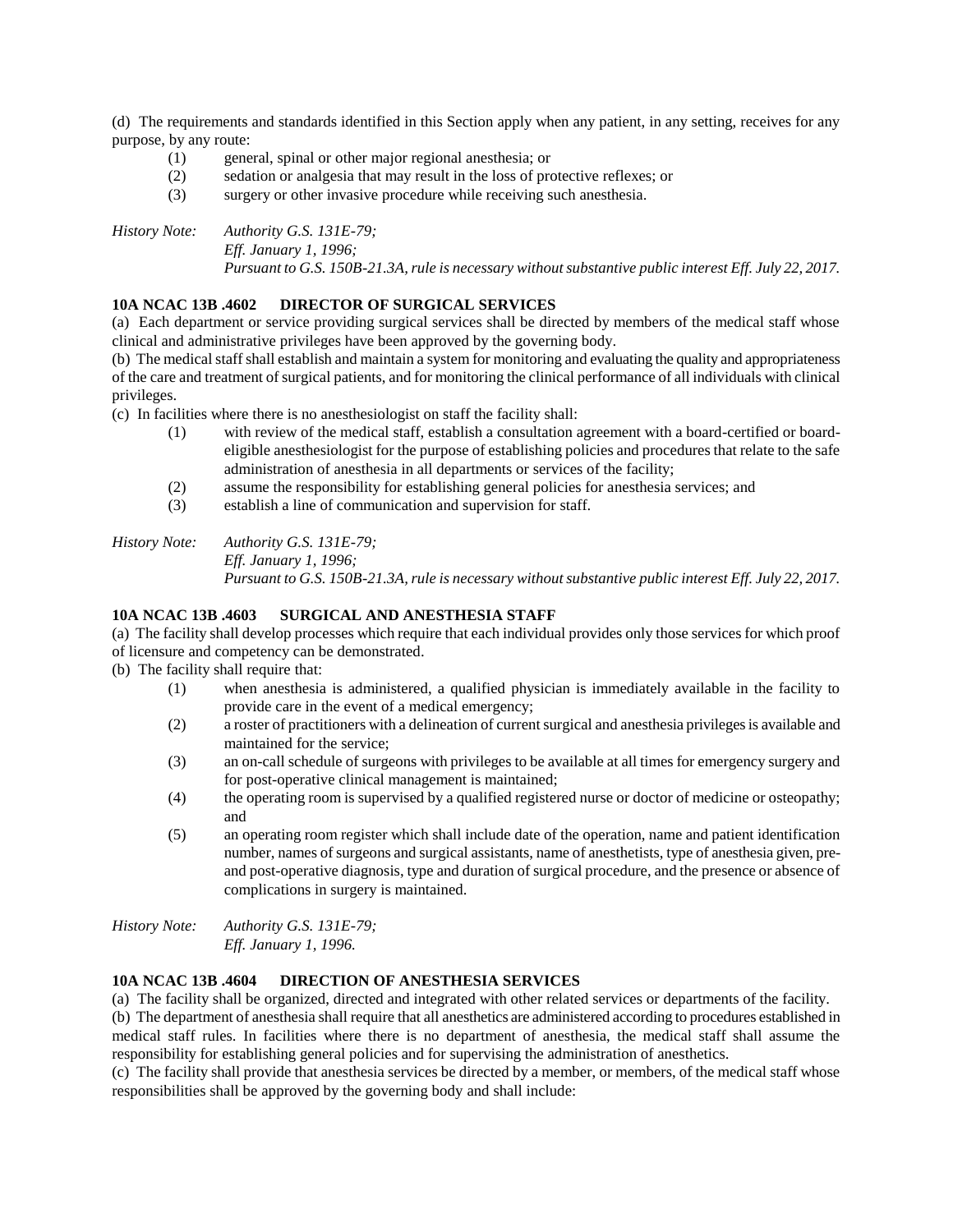- (1) establishment of criteria and procedures for the evaluation of the quality of all anesthesia care rendered;
- (2) review of clinical privileges for all licensed practitioners whose primary clinical activity is the provision of anesthesia services; and
- (3) establishment of written policies and procedures for anesthesia services.

*History Note: Authority G.S. 131E-79; Eff. January 1, 1996;*

*Pursuant to G.S. 150B-21.3A, rule is necessary without substantive public interest Eff. July 22, 2017.*

# **10A NCAC 13B .4605 POLICIES AND PROCEDURES**

(a) The director of surgical services shall develop policies and procedures for surgical and anesthesia services which shall be available to the medical, surgical, anesthesia staff and nursing personnel.

(b) The facility shall require that policies on anesthesia procedures include the delineation of pre-anesthesia and postanesthesia responsibilities.

(c) The facility shall require that the policies listed in this Paragraph are followed and that each surgical patient's record contain the following documentation:

- (1) a complete history and physical documented in the record of every patient prior to surgery, including clinical indications for the surgical procedure;
- (2) written evidence of informed consent, in the patient's record before surgery. If prior written consent was not obtained, the record shall contain a written explanation of why prior consent was not obtained;
- (3) an evaluation of the patient and anesthesia planned, documented according to medical staff bylaws by an individual qualified to administer anesthesia services. Re-evaluation of the patient immediately prior to the induction of anesthesia shall be performed prior to surgery;
- (4) an operative report describing techniques, findings, tissue removed or altered, and pre and postsurgical diagnosis. This report must be written or dictated following surgery and signed by the surgeon in compliance with medical staff rules;
- (5) an intraoperative anesthesia record including the dosage of all drugs and agents used, the duration of anesthesia, and the type and amount of all fluids or blood and blood products administered shall be documented;
- (6) evaluation and documentation of the postoperative status of the patient on admission to and discharge from the post-anesthesia recovery area.

(d) The director of anesthesia services shall establish criteria for discharge and facility management shall require that a physician or CRNA with appropriate clinical privileges be responsible for the decision to discharge a patient from a postanesthesia recovery area.

(e) The facility shall establish regulations governing visitors and traffic control.

*History Note: Authority G.S. 131E-79; Eff. January 1, 1996; Pursuant to G.S. 150B-21.3A, rule is necessary without substantive public interest Eff. July 22, 2017.*

## **SECTION .4700 - NUTRITION AND DIETETIC SERVICES**

## **10A NCAC 13B .4701 PROVISION OF SERVICES**

The nutrition and dietetic services shall be organized, directed, staffed and integrated with other facility departments to provide optimal nutritional therapy and quality food service to patients. Nutrition therapy shall apply the principles of the science of nutrition and be administered in accordance with the law and rules including but not limited to G.S. 90, Article 25.

*History Note: Authority G.S. 131E-79; Eff. January 1, 1996; Pursuant to G.S. 150B-21.3A, rule is necessary without substantive public interest Eff. July 22, 2017.*

**10A NCAC 13B .4702 ORGANIZATION**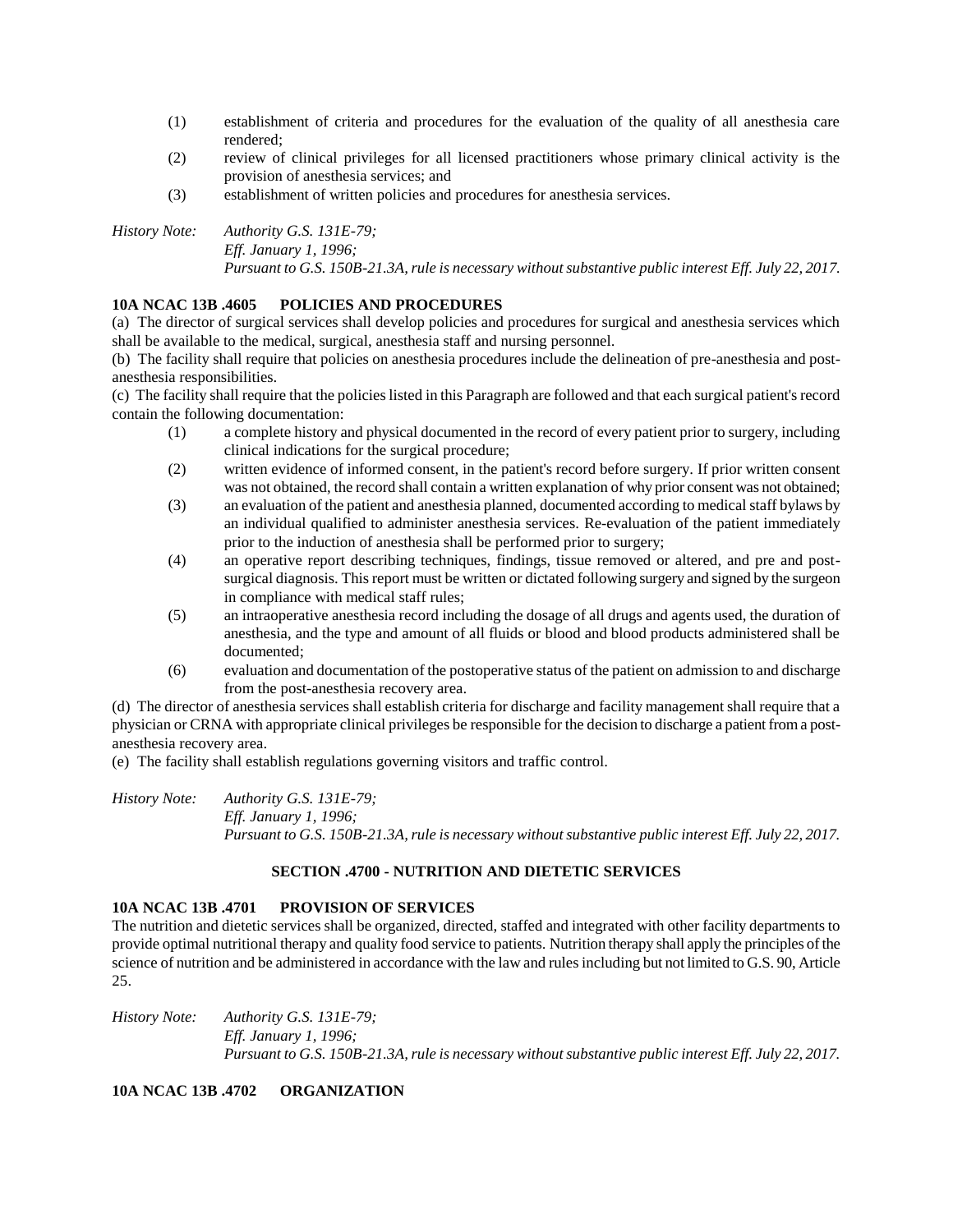(a) The nutrition and dietetic services shall be under the full-time direction of a person who is trained or experienced in food services administration and therapeutic diets. The director shall be one of the following:

- (1) A qualified dietitian;
- (2) Bachelor's degree in Foods and Nutrition or Food Service Management;
- (3) Dietetic Technician Registered (DTR); or
- (4) Certified Dietary Manager (CDM); or
- (5) An individual who is enrolled in a program to complete the minimum qualifications in Paragraph  $(a)(1)(2)(A)(B)(C)$  of this Rule.

(b) The nutrition and dietetic services of the facility shall have at least one dietitian either full-time, part-time, or as consultant. The qualifications of the dietitian shall be included in the personnel files. If the director of nutrition and dietetic services is not a registered dietitian, there shall be an established method of communication between the director and the dietitian which ensures that the dietitian supervises the nutritional aspects of patient care and ensures that quality nutritional care is provided to patients. Dietitians or qualified designees shall attend and participate in meetings relevant to patient nutritional care, including but not limited to patient care conferences and discharge planning.

(c) When a dietitian serves only in a consultant capacity, the facility management shall establish and maintain a written contract with the individual defining the responsibilities of the dietician including requirements for submission of written reports to the hospital administrator and the director of the nutrition and dietetic services describing the extent and quality of the services provided. Frequency of visits of the consultant dietitian shall be defined in the contract. The consultant dietitian shall provide, on site, no less than eight hours of service every two weeks to provide the nutritional aspects of patient care including but not limited to the following:

- (1) approval of regular and modified menus, including standardized recipes;
- (2) performance of nutritional assessments;
- (3) development of nutrition care plans;
- (4) provision of nutrition therapy;
- (5) participation in development of policies and procedures; and

(6) monitoring and evaluation of the effectiveness and appropriateness of nutrition and dietetic services. (d) The facility shall establish and maintain written policies and procedures to govern all nutrition and dietetic service activities. These policies shall be developed by the nutrition and dietetic services in cooperation with personnel from other departments or services which are involved with nutrition and dietetic services and they shall be reviewed at least every three years, revised as necessary, and dated to indicate the time of last review. Administrative policies and procedures concerning food procurement, preparation, and service shall be written by the director of the nutrition and dietetic services. Nutritional care policies and procedures shall be written by the qualified dietitian. The nutrition and dietetic service policies and procedures shall include, but not be limited to the following:

- (1) provision of food and nutrition therapy prescriptions/orders;
- (2) development, approval and provision of regular and modified menus, including standardized recipes;
- (3) food purchasing, storage, inventory, preparation and service;
- (4) identification system designed to ensure that each patient receives appropriate diet as ordered;
- (5) ancillary dietetic services, as appropriate, including food storage and kitchens on patient care units, formula supply, cafeterias, vending operations and ice making;
- (6) preparation, storage, distribution, and administration of enteral nutrition programs;
- (7) assessment and monitoring of patients receiving enteral and total parenteral nutrition;
- (8) personal hygiene and health of dietetic personnel;
- (9) infection control measures to minimize the possibility of contamination and transfer of infection, including establishment of monitoring procedure to ensure that personnel are free from communicable infections and open skin lesions; and
- (10) pertinent safety practices, including control of electrical, flammable, mechanical, and radiation hazards.

(e) Nutrition and dietetic services shall be provided by qualified personnel under supervision to meet needs of patients. The director of the nutrition and dietetic services shall require that personnel assigned to the department perform all functions necessary to meet the nutritional needs of patients. The director or qualified designee shall attend and participate in meetings, including that of department heads, and function as an integral member of the facility.

(f) A facility which has a contract with an outside food management service, shall require as a part of the contract that the company complies with all applicable requirements and standards outlined in Section .4700 of this Subchapter for such service. The contract shall be available for review by the Division.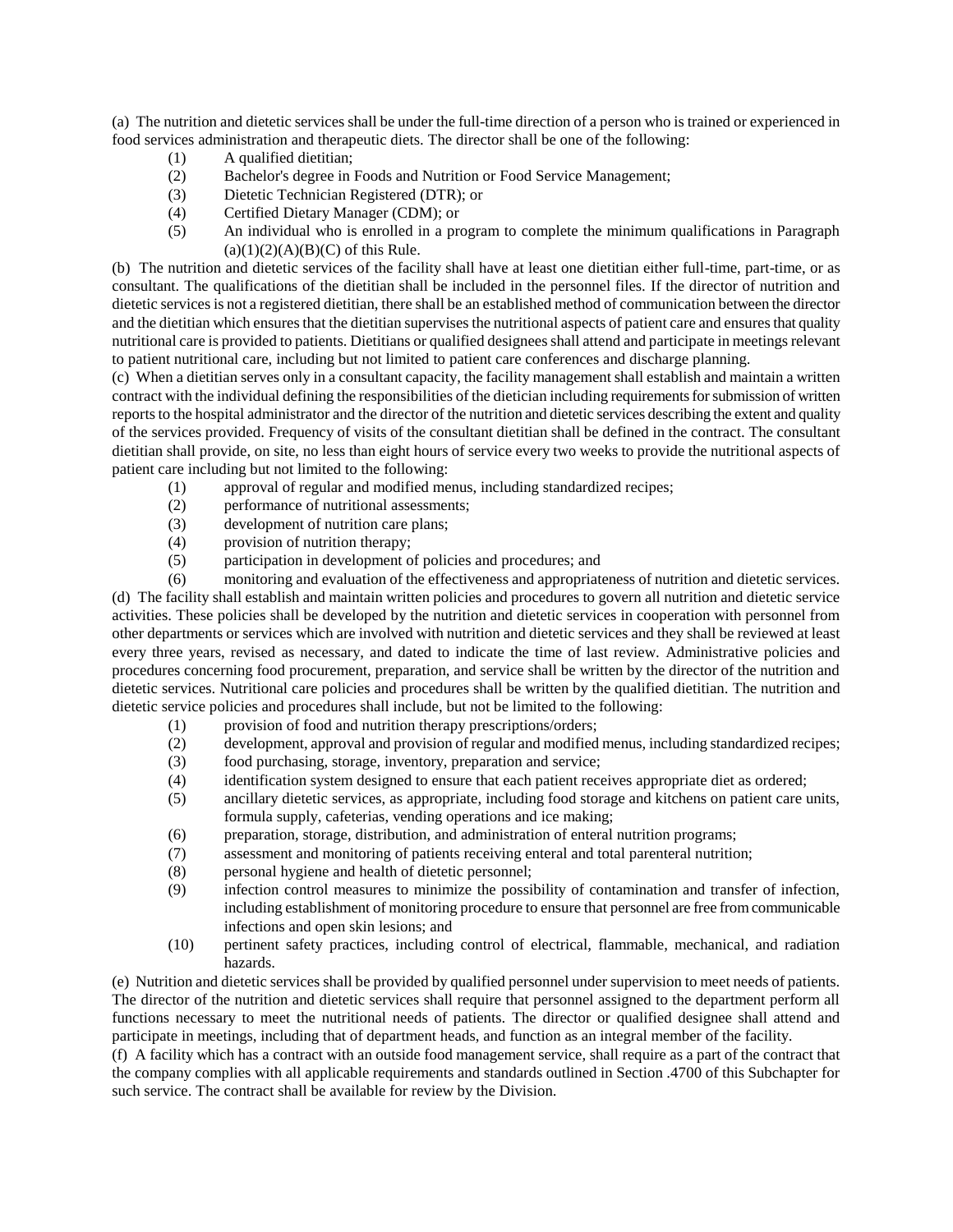*History Note: Authority G.S. 131E-79; RRC objection due to lack of statutory authority Eff. July 13, 1995; Eff. January 1, 1996; Pursuant to G.S. 150B-21.3A, rule is necessary without substantive public interest Eff. July 22, 2017.*

# **10A NCAC 13B .4703 SANITATION AND SAFETY**

(a) The nutrition and dietetic service shall comply with current laws and rules for sanitation as promulgated by the Commission for Public Health, including but not limited to 15A NCAC 18A .1300. Copies of 15A NCAC 18A .1300 may be obtained at no charge from the Environmental Health Section, Division of Public Health, N.C. Department of Health and Human Services, 1632 Mail Service Center, Raleigh, NC 27699-1632. The facilities and equipment of the nutrition and dietetic services shall also comply with applicable and safety laws and rules.

(b) Sufficient space and equipment shall be provided for the nutrition and dietetic services to accomplish the following:

- (1) store food and nonfood supplies under sanitary and secure conditions;
- (2) store food separately from nonfood supplies. When storage facilities are limited, paper products may be stored with food supplies;
- (3) prepare and distribute food, including therapeutic diets;
- (4) clean and sanitize utensils and dishes apart from food preparation areas; and
- (5) allow personnel to perform their duties.

(c) Cleaning schedules and instructions for cleaning all equipment and work and storage areas shall be posted and followed in the nutrition and dietetic services area and accessible to all nutrition and dietetics staff. Procedures for cleaning all equipment and work areas shall be followed consistently and documented to safeguard the health of the patient.

*History Note: Authority G.S. 131E-79; Eff. January 1, 1996; Pursuant to G.S. 150B-21.3A, rule is necessary without substantive public interest Eff. July 22, 2017; Amended Eff. October 1, 2019.*

# **10A NCAC 13B .4704 DISTRIBUTION OF FOOD**

(a) Food shall be transported and displayed pursuant to the rules adopted by the Commission for Public Health.

(b) At the time of serving, the temperature of hot foods shall be no less than:

- (1) Hot liquids 150 degrees Fahrenheit (minimum);
- (2) Hot Cereal 150 degrees Fahrenheit (minimum);
- (3) Hot Soups 130 degrees Fahrenheit (minimum); and
- (4) Other hot foods 110 degrees Fahrenheit (minimum).

(c) At the time of serving, the temperature of cold foods shall be no more than:

- (1) Cold liquids 50 degrees Fahrenheit (maximum); and
- (2) Other cold foods 65 degrees Fahrenheit (maximum).

*History Note: Authority G.S. 131E-79;*

*Eff. January 1, 1996; Pursuant to G.S. 150B-21.3A, rule is necessary without substantive public interest Eff. July 22, 2017.*

## **10A NCAC 13B .4705 NUTRITIONAL SUPPORT**

(a) The administration of the nutritional support shall be directed by a qualified dietitian. Observations and information pertinent to nutrition therapy shall be documented in the medical record of the patient.

(b) The facility shall have a current nutrition care manual accessible to hospital personnel. The nutrition care manual shall be reviewed every three years, revised as necessary by a qualified dietitian, and approved jointly by the nutrition service and medical staff.

(c) Therapeutic diets and enteral and parenteral nutrition therapy shall be prescribed in written orders on the medical records and provided as ordered.

(d) The nutrition care manual shall reflect the standards for nutrition care in accordance with those referenced in the most current edition of "Recommended Dietary Allowance" of the Food and Nutrition Board of the National Research Council of the National Academy of Sciences which are hereby incorporated by reference. These standards include any subsequent amendments and editions of the referenced material and are available from the National Academy Press, 2101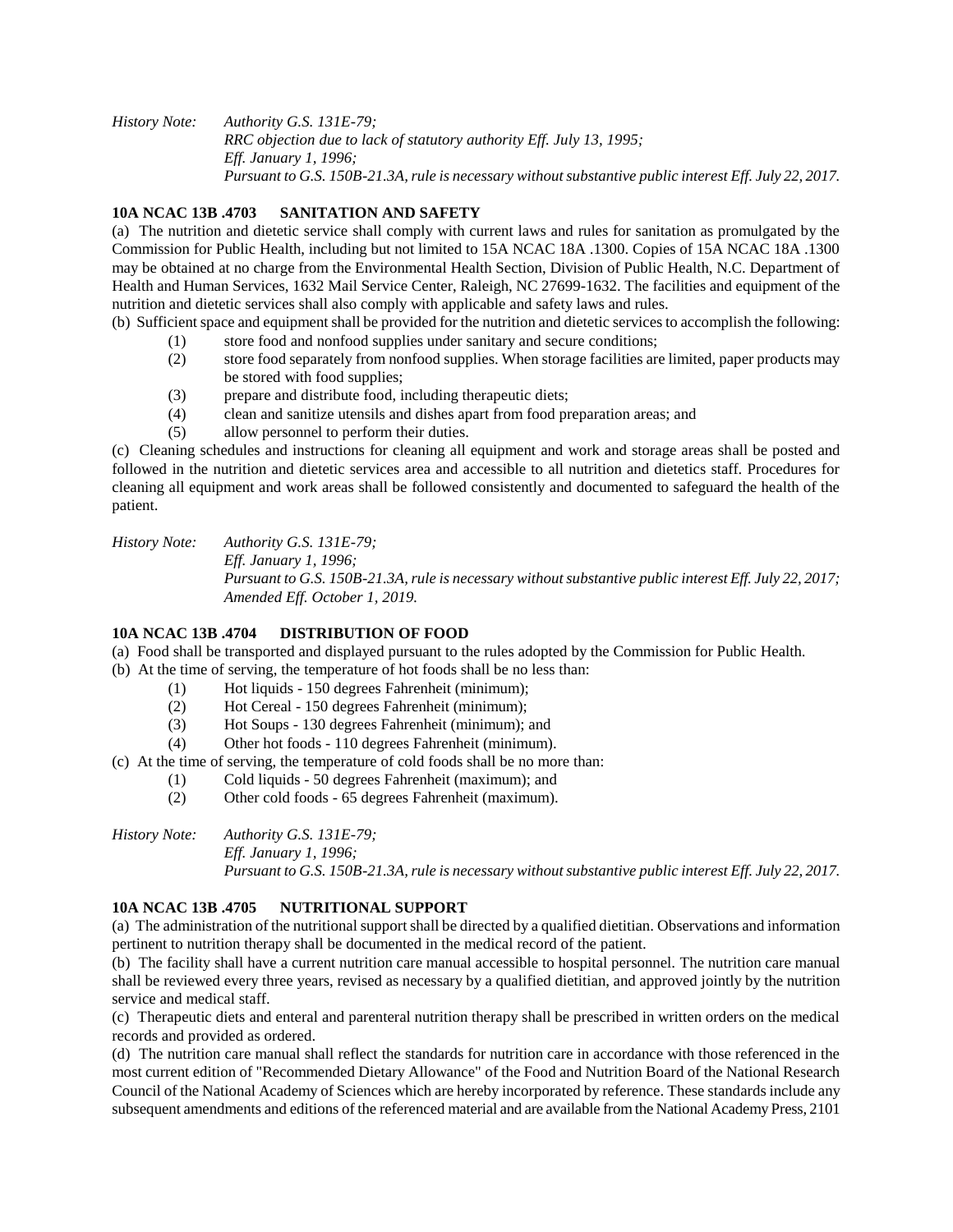Constitution Avenue, N.W., Lockbox 285, Washington, D.C. 20055 at a cost of six dollars (\$6.00) per copy. The nutrition deficiencies of any modified diet that is not in compliance with the recommended dietary allowances shall be specified in the nutrition care manual.

(e) The qualified dietitian shall be responsible for the development of a nutritional care plan in compliance with medical staff's orders to meet the nutritional needs of the patient. The nutrition care plan shall be included in the medical record of the patient on his discharge plan and transfer orders to the extent necessary for continuity of care. Facilities with long term care units shall have at least a three week menu cycle in the long term care units.

*History Note: Authority G.S. 131E-79; RRC objection due to lack of statutory authority Eff. July 13, 1995; Eff. January 1, 1996; Pursuant to G.S. 150B-21.3A, rule is necessary without substantive public interest Eff. July 22, 2017.*

# **SECTION .4800 - DIAGNOSTIC IMAGING**

#### **10A NCAC 13B .4801 ORGANIZATION**

(a) Imaging services shall be under the supervision of a full-time radiologist, consulting radiologist, or a physician experienced in the particular imaging modality and the physician in charge must have the credentials required by facility policies.

(b) Activities of the imaging service may include radio-therapy.

(c) All imaging equipment shall be operated under professional supervision by qualified personnel trained in the use of imaging equipment and knowledgeable of all applicable safety precautions required by the North Carolina Department of Environment and Natural Resources, Division of Environmental Health Radiation Protection Section. Copies of regulations are available from the N.C. Department of Environment and Natural Resources, Radiation Protection Section, 3825 Barrett Drive, Raleigh, NC 27609 at a cost of sixteen dollars (\$16.00) each.

*History Note: Authority G.S. 131E-79; RRC objection due to lack of statutory authority and ambiguity Eff. July 13, 1995; Eff. January 1, 1996.*

#### **10A NCAC 13B .4802 RECORDS**

(a) A documented record on each imaging examination shall be included in the patient's medical record.

(b) Imaging reports shall be signed by the physician interpreting the study.

(c) Copies of current reports made by private physicists or governing authority surveying the radiographic facilities shall be available to the Division.

*History Note: Authority G.S. 131E-79; Eff. January 1, 1996; Pursuant to G.S. 150B-21.3A, rule is necessary without substantive public interest Eff. July 22, 2017.*

#### **10A NCAC 13B .4803 STAFFING**

(a) The staffing of the imaging department shall be determined by the radiologist in charge or by another person designated by hospital management.

(b) There shall be a minimum of one radiologic technologist available to the department on at least an on-call basis.

*History Note: Authority G.S. 131E-79; Eff. January 1, 1996; Pursuant to G.S. 150B-21.3A, rule is necessary without substantive public interest Eff. July 22, 2017.*

# **10A NCAC 13B .4804 MONITORING RADIATION EXPOSURE OF PERSONNEL**

(a) The facility shall establish procedures for the monitoring of personnel and shall maintain a record for each individual working in the area of radiation where there is a reasonable probability of receiving one-fourth of the maximum permissible dose.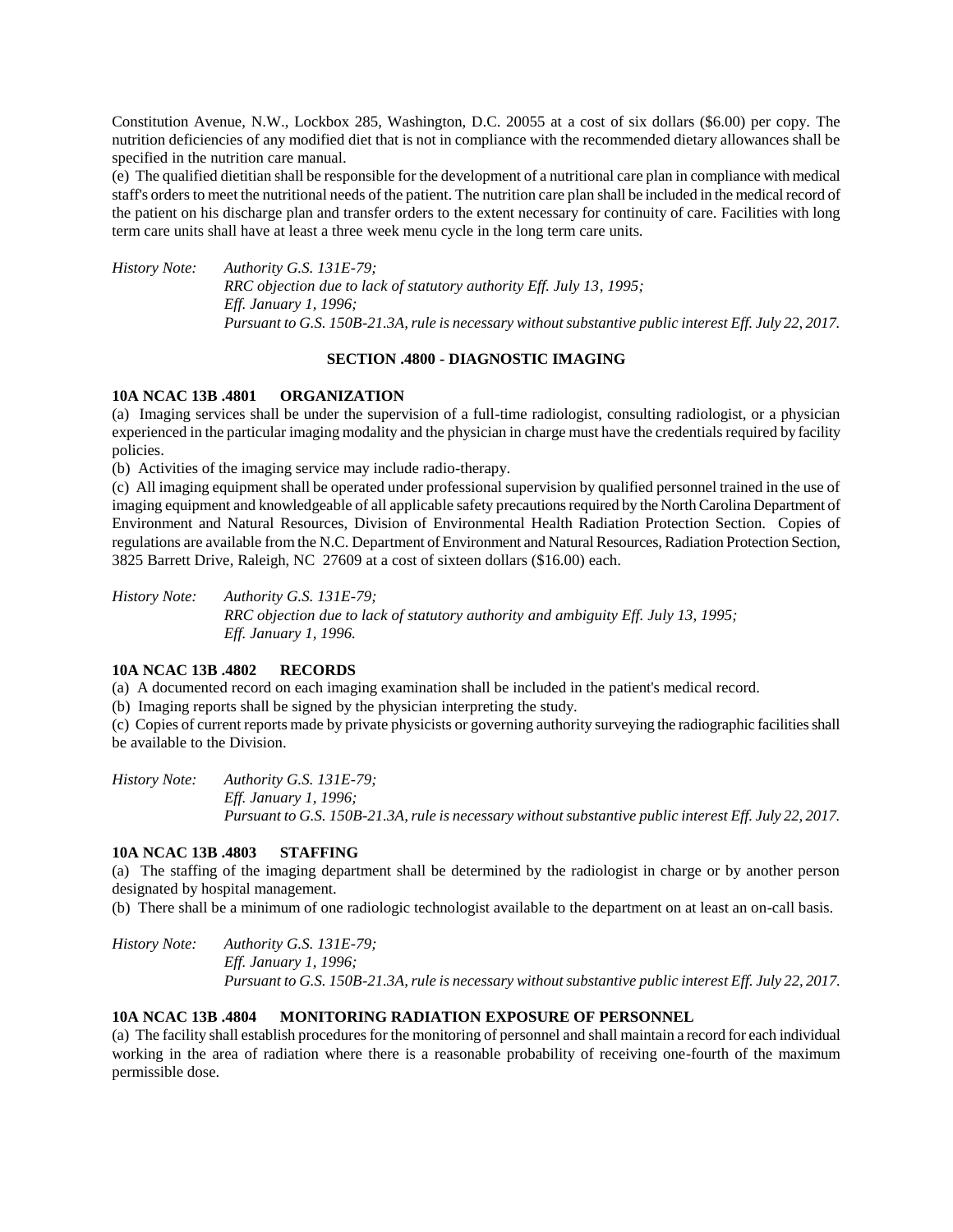(b) Records documenting the monitoring of personnel receiving radiation exposure through the use of film badges or dosimeters must also be maintained by the facility. Readings from badges or dosimeters shall be recorded on at least a monthly basis.

(c) Upon termination of employment, each employee shall be provided with a summary of his exposure record.

(d) Permanent records of radiological exposure on all monitored personnel shall be maintained for review by the Division.

*History Note: Authority G.S. 131E-79; Eff. January 1, 1996; Pursuant to G.S. 150B-21.3A, rule is necessary without substantive public interest Eff. July 22, 2017.*

## **10A NCAC 13B .4805 SAFETY**

(a) The facility shall require that all imaging equipment is operated under the supervision of a physician and by qualified personnel.

(b) The facility shall require that proper caution is exercised to protect all persons from exposure to radiation.

(c) Safety inspections of the imaging department, including equipment, shall be conducted by the North Carolina Division of Environmental Health, Radiation Protection Services Section. Copies of the report shall be available for review by the Division.

(d) The governing authority shall appoint a radiation safety committee. The committee shall include but is not limited to:

- (1) a physician experienced in the handling of radio-active isotopes and their therapeutic use; and
- (2) other representatives of the medical staff.

(e) All radio-active isotopes, whether for diagnostic, therapeutic, or research purposes shall be received, handled, and disposed of in accordance with the requirements of the North Carolina Department of Environment and Natural Resources, Division of Environmental Health, Radiation Protection Services Section. Copies of regulations are available from the North Carolina Department of Environment, Health, and Natural Resources, Division of Radiation Protection, 3825 Barrett Drive, Raleigh, NC 27609 at a cost of six dollars (\$6.00) each.

*History Note: Authority G.S. 131E-79; Eff. January 1, 1996.*

## **10A NCAC 13B .4806 NUCLEAR MEDICINE SERVICES**

When nuclear medicine services are offered, the facility shall establish and maintain written policies and procedures for the provision of those services which shall provide for the safety of patients and staff, management of radioactive isotopes and the maintenance of equipment according to the manufacturers' recommendations.

*History Note: Authority G.S. 131E-79; Eff. January 1, 1996; Pursuant to G.S. 150B-21.3A, rule is necessary without substantive public interest Eff. July 22, 2017.*

## **SECTION .4900 - LABORATORY SERVICES AND PATHOLOGY**

## **10A NCAC 13B .4901 ORGANIZATION**

The laboratory shall be under the supervision of a clinical pathologist, or a physician who has training in clinical laboratory diagnosis designated by the governing body.

*History Note: Authority G.S. 131E-79; Eff. January 1, 1996; Pursuant to G.S. 150B-21.3A, rule is necessary without substantive public interest Eff. July 22, 2017.*

## **10A NCAC 13B .4902 RECORDS**

(a) All requests for laboratory services shall be documented.

(b) All reports of laboratory services performed, including autopsy, shall be placed in the patient's medical record.

(c) Records of proficiency testing appropriate to the scope of services offered shall be available to the Division for review.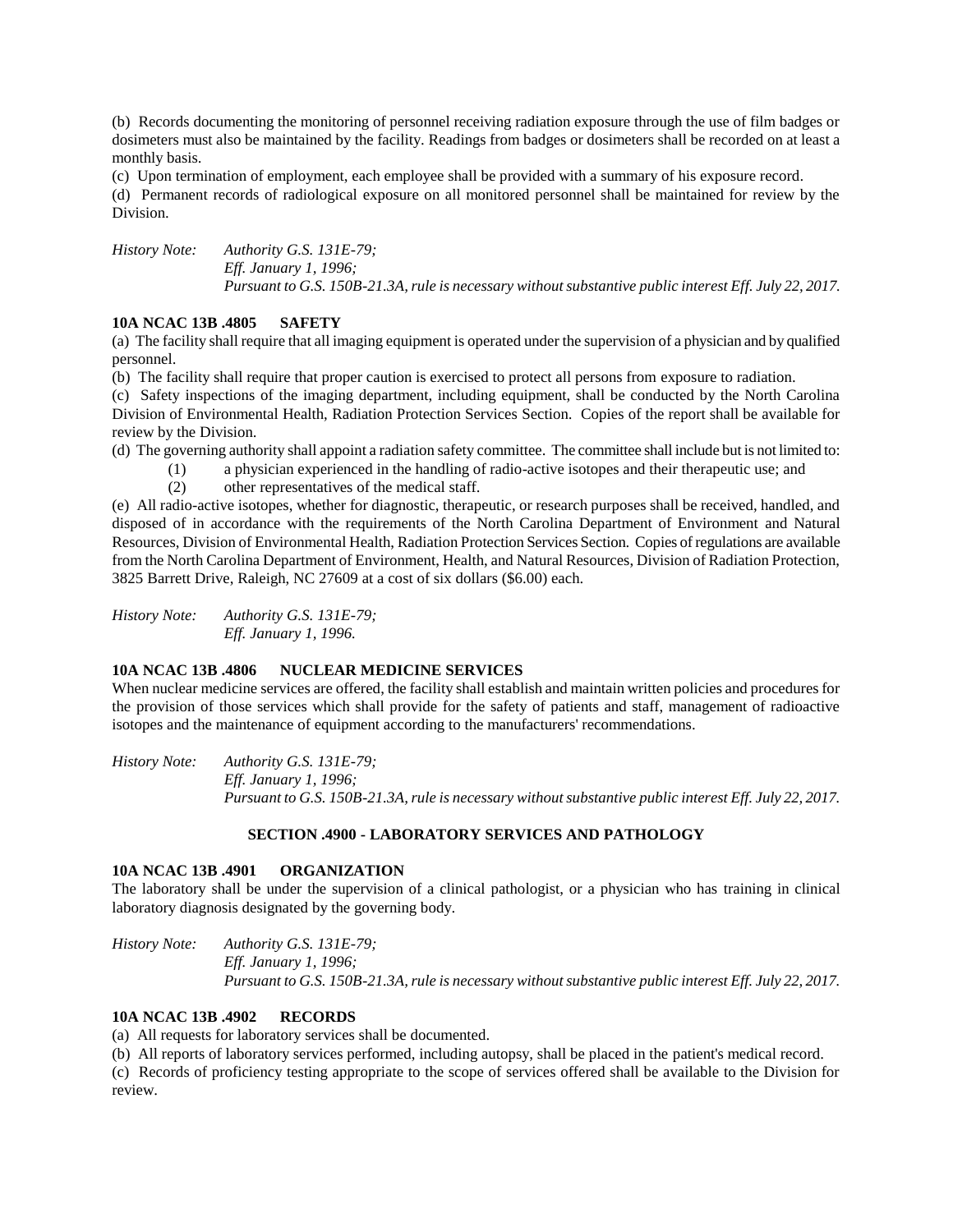(d) Records of equipment calibration and quality controls as recommended by the manufacturer shall be maintained and be available to the Division for review.

*History Note: Authority G.S. 131E-79; Eff. January 1, 1996; Pursuant to G.S. 150B-21.3A, rule is necessary without substantive public interest Eff. July 22, 2017.*

# **10A NCAC 13B .4903 STAFFING**

The laboratory supervisor or his appointed designee, shall require that:

- (1) procedures and tests conducted are within the scope of the laboratory as approved by the hospital;
- (2) at least one qualified medical technologist is available at all times; and
- (3) qualified staff are available to carry out the functions of the laboratory.

*History Note: Authority G.S. 131E-79; Eff. January 1, 1996; Pursuant to G.S. 150B-21.3A, rule is necessary without substantive public interest Eff. July 22, 2017.*

#### **10A NCAC 13B .4904 TESTS**

(a) Laboratory tests to be performed on a patient at the time of admission (if any) shall be established by the medical staff and be approved by the governing board of the hospital. In the event the medical staff and governing body elect not to establish routine laboratory tests for new admissions, the request for such tests shall be left to the discretion of the attending medical staff members.

(b) Serological tests for patients admitted shall be optional with the hospital. However, there shall be records indicating that obstetrical patients have had a serological test during their current pregnancy.

(c) When laboratories outside of the facility are used, such laboratories shall be approved by the governing body and medical staff of the facility. In case of such usage, a legible copy of the laboratory report must be included in the patient record.

*History Note: Authority G.S. 131E-79; Eff. January 1, 1996; Pursuant to G.S. 150B-21.3A, rule is necessary without substantive public interest Eff. July 22, 2017.*

## **10A NCAC 13B .4905 TISSUE REMOVAL AND DISPOSAL**

(a) The medical staff shall establish and maintain written policies for pathological examination of tissue and specimens removed during surgery.

(b) Pathological waste disposal shall comply with the rules Governing the Sanitation of Hospitals, Nursing and Rest Homes, Sanitariums, Sanatoriums, and Educational and Other Institutions, contained in 15A NCAC 18A .1300. Copies of 15A NCAC 18A .1300 may be obtained at no charge from the Environmental Health Section, Division of Public Health, N.C. Department of Health and Human Services, 1632 Mail Service Center, Raleigh, NC 27699-1632.

*History Note: Authority G.S. 131E-79; Eff. January 1, 1996; Pursuant to G.S. 150B-21.3A, rule is necessary without substantive public interest Eff. July 22, 2017; Amended Eff. October 1, 2019.*

#### **10A NCAC 13B .4906 BLOOD BANK**

(a) Facilities which provide for procurement, storage and transfusion of blood shall meet the standards of the American Association of Blood Banks as outlined in the most current edition of Standards of Blood Banks and Transfusion Services, which is incorporated by reference, including all subsequent amendments and additions, and which is available from the American Association of Blood Banks, 8101 Glenbrook Road, Bethesda, Maryland 20814-2749 at a cost of thirty-three dollars and fifty cents (\$33.50) per copy.

(b) The governing body shall approve the pathologist or physician as physician-in-charge of the blood bank service. (c) Records shall be kept on file indicating the receipt and disposition of all blood handled. Care shall be taken to ascertain that blood administered has not exceeded its expiration date, and meets all criteria for safe administration.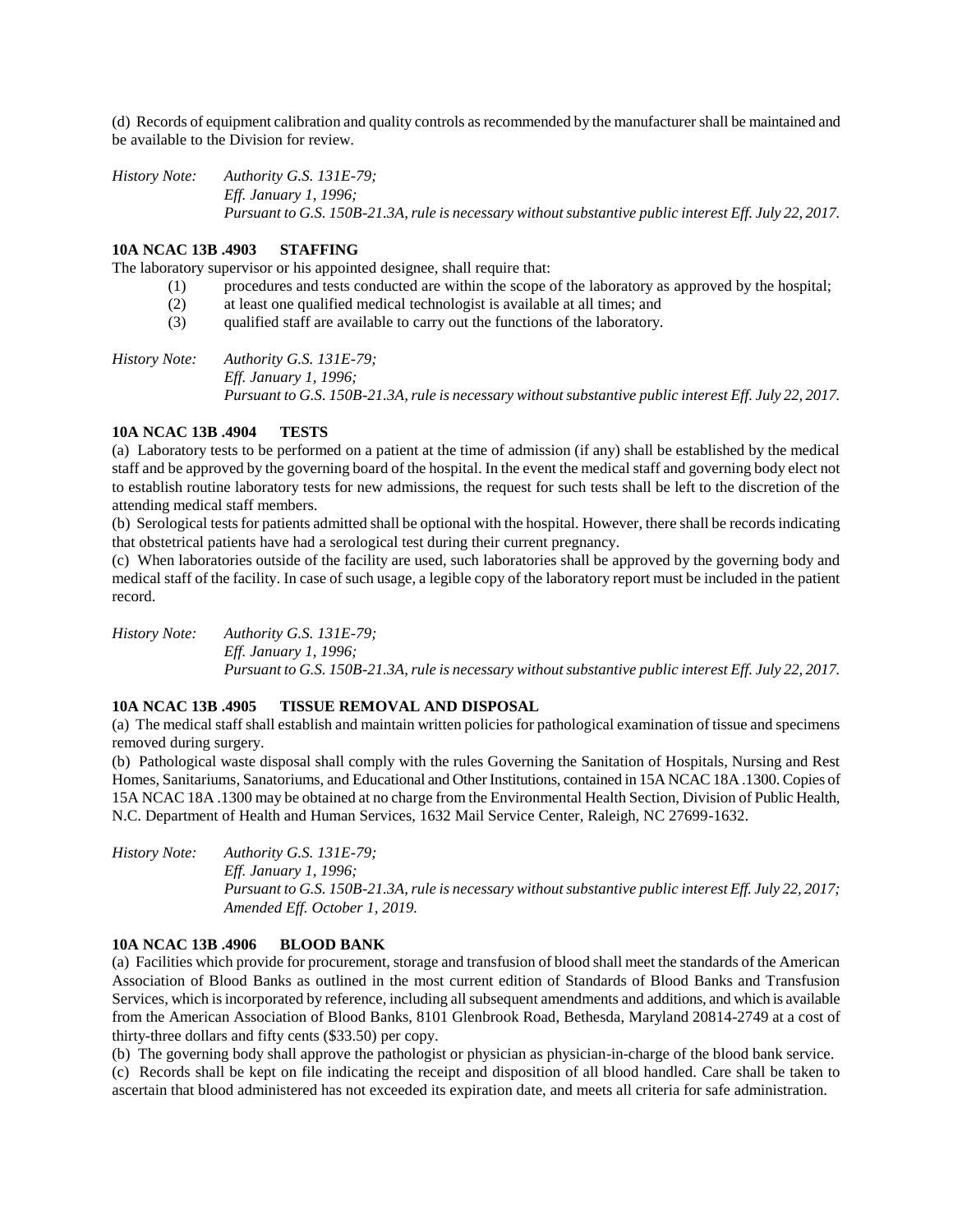(d) The facility shall make arrangements to secure on short notice all necessary supplies of blood, typed and crossmatched as required, for emergencies.

*History Note: Authority G.S. 131E-79; Eff. January 1, 1996; Pursuant to G.S. 150B-21.3A, rule is necessary without substantive public interest Eff. July 22, 2017.*

# **10A NCAC 13B .4907 MORGUE AND AUTOPSY FACILITIES**

(a) Morgue and autopsy services shall be provided either on site or by written agreement with a facility that provides those services.

(b) Procedures for the transport and storage of deceased patients shall be established and maintained by the facility.

(c) Procedures for post mortem cleaning of patients with diagnosed contagious diseases shall be established and maintained by the facility.

*History Note: Authority G.S. 131E-79; Eff. January 1, 1996; Pursuant to G.S. 150B-21.3A, rule is necessary without substantive public interest Eff. July 22, 2017.*

#### **SECTION .5000 - PHYSICAL REHABILITATION SERVICES**

#### **10A NCAC 13B .5001 ORGANIZATION**

The facility shall designate an individual responsible for the administration and supervision of each rehabilitation service.

*History Note: Authority G.S. 131E-79; Eff. January 1, 1996; Pursuant to G.S. 150B-21.3A, rule is necessary without substantive public interest Eff. July 22, 2017.*

#### **10A NCAC 13B .5002 DELIVERY OF CARE**

(a) A member of the medical staff shall be responsible for the general medical care of the inpatient. (b) The delivery of all rehabilitation services shall be provided by practitioners credentialed or licensed in their respective fields.

*History Note: Authority G.S. 131E-79; RRC objection due to lack of statutory authority Eff. July 13, 1995; Eff. January 1, 1996; Pursuant to G.S. 150B-21.3A, rule is necessary without substantive public interest Eff. July 22, 2017.*

#### **10A NCAC 13B .5003 POLICIES AND PROCEDURES**

The facility shall establish and maintain written policies and procedures that include but are not limited to:

- (1) provision for assessment and evaluation of the services performed;
	- (2) safety measures;
	- (3) infection control measures; and
	- (4) procedures for referral to other facilities for services not available on site.

*History Note: Authority G.S. 131E-79; Eff. January 1, 1996; Pursuant to G.S. 150B-21.3A, rule is necessary without substantive public interest Eff. July 22, 2017.*

# **10A NCAC 13B .5004 PATIENT RECORDS**

The patient record shall contain documentation of physical rehabilitation services utilized that include but is not limited to:

- (1) diagnosis to support the services requested;
- (2) assessment of patient's rehabilitative status;
- (3) re-assessment and progress of patient's rehabilitative status;
- (4) individualized plan of care and goals of rehabilitation; and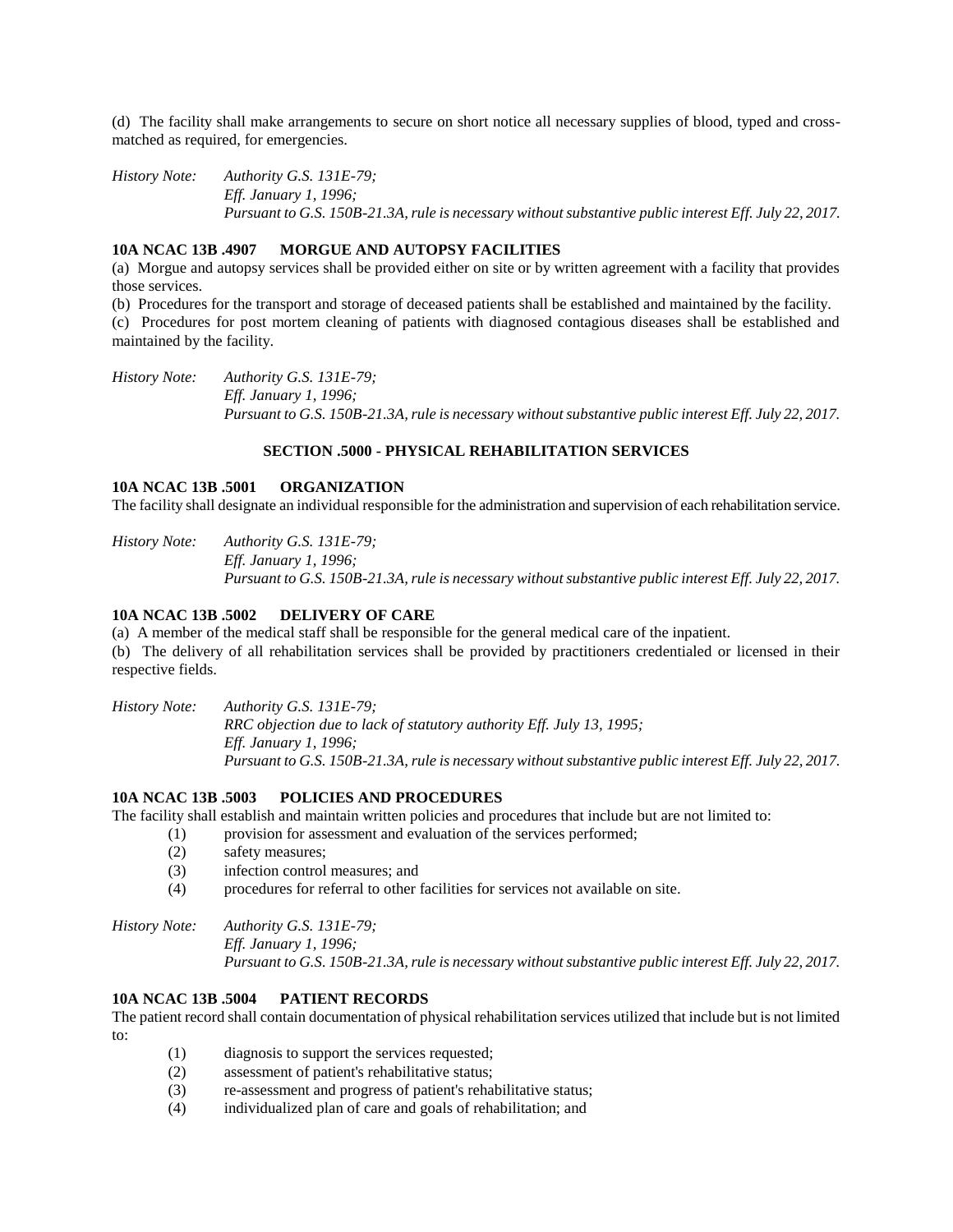- (5) discharge plan.
- *History Note: Authority G.S. 131E-79; Eff. January 1, 1996; Pursuant to G.S. 150B-21.3A, rule is necessary without substantive public interest Eff. July 22, 2017.*

## **10A NCAC 13B .5005 CARDIAC REHABILITATION PROGRAM**

When a facility elects to provide an outpatient cardiac rehabilitation program, the program shall be subject to 10 NCAC 3S, Sections .0300 - .1000, which are incorporated by reference with all subsequent amendments. Referenced rules are available from the North Carolina Department of Health and Human Services, Division of Health Service Regulation, Licensure and Certification Section, 2711 Mail Service Center, Raleigh, NC 27699 at a cost of three dollars (\$3.00) each.

*History Note: Authority G.S. 131E-79; Eff. January 1, 1996; Pursuant to G.S. 150B-21.3A, rule is necessary without substantive public interest Eff. July 22, 2017.*

#### **SECTION .5100 - INFECTION CONTROL**

#### **10A NCAC 13B .5101 ORGANIZATION**

(a) The governing body shall establish and maintain an infection control program that includes all patient care and patient care support services and departments for the surveillance, prevention and control of infection.

(b) The infection control committee shall include representatives of the medical staff, nursing staff, administration and the person directly responsible for the surveillance program activities.

(c) The infection control committee shall assume responsibility for the infection control program.

(d) The facility shall designate a person to manage the infection control, prevention and surveillance program.

(e) The infection control committee shall involve facility departments and services as needed to maintain the infection control program.

*History Note: Authority G.S. 131E-79; Eff. January 1, 1996; Pursuant to G.S. 150B-21.3A, rule is necessary without substantive public interest Eff. July 22, 2017.*

# **10A NCAC 13B .5102 POLICY AND PROCEDURES**

(a) Each facility department or service shall establish and maintain written infection control policies and procedures. These shall include but are not limited to:

- (1) the role and scope of the service or department in the infection control program;
- (2) the role and scope of surveillance activities in the infection control program;
- (3) the methodology used to collect and analyze data, maintain a surveillance program on nosocomial infection, and the control and prevention of infection;
- (4) the specific precautions to be used to prevent the transmission of infection and isolation methods to be utilized;
- (5) the method of sterilization and storage of equipment and supplies, including the reprocessing of disposable items;
- (6) the cleaning of patient care areas and equipment;
- (7) the cleaning of non-patient care areas; and
- (8) exposure control plans.
- (b) The infection control committee shall approve all infection control policies and procedures. The committee shall review all policies and procedures at least every three years and indicate the last date of review.

(c) The infection control committee shall meet at least quarterly and maintain minutes of meetings.

*History Note: Authority G.S. 131E-79; Eff. January 1, 1996.*

## **10A NCAC 13B .5103 LAUNDRY SERVICE**

The facility shall provide, directly or by contract, a laundry service or department that provides the following: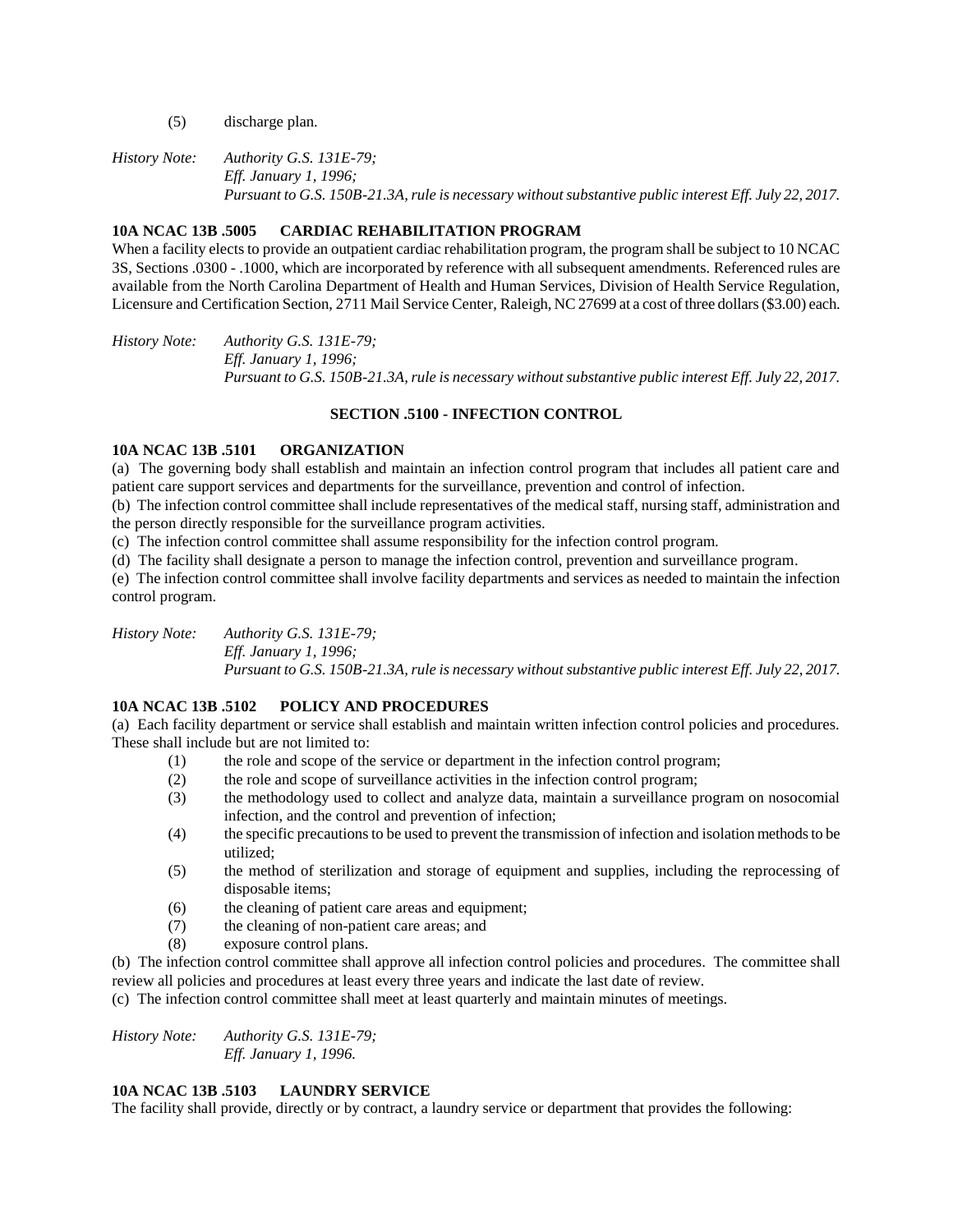- (1) 24 hour a day availability of clean linen for patient care needs; and
- (2) delivery of clean linen and removal of soiled linen in a manner that reduces the spread of infection.

*History Note: Authority G.S. 131E-79; Eff. January 1, 1996; Pursuant to G.S. 150B-21.3A, rule is necessary without substantive public interest Eff. July 22, 2017.*

# **10A NCAC 13B .5104 ENVIRONMENTAL SERVICES**

The facility shall require that environmental services (housekeeping) provide the following:

- (1) 24 hour a day availability of personnel or supplies and equipment for the cleaning of patient rooms, patient care equipment, and the cleaning of spills;
- (2) a routine cleaning schedule for all areas of the facility to assist in the prevention and spread of disease; and
- (3) removal and appropriate disposal of waste materials including biologicals.

*History Note: Authority G.S. 131E-79; Eff. January 1, 1996; Pursuant to G.S. 150B-21.3A, rule is necessary without substantive public interest Eff. July 22, 2017.*

#### **10A NCAC 13B .5105 STERILE SUPPLY SERVICES**

The facility shall provide for the following:

- (1) decontamination and sterilization of equipment and supplies;
- (2) monitoring of sterilizing equipment on a routine schedule;
- (3) establishment of policies and procedures for the use of disposable items; and
- (4) establishment of policies and procedures addressing shelf life of stored sterile items.

*History Note: Authority G.S. 131E-79; Eff. January 1, 1996.*

#### **SECTION .5200 - PSYCHIATRIC SERVICES**

#### **10A NCAC 13B .5201 PSYCHIATRIC OR SUBSTANCE ABUSE SERVICES: APPLICABILITY OF RULES**

The rules contained in this Section shall apply to all psychiatric and substance abuse services provided by any facility.

*History Note: Authority G.S. 131E-79; Eff. January 1, 1996; Pursuant to G.S. 150B-21.3A, rule is necessary without substantive public interest Eff. July 22, 2017.*

#### **10A NCAC 13B .5202 DEFINITIONS APPLICABLE TO PSYCHIATRIC OR SUBSTANCE ABUSE SERVICES**

(a) "Certified counselor" means an alcoholism, drug abuse or substance abuse counselor who is certified by the North Carolina Substance Abuse Professional Certification Board.

(b) "Certified substance abuse counselor/supervisor" means an individual who is a "certified counselor" as defined in 10 NCAC 3C .5202(a) and is designated by the North Carolina Substance Abuse Professional Certification Board as a qualified substance abuse supervisor.

(c) "Clinical/professional supervision" means regularly scheduled assistance by a qualified mental health, professional or a qualified substance abuse professional to a staff member who is providing direct, therapeutic intervention to a client or clients. The purpose of clinical supervision is to ensure that each client receives appropriate treatment or habilitation which is consistent with accepted standards of practice and the needs of the client.

(d) "Detoxification service" means a unit or department whose primary purpose is the medical management or care of persons who are under the influence of alcohol or drugs.

(e) "Direct care staff" means an individual who provides active direct care, treatment, or rehabilitation or habilitation services to clients on a continuous and regularly scheduled basis.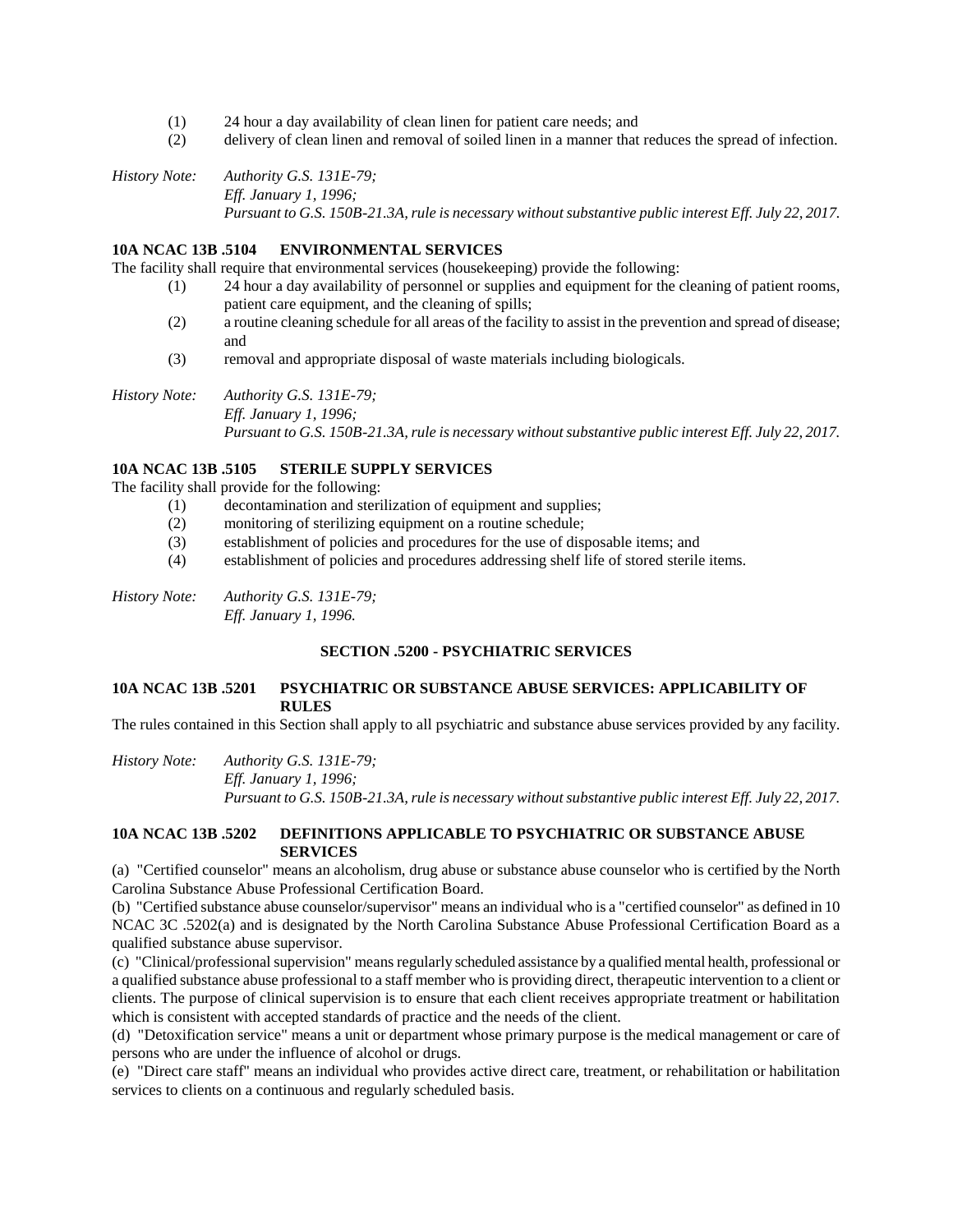(f) "Psychiatric nurse" means an individual who is licensed to practice as a registered nurse in North Carolina by the North Carolina Board of Nursing; and has:

- (1) a graduate degree from an accredited master's level program in psychiatric mental health nursing with two years of experience; or
- (2) a master's degree in behavioral science with two years of supervised clinical experience in psychiatric mental health nursing; or
- (3) a baccalaureate degree in behavioral science with four years of supervised clinical experience in psychiatric mental health nursing.

(g) "Psychiatric service" means an inpatient or outpatient unit or department whose primary purpose is the treatment of mental illness. It also means the mental health treatment provided in such a unit or department.

(h) "Psychiatric social worker" means an individual who holds a master's degree in social work from an accredited school of social work and has two years of clinical social work experience.

(i) "Psychiatrist" means an individual who is licensed to practice medicine in North Carolina and who has completed an accredited training program in psychiatry.

(j) "Psychologist" means an individual licensed to practice psychology in North Carolina by the North Carolina State Board of Examiners of Practicing Psychologists.

(k) "Qualified mental health professional" means any one of the following: psychiatrist, psychiatric nurse, practicing psychologist, psychiatric social worker, an individual with at least a masters degree in a related human service field and two years of supervised clinical experience in mental health services or an individual with a baccalaureate degree in a related human service field and four years of supervised clinical experience in mental health services.

- (l) "Qualified substance abuse professional" means an individual who is:
	- (1) certified by the North Carolina Substance Abuse Professional Certification Board;
	- (2) certified by the National Consortium of Chemical Dependency Nurses, Inc;
	- (3) certified by the National Nurses Society on Addictions; or
	- (4) a graduate of a college or university with a baccalaureate or advanced degree in a human service related field with documentation of at least two years of supervised experience in the profession of alcoholism and drug abuse counseling.

(m) "Restraint" means the limitation of one's freedom of movement and includes the following:

- (1) mechanical restraint which means restraint of a client with the intent of controlling behavior with mechanical devices which include, but are not limited to, cuff, ankle straps, sheets or restraining shirts; or
- (2) physical restraint which means restraint of a client until calm. As used in these Rules, the term physical restraint does not apply to the use of professionally recognized methods for therapeutic holds of brief duration (five minutes or less).

(n) "Restrictive facility" means a facility so designated by the Division of Health Service Regulation which uses mechanical restraint or seclusion in accordance with G.S. 122C-60 in order to restrain a client's freedom of movement. (o) "Seclusion" means isolating a client in a separate locked room for the purpose of controlling a client's behavior.

(p) "Substance abuse service" means inpatient or outpatient unit or department whose primary purpose is the treatment of chemical dependency. It also means the chemical dependency treatment provided in such a unit or department.

*History Note: Authority G.S. 131E-79; RRC objection due to lack of statutory authority Eff. July 13, 1995; Eff. January 1, 1996; Pursuant to G.S. 150B-21.3A, rule is necessary without substantive public interest Eff. July 22, 2017.*

## **10A NCAC 13B .5203 STAFFING FOR PSYCHIATRIC OR SUBSTANCE ABUSE SERVICES**

## (a) General Requirements:

- (1) A physician shall be present in the facility or on call 24 hours per day. The medical appraisal and medical treatment of each patient shall be the responsibility of a physician;
- (2) Each facility shall determine its overall staffing requirements based upon the age categories (child, adolescent, adult, elderly), clinical characteristics, treatment requirements and numbers of patients;
- (3) There shall be a sufficient number of appropriately qualified clinical and support staff to assess and address the clinical needs of the patients;
- (4) Staff members shall have training or experience in the provision of care in each of the age categories assigned for treatment.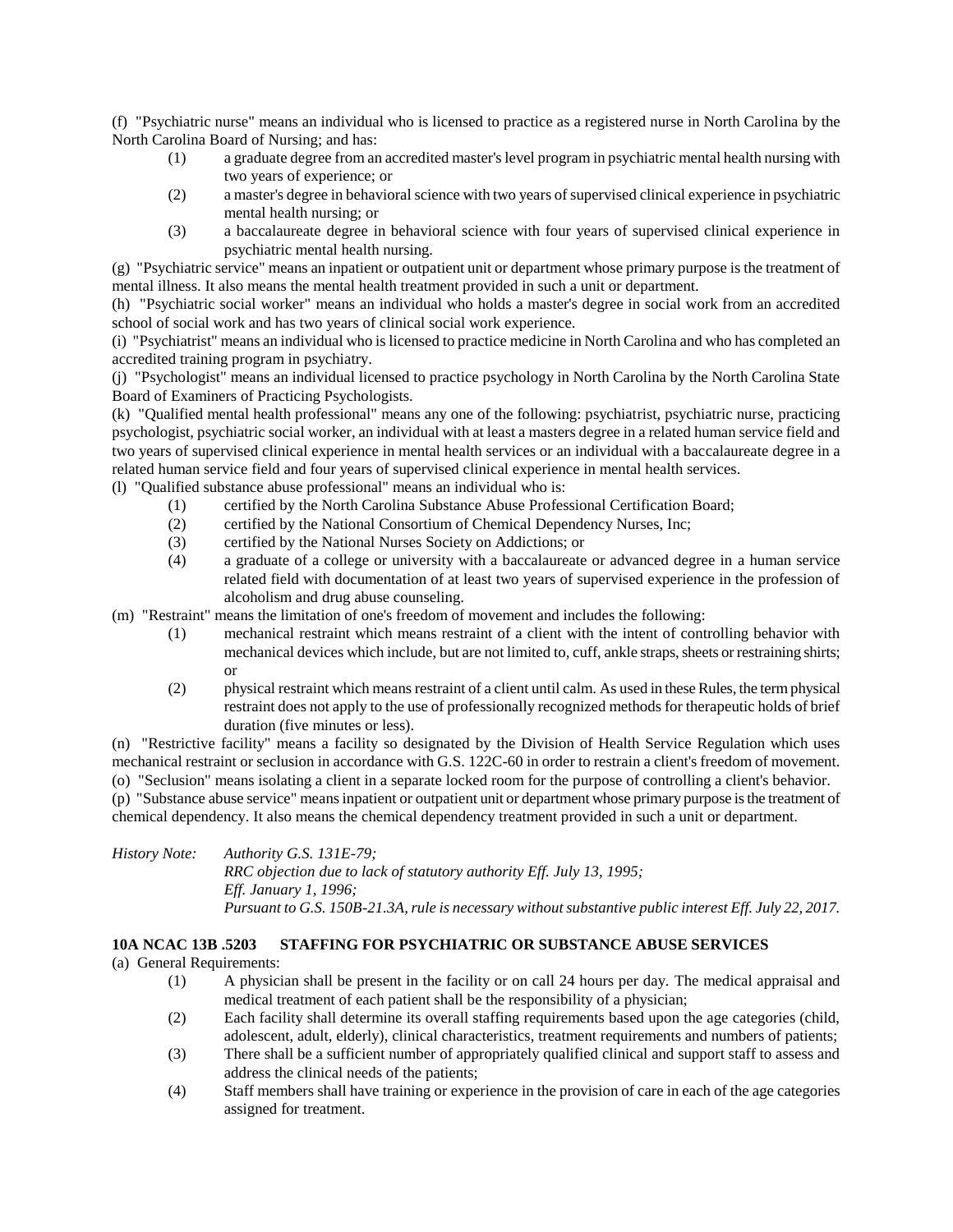- (b) Psychiatric Services:
	- (1) Staff coverage for psychiatric services shall include at least one each of the following: psychiatrist, psychiatric nurse, psychologist, and psychiatric social worker;
	- (2) A qualified mental health professional shall be available by telephone or page and able to reach the facility within 30 minutes on a 24 hour basis;
	- (3) Each clinical or direct care staff member who is not a qualified mental health professional shall receive professional supervision from a qualified mental health professional;
	- (4) When detoxification services are provided, there shall be liaison and consultation with a qualified substance abuse professional prior to the discharge of a client.
- (c) Substance Abuse Services:
	- (1) At least one registered nurse shall be on duty during each shift;
	- (2) Certified substance abuse counselors or qualified substance abuse professionals shall be employed at the ratio of one staff member for each 10 inpatients or fraction thereof. In documented instances of bona fide shortages of certified persons, uncertified individuals expecting to become certified may be employed for a maximum of 38 months without qualifications;
	- (3) The facility shall have a minimum of two staff members providing care, treatment and services directly to patients on duty at all times and maintain a shift ratio of one staff member for each 20 or less inpatients with the following exceptions:
		- (A) When there are minor inpatients there shall be staff available on the ratio of one staff member for each five minor inpatients or fraction thereof during each shift from 7:00 a.m. - 11:00 p.m.;
		- (B) When detox services are offered there shall be no less than one staff member for each nine inpatients or fraction thereof on each shift.

#### *History Note: Authority G.S. 131E-79; Eff. January 1, 1996; Pursuant to G.S. 150B-21.3A, rule is necessary without substantive public interest Eff. July 22, 2017.*

#### **10A NCAC 13B .5204 PSYCHIATRIC OR SUBSTANCE ABUSE SERVICES RECORD REQUIREMENTS**

(a) In addition to the general record keeping requirements of 10A NCAC 13B .3906, specialized assessment and treatment plans for individuals undergoing psychiatric or substance abuse treatment are as follows:

- (1) Within 24 hours following admission each individual shall have a completed admission assessment. The initial assessment shall include the reason for admission, admitting diagnosis, mental status including suicide potential, diagnostic tests or evaluations, and a determination of the need for additional information to include the potential for the physical abuse of self or others and a family assessment when a minor is involved;
- (2) Within 72 hours following admission, a preliminary individual treatment plan shall be completed and implemented; and
- (3) Within five days following admission, a comprehensive individual treatment plan shall be developed and implemented. For outpatient services, the plan shall be developed and implemented within 30 days of admission to treatment.

(b) Individual treatment plans for psychiatric and substance abuse patients shall be developed in partnership with the patient or individual acting on behalf of the patient. Clinical responsibility for the development and implementation of the plan shall be clearly designated. Minimum components of the comprehensive treatment plan shall include diagnosis and time specific short and long term measurable goals, strategies for reaching goals, and staff responsibility for plan implementation. The plan shall be revised as medically or clinically indicated.

(c) Progress notes shall be entered in each individual's record. Included is information which may have a significant impact on the individual's condition or expected outcome such as family conferences or major events related to the patient. Patient status shall be documented each shift for any inpatient psychiatric or substance abuse services, and on a per visit basis for outpatient psychiatric and substance abuse services.

(d) For each individual to whom substance abuse services are provided, a written plan for aftercare services shall be developed which minimally includes:

(1) plan for delivering aftercare services, including the aftercare services which are provided; and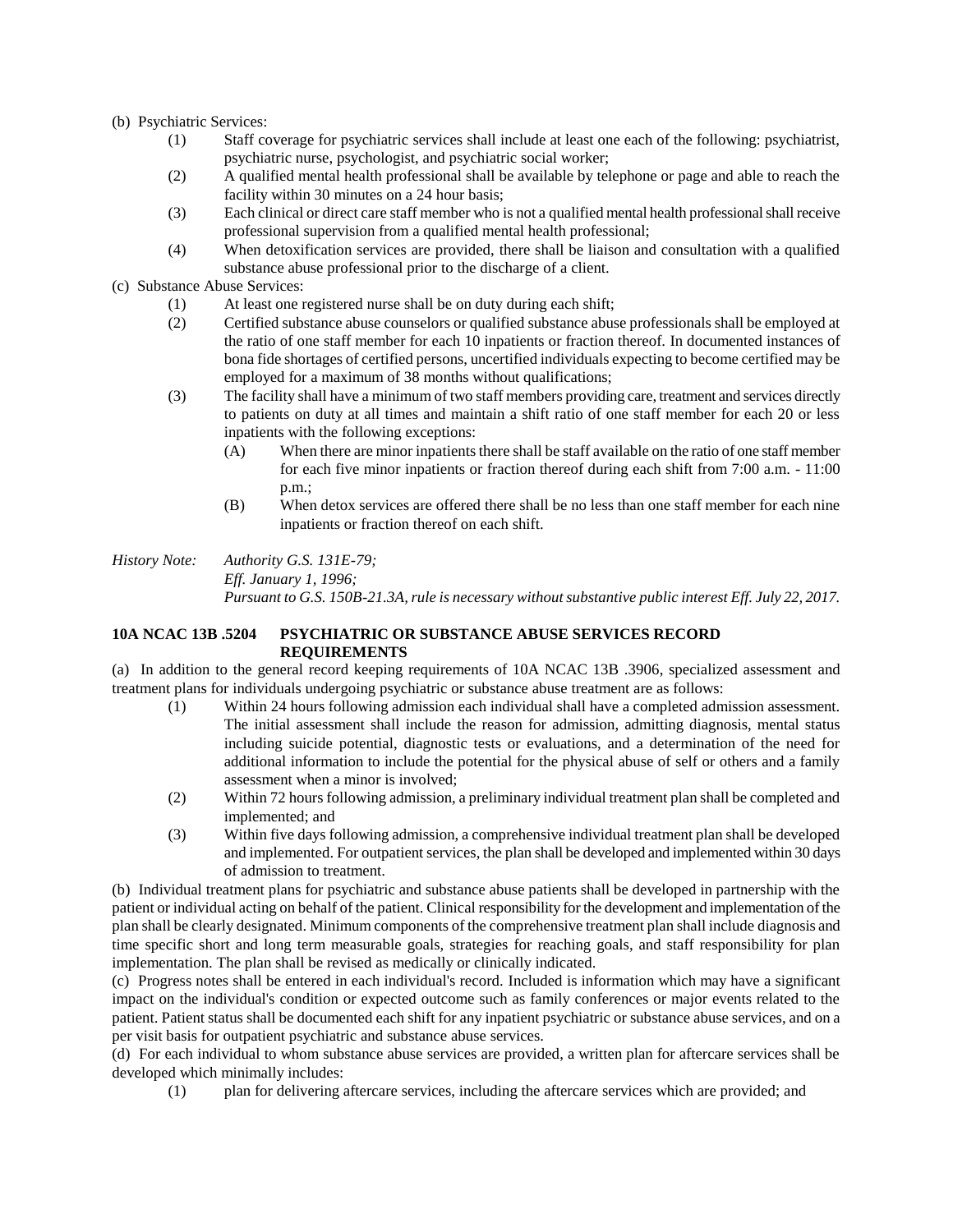- (2) provision for agreements with individuals or organizations if aftercare services are not provided directly by the facility.
- *History Note: Authority G.S. 131E-79; Eff. January 1, 1996; Pursuant to G.S. 150B-21.3A, rule is necessary without substantive public interest Eff. July 22, 2017.*

#### **10A NCAC 13B .5205 SECLUSION**

At least one seclusion room shall be provided in all hospitals licensed to provide a psychiatric program, a substance abuse program or both.

*History Note: Authority G.S. 131E-79; Eff. January 1, 1996; Pursuant to G.S. 150B-21.3A, rule is necessary without substantive public interest Eff. July 22, 2017.*

#### **10A NCAC 13B .5206 COMPLIANCE WITH STATUTORY REQUIREMENTS**

(a) Facilities providing psychiatric or substance abuse services shall develop procedures to protect the rights of psychiatric and substance abuse patients in accordance with North Carolina statutes addressing the rights of psychiatric and substance abuse patients. Statutes addressing such rights are as follows:

- (1) G.S. 122C-51. Declaration of policy on clients' rights;
- (2) G.S. 122C-52. Right to confidentiality;
- (3) G.S. 122C-53. Exceptions; client;
- (4) G.S. 122C-54. Exceptions; abuse reports and court proceedings;
- (5) G.S. 122C-55. Exceptions; care and treatment;
- (6) G.S. 122C-56. Exceptions; research and planning;
- (7) G.S. 122C-57. Right to treatment and consent to treatment;
- (8) G.S. 122C-58. Civil rights and civil remedies;
- (9) G.S. 122C-59. Use of corporal punishment;
- (10) G.S. 122C-60. Use of physical restraints or seclusion;
- (11) G.S. 122C-61. Treatment rights in 24-hour facilities;
- (12) G.S. 122C-62. Additional rights in 24-hour facilities;
- (13) G.S. 122C-65. Offenses relating to clients; and
- (14) G.S. 122C-66. Protection from abuse and exploitation; reporting.

(b) Facilities providing psychiatric or substance abuse services shall develop procedures to protect confidentiality of information regarding communicable disease and conditions in compliance with G.S. 130A-143.

*History Note: Authority G.S. 131E-79; Eff. January 1, 1996; Pursuant to G.S. 150B-21.3A, rule is necessary without substantive public interest Eff. July 22, 2017.*

#### **10A NCAC 13B .5207 PSYCHIATRIC OR SUBSTANCE ABUSE OUTPATIENT SERVICES**

Partial hospitalization, outpatient and day treatment facilities shall be subject to 10A NCAC 27G .1100, 10A NCAC 27G .3500, and 10A NCAC 27G .3700 respectively, which are incorporated by reference with all subsequent amendments. Referenced rules are available from the N.C. Division of Mental Health, Developmental Disabilities, and Substance Abuse Services, Advocacy, Client Rights and Quality Improvement Section, 3009 Mail Service Center, Raleigh, NC 27699-3009 at a cost of five dollars and seventy-five cents (\$5.75) per copy.

*History Note: Authority G.S. 131E-79; Eff. January 1, 1996; Pursuant to G.S. 150B-21.3A, rule is necessary without substantive public interest Eff. July 22, 2017.*

## **SECTION .5300 - NURSING AND ADULT CARE HOME BEDS**

# **10A NCAC 13B .5301 THE LICENSURE OF NURSING AND ADULT CARE HOME BEDS IN A HOSPITAL**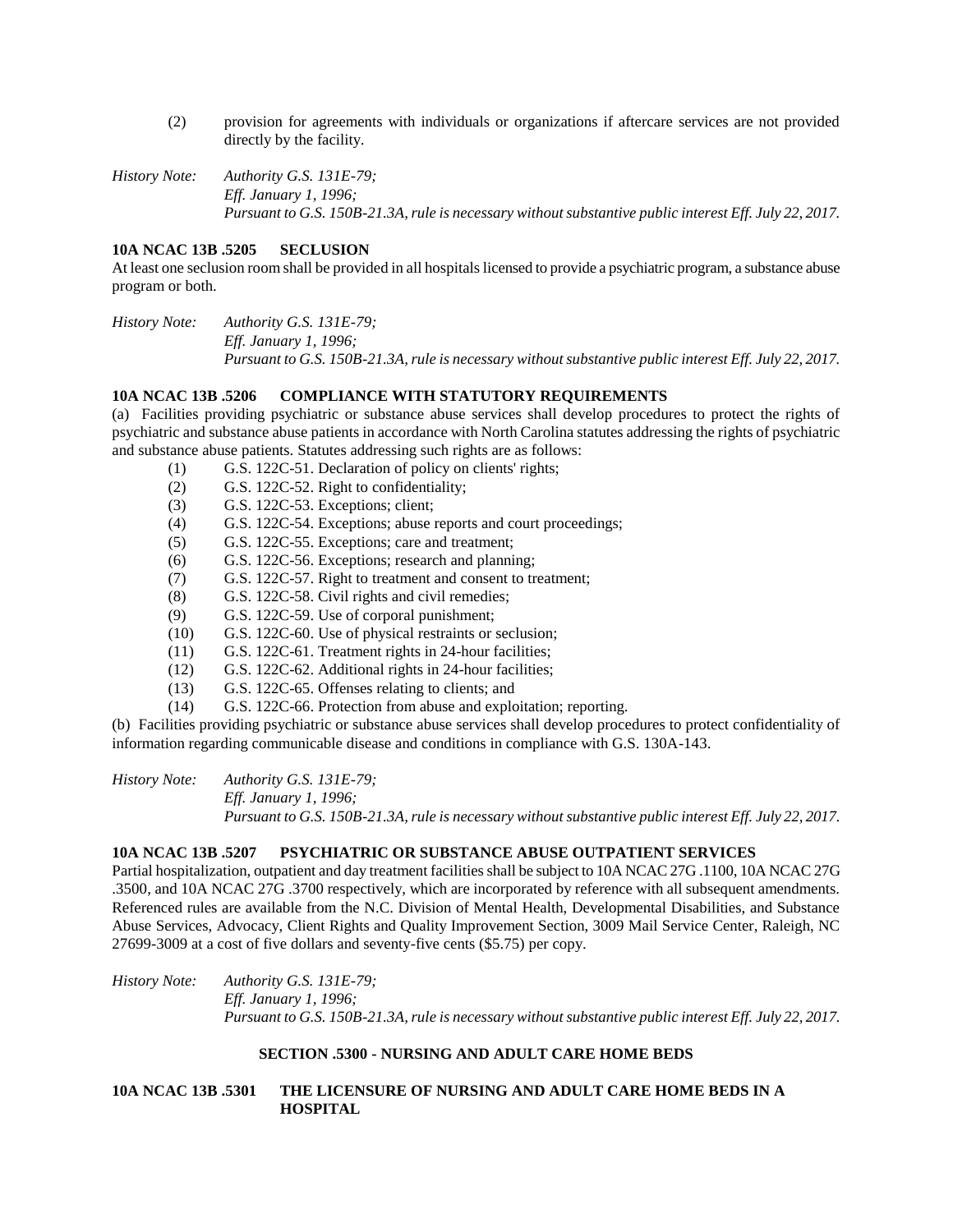When a facility has nursing facility beds or adult care home beds, the beds shall be provided under the hospital's license as provided in Rule .3101 of this Subchapter. The nursing facility beds and the adult care home beds shall be subject to the rules in 10A NCAC 13D with the exception that the following rules shall not apply: 10A NCAC 13D .2001(4); .2101 - .2108; .2201; .2208; .2209; .2211; .2212; .2302; .2401; .2402; .2503; .2504; .2602; .2607; .2701; and .2901. With these exceptions, the rules in 10A NCAC 13D are incorporated by reference with all subsequent amendments. Referenced rules are available from the NC Division of Health Service Regulation, 2711 Mail Service Center, Raleigh, N.C. 27699-2711 at a cost of six dollars (\$6.00) per copy.

*History Note: Authority G.S. 131E-79; Eff. March 1, 1996; Pursuant to G.S. 150B-21.3A, rule is necessary without substantive public interest Eff. July 22, 2017; Amended Eff. October 1, 2019.*

## **SECTION .5400 - COMPREHENSIVE INPATIENT REHABILITATION**

#### **10A NCAC 13B .5401 DEFINITIONS**

The following definitions shall apply to inpatient rehabilitation facilities or units only:

- (1) "Case management" means the coordination of services, for a given patient, between disciplines so that the patient may reach optimal rehabilitation through the judicious use of resources.
- (2) "Comprehensive, inpatient rehabilitation program" means a program for the treatment of persons with functional limitations or chronic disabling conditions who have the potential to achieve a significant improvement in activities of daily living. A comprehensive, rehabilitation program shall utilize a coordinated and integrated, interdisciplinary approach, directed by a physician, to assess patient needs and to provide treatment and evaluation of physical, psycho-social and cognitive deficits.
- (3) "Inpatient rehabilitation facility or unit" means a free-standing facility or a unit (unit pertains to contiguous dedicated beds and spaces) approved in accordance with G.S. 131E, Article 9 to establish inpatient, rehabilitation beds and to provide a comprehensive, inpatient rehabilitation program within an existing licensed health service facility.
- (4) "Medical consultations" means consultations which the rehabilitation physician or the attending physician determine are necessary to meet the acute medical needs of the patient and do not include routine medical needs.
- (5) "Occupational therapist" means any individual licensed in the State of North Carolina as an occupational therapist in accordance with the provisions of G.S. 90, Article 18D.
- (6) "Occupational therapist assistant" means any individual licensed in the State of North Carolina as an occupational therapist assistant in accordance with the provisions of G.S. 90, Article 18D.
- (7) "Psychologist" means a person licensed as a practicing psychologist in accordance with G.S. 90, Article 18A.
- (8) "Physiatrist" means a licensed physician who has completed a physical medicine and rehabilitation residency training program approved by the Accreditation Council of Graduate Medical Education or the American Osteopathic Association.
- (9) "Physical therapist" means any person licensed in the State of North Carolina as a physical therapist in accordance with the provisions of G.S. 90, Article 18B.
- (10) "Physical therapist assistant" means any person licensed in the State of North Carolina as a physical therapist assistant in accordance with the provisions of G.S. 90-270.24, Article 18B.
- (11) "Recreational therapist" means a person certified by the State of North Carolina Therapeutic Recreational Certification Board.
- (12) "Rehabilitation aide" means an unlicensed assistant who works under the supervision of a registered nurse, licensed physical therapist or occupational therapist in accordance with the appropriate occupational licensure laws governing his or her supervisor and consistent with staffing requirements as set forth in Rule .5508 of this Section. The rehabilitation aide shall be listed on the North Carolina Nurse Aide Registry and have received additional staff training as listed in Rule .5509 of this Section.
- (13) "Rehabilitation nurse" means a registered nurse licensed in North Carolina, with training, either academic or on-the-job, in physical rehabilitation nursing and at least one year experience in physical rehabilitation nursing.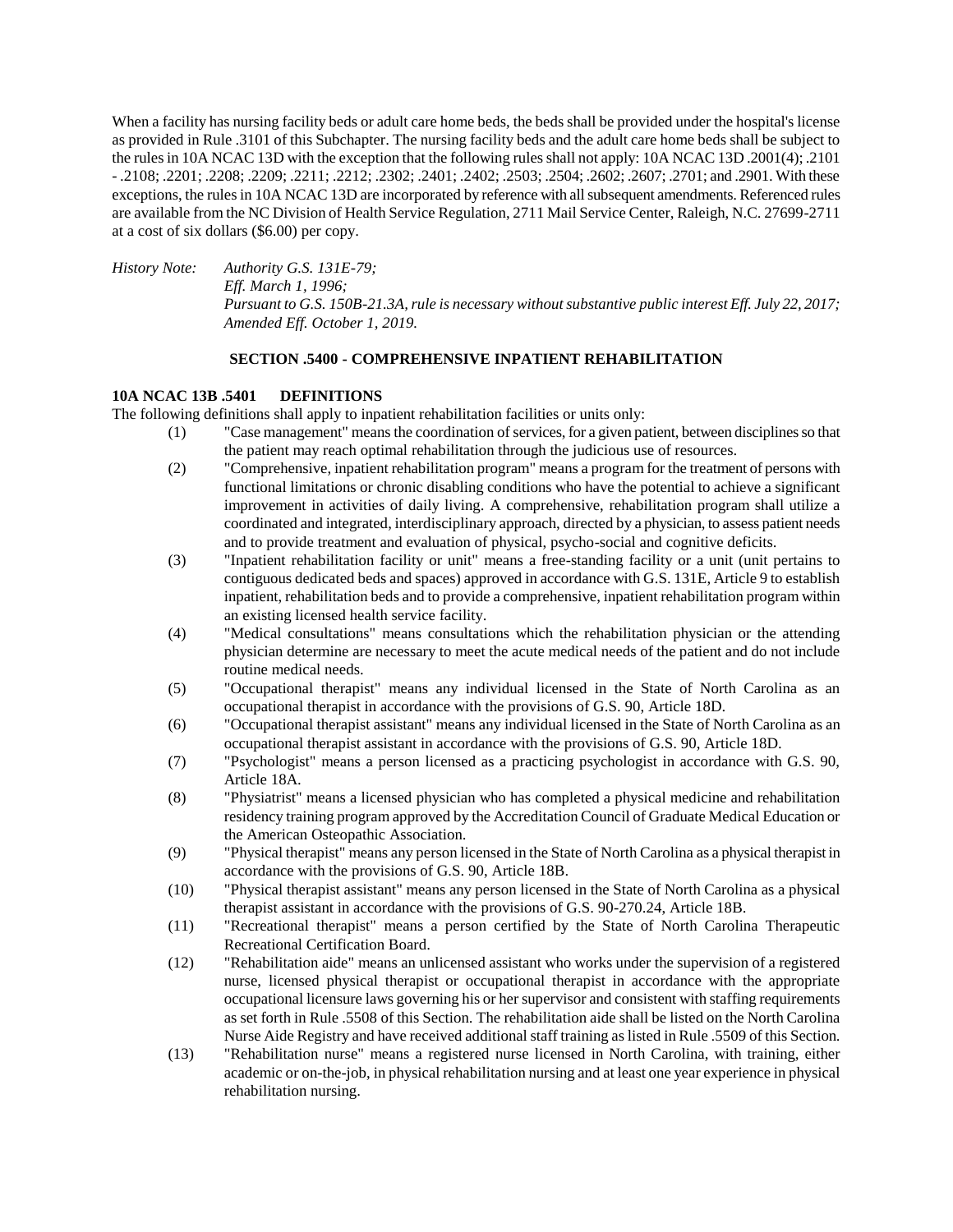- (14) "Rehabilitation physician" means a physiatrist or a physician who is qualified, based on education, training and experience regardless of specialty, of providing medical care to rehabilitation patients.
- (15) "Social worker" means a person certified by the North Carolina Social Work Certification and Licensure Board in accordance with G.S. 90B-3.
- (16) "Speech and language pathologist" means any person licensed in the State of North Carolina as a speech and language pathologist in accordance with the provisions of G.S. 90, Article 22.

*History Note: Authority G.S. 131E-79; RRC Objection due to lack of statutory authority Eff. January 18, 1996; Eff. May 1, 1996; Pursuant to G.S. 150B-21.3A, rule is necessary without substantive public interest Eff. July 22, 2017.*

## **10A NCAC 13B .5402 PHYSICIAN REQUIREMENTS FOR INPATIENT REHABILITATION FACILITIES OR UNITS**

(a) In a rehabilitation facility or unit, a physician shall participate in the provision and management of rehabilitation services and in the provision of medical services.

(b) In a rehabilitation facility or unit, a rehabilitation physician shall be responsible for a patient's interdisciplinary treatment plan. Each patient's interdisciplinary treatment plan shall be developed and implemented under the supervision of a rehabilitation physician.

(c) The rehabilitation physician shall participate in the preliminary assessment within 48 hours of admission, prepare a plan of care and direct the necessary frequency of contact based on the medical and rehabilitation needs of the patient. The frequency shall be appropriate to justify the need for comprehensive inpatient rehabilitation care.

(d) An inpatient rehabilitation facility or unit's contract or agreements with a rehabilitation physician shall require that the rehabilitation physician shall participate in individual case conferences or care planning sessions and shall review and sign discharge summaries and records. When patients are to be discharged to another health care facility, the discharging facility shall ensure that the patient has been provided with a discharge plan which incorporates post discharge continuity of care and services. When patients are to be discharged to a residential setting, the facility shall ensure that the patient has been provided with a discharge plan that incorporates the utilization of community resources when available and when included in the patient's plan of care.

(e) The intensity of physician medical services and the frequency of regular contacts for medical care for the patient shall be determined by the patient's pathophysiologic needs.

(f) Where the attending physician of a patient in an inpatient rehabilitation facility or unit orders medical consultations for the patient, such consultations shall be provided by qualified physicians within 48 hours of the physician's order. In order to achieve this result, the contracts or agreements between inpatient rehabilitation facilities or units and medical consultants shall require that such consultants render the requested medical consultation within 48 hours.

(g) An inpatient rehabilitation facility or unit shall have a written procedure for setting the qualifications of the physicians, rendering physical rehabilitation services in the facility or unit.

*History Note: Authority G.S. 131E-79; RRC Objection due to lack of statutory authority Eff. January 18, 1996; Eff. May 1, 1996; Pursuant to G.S. 150B-21.3A, rule is necessary without substantive public interest Eff. July 22, 2017.*

## **10A NCAC 13B .5403 ADMISSION CRITERIA FOR INPATIENT REHABILITATION FACILITIES OR UNITS**

(a) The facility shall have written criteria for admission to the inpatient rehabilitation facility or unit. A description of programs or services for screening the suitability of a given patient for placement shall be available to staff and referral sources.

(b) For patients found unsuitable for admission to the inpatient rehabilitation facility or unit, there shall be documentation of the reasons.

(c) Within 48 hours of admission, a preliminary assessment shall be completed by members of the interdisciplinary team to insure the appropriateness of placement and to identify the immediate needs of the patients.

(d) Patients admitted to an inpatient rehabilitation facility or unit must be able to tolerate a minimum of three hours of rehabilitation therapy, five days a week, including at least two of the following rehabilitation services: physical therapy, occupational therapy or speech therapy.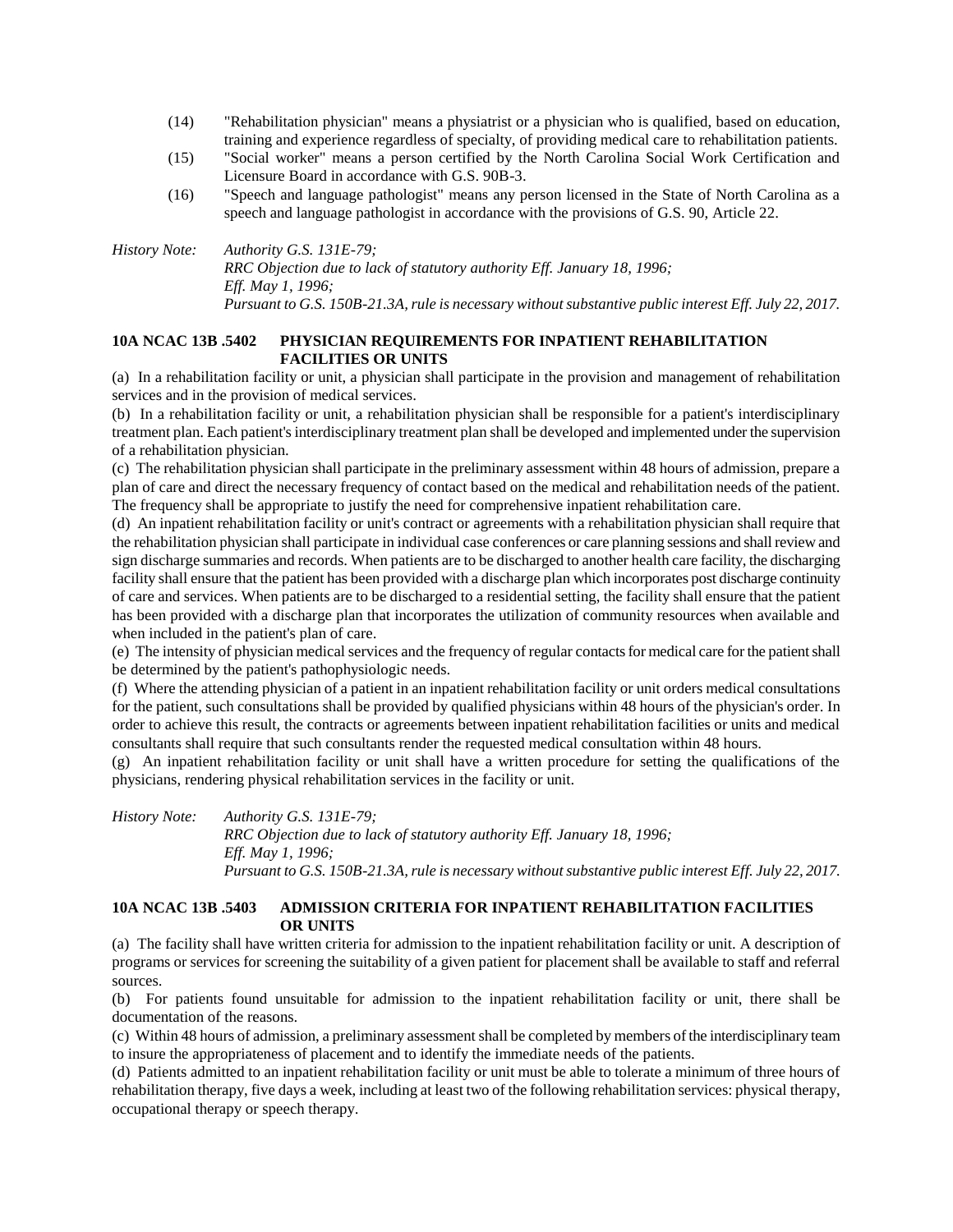(e) Patients admitted to an inpatient rehabilitation facility or unit must be medically stable, have a prognosis indicating a progressively improved medical condition and have the potential for increased independence.

*History Note: Authority G.S. 131E-79; Eff. March 1, 1996; Pursuant to G.S. 150B-21.3A, rule is necessary without substantive public interest Eff. July 22, 2017.*

### **10A NCAC 13B .5404 COMPREHENSIVE INPATIENT REHABILITATION EVALUATION**

(a) A comprehensive, inpatient rehabilitation evaluation is required for each patient admitted to an inpatient rehabilitation facility or unit. At a minimum this evaluation shall include the reason for referral, a summary of the patient's clinical condition, functional strengths and limitations, and indications for specific services. This evaluation shall be completed within three days.

(b) Each patient shall be evaluated by the interdisciplinary team to determine the need for any of the following services: medical, dietary, occupational therapy, physical therapy, prosthetics and orthotics, psychological assessment and therapy, therapeutic recreation, rehabilitation medicine, rehabilitation nursing, therapeutic counseling or social work, vocational rehabilitation evaluation and speech-language pathology.

*History Note: Authority G.S. 131E-79; Eff. March 1, 1996; Pursuant to G.S. 150B-21.3A, rule is necessary without substantive public interest Eff. July 22, 2017.*

#### **10A NCAC 13B .5405 COMPREHENSIVE INPATIENT REHABILITATION INTER-DISCIPLINARY TREAT/PLAN**

(a) The interdisciplinary treatment team shall develop an individual treatment plan for each patient within seven days after admission. The plan shall include evaluation findings and information about the following:

- (1) prior level of function;
- (2) current functional limitations;
- (3) specific service needs;
- (4) treatment, supports and adaptations to be provided;
- (5) specified treatment goals;
- (6) disciplines responsible for implementation of separate parts of the plan; and
- (7) anticipated time frames for the accomplishment of specified long-term and short-term goals.

(b) The treatment plan shall be reviewed by the interdisciplinary team at least every other week. All members of the interdisciplinary team, or a representative of their discipline, shall attend each meeting. Documentation of each review shall include progress toward defined goals and identification of any changes in the treatment plan.

(c) The treatment plan shall include provisions for all of the services identified as needed for the patient in the comprehensive inpatient rehabilitation evaluation completed in accordance with Rule .5404 of this Section.

(d) Each patient shall have a designated case manager who shall be responsible for the coordination of the patient's individualized treatment plan. The case manager shall be responsible for promoting the program's responsiveness to the needs of the patient and shall participate in all team conferences concerning the patient's progress toward the accomplishment of specified goals. Any of the professional staff involved in the patient's care may be the designated case manager for one or more cases.

*History Note: Authority G.S. 131E-79; Eff. March 1, 1996; Pursuant to G.S. 150B-21.3A, rule is necessary without substantive public interest Eff. July 22, 2017.*

## **10A NCAC 13B .5406 DISCHARGE CRITERIA FOR INPATIENT REHABILITATION FACILITIES OR UNITS**

(a) Discharge planning shall be an integral part of the patient's treatment plan and shall begin upon admission to the facility. After established goals have been reached, or a determination has been made that care in a less intensive setting would be appropriate, or that further progress is unlikely, the patient shall be discharged to an appropriate setting. Other reasons for discharge may include an inability or unwillingness of patient or family to cooperate with the planned therapeutic program or medical complications that preclude a further intensive rehabilitative effort. The facility shall involve the patient, family, staff members and referral sources in discharge planning.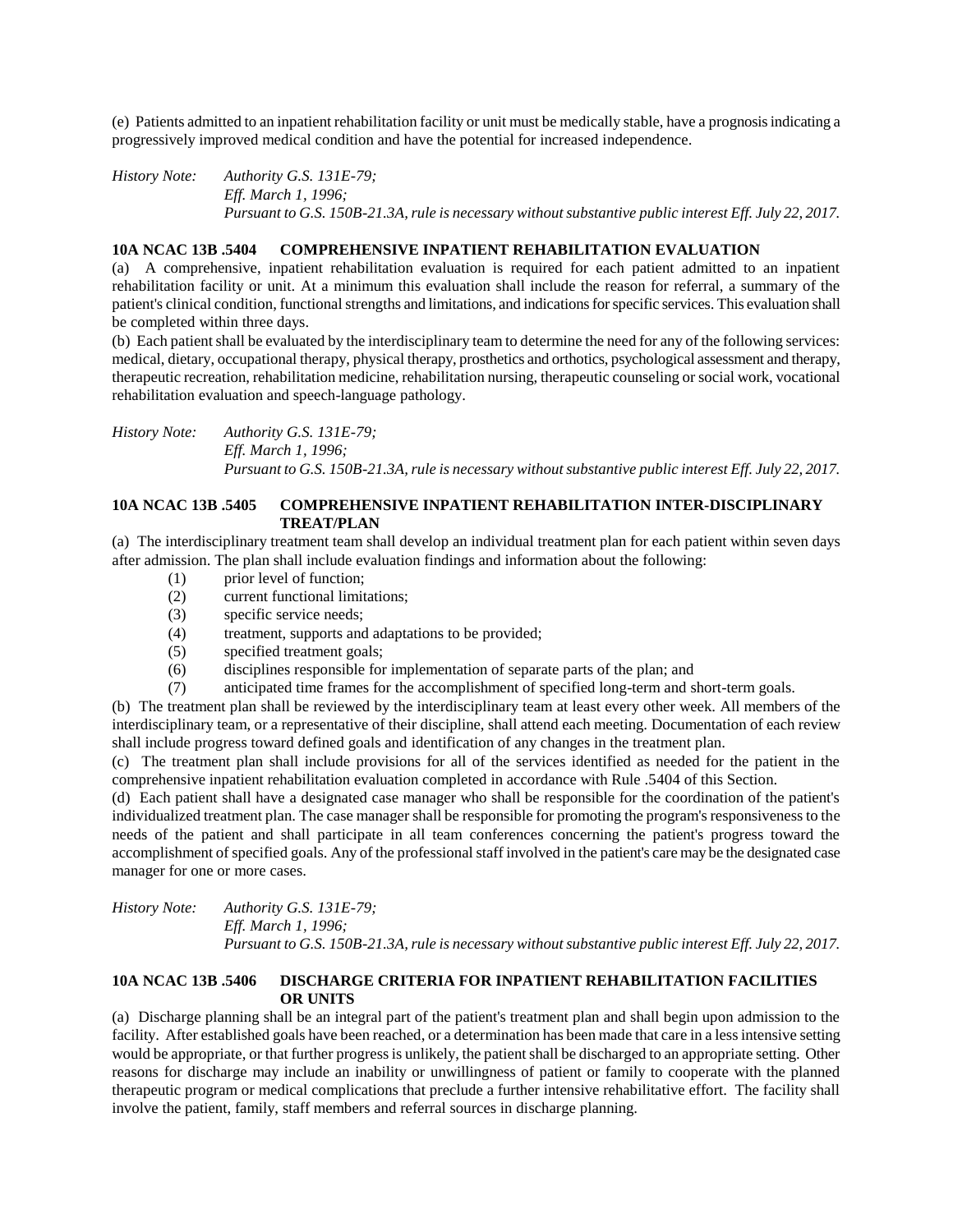(b) The case manager shall facilitate the discharge or transfer process in coordination with the facility social worker. (c) If a patient is being referred to another facility for further care, appropriate documentation of the patient's current status shall be forwarded with the patient. A formal discharge summary shall be forwarded within 48 hours following discharge and shall include the reasons for referral, the diagnosis, functional limitations, services provided, the results of services, referral action recommendations and activities and procedures used by the patient to maintain and improve functioning.

*History Note: Authority G.S. 131E-79; Eff. March 1, 1996.*

#### **10A NCAC 13B .5407 COMPREHENSIVE REHABILITATION PERSONNEL ADMINISTRATION**

(a) The facility shall have qualified staff members, consultants and contract personnel to provide services to the patients admitted to the inpatient rehabilitation facility or unit.

(b) Personnel shall be employed or provided by contractual agreement in sufficient types and numbers to meet the needs of all patients admitted for comprehensive rehabilitation.

(c) Written agreements shall be maintained by the facility when services are provided by contract on an ongoing basis.

*History Note: Authority G.S. 131E-79; RRC Objection due to lack of statutory authority Eff. January 18, 1996; Eff. May 1, 1996; Pursuant to G.S. 150B-21.3A, rule is necessary without substantive public interest Eff. July 22, 2017.*

### **10A NCAC 13B .5408 COMPREHENSIVE INPATIENT REHABILITATION PROGRAM STAFFING REQUIREMENTS**

(a) The staff of the inpatient rehabilitation facility or unit shall include at a minimum:

- (1) the inpatient rehabilitation facility or unit shall be supervised by a rehabilitation nurse. The facility shall identify the nursing skills necessary to meet the needs of the rehabilitation patients in the unit and assign staff qualified to meet those needs;
- (2) the minimum nursing hours per patient in the rehabilitation unit shall be 5.5 nursing hours per patient day. At no time shall direct care nursing staff be less than two full-time equivalents, one of which must be a registered nurse;
- (3) the inpatient rehabilitation unit shall employ or provide by contractual agreements sufficient therapist to provide a minimum of three hours of specific (physical, occupational or speech) or combined rehabilitation therapy services per patient day;
- (4) physical therapy assistants and occupational therapy assistants shall be supervised on-site by physical therapists or occupational therapists;
- (5) rehabilitation aides shall have documented training appropriate to the activities to be performed and the occupational licensure laws of his or her supervisor. The overall responsibility for the on-going supervision and evaluation of the rehabilitation aide remains with the registered nurse as identified in Subparagraph  $(a)(1)$  of this Rule. Supervision by the physical therapist or by the occupational therapist is limited to that time when the therapist is on-site and directing the rehabilitation activities of the aide; and
- (6) hours of service by the rehabilitation aide are counted toward the required nursing hours when the aide is working under the supervision of the nurse. Hours of service by the rehabilitation aide are counted toward therapy hours during that time the aide works under the immediate, on-site supervision of the physical therapist or occupational therapist. Hours of service shall not be dually counted for both services. Hours of service by rehabilitation aides in performing nurse-aide duties in areas of the facility other than the rehabilitation unit shall not be counted toward the 5.5 hour minimum nursing requirement described for the rehabilitation unit.

(b) Additional personnel shall be provided as required to meet the needs of the patient, as defined in the comprehensive inpatient rehabilitation evaluation.

*History Note: Authority G.S. 131E-79; RRC Objection due to lack of statutory authority Eff. January 18, 1996; Eff. May 1, 1996.*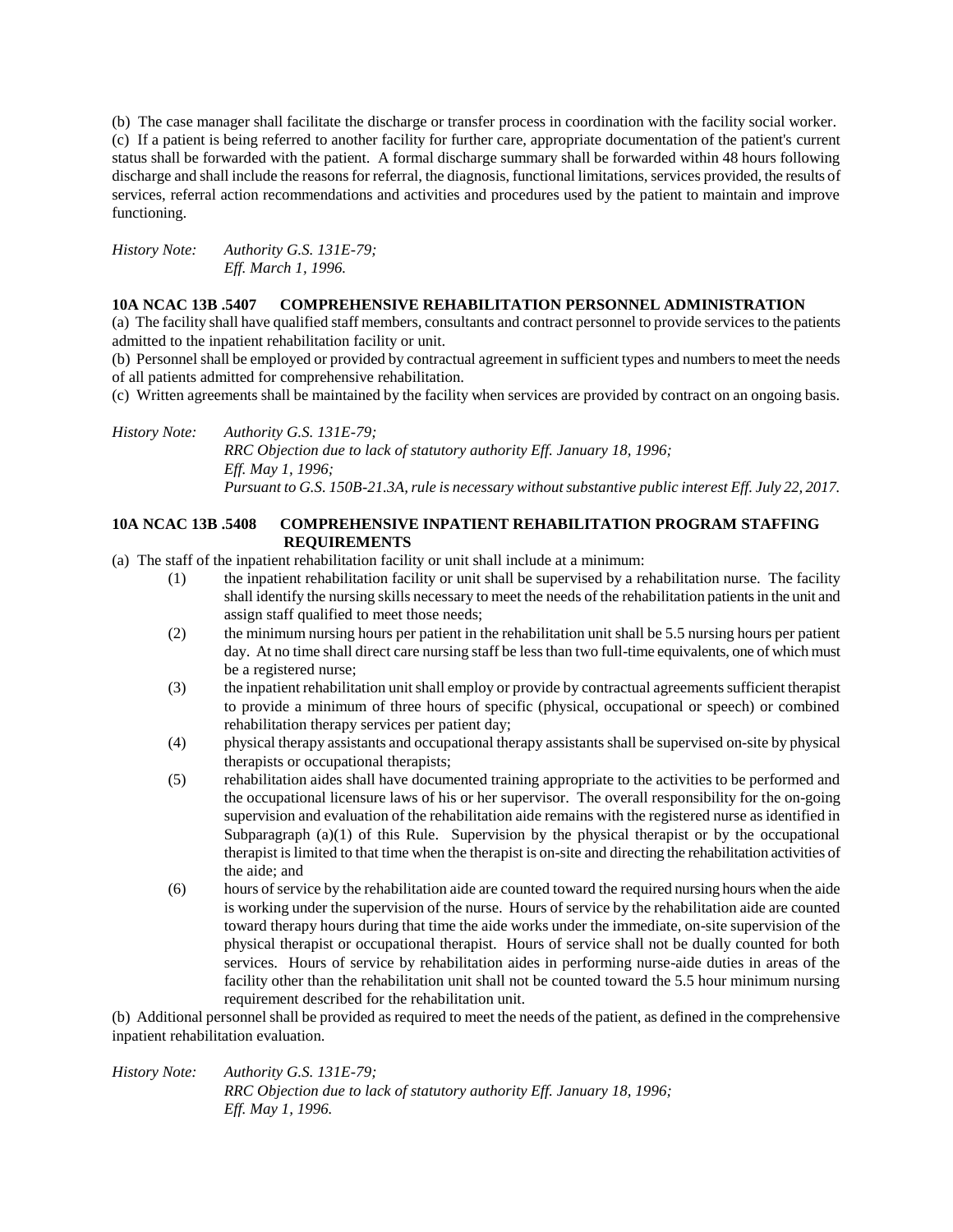## **10A NCAC 13B .5409 STAFF TRAINING FOR INPATIENT REHABILITATION FACILITIES OR UNIT**

Prior to the provision of care, all rehabilitation personnel, excluding physicians, assigned to the rehabilitation unit shall be provided training or shall provide documentation of training that includes at a minimum the following:

- (1) active and passive range of motion;
- (2) assistance with ambulation;
- (3) transfers;
- (4) maximizing functional independence;
- (5) the psycho-social needs of the rehabilitation patient;
- (6) the increased safety risks of rehabilitation training (including falls and the use of restraints);
- (7) proper body mechanics;
- (8) nutrition, including dysphagia and restorative eating;
- (9) communication with the aphasic and hearing impaired patient;
- (10) behavior modification;
- (11) bowel and bladder training; and
- (12) skin care.

*History Note: Authority G.S. 131E-79;*

*RRC Objection due to lack of statutory authority Eff. January 18, 1996; Eff. May 1, 1996; Pursuant to G.S. 150B-21.3A, rule is necessary without substantive public interest Eff. July 22, 2017.*

## **10A NCAC 13B .5410 EQUIPMENT REQUIREMENTS/COMPREHENSIVE INPATIENT REHABILITATION PROGRAMS**

(a) The facility shall provide each discipline with the necessary equipment and treatment methods to achieve the short and long-term goals specified in the comprehensive inpatient rehabilitation interdisciplinary treatment plans for patients admitted to these facilities or units.

(b) Each patient's needs for a standard wheelchair or a specially designed wheelchair or additional devices to allow safe and independent mobility within the facility shall be met.

(c) Special physical therapy and occupational therapy equipment for use in fabricating positioning devices for beds and wheelchairs shall be provided including splints, casts, cushions, wedges and bolsters.

(d) Physical therapy devices shall be provided, including a mat, table, parallel bars, sliding boards, and special adaptive bathroom equipment.

*History Note: Authority G.S. 131E-79; Eff. March 1, 1996; Pursuant to G.S. 150B-21.3A, rule is necessary without substantive public interest Eff. July 22, 2017.*

## **10A NCAC 13B .5411 PHYSICAL FACILITY REQUIREMENTS/INPATIENT REHABILITATION FACILITIES OR UNIT**

(a) The inpatient rehabilitation facility or unit shall be in a designated area and shall be used for the specific purpose of providing a comprehensive inpatient rehabilitation program.

(b) The floor area of a single bedroom shall be sufficient for the patient or the staff to easily transfer the patient from the bed to a wheelchair and to maneuver a 180 degree turn with a wheelchair on at least one-side of the bed.

(c) The floor area of a multi-bed bedroom shall be sufficient for the patient or the staff to easily transfer the patient from the bed to a wheelchair and to maneuver a 180 degree turn with a wheelchair between beds.

(d) Each patient room shall meet the following requirements:

- (1) maximum room capacity of no more than four patients;
- (2) operable windows;
- (3) a nurse call system designed to meet the special needs of rehabilitation patients;
- (4) in single and two-bed rooms with private toilet room, the lavatory may be located in the toilet room;
- (5) a wardrobe or closet for each patient which is wheelchair accessible and arranged to allow the patient to access the contents;
- (6) a chest of drawers or built-in drawer storage with mirror above, which is wheelchair accessible; and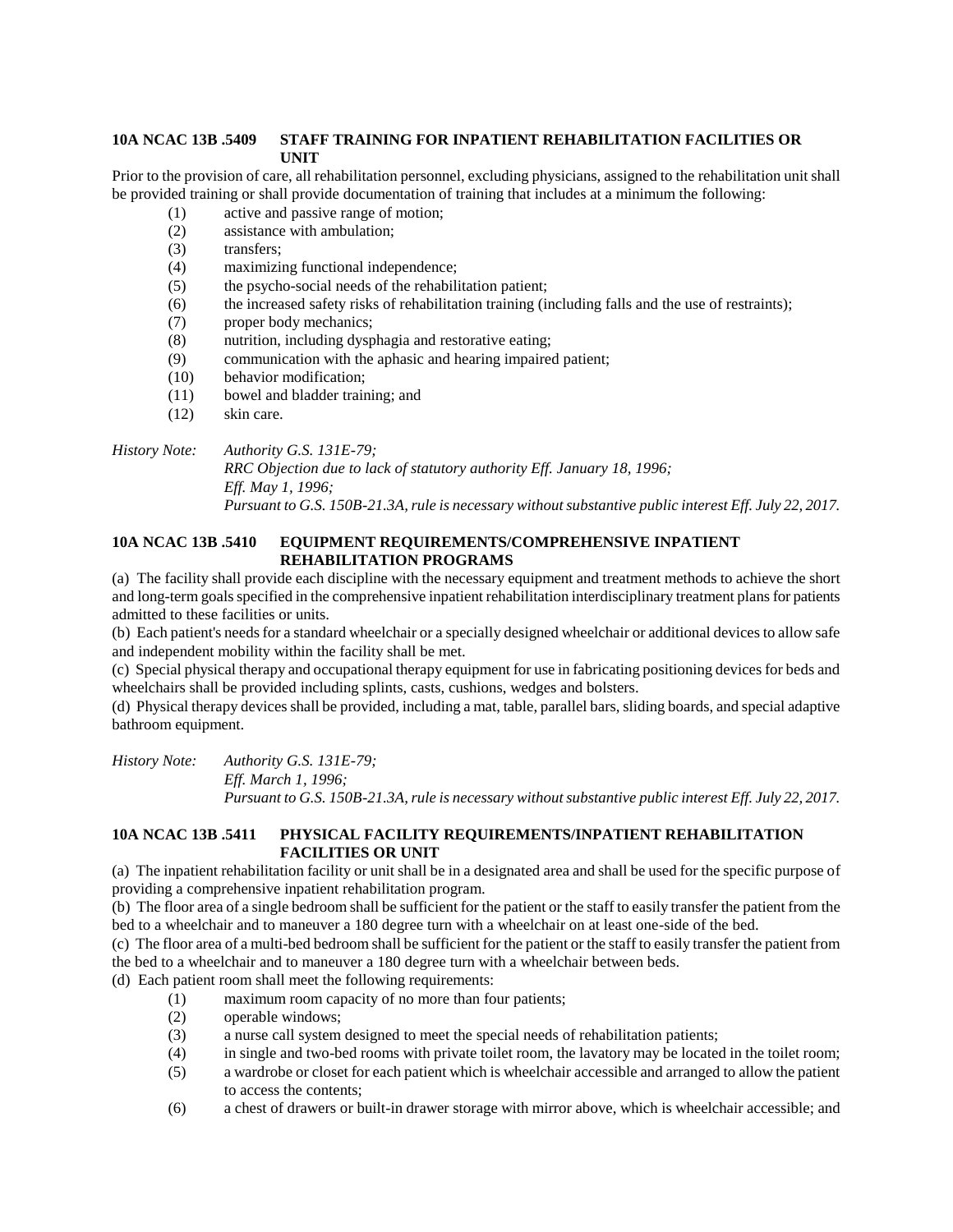(7) a bedside table for toilet articles and personal belongings.

(e) Space for emergency equipment such as resuscitation carts shall be provided and shall be under direct control of the nursing staff, in proximity to the nurse's station and out of traffic.

(f) Patients' bathing facilities shall meet the following specifications:

- (1) there shall be at least one shower stall or one bathtub for each 15 beds not individually served. Each tub or shower shall be in an individual room or privacy enclosure which provides space for the private use of the bathing fixture, for drying and dressing and for a wheelchair and an assisting attendant;
- (2) showers in central bathing facilities shall be at least five feet square without curbs and designed to permit use by a wheelchair patient;
- (3) at least one five-foot-by-seven-foot shower shall be provided which can accommodate a stretcher and an assisting attendant.

(g) Patients' toilet rooms and lavatories shall meet the following specifications:

- (1) the size of toilet room shall permit a wheelchair, a staff person and appropriate wheel-to-water closet transfers;
- (2) a lavatory in the room shall permit wheelchair access;
- (3) lavatories serving patients shall:
	- (A) allow wheelchairs to extend under the lavatory; and
	- (B) have water supply spout mounted so that its discharge point is a minimum of five inches above the rim of the fixture; and
- (4) lavatories used by patients and by staff shall be equipped with blade-operated supply valves.

(h) The space provided for physical therapy, occupational therapy and speech therapy by all inpatient rehabilitation facilities or units may be shared but shall, at a minimum, include:

- (1) office space for staff;
- (2) office space for speech therapy evaluation and treatment;
- (3) waiting space;
- (4) training bathroom which includes toilet, lavatory and bathtub;
- (5) gymnasium or exercise area;
- (6) work area such as tables or counters suitable for wheelchair access;
- (7) treatment areas with available privacy curtains or screens;
- (8) an activities of daily living training kitchen with sink, cooking top (secured when not supervised by staff), refrigerator and counter surface for meal preparation;
- (9) storage for clean linens, supplies and equipment;
- (10) janitor's closet accessible to the therapy area with floor receptor or service sink and storage space for housekeeping supplies and equipment (one closet or space may serve more than one area of the inpatient rehabilitation facility or unit); and
- (11) hand washing facilities.
- (i) For social work and psychological services the following shall be provided:
	- (1) office space for staff;
	- (2) office space for private interviewing and counseling for all family members; and
	- (3) work space for testing, evaluation and counseling.
- (j) If prosthetics and orthotics services are provided, the following space shall be made available as necessary:
	- (1) work space for technician; and
	- (2) space for evaluation and fittings (with provisions for privacy).
- (k) If vocational therapy services are provided, the following space shall be made available as necessary:
	- (1) office space for staff;
	- (2) work space for vocational services activities such as prevocational and vocational evaluation;
	- (3) training space;
	- (4) storage for equipment; and
	- (5) counseling and placement space.
- (l) Recreational therapy space requirements shall include the following:
	- (1) activities space;
	- (2) storage for equipment and supplies;
	- (3) office space for staff; and
	- (4) access to male and female toilets.
- (m) The following space shall be provided for patient's dining, recreation and day areas: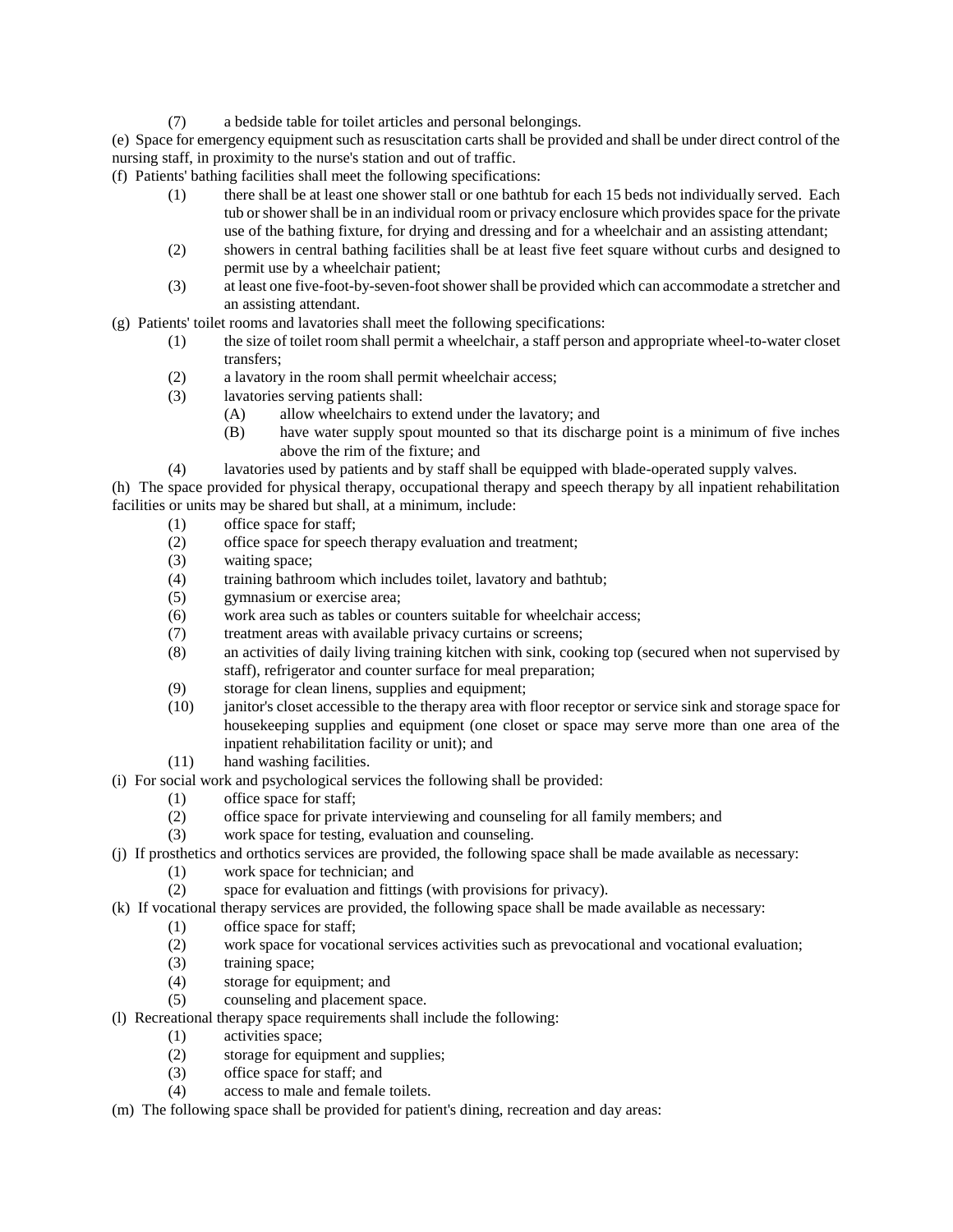- (1) sufficient room for wheelchair movement and wheelchair dining seating;
- (2) if food service is cafeteria type, adequate width for wheelchair maneuvers, queue space within the dining area (and not in a corridor) and a serving counter low enough to view food;
- (3) total space for inpatients, a minimum of 25 square feet per bed;
- (4) for outpatients participating in a day program or partial day program, 20 square feet when dining is a part of the program and 10 square feet when dining is not a part of the program;
- (5) storage for recreational equipment and supplies, tables and chairs; and
- (6) the patient dining, recreation and day area spaces shall be provided with windows that have glazing of an area not less than eight percent of the floor area of the space, and at least one-half of the required window area must be operable.

(n) A laundry shall be available and accessible for patients.

*History Note: Authority G.S. 131E-79; Eff. March 1, 1996.*

#### **10A NCAC 13B .5412 ADDITIONAL REQUIREMENTS FOR TRAUMATIC BRAIN INJURY PATIENTS**

(a) Inpatient rehabilitation facilities providing services to patients with traumatic brain injuries shall provide staff to meet the needs of patients in accordance with the patient assessment, treatment plan, and physician orders.

(b) The facility shall provide special equipment to meet the needs of patients with traumatic brain injury, including specially designed wheelchairs, tilt tables and standing tables.

(c) The facility shall provide the consulting services of a neuropsychologist.

(d) The facility shall provide continuing education in the care and treatment of brain injury patients for all staff.

*History Note: Authority G.S. 131E-79; RRC Objection due to lack of statutory authority Eff. January 18, 1996; Eff. May 1, 1996; Readopted Eff. April 1, 2020.*

#### **10A NCAC 13B .5413 ADDITIONAL REQUIREMENTS FOR SPINAL CORD INJURY PATIENTS**

(a) Inpatient rehabilitation facilities providing services to patients with spinal cord injuries shall provide staff to meet the needs of patients in accordance with the patient assessment, treatment plan, and physician orders.

(b) The facility shall provide special equipment to meet the needs of patients with spinal cord injury, including specially designed wheelchairs, tilt tables and standing tables.

(c) The facility shall provide continuing education in the care and treatment of spinal cord injury patients for all staff.

(d) The facility shall provide specific staff training and education in the care and treatment of spinal cord injury.

*History Note: Authority G.S. 131E-79; RRC Objection due to lack of statutory authority Eff. January 18, 1996; Eff. May 1, 1996; Readopted Eff. April 1, 2020.*

### **10A NCAC 13B .5414 DEEMED STATUS FOR INPATIENT REHABILITATION FACILITIES OR UNIT**

(a) If an inpatient rehabilitation facility or unit with a comprehensive inpatient rehabilitation program is surveyed and accredited by The Joint Commission (TJC) or the Commission on Accreditation of Rehabilitation Facilities (CARF) and has been approved by the Department in accordance with G.S. 131E, Article 9, the Department deems the facility to be in compliance with Rules .5401 through .5413 of this Section.

(b) Deemed status shall be provided only if the inpatient rehabilitation facility or unit provides copies of survey reports to the Department. The TJC report shall show that the facility or unit was surveyed for rehabilitation services. The CARF report shall show that the facility or unit was surveyed for comprehensive rehabilitation services. The facility or unit shall sign an agreement (Memorandum of Understanding) with the Department specifying these terms.

(c) The inpatient rehabilitation facility or unit shall be subject to inspections or complaint investigations by representatives of the Department at any time. If the facility or unit is found not to be in compliance with the rules listed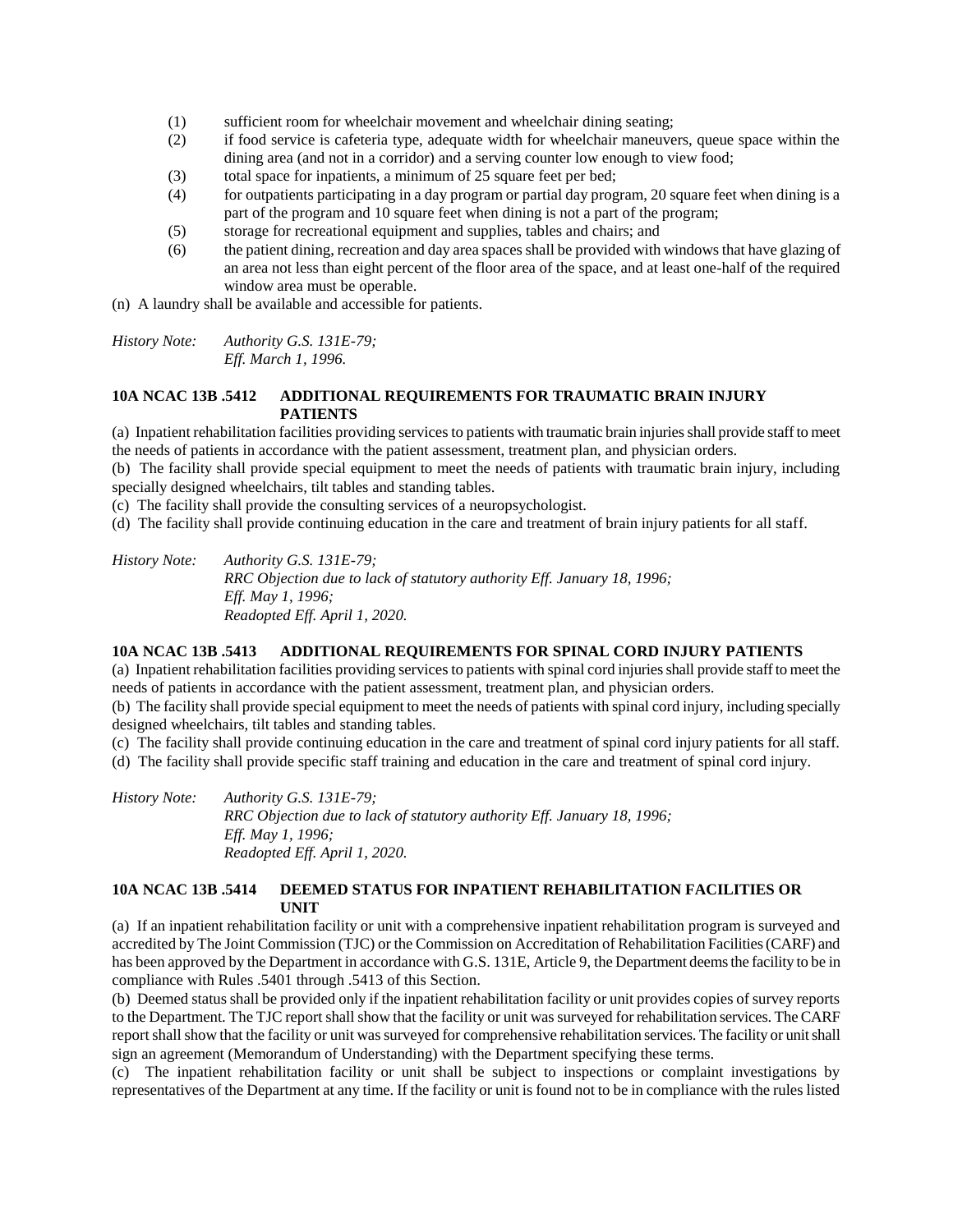in Paragraph (a) of this Rule, the facility shall submit a plan of correction and be subject to a follow-up visit to ensure compliance.

(d) If the inpatient rehabilitation facility or unit loses or does not renew its accreditation, the facility or unit shall notify the Division in writing within 30 days.

*History Note: Authority G.S. 131E-79;*

*Eff. March 1, 1996; Pursuant to G.S. 150B-21.3A, rule is necessary without substantive public interest Eff. July 22, 2017; Amended Eff. October 1, 2019.*

#### **SECTION .5500 – SUPPLEMENTAL RULES FOR HOSPITALS PROVIDING LIVING ORGAN DONATION TRANSPLANT SERVICES**

#### **10A NCAC 13B .5501 APPLICABILITY OF RULES**

The rules contained in this Section shall apply to hospitals providing living organ donation transplant services.

*History Note: Authority G.S. 131E-75; 131E-79; 143B-165; Eff. April 1, 2006; Pursuant to G.S. 150B-21.3A, rule is necessary without substantive public interest Eff. July 22, 2017.*

#### **10A NCAC 13B .5502 INDEPENDENT DONOR ADVOCATE TEAM**

(a) The facility shall appoint an Independent Donor Advocate Team (IDAT) whose sole purpose is to represent and ensure the well-being of the potential donor, making sure he or she is aware of the risks and benefits of donation and that the choice to donate is voluntary. The IDAT shall ensure the potential donor learns about the entire donation process. This would include the selection of recipients for the transplant, the procedures to be employed for both the donor and recipient, and possible outcomes. Sufficient time for the discussion, supplemented with written materials, must be allowed for comprehension and assimilation of the information about transplantation and the ramifications of donation. Written and verbal presentations shall be in language in accordance with the person's ability to understand.

(b) The IDAT shall consist of a physician, a clinical transplant coordinator, and a social worker or qualified mental health professional as defined in Rule .5202(k) of this Subchapter. The physician shall be the leader of the IDAT. The IDAT members shall have experience in organ transplantation processes and programs and shall be able to act for the interests of the potential donor independent of any financial or facility influence. Based on the outcome of the evaluation of the potential donor pursuant to Rule .5504 of this Section, if the IDAT determines any potential donor is unsuitable for donation, it shall provide the reasons both verbally and in writing.

(c) In order to ensure the well-being of the potential donor, the IDAT shall:

- (1) Protect and represent the interests of the potential donor;
- (2) Make it clear to the potential donor that the choice to donate is entirely his or hers;
- (3) Inform and discuss with the potential donor the medical, psychosocial and financial aspects related to the live donation;
- (4) Explain to the potential donor the evaluation process, what it means and his or her option to stop at any time;
- (5) Determine the intellectual and emotional ability of the potential donor to understand the legal and ethical aspects of informed choice;
- (6) Assess if the potential donor has understood the risks and the benefits and how they impact on his or her own core beliefs and values; and
- (7) Identify for the potential donor resources that will be available to provide continuous care during hospitalization and referrals in medicine, psychiatry or social work, which may be needed or required following discharge.

*History Note: Authority G.S. 131E-75; 131E-79; 143B-165; Eff. May 1, 2006; Pursuant to G.S. 150B-21.3A, rule is necessary without substantive public interest Eff. July 22, 2017.*

## **10A NCAC 13B .5503 INFORMED CHOICE**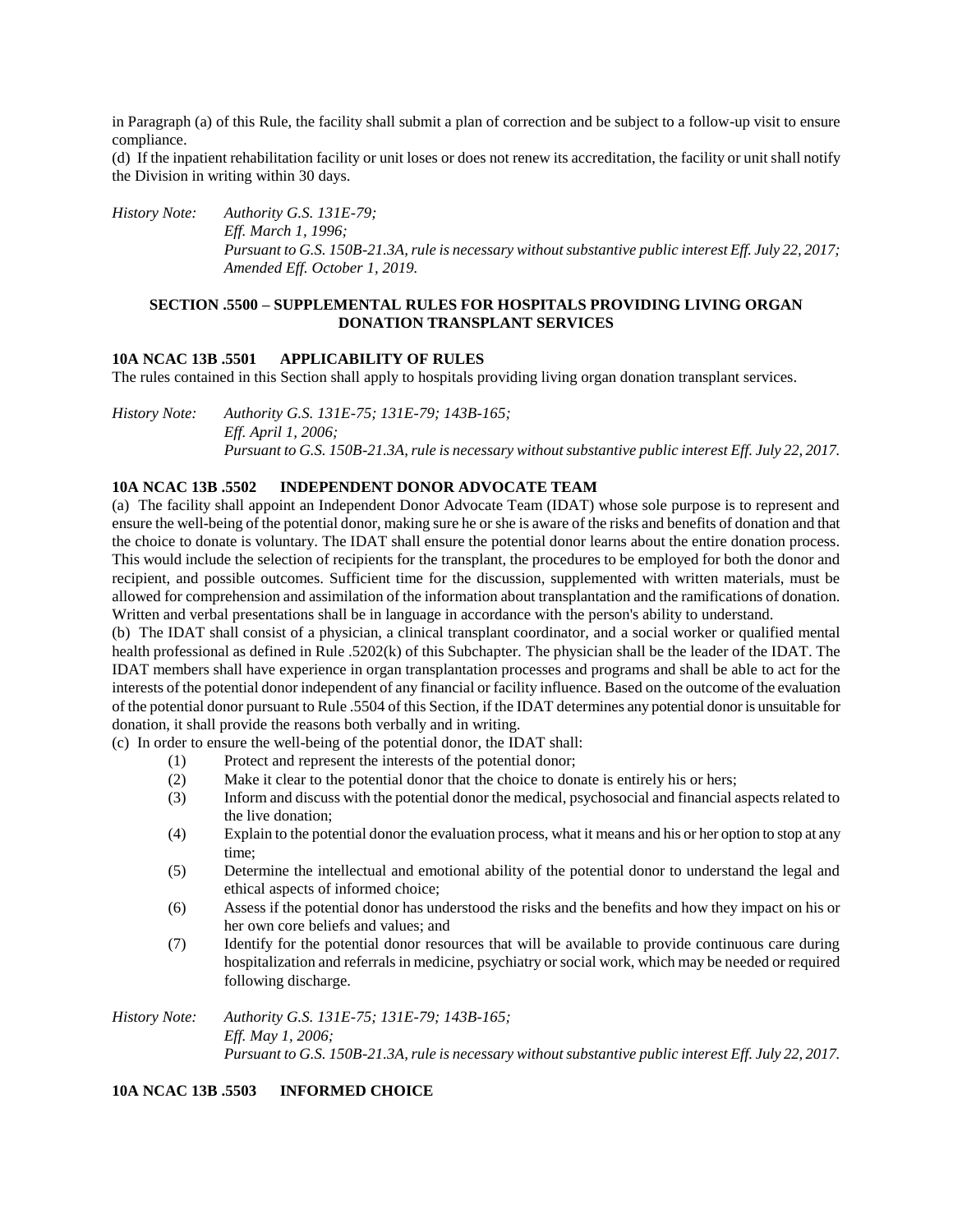(a) The potential donor must be free to make an informed independent decision, which has been termed informed choice. Informed choice addresses the decision process of the potential donor as he or she determines whether or not to donate. Informed choice has several aspects. First, the potential donor must know he or she has a choice, meaning he or she can freely decide either to donate or not to donate an organ. Second, the potential donor must be aware of both the risks and benefits of donation. The potential donor must be able to weigh the positive aspects of the donation as well as take into account the technical aspects such as the surgery, recovery, financial impact and any unexpected but potential consequences that may result such as a change in the patient's life, health, insurability, employment or emotional stability. (b) The person who consents to be a live organ donor shall be:

- (1) Legally competent;
- (2) Willing to donate;
- (3) Free from coercion, including financial coercion, actual or implied;
- (4) Medically suitable;
- (5) Informed and able to express understanding of the risks and benefits of donation; and
- (6) Informed of the risks, benefits and alternative treatment regimens available to the recipient.

(c) A statement signed by the potential donor that his or her participation is completely voluntary and may be withdrawn at any time shall be placed in the medical record.

(d) Understanding

- (1) The potential donor shall be able to demonstrate that he or she understands the essential elements of the donation process with emphasis on the risks associated with the procedure;
- (2) With the potential donor's permission, the donor's designee, family or next of kin shall be given the opportunity to openly discuss the donor's concerns in a safe and non-threatening environment; and
- (3) The potential donor shall understand, agree to, and commit to postoperative follow-up and testing by the facility performing the surgical removal of the organ and subsequent organ transplant.
- (e) Disclosure
	- (1) The donor surgical team and the IDAT shall disclose any facility affiliations to the potential donor;
	- (2) The potential donor shall have a period of reflection appropriate to the acuity of the clinical condition of the recipient and reaffirmation of the decision to donate subsequent to the completion of the medical work-up and final approval to proceed by the IDAT. After the period of reflection the potential donor may sign the consent for the donation procedure;
	- (3) Non-English speaking candidates and hearing impaired candidates must be provided with a non-family interpreter who understands the donor's language and culture;
	- (4) A member of the IDAT shall witness the potential donor signing the consent documents for removal of the donor organ; and
	- (5) The overall donation process and experience shall be explained to the potential donor and shall be provided in writing to include:
		- (A) Donor evaluation procedure;
		- (B) Surgical procedure;
		- (C) Recuperative period;
		- (D) Short-term and long term follow-up care;
		- (E) Alternative donation and transplant procedure;
		- (F) Potential psychological benefits to donor;
		- (G) Transplant facility and surgeon-specific statistics of donor and recipient outcomes;
		- (H) Confidentiality of the donor's information and decisions;
		- (I) Donor's ability to opt out at any point in the process;
		- (J) Information about how the facility performing the transplant will attempt to follow the health of the donor; and
		- (K) Need for the donor to review potential personal insurability for future insurance coverage.
- (f) The IDAT shall make the potential donor aware of the following risk factors:
	- (1) Physical
		- (A) Potential for surgical complications including risk of donor death;
		- (B) Potential for organ failure and the need for future organ transplant for the donor;
		- (C) Potential for other medical complications including long-term complications and complications currently unforeseen;
		- (D) Scars;
		- (E) Pain;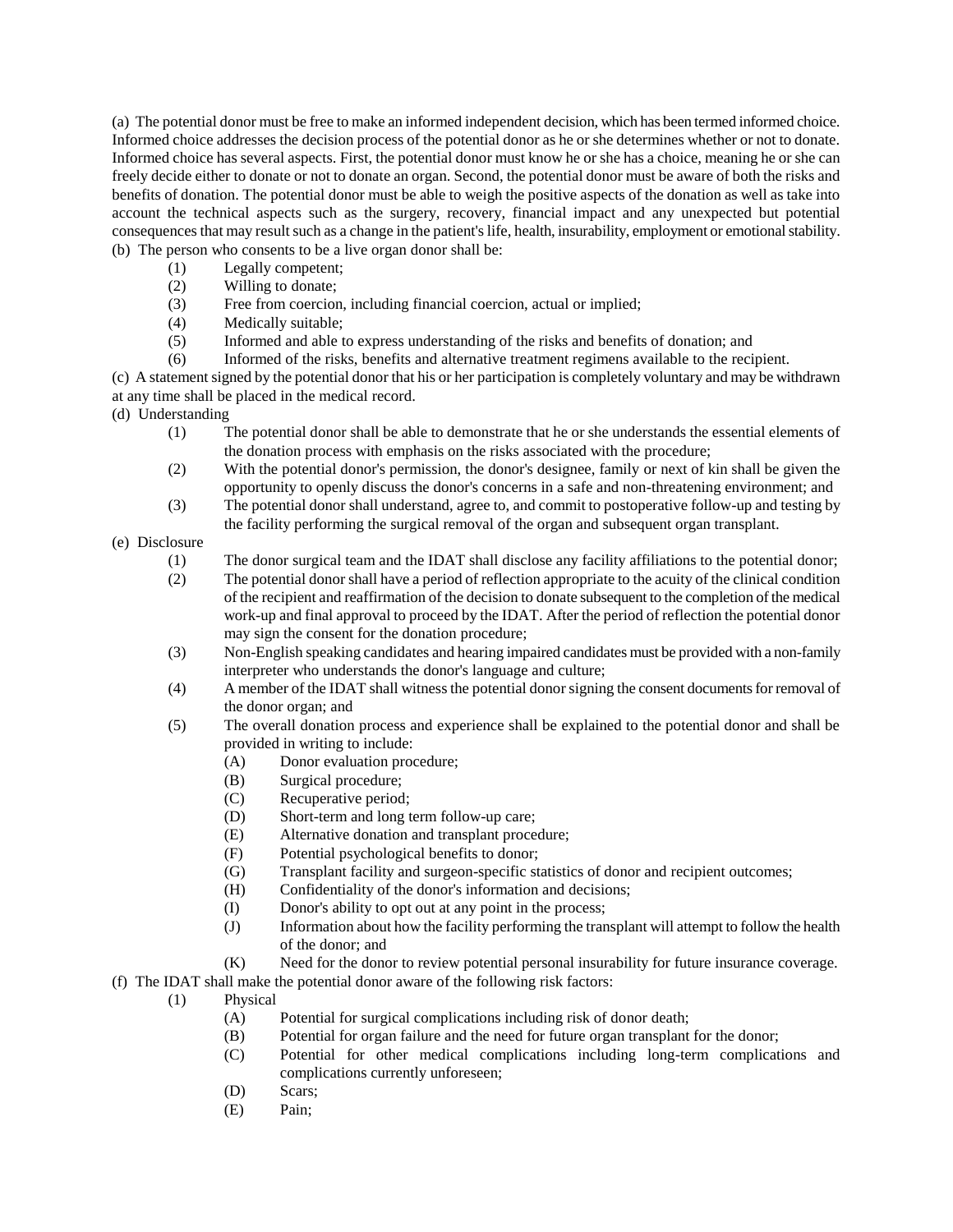- (F) Fatigue; and
- (G) Abdominal or bowel symptoms such as bloating and nausea.
- (2) Psychosocial
	- (A) Potential for problems with body image;
	- (B) Possibility of transplant recipient death;
	- (C) Possibility of transplant recipient rejection and need for re-transplantation;
	- (D) Possibility of recurrent disease in a transplant recipient;
	- (E) Possibility of post surgery adjustment problems;
	- (F) Impact on the donor's family or next of kin;
	- (G) Impact on the transplant recipient's family or next of kin; and
	- (H) Potential impact of donation on the donor's lifestyle.
- (3) Financial
	- (A) Out of pocket expenses;
	- (B) Child care costs;
	- (C) Possible loss of employment;
	- (D) Potential impact on the ability to obtain future employment; and
	- (E) Potential impact on the ability to obtain or afford health and life insurance.
- (g) The potential donor shall provide assurance and consent that the following areas have been addressed:
	- (1) That there is no monetary profit to the potential donor. Coverage for expenses incurred as a result of the organ donation is not considered monetary profit;
	- (2) That family members or others did not coerce the potential donor into making his or her decision;
	- (3) That the potential donor has been provided with a general statement of unsuitability for donation if requested. Medical information regarding the potential donor shall not be falsified to provide the donor with an excuse to decline donation;
	- (4) That the potential donor is intellectually and emotionally capable of participation in a discussion of potential risks and benefits;
	- (5) That the potential donor has been provided adequate information to ensure his or her understanding regarding the risks of the donation;
	- (6) That the potential donor has been educated regarding the recipient's options for organs from deceased persons, including risks and outcomes; and
	- (7) That the potential donor understands that he or she may decline to donate at any time.
- (h) Documentation
	- (1) A medical record, separate and distinct from the transplant recipient's record, shall be maintained to protect donor confidentiality; and
	- (2) The informed choice process and evaluation protocol shall be documented and placed in the potential donor's medical record.

(i) Decision to Donate. Once the IDAT determines the suitability of the potential donor the IDAT shall discuss with the potential donor's surgical team and transplant team its decision prior to its presentation to the potential donor. If the potential donor wishes to donate, but the IDAT does not agree, the IDAT's opposition shall be so noted in a report to the donor surgeon, who shall document reasons for proceeding against the IDAT advice. The reason why the IDAT has objections shall be explained to the potential donor. For example, the potential donor may not have the ability to understand the information provided to him or her or the donor may be unable to integrate the degree of risk pertinent to his or her situation or there may be a lack of balance between the risks to the potential donor and potential benefits to the transplant recipient. Even if the potential donor is willing to donate his or her organ, the final review and decision whether or not to proceed with the donation rests with the donor surgical team and transplant team.

(j) In cases involving living liver donation, prior to reaching a decision to donate the potential donor shall be provided in writing the U.S. Department of Health and Human Services Advisory Committee on Organ Transplantation (ACOT) recommendations entitled "Living Liver Donor Initial Consent for Evaluation" which is hereby incorporated by reference with all subsequent amendments. The ACOT recommendations can be obtained free of charge via the internet at: http://www.organdonor.gov/acotrecs.html. The items contained in the ACOT recommendations must be explained to the potential donor in language and terms which he or she can understand and then be signed by the donor and the signature witnessed. Subsequent to this, if all the facts show that the potential donor is, in fact, in all respects a viable potential donor, then he or she shall execute the ACOT recommended form entitled "Living Liver Donor Informed Consent for Surgery" which is hereby incorporated by reference with all subsequent amendments. In addition, this form shall comply with G.S. 90-21.13 Informed Consent which is hereby incorporated by reference with all subsequent amendments.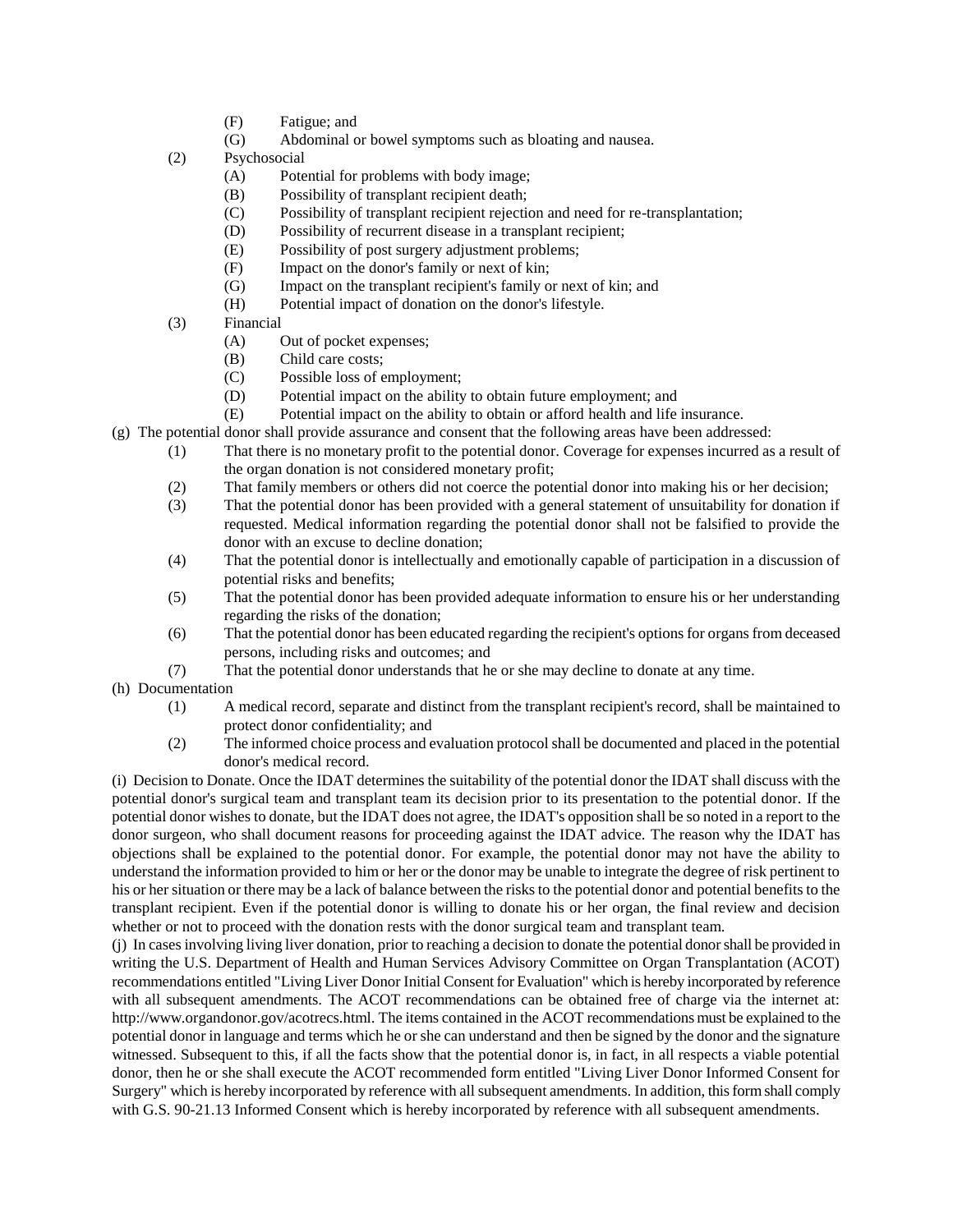#### *History Note: Authority G.S. 131E-75; 131E-79; 143B-165; Eff. May 1, 2006; Pursuant to G.S. 150B-21.3A, rule is necessary without substantive public interest Eff. July 22, 2017.*

### **10A NCAC 13B .5504 EVALUATION PROTOCOL FOR LIVING ORGAN DONORS**

Hospitals shall complete the following evaluation protocols prior to living organ donation:

- (1) The facility shall confirm the potential donor's ABO blood type.
- (2) Only individuals 18 years of age or older shall be considered for living organ donation. The facility shall complete a screening interview with the potential donor which confirms the donor's age, height, weight, demographic information, medical and surgical history, medications, drug or alcohol history, smoking history, and a family or social history. Insurance issues (health and life) shall also be discussed with the potential donor and an attempt shall be made to answer any questions asked by the donor. Written information on the living donor process shall be made available to the potential donor.
- (3) The donor surgical team shall determine whether the potential donor shall be excluded based on the medical information or family history: for example, exclusionary criteria may include the presence of diabetes, uncontrolled hypertension, liver, pulmonary or cardiac disease, renal dysfunction or high Body Mass Index (BMI).
- (4) An IDAT shall be assigned for the potential donor pursuant to Rule .5502(c) of this Section. The IDAT leader shall not be a physician who is the primary physician of the potential transplant recipient.
- (5) The IDAT leader shall conduct a medical evaluation of the potential donor. The medical evaluation shall include a full and frank discussion of the risks associated with the evaluation tests with the potential donor and the donor's chosen designee. If the potential donor wishes to proceed, laboratory and diagnostic tests shall be ordered as necessary.
- (6) An IDAT member shall conduct a psychosocial evaluation of the potential donor. The IDAT member shall also discuss financial considerations.
- (7) The IDAT shall review the laboratory and diagnostic test results, as well as psychosocial evaluation and discuss them with the donor to decide whether to move forward with the potential donor's evaluation.
- (8) The donor surgeon shall evaluate the mortality and morbidity risks associated with donation and disclose those risks to the potential donor with adequate time for any questions to be answered in detail. The donor's designee shall also be present at this appointment.
- (9) The IDAT shall perform a final review and makes its recommendation as set out in Rule .5503(i) of this Section.
- (10) The hospital shall schedule an appointment for pre-operative screening with the potential donor after the entire process of evaluation is complete. An informed consent as required in Rule .4605(c)(2) of this Subchapter is necessary for the donation and surgical procedure and shall be completed by this time. In addition, where applicable, the potential donor shall be given ample time for autologous blood donation through the American Red Cross.

*History Note: Authority G.S. 131E-75; 131E-79; 143B-165; Eff. May 1, 2006; Pursuant to G.S. 150B-21.3A, rule is necessary without substantive public interest Eff. July 22, 2017.*

## **10A NCAC 13B .5505 PERIOPERATIVE CARE AND FACILITY SUPPORT**

(a) The donor surgical team shall have primary concern and responsibility for the donor's care and welfare throughout his or her entire hospital stay. The donor surgical team consists of the donor surgeon, his or her surgical and medical partners, fellows, residents, and physician assistants or nurse practitioners.

(b) Preoperative Preparation

- (1) The facility shall have the ability to allow donors to bank a minimum of one unit of blood before surgery. Facilities shall have the ability to store and transfuse autologous blood;
- (2) The transplant coordinator or another team member shall be assigned the responsibility of providing updates to the families of both the donor and transplant recipient during the surgical procedures; and
- (3) For live donor liver procedures, surgeries shall be scheduled only when staffing will be available for the postoperative period. If surgery is scheduled on a Thursday or Friday, the hospital shall ensure that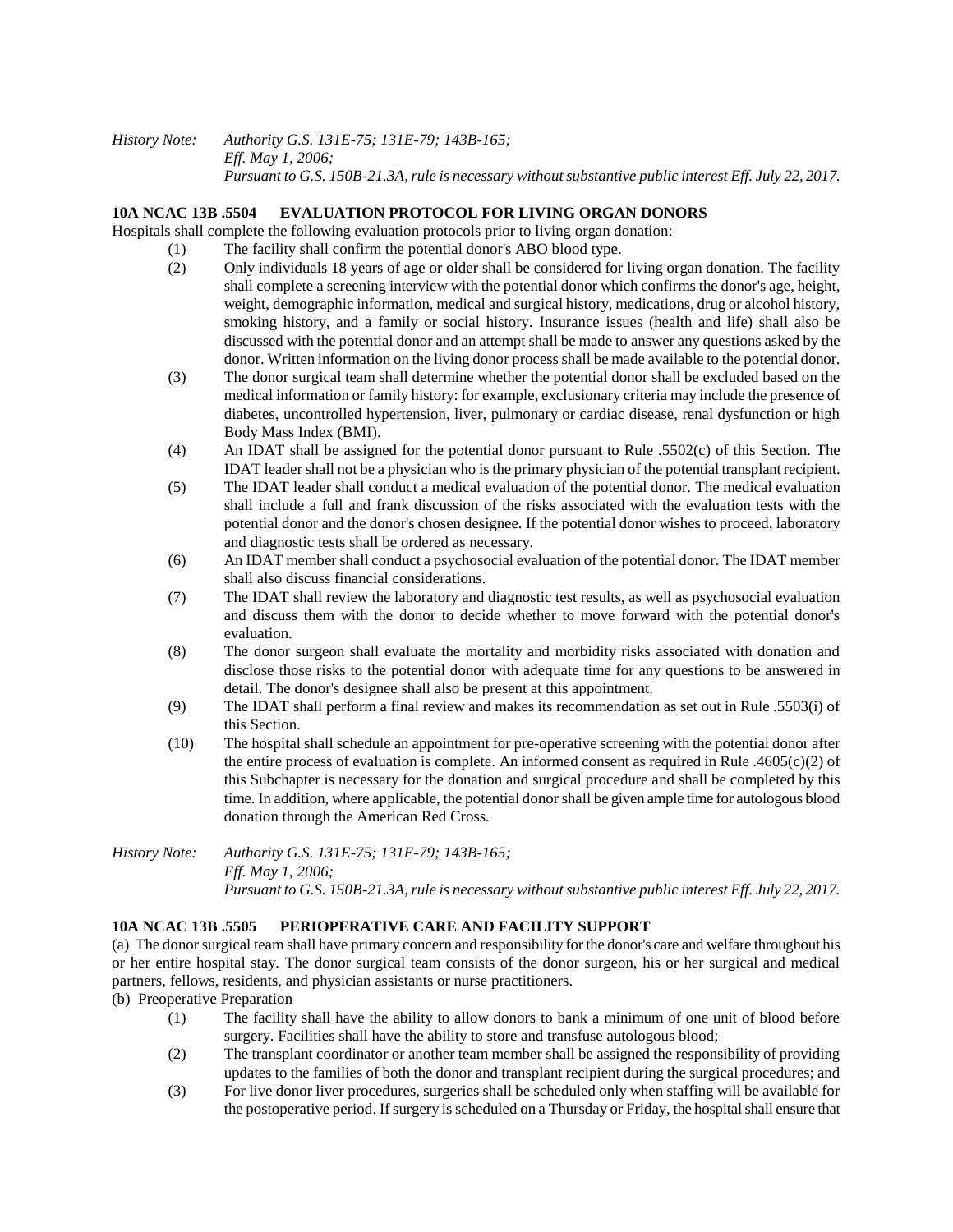there is adequate attending physician, resident physician, physician assistant or nurse practitioner, and registered nursing coverage during the weekend.

- (c) Postoperative Care
	- (1) After live donor nephrectomy, the patient shall receive post-operative care equivalent to that provided for abdominal procedures under general anesthesia; and
	- (2) For live liver donors:
		- (A) Day 0-1: The live adult liver donor shall receive care in the intensive care unit (ICU) or postanesthesia care unit (PACU);
		- (B) Day 2: If stable and cleared for transfer by the donor surgical team, the donor shall be cared for in a hospital unit that is dedicated to the care of transplant recipients or a hospital unit in which patients who undergo hepatobiliary resectional surgery are provided care. Liver donors shall not at any time be cared for on any other unit unless a specific medical condition of the donor warrants such a transfer;
		- (C) The donor shall be evaluated at least daily by a liver transplant attending physician with documentation in the medical record;
		- (D) The donor surgical team shall be responsible for the clinical management of the donor;
		- (E) The patient care staff shall be familiar with the common complications associated with the donor and transplant recipient operations and have appropriate monitoring in place to detect these problems if they arise; and
		- (F) If there is an emergent complication requiring re-operation, these patients shall be prioritized for access to the operating room based on the facility's operating room policies and guidelines.

(d) Medical Staffing. For live donor nephrectomy patients, there shall be continuous physician coverage available for patient evaluation as needed. These patients shall be provided post-operative care equivalent to patients undergoing a nephrectomy.

- (e) Nurse Staffing
	- (1) Nursing staff shall be familiar with recovery of nephrectomy patients. They shall be aware of the signs and symptoms of hypovolemia due to post-operative bleeding or to excessive diuresis. They shall have ready access to the surgical team responsible for the patient's post-operative care;
	- (2) For live liver donors, nursing staff shall have ongoing education and training in live donor liver transplantation nursing care for both donors and recipients. This shall include education on the pain management issues particular to the donor. The registered nursing to patient ratio in the ICU or PACU level setting shall be appropriate for the acuity level of the patients. For live liver donors, the same registered nurse shall not take care of both the donor and the recipient. For live liver donors, the nursing service shall provide the potential donor with pre-surgical information including, if possible, a tour of the unit before surgery; and
	- (3) For all donors, the names and beeper numbers of the donor surgical team or team responsible for the donor's post-operative surgical care (e.g. urology service or laparoscopic general surgery service for some donor nephrectomy patients) shall be posted on all units receiving transplant donors.

(f) Radiology. For facilities performing live donor nephrectomies, radiological staff shall be available for pre-operative assessment, peri-operative care, and post-operative follow-up as required.

*History Note: Authority G.S. 131E-75; 131E-79; 143B-165; Eff. April 1, 2006; Pursuant to G.S. 150B-21.3A, rule is necessary without substantive public interest Eff. July 22, 2017.*

## **10A NCAC 13B .5506 DISCHARGE PLANNING**

(a) Pre-Donation. At the time of evaluation by the IDAT, a discussion shall be held between the IDAT social worker and the potential donor and his or her family or next of kin to address the following areas:

- (1) Living arrangements after discharge from the surgery or while the donor recuperates until able to travel;
- (2) Transportation arrangements from the hospital to the donor's accommodations or back to follow up appointments;
- (3) Caregivers to provide assistance or support upon discharge; if the donor has children or other dependents, a plan for the children's or dependent's care while the donor recuperates;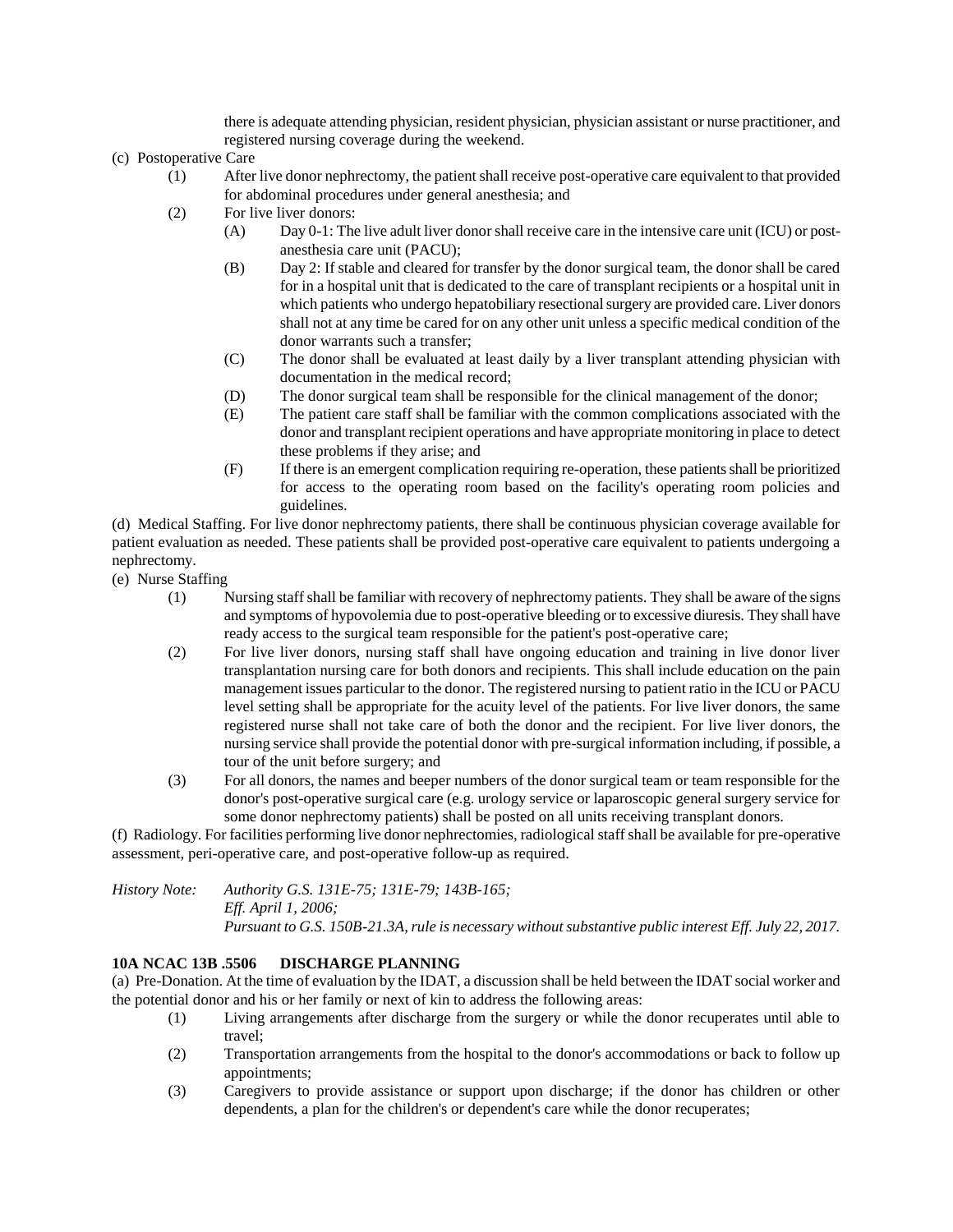- (4) Financial considerations: Encourage donor to discuss with employer about medical leave or disability. This discussion shall include checking with health or life insurance carriers about future "pre-existing conditions" or "exclusions" that may result from donation;
- (5) Provided consent is first obtained, referrals to other living organ donors from that particular facility and suggestions from other resources such as publications and websites; and
- (6) Emotional issues surrounding the organ donation process.
- (b) Day of Discharge
	- (1) A written discharge plan shall be provided to the donor with the following instructions:
		- (A) Restrictions on activities;
		- (B) Permitted activities (i.e. return to work);
		- (C) Diet;
		- (D) Pain medication with prescription;
		- (E) Follow up appointments with surgeon;
		- (F) Contact numbers for the Independent Donor Advocate Team should the donor have questions, concerns or problems; and
		- (G) Additional instructions for caregivers, if any.
	- (2) The discharge plan shall be reviewed with the donor by the facility discharge planner or primary care nurse.
- (c) Post Discharge medical follow-up, social, psychological and financial support
	- (1) Post-operative visits shall be scheduled by the donor with the surgeon to assess the following:
		- (A) Wound healing;
		- (B) Signs and symptoms of infections; and
		- (C) Laboratory results as appropriate to the organ type, as well as any imaging or other diagnostic findings.
	- (2) Dictated summaries of surgery and follow-up visits shall be sent to the donor's primary care physician by the facility to ensure appropriate medical care.
	- (3) Referrals shall be made to community agencies to address the donor's emotional and psychological issues if needed or requested by the donor, his or her designee, family, next of kin or the IDAT to;
		- (A) Provide the donor the opportunity to participate in a support group; and
		- (B) Provide the donor recognition as determined by the facility.

(d) Any questions or concerns regarding the discharge plan or discharge planning process by the donor, the donor's designee, the donor's next of kin or legally responsible party shall be addressed by facility staff.

*History Note: Authority G.S. 131E-75; 131E-79; 143B-165; Eff. April 1, 2006; Pursuant to G.S. 150B-21.3A, rule is necessary without substantive public interest Eff. July 22, 2017.*

## **SECTION .5600 - RESERVED FOR FUTURE CODIFICATION**

## **10A NCAC 13B .5600 RESERVED FOR FUTURE CODIFICATION**

#### **SECTION .5700 - RESERVED FOR FUTURE CODIFICATION**

**10A NCAC 13B .5700 RESERVED FOR FUTURE CODIFICATION**

## **SECTION .5800 - RESERVED FOR FUTURE CODIFICATION**

## **10A NCAC 13B .5800 RESERVED FOR FUTURE CODIFICATION**

## **SECTION .5900 - RESERVED FOR FUTURE CODIFICATION**

## **10A NCAC 13B .5900 RESERVED FOR FUTURE CODIFICATION**

## **SECTION .6000 - PHYSICAL PLANT**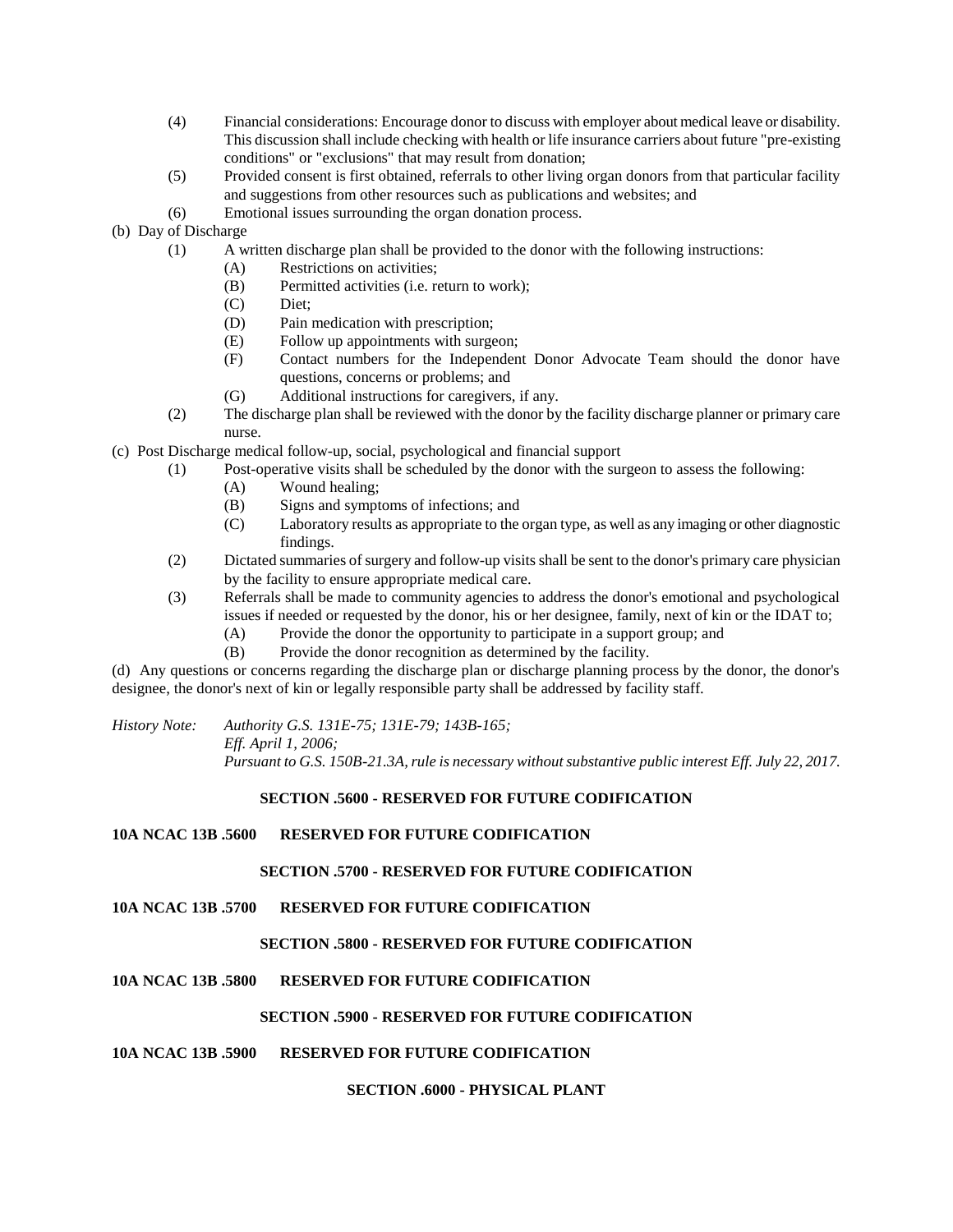#### **10A NCAC 13B .6001 LOCATION 10A NCAC 13B .6002 ROADS AND PARKING**

*History Note: Authority G.S. 131E-79; Eff. January 1, 1996; Repealed Eff. January 1, 2018.*

### **10A NCAC 13B .6003 DEFINITIONS**

In addition to the definitions set forth in G.S. 131E-76, the following definitions shall apply in Sections .6000 through .6200 of this Subchapter:

- (1) "Addition" means an extension or increase in floor area or height of a building.
- (2) "Alteration" means any construction or renovation to an existing building other than construction of an addition.
- (3) "Construction documents" means final building plans and specifications for the construction of a facility that a governing body submits to the Construction Section for approval as specified in Rule .3102 of this Subchapter.
- (4) "Construction Section" means the Construction Section of the Division of Health Service Regulation.
- (5) "Division" means the Division of Health Service Regulation of the North Carolina Department of Health and Human Services.
- (6) "Facility" means a hospital as defined in G.S. 131E-76.

*History Note: Authority G.S. 131E-76; 131E-79; S.L. 2017-174; Temporary Adoption Eff. December 1, 2017; Eff. March 21, 2019*

#### **SECTION .6100 – GENERAL REQUIREMENTS**

#### **10A NCAC 13B .6101 LIST OF REFERENCED CODES, RULES, REGULATIONS, AND STANDARDS**

For the purposes of the rules in this Subchapter, the following codes, rules, regulations, and standards are incorporated herein by reference including subsequent amendments and editions. Copies of these codes, rules, regulations, and standards may be obtained or accessed from the online addresses listed:

- (1) the North Carolina State Building Codes with copies that may be purchased from the International Code Council online at http://shop.iccsafe.org/ at a cost of five hundred seventy-one dollars (\$571.00) or accessed electronically free of charge at http://codes.iccsafe.org/North%20Carolina.html;
- (2) 42 CFR Part 482.41, Condition of Participation: Physical Plant, that is incorporated herein by reference including all subsequent amendments and editions; however, Part 482.41(c)(1) shall not be incorporated by reference. Copies of this regulation may be accessed free of charge at https://www.gpo.gov/fdsys/pkg/CFR-2017-title42-vol5/xml/CFR-2017-title42-vol5-sec482-41.xml or purchased online at https://bookstore.gpo.gov/products/cfr-title-42-pt-482-end-code-federalregulationspaper-201-7 for a cost of seventy-seven dollars (\$77.00);
- (3) the following National Fire Protection Association standards, codes, and guidelines with copies of these standards, codes, and guidelines that may be accessed electronically free of charge at https://www.nfpa.org/Codes-and-Standards/All-Codes-and-Standards/List-of-Codes-and-Standards or may be purchased online at https://catalog.nfpa.org/Codes-and-Standards-C3322.aspx for the costs listed:
	- (a) NFPA 22, Standard for Water Tanks for Private Fire Protection for a cost of fifty-four dollars (\$54.00);
	- (b) NFPA 53, Recommended Practice on Materials, Equipment, and Systems Used in Oxygen-Enriched Atmospheres for a cost of fifty-three dollars (\$53.00);
	- (c) NFPA 59A, Standard for the Production, Storage, and Handling of Liquefied Natural Gas for a cost of fifty-four dollars (\$54.00);
	- (d) NFPA 255, Standard Method of Test of Surface Burning Characteristics of Building Materials for a cost of forty-two dollars (\$42.00);
	- (e) NFPA 407, Standard for Aircraft Fuel Servicing for a cost of forty-nine dollars (\$49.00);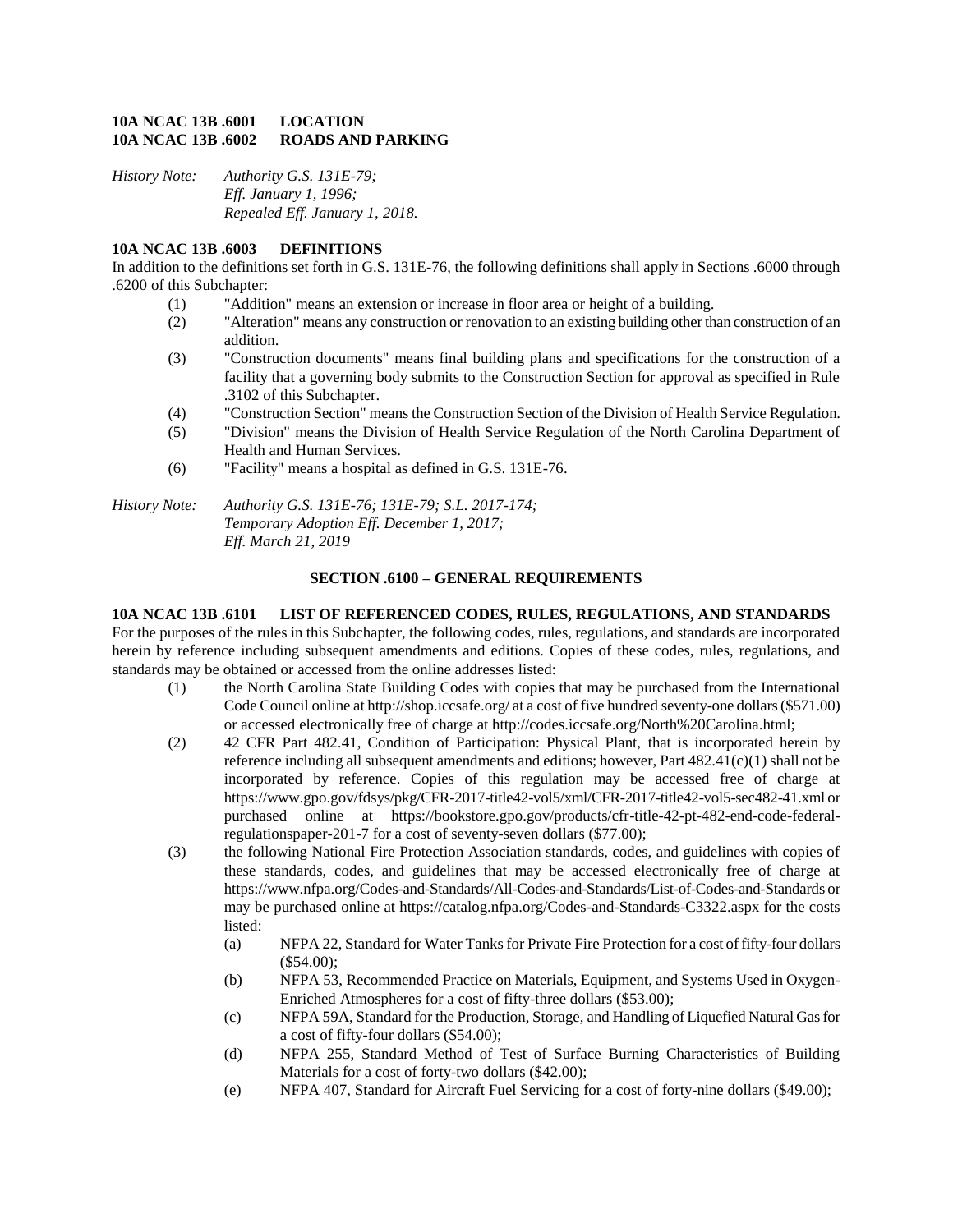- (f) NFPA 705, Recommended Practice for a Field Flame Test for Textiles and Films for a cost of forty-two dollars (\$42.00);
- (g) NFPA 780, Standard for the Installation of Lightning Protection Systems for a cost of sixtythree dollars and fifty cents (\$63.50);
- (h) NFPA 801, Standard for Fire Protection for Facilities Handling Radioactive Materials for a cost of forty-nine dollars (\$49.00); and
- (i) Fire Protection Guide to Hazardous Materials for a cost of one hundred and thirty-five dollars and twenty-five cents (\$135.25);
- (4) 42 CFR Part 482.15 Condition of participation: Emergency preparedness with copies of this regulation that may be accessed free of charge at https://www.gpo.gov/fdsys/pkg/CFR-2017-title42 vol5/xml/CFR-2017-title42-vol5-sec482-15.xml or purchased online at https://bookstore.gpo.gov/products/cfr-title-42-pt-482-end-code-federal-regulationspaper-201-7 for a cost of seventy-seven dollars (\$77.00);
- (5) the "Rules Governing the Sanitation of Hospitals, Nursing Homes, Adult Care Homes, and Other Institutions" 15A NCAC 18A .1300 with copies of these rules that may be accessed electronically free of charge at http://reports.oah.state.nc.us/ncac/title%2015a%20- %20environmental%20quality/chapter%2018%20-

%20environmental%20health/subchapter%20a/15a%20ncac%2018a%20.1301.pdf; and

(6) the rules for ambulatory surgical facilities in 10A NCAC 13C, Licensing of Ambulatory Surgical Facilities with copies of these rules that may be accessed electronically free of charge at http://reports.oah.state.nc.us/ncac/title%2010a%20- %20health%20and%20human%20services/chapter%2013%20-

%20nc%20medical%20care%20commission/subchapter%20c/subchapter%20c%20rules.pdf.

*History Note: Authority G.S. 131E-79; Eff. January 1, 1996; Readopted Eff. April 1, 2019.*

## **10A NCAC 13B .6102 GENERAL**

(a) A new facility or any addition or alteration to an existing facility whose construction documents were approved by the Construction Section on or after April 1, 2019 shall comply with the requirements provided in the codes, regulations, rules, and standards incorporated by reference in Rule .6101(1) through (3) of this Section. An existing facility whose construction documents were approved by the Construction Section prior to April 1, 2019 shall comply with the codes, regulations, rules, and standards incorporated by reference in Rule .6101(1) through (3) of this Section that were in effect at the time construction documents were approved by the Construction Section.

(b) The facility shall develop and maintain an emergency preparedness program as required by 42 CFR Part 482.15 Condition of Participation: Emergency Preparedness. The emergency preparedness program shall be developed with input from the local fire department and local emergency management agency. Documentation required to be maintained by 42 CFR Part 482.15 shall be maintained at the facility for at least three years and shall be made available to the Division during an inspection upon request.

(c) The facility shall comply with the "Rules Governing the Sanitation of Hospitals, Nursing Homes, Adult Care Homes, and Other Institutions," 15A NCAC 18A .1300 of the North Carolina Division of Public Health, Environmental Health Services Section.

*History Note: Authority G.S. 131E-79; Eff. January 1, 1996; Readopted Eff. April 1, 2019.*

## **10A NCAC 13B .6103 EQUIVALENCY AND CONFLICTS WITH REQUIREMENTS**

(a) The Division may grant an equivalency to allow an alternate design or functional variation from the requirements in Rule .3102 and the Rules contained in Sections .6000 through .6200 of this Subchapter. The equivalency may be granted by the Division if a governing body submits a written equivalency request to the Division that states the following:

- (1) the rule citation and the rule requirement that will not be met;
- (2) the justification for the equivalency; and
- (3) how the proposed equivalency meets the intent of the corresponding rule requirement.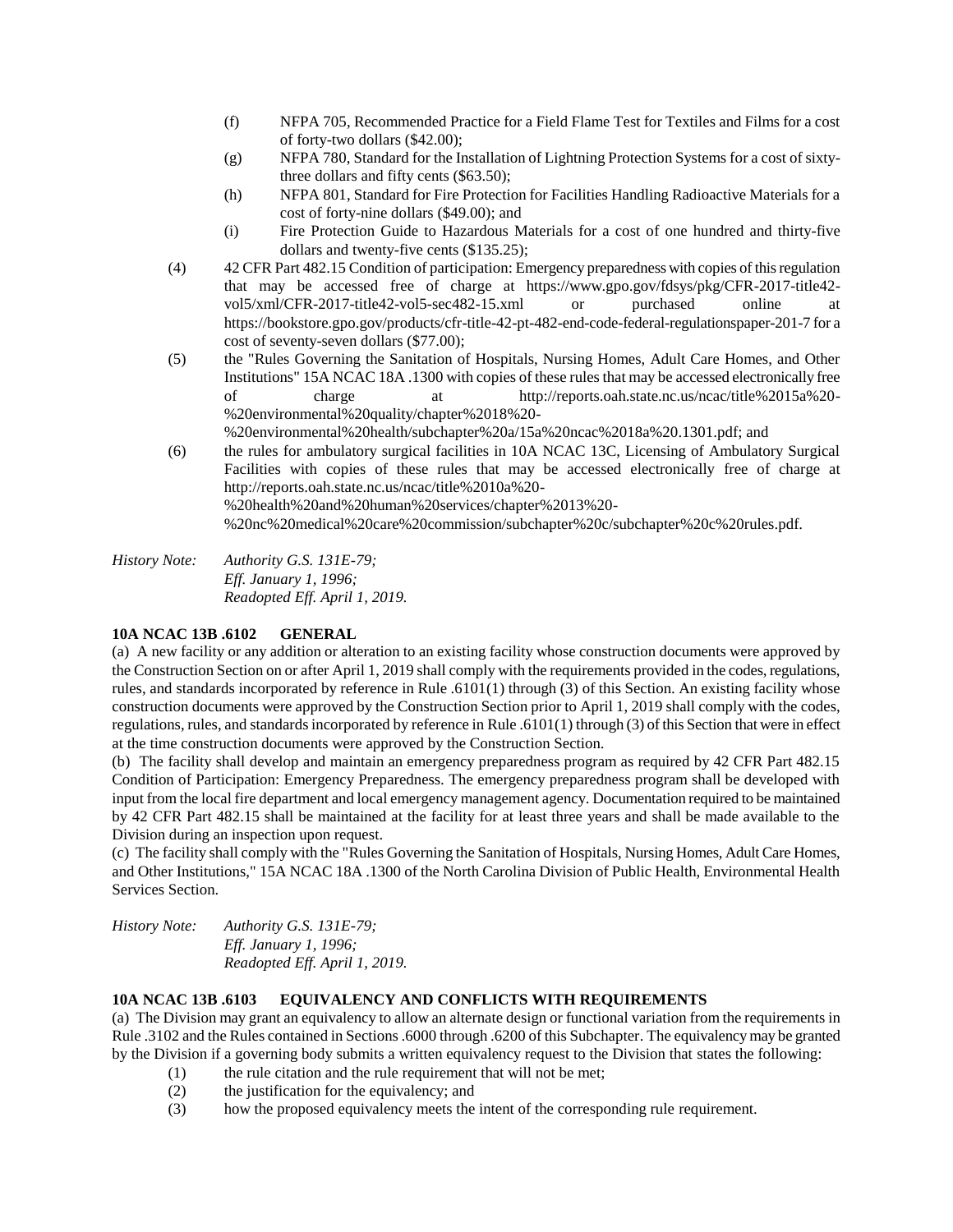In determining whether to grant an equivalency request the Division shall consider whether the request will reduce the safety and operational effectiveness of the facility design and layout. The governing body shall maintain a copy of the approved equivalence issued by the Division.

(b) If the rules, codes, or standards contained in this Subchapter conflict, the most restrictive requirement shall apply.

*History Note: Authority G.S. 131E-79; Eff. January 1, 1996; Readopted Eff. April 1, 2019.*

#### **10A NCAC 13B .6104 ACCESS AND SAFETY**

*History Note: Authority G.S. 131E-79; Eff. January 1, 1996; Repealed Eff. January 1, 2018.*

### **10A NCAC 13B .6105 INCORPORATION BY REFERENCE AND APPLICATION OF THE REQUIREMENTS OF THE FGI GUIDELINES**

(a) For the purposes of Sections .6000 through .6200 of this Subchapter, the Guidelines for the Design and Construction of Hospitals and Outpatient Facilities shall be referred to as the FGI Guidelines.

(b) The FGI Guidelines are incorporated herein by reference, including all subsequent amendments and editions; however, the following chapters of the FGI Guidelines shall not be incorporated herein by reference:

- (1) Chapter 3.1;
- (2) Chapter 3.2;
- (3) Chapter 3.3;
- (4) Chapter 3.4;
- (5) Chapter 3.5;
- (6) Chapter 3.6;
- (7) Chapter 3.7;
- (8) Chapter 3.8;
- (9) Chapter 3.9;
- (10) Chapter 3.10;
- (11) Chapter 3.11;
- (12) Chapter 3.12; and
- (13) Chapter 3.14.

(c) The FGI Guidelines incorporated by this Rule may be purchased from the Facility Guidelines Institute online at https://www.fgiguidelines.org/guidelines-main/purchase/ at a cost of two hundred dollars (\$200.00) or accessed electronically free of charge at https://www.fgiguidelines.org/guidelines-main/.

(d) A new facility or any additions or alterations to an existing facility whose construction documents were approved by the Construction Section on or after January 1, 2018 shall meet the requirements set forth in:

- (1) Sections .6000 through .6200 of this Subchapter; and
- (2) the edition of the FGI Guidelines that was in effect at the time the construction documents were approved by the Construction Section.

(e) An existing facility whose construction documents were approved by the Construction Section prior to January 1, 2018 shall meet those standards established in Sections .6000 through .6200 of this Subchapter that were in effect at the time the construction documents were approved by the Construction Section.

(f) Any existing building converted from another use to a new facility shall meet the requirements of Paragraph (d) of this Rule.

(g) Previous versions of the Rules of Sections .6000 through .6200 of this Subchapter can be accessed online at https://www.ncdhhs.gov/dhsr/const/index.html.

*History Note: Authority G.S. 131E-79; S.L. 2017-174; Temporary Adoption Eff. December 1, 2017; Eff. March 21, 2019.*

#### **SECTION .6200 - CONSTRUCTION REQUIREMENTS**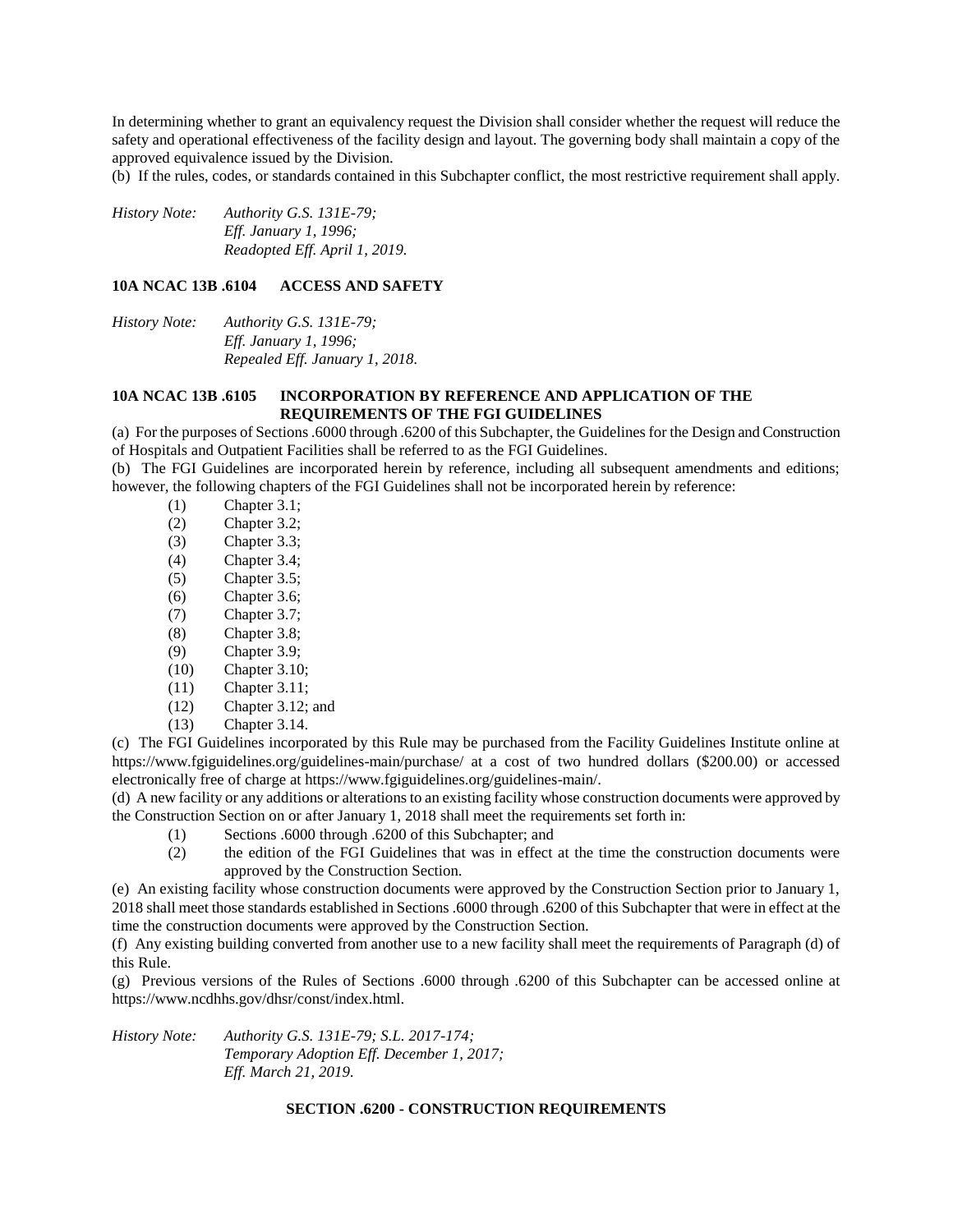## **10A NCAC 13B .6201 MEDICAL, SURGICAL AND POST-PARTUM CARE UNIT 10A NCAC 13B .6202 SPECIAL CARE UNIT 10A NCAC 13B .6203 NEONATAL LEVEL I AND LEVEL II NURSERY UNIT 10A NCAC 13B .6204 NEONATAL LEVEL III AND LEVEL IV NURSERY 10A NCAC 13B .6205 PSYCHIATRIC UNIT 10A NCAC 13B .6206 SURGICAL DEPARTMENT REQUIREMENTS**

*History Note: Authority G.S. 131E-79; Eff. January 1, 1996; Amended Eff. November 1, 2004; Repealed Eff. January 1, 2018.*

# **10A NCAC 13B .6207 OUTPATIENT SURGICAL FACILITIES**

(a) If a facility elects to share outpatient surgical facilities with inpatient surgical facilities, the outpatient operating room and support areas shall meet the requirements set forth in Sections .6000 through .6200 of this Subchapter. (b) If a facility elects to provide separate, non-sharable outpatient surgical facilities, the operating rooms and support areas shall meet the requirements set forth in 10A NCAC 13C .1400.

| <i>History Note:</i> | Authority G.S. $131E-79$ ;    |
|----------------------|-------------------------------|
|                      | <i>Eff. January 1, 1996;</i>  |
|                      | Readopted Eff. April 1, 2019. |

| 10A NCAC 13B .6208 | <b>OBSTETRICAL DEPARTMENT SERVICES</b>              |
|--------------------|-----------------------------------------------------|
| 10A NCAC 13B .6209 | <b>EMERGENCY SERVICES</b>                           |
| 10A NCAC 13B .6210 | <b>IMAGING SERVICES</b>                             |
| 10A NCAC 13B .6211 | <b>LABORATORY SERVICES</b>                          |
| 10A NCAC 13B .6212 | <b>MORGUE</b>                                       |
| 10A NCAC 13B .6213 | PHARMACY SERVICES                                   |
| 10A NCAC 13B .6214 | <b>DIETARY SERVICES</b>                             |
| 10A NCAC 13B .6215 | <b>ADMINISTRATION</b>                               |
| 10A NCAC 13B .6216 | <b>MEDICAL RECORDS SERVICES</b>                     |
| 10A NCAC 13B .6217 | <b>CENTRAL MEDICAL AND SURGICAL SUPPLY SERVICES</b> |
| 10A NCAC 13B .6218 | <b>GENERAL STORAGE</b>                              |
| 10A NCAC 13B .6219 | <b>LAUNDRY SERVICES</b>                             |
| 10A NCAC 13B .6220 | PHYSICAL REHABILITATION SERVICES                    |
| 10A NCAC 13B .6221 | <b>ENGINEERING SERVICES</b>                         |
| 10A NCAC 13B .6222 | WASTE PROCESSING                                    |
| 10A NCAC 13B .6223 | <b>DETAILS AND FINISHES</b>                         |
| 10A NCAC 13B .6224 | <b>ELEVATOR REQUIREMENTS</b>                        |
| 10A NCAC 13B .6225 | <b>MECHANICAL REQUIREMENTS</b>                      |
| 10A NCAC 13B .6226 | PLUMBING AND OTHER PIPING SYSTEMS REQUIREMENTS      |
| 10A NCAC 13B .6227 | <b>ELECTRICAL REQUIREMENTS</b>                      |

*History Note: Authority G.S. 131E-79; Eff. January 1, 1996; Amended July 1, 1996; Repealed Eff. January 1, 2018.*

#### **10A NCAC 13B .6228 NEONATAL LEVEL I, II, III, AND IV NURSERIES**

A facility that provides neonatal services as specified in Rule .4305 of this Subchapter shall meet the requirements of the FGI Guidelines as follows:

(1) a Neonatal Level I nursery shall comply with the requirements of Sections 2.2-2.12 Nursery Unit and 2.2-2.12.3.1 Newborn Nursery;